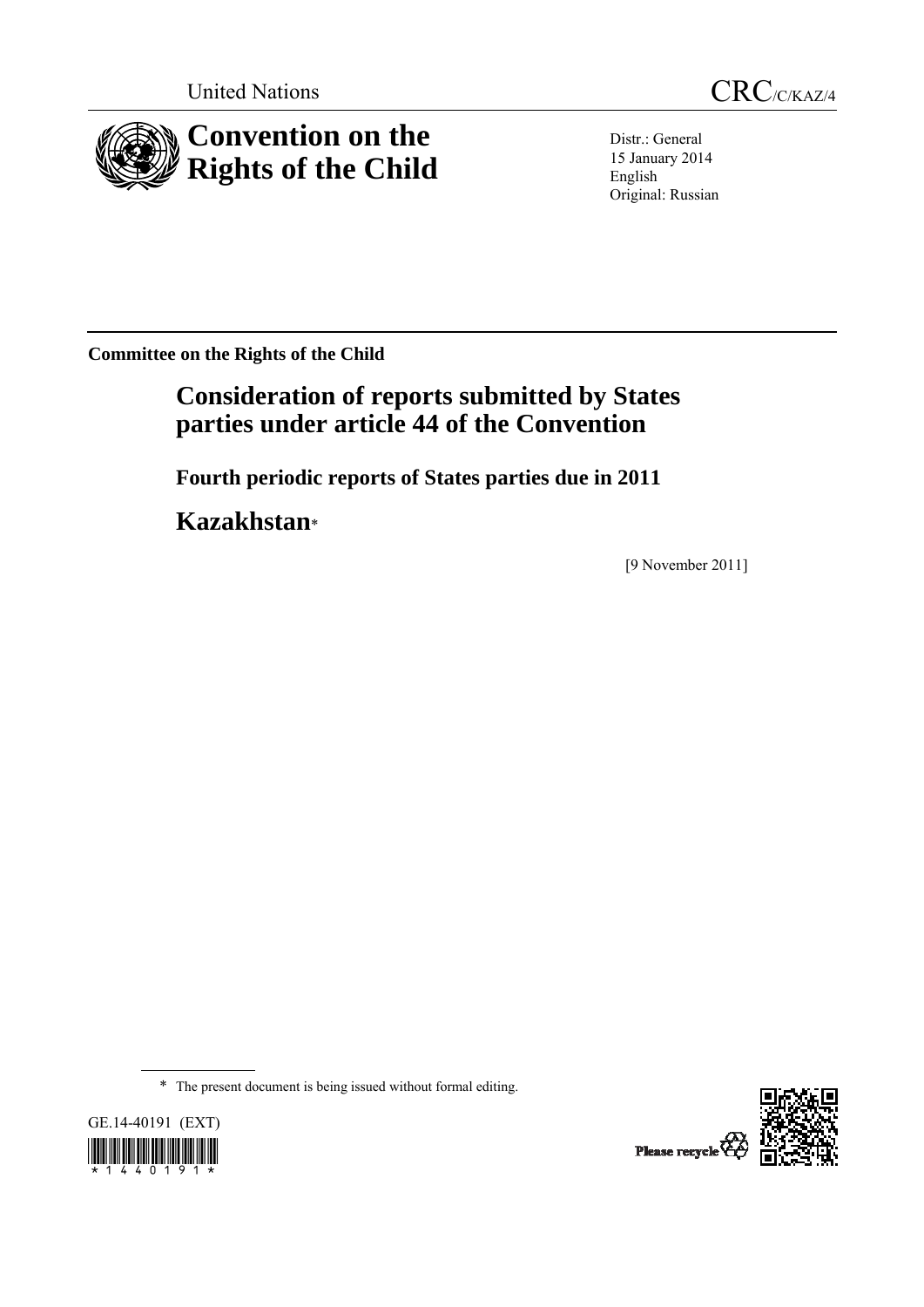## Contents

|      |                                                                                    | Paragraphs  | Page           |
|------|------------------------------------------------------------------------------------|-------------|----------------|
|      |                                                                                    | $1 - 9$     | 4              |
| I.   |                                                                                    | $10 - 88$   | $\overline{4}$ |
| II.  | General measures of implementation (arts. 4, 42 and 44, para. 6, of the            | $89 - 137$  | 20             |
| III. |                                                                                    | 138         | 25             |
| IV.  |                                                                                    | 139-216     | 25             |
|      | А.                                                                                 | 139-177     | 25             |
|      | В.                                                                                 | 178-193     | 28             |
|      | C.                                                                                 | 194-216     | 29             |
| V.   |                                                                                    | $217 - 324$ | 32             |
|      | A.                                                                                 | $217 - 220$ | 32             |
|      | Respect for the views of the child – Freedom of expression (arts. 12)<br><b>B.</b> | $221 - 234$ | 33             |
|      | $C_{\cdot}$                                                                        | 235-245     | 34             |
|      | D.                                                                                 | 246-256     | 35             |
|      | Ε.                                                                                 | $257 - 273$ | 36             |
|      | F.                                                                                 | 274-297     | 37             |
|      | The right not to be subjected to torture or other cruel, inhuman or<br>G.          | 298-324     | 39             |
| VI.  |                                                                                    | 325-398     | 42             |
|      | A.                                                                                 | 325-333     | 42             |
|      | <b>B.</b>                                                                          | 334-343     | 42             |
|      | $\mathcal{C}$ .                                                                    | 344-353     | 43             |
|      | D.                                                                                 | 354-355     | 44             |
|      | Ε.                                                                                 | 356         | 44             |
|      | F.                                                                                 | 357-370     | 44             |
|      | G.                                                                                 | 371-382     | 46             |
|      | Н.                                                                                 | 383-388     | 46             |
|      | Protection from abuse and neglect (art. 19) and also physical and<br>I.            | 389         | 47             |
|      | J.                                                                                 | 390-398     | 47             |
| VII. |                                                                                    | 399-539     | 48             |
|      | А.                                                                                 | 399 - 444   | 48             |
|      | В.                                                                                 | 445-524     | 54             |
|      |                                                                                    |             |                |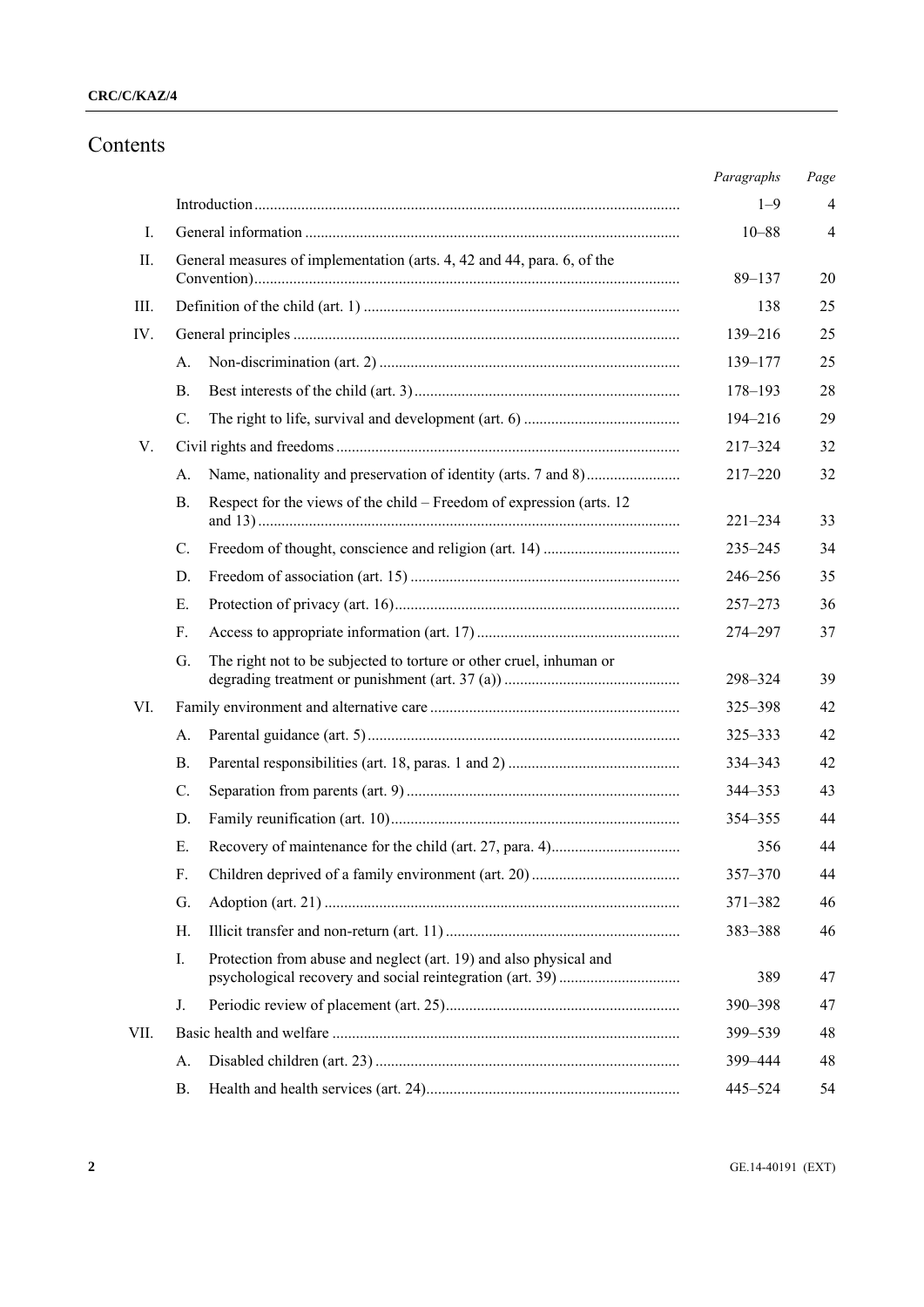|       | C. Social security and childcare services and facilities (arts. 26 and 18, | 525–539 | 63 |
|-------|----------------------------------------------------------------------------|---------|----|
| VIII. |                                                                            | 540–595 | 66 |
| IX.   |                                                                            | 596-751 | 73 |
|       | $A_{-}$                                                                    | 596-607 | 73 |
|       | В.                                                                         | 608-658 | 74 |
|       |                                                                            | 659-751 | 79 |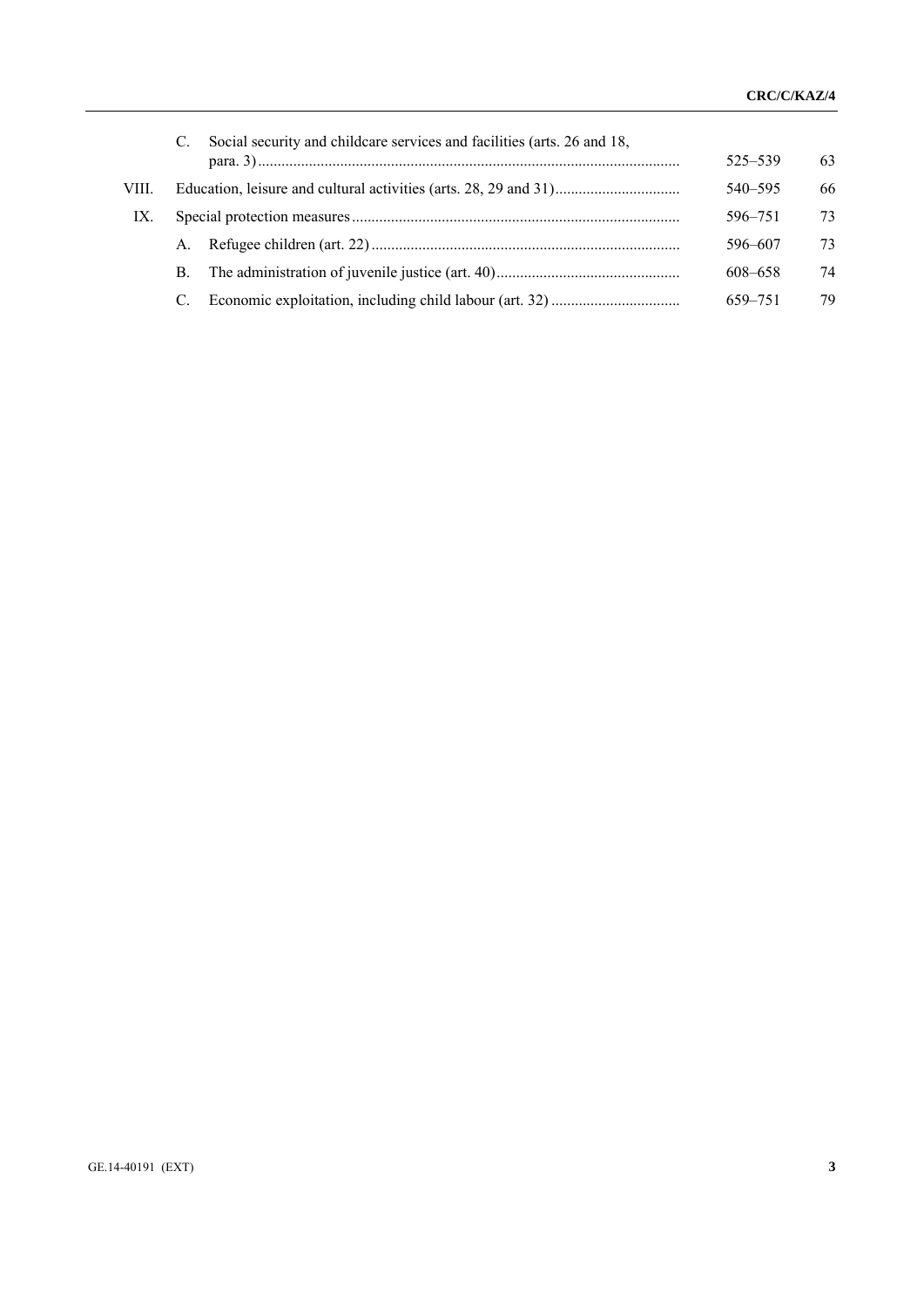## **Introduction**

1. The present report was prepared pursuant to article 44 of the Convention on the Rights of the Child, which was opened for signature in New York on 20 November 1989 and was ratified pursuant to Decision No. 77 of the Supreme Council of the Republic of Kazakhstan of 8 June 1994, and in keeping with the requirements set out in the harmonized guidelines on reporting under the international human rights treaties, adopted at the fourth inter-committee meeting of the human rights treaty bodies on 23 and 24 June 2005 (document HRI/MC/2005/3).

2. Representatives of the following government bodies were involved in the preparation of the report: the Ministries of Health, Internal Affairs, Labour and Social Protection, Culture, Communications and Information, Justice, Tourism and Sport, and others, and also non-governmental organizations (NGOs).

3. The report sets out the measures taken by the Government to implement the main provisions of the Convention on the Rights of the Child.

4. The previous reports of the Republic of Kazakhstan on the implementation of the Convention on the Rights of the Child were considered at the thirty-third and forty-fifth sessions of the Committee on the Rights of the Child in 2003 and 2007.

5. The initial report on measures taken by Kazakhstan to implement the Optional Protocol to the Convention on the Rights of the Child on the sale of children, child prostitution and child pornography, signed in New York on 6 September 2000, was submitted to the Committee in 2005.

6. The report of Kazakhstan under the Optional Protocol to the Convention on the Rights of the Child on the involvement of children in armed conflict, signed in New York on 6 September 2000, was submitted to the Committee on 11 September 2006 at its forty-third session.

7. The report was prepared on the basis of material supplied by relevant ministries and departments and by the local authorities responsible for addressing issues relating to the situation of children and the protection and implementation of their rights, government statistical data, and information received from voluntary organizations that deal with children's problems.

8. The report uses material from special studies prepared in 2008 by the Association of Sociologists and Political Scientists in the context of government social-sector procurement entitled "The right of children to participate in creative life: protection and implementation" and "The right of children to participate in cultural life: protection and implementation", material from a sociological study on respect for the law on the protection of children's rights and legitimate interests carried out by the Sandzh Research Centre in 2010, and other material.

9. The present report includes information on the implementation of the recommendations made at the thirty-third, forty-third and forty-fifth sessions of the Committee.

## **I. General information**

### **Territory and population**

10. Kazakhstan occupies a territory of 2,724,900 km<sup>2</sup>.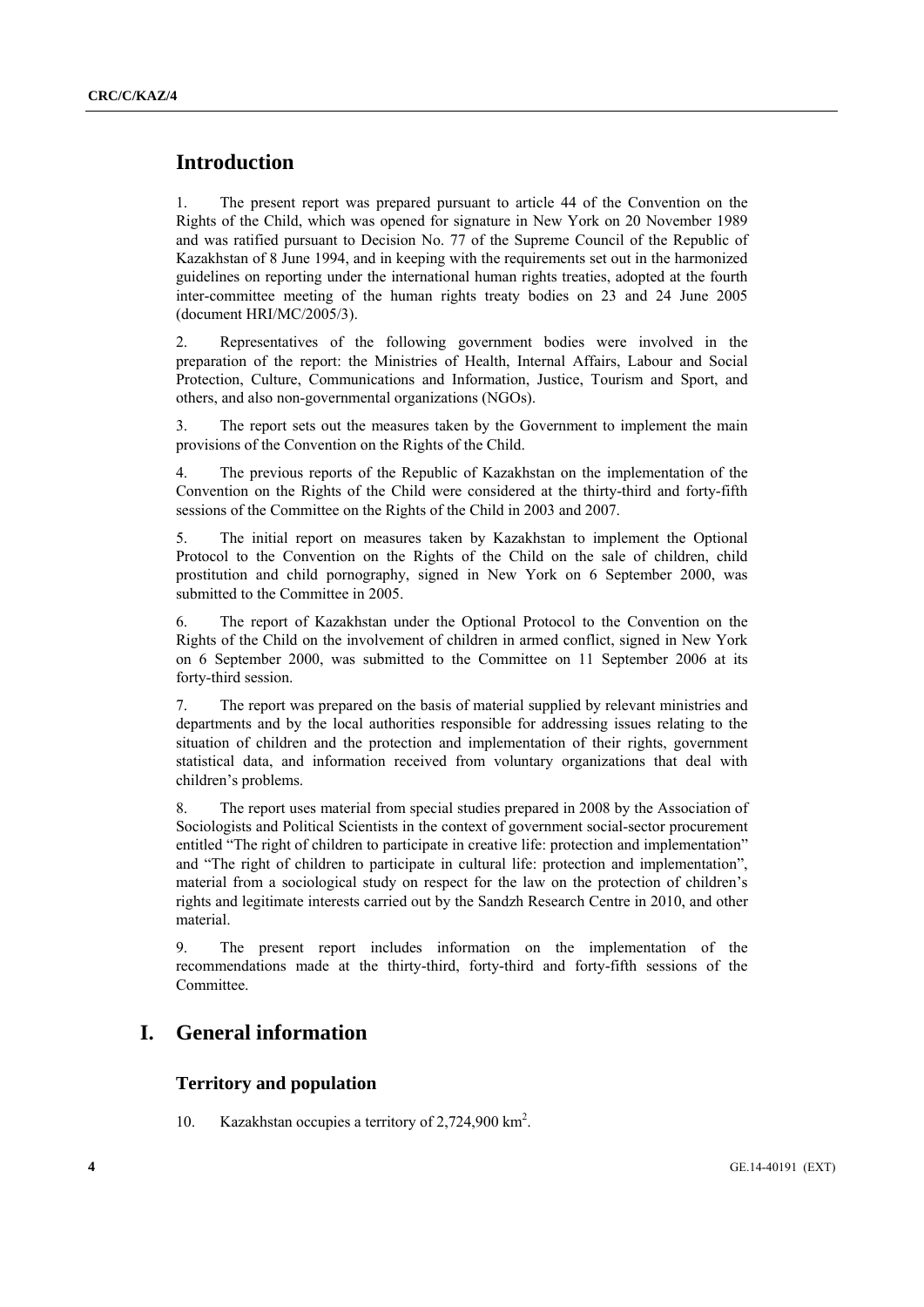11. As at 1 January 2010, Kazakhstan consisted of the following administrative and territorial units: 14 provinces; the capital and self-governing city, Astana; 175 districts, including 15 districts within cities; 86 cities and towns (self-governing cities and provincial and district centres); and 7,066 rural population centres (35 settlements and 7,031 villages (*aul*)).

12. The population density is 5.9 persons per km<sup>2</sup>.

13. The population of Kazakhstan as at 1 January 2011 was 16.4 million, made up of 8.5 million women (52 per cent) and 7.9 million men (48 per cent).

14. The number of pensioners as at 1 January 2010 was 1,662,000, or 10 per cent of the country's total population.

| Age         | 2007       | 2008          | 2009       | 2010       | 2011       |
|-------------|------------|---------------|------------|------------|------------|
| All ages    | 15 396 900 | 15 571 500    | 15 982 300 | 16 204 600 | 16 442 000 |
| Under 1     | 298 300    | 318 200       | 347 400    | 351 900    | 362 600    |
| $1 - 4$     | 1 013 200  | 1 087 400     | 1 131 500  | 1 211 800  | 1 293 900  |
| $5 - 9$     | 1 080 400  | 1 088 900     | 1 141 400  | 1 191 300  | 1 238 500  |
| $10 - 14$   | 1 299 700  | 1 235 500     | 1 228 600  | 1 169 400  | 1 136 300  |
| $15 - 19$   | 1 556 300  | 1 5 1 2 7 0 0 | 1 552 600  | 1 498 800  | 1 430 300  |
| $20 - 24$   | 1 481 000  | 1 532 100     | 1 600 400  | 1 630 600  | 1 651 000  |
| $25 - 29$   | 1 251 100  | 1 281 900     | 1 336 500  | 1 379 600  | 1 419 700  |
| $30 - 34$   | 1 156 100  | 1 166 900     | 1 216 700  | 1 231 300  | 1 254 900  |
| $35 - 39$   | 1 072 300  | 1 087 700     | 1 136 000  | 1 153 000  | 1 160 000  |
| $40 - 44$   | 1 078 400  | 1 053 000     | 1 069 700  | 1 061 100  | 1 071 300  |
| $45 - 49$   | 1 073 200  | 1 092 900     | 1 101 900  | 1 108 000  | 1 089 600  |
| $50 - 54$   | 837 100    | 866 300       | 881 500    | 916 400    | 971 300    |
| $55 - 59$   | 663 800    | 688 400       | 690 200    | 713 500    | 728 700    |
| $60 - 64$   | 328 100    | 353 700       | 409 100    | 478 900    | 545 300    |
| $65 - 69$   | 512 500    | 474 000       | 403 000    | 341 600    | 292 700    |
| 70 and over | 695 400    | 731 900       | 735 900    | 767 200    | 795 900    |

#### **Size and distribution of population by age**

(As at the start of the year)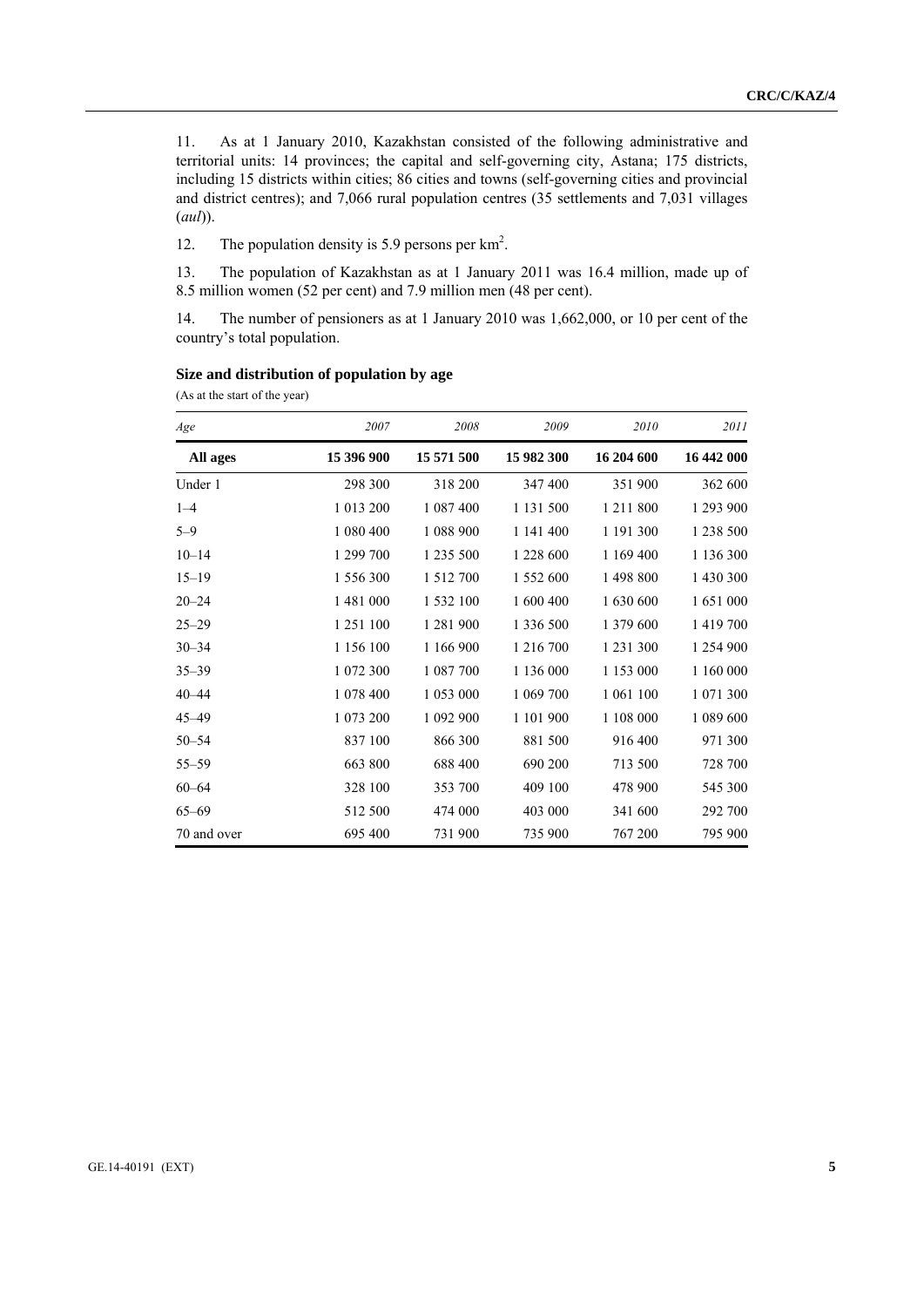#### **As a percentage of the total population**

(As at the start of the year)

|                         | 2007    | 2008    | 2009  | 2010  | 2011  |
|-------------------------|---------|---------|-------|-------|-------|
| <b>Whole population</b> | 100.0   | 100.0   | 100.0 | 100.0 | 100.0 |
| Under 1                 | 1.9     | 2.0     | 2.2   | 2.2   | 2.2   |
| $1 - 4$                 | 6.6     | 7.0     | 7.1   | 7.5   | 7.9   |
| $5 - 9$                 | 7.0     | 7.1     | 7.1   | 7.4   | 7.5   |
| $10 - 14$               | 8.5     | 7.9     | 7.7   | 7.2   | 6.9   |
| $15 - 19$               | 10.1    | 9.7     | 9.7   | 9.2   | 8.7   |
| $20 - 24$               | 9.6     | 9.8     | 10.0  | 10.1  | 10.0  |
| $25 - 29$               | 8.1     | 8.2     | 8.4   | 8.5   | 8.6   |
| $30 - 34$               | $7.5$   | 7.5     | 7.6   | 7.6   | 7.6   |
| $35 - 39$               | $7.0\,$ | $7.0\,$ | 7.1   | 7.1   | 7.1   |
| $40 - 44$               | 7.0     | 6.8     | 6.7   | 6.5   | 6.5   |
| $45 - 49$               | $7.0\,$ | $7.0\,$ | 6.9   | 6.8   | 6.6   |
| $50 - 54$               | 5.5     | 5.6     | 5.5   | 5.7   | 5.9   |
| $55 - 59$               | 4.3     | 4.4     | 4.3   | 4.4   | 4.4   |
| $60 - 64$               | 2.1     | 2.3     | 2.6   | 3.0   | 3.3   |
| $65 - 69$               | 3.3     | 3.0     | 2.5   | 2.1   | 1.8   |
| 70 and over             | 4.5     | 4.7     | 4.6   | 4.7   | 4.8   |

15. The gender breakdown of children and young people (0–19 years) as at 1 January 2011 reveals that, in contrast to the population as a whole, the number and proportion of males is somewhat higher; among the population aged 20 to 65 and over, the number of women is higher.

16. The number of women aged 60 and over is almost twice as high as that of men. Overall, throughout the country, the number of people aged 65 to 69 has fallen since 2007, but life expectancy and the number of people aged 70 and over have increased.

|           | 2007         |           |         |              | As at 1 January 2010 |           | As at 1 January 2011 |         |               |
|-----------|--------------|-----------|---------|--------------|----------------------|-----------|----------------------|---------|---------------|
| Age       | <b>Total</b> | Men       | Women   | <b>Total</b> | Men                  | Women     | <b>Total</b>         | Men     | Women         |
| All ages  | 15 396 878   | 7 409 284 | 7987594 | 16 204 617   | 7808753              | 8 395 864 | 16 441 959           | 7925957 | 8 5 1 6 0 0 2 |
| $0 - 4$   | 1 3 1 5 6 2  | 672 577   | 638 985 | 1 563 712    | 803 830              | 759 882   | 1 656 534            | 851400  | 805 134       |
| $5 - 9$   | 1 080 417    | 554 059   | 526 358 | 1 191 266    | 610 768              | 580498    | 1 238 493            | 635 510 | 602 983       |
| $10 - 14$ | 1 299 703    | 662 635   | 637 068 | 1 169 449    | 597 916              | 571 533   | 1 136 310            | 580 808 | 555 502       |
| $15 - 19$ | 1 556 311    | 790 625   | 765 686 | 1498831      | 756 991              | 741 840   | 1 430 345            | 726 560 | 703 785       |
| $20 - 24$ | 1481032      | 749 905   | 731 127 | 1 630 574    | 808 967              | 821 607   | 1 651 031            | 818 643 | 832 388       |
| $25 - 29$ | 1 251 044    | 627817    | 623 227 | 1 379 637    | 687466               | 692 171   | 1419667              | 705 831 | 713 836       |
| $30 - 34$ | 1 156 012    | 569 283   | 586 729 | 1 231 291    | 607 032              | 624 259   | 1 254 930            | 620 096 | 634 834       |
| $35 - 39$ | 1 072 279    | 524 199   | 548 080 | 1 1 53 0 35  | 562 477              | 590 558   | 1 159 984            | 564 339 | 595 645       |

 **Gender and age breakdown of the population as at 1 January 2011**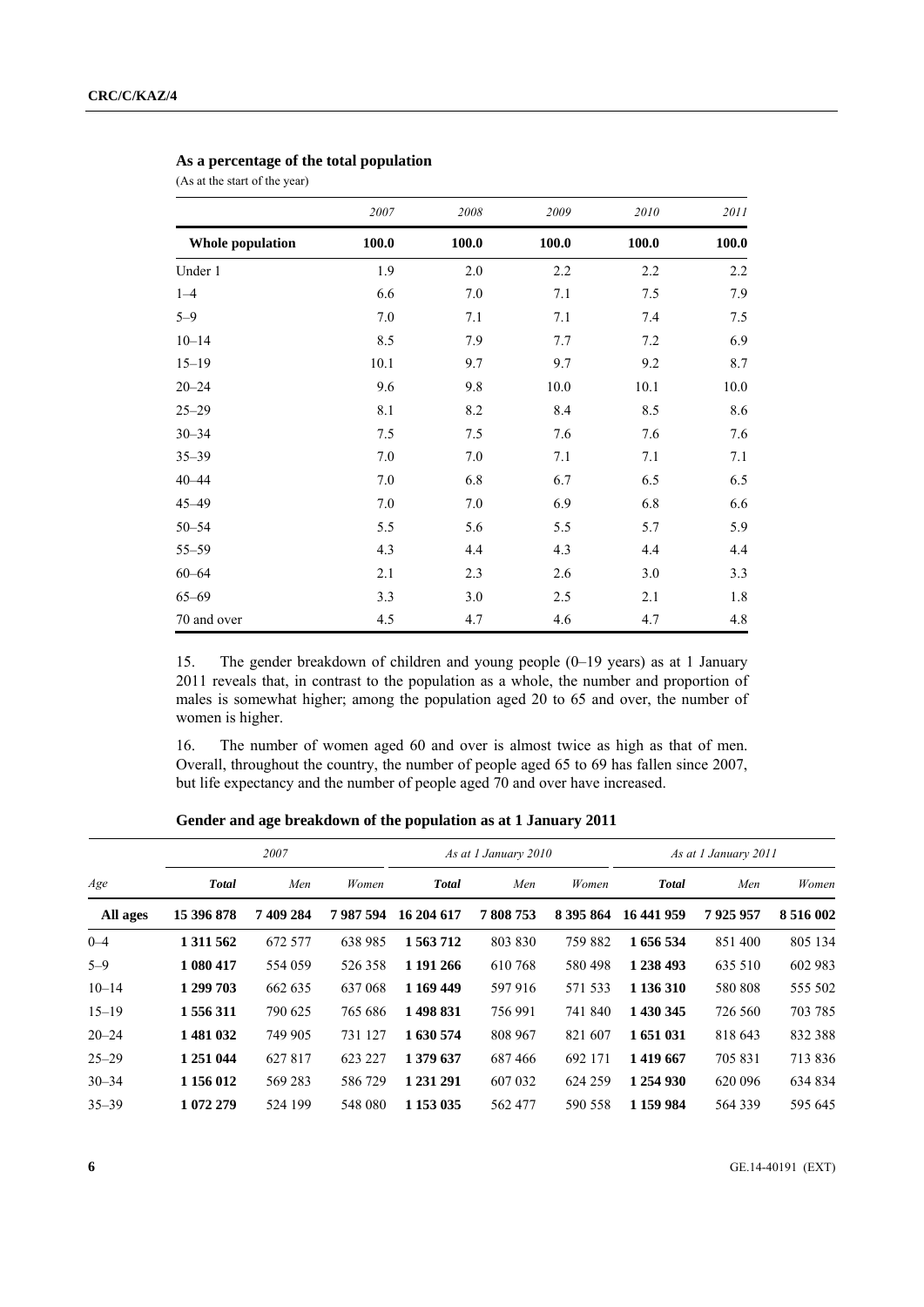|             | 2007         |         |         |              | As at 1 January 2010 |         | As at 1 January 2011 |         |         |
|-------------|--------------|---------|---------|--------------|----------------------|---------|----------------------|---------|---------|
| Age         | <b>Total</b> | Men     | Women   | <b>Total</b> | Men                  | Women   | <b>Total</b>         | Men     | Women   |
| $40 - 44$   | 1 078 383    | 516921  | 561 462 | 1 061 115    | 512 068              | 549 047 | 1 071 274            | 518 649 | 552 625 |
| $45 - 49$   | 1 073 229    | 505 570 | 567 659 | 1 108 031    | 527 092              | 580 939 | 089 644              | 517090  | 572 554 |
| $50 - 54$   | 837 138      | 380 092 | 457 046 | 916 434      | 423 162              | 493 272 | 971 264              | 450 324 | 520 940 |
| $55 - 59$   | 663799       | 291 414 | 372 385 | 713 538      | 314 714              | 398 824 | 728 677              | 322 422 | 406 255 |
| $60 - 64$   | 328 083      | 136 542 | 191 541 | 478 909      | 202 562              | 276 347 | 545 269              | 229 278 | 315 991 |
| 65 and over | 1 207 886    | 427 645 | 780 241 | 1 108 795    | 393 708              | 715 087 | 1 088 537            | 385 007 | 703 530 |

17. Over the past five years, the younger generation (aged 0 to 29) has accounted for slightly more than 50 per cent of the overall population. In 2007, the number of young people aged 0 to 29 was 7,980,000; as at the beginning of 2011, it was 8,532,300.

18. The number of children aged 0 to 4 increased by more than 300,000.

|                |         | <b>Both sexes</b> |         |         |
|----------------|---------|-------------------|---------|---------|
| Age            | 2007    | 2009              | 2010    | 2011    |
| $\theta$       | 318 159 | 347 404           | 351 920 | 362 630 |
| $\mathbf{1}$   | 297 598 | 305 865           | 346 688 | 351 459 |
| $\overline{2}$ | 275 150 | 289 109           | 305 841 | 346 814 |
| 3              | 269 761 | 269 847           | 289 237 | 306 168 |
| 4              | 244 938 | 266 643           | 270 026 | 289 463 |
| 5              | 223 923 | 245 116           | 266 795 | 270 342 |
| 6              | 217 295 | 232 737           | 245 327 | 267 071 |
| 7              | 217359  | 221 669           | 232 952 | 245 596 |
| 8              | 211 338 | 224 050           | 221 949 | 233 273 |
| 9              | 218 930 | 217806            | 224 243 | 222 211 |
| 10             | 216 588 | 223 989           | 218 023 | 224 527 |
| 11             | 227 343 | 225 280           | 224 118 | 218 271 |
| 12             | 249 898 | 243 083           | 225 488 | 224 386 |
| 13             | 269 491 | 258 451           | 243 222 | 225 710 |
| 14             | 272 169 | 277 924           | 258 598 | 243 416 |
| 15             | 281 659 | 284 778           | 277 876 | 258 716 |
| 16             | 293 220 | 298 724           | 284 767 | 277958  |
| 17             | 302 202 | 310 231           | 298 819 | 284 945 |
| 18             | 312 660 | 327 783           | 310 027 | 298 803 |

### **Number of children aged 0 to 19 in Kazakhstan**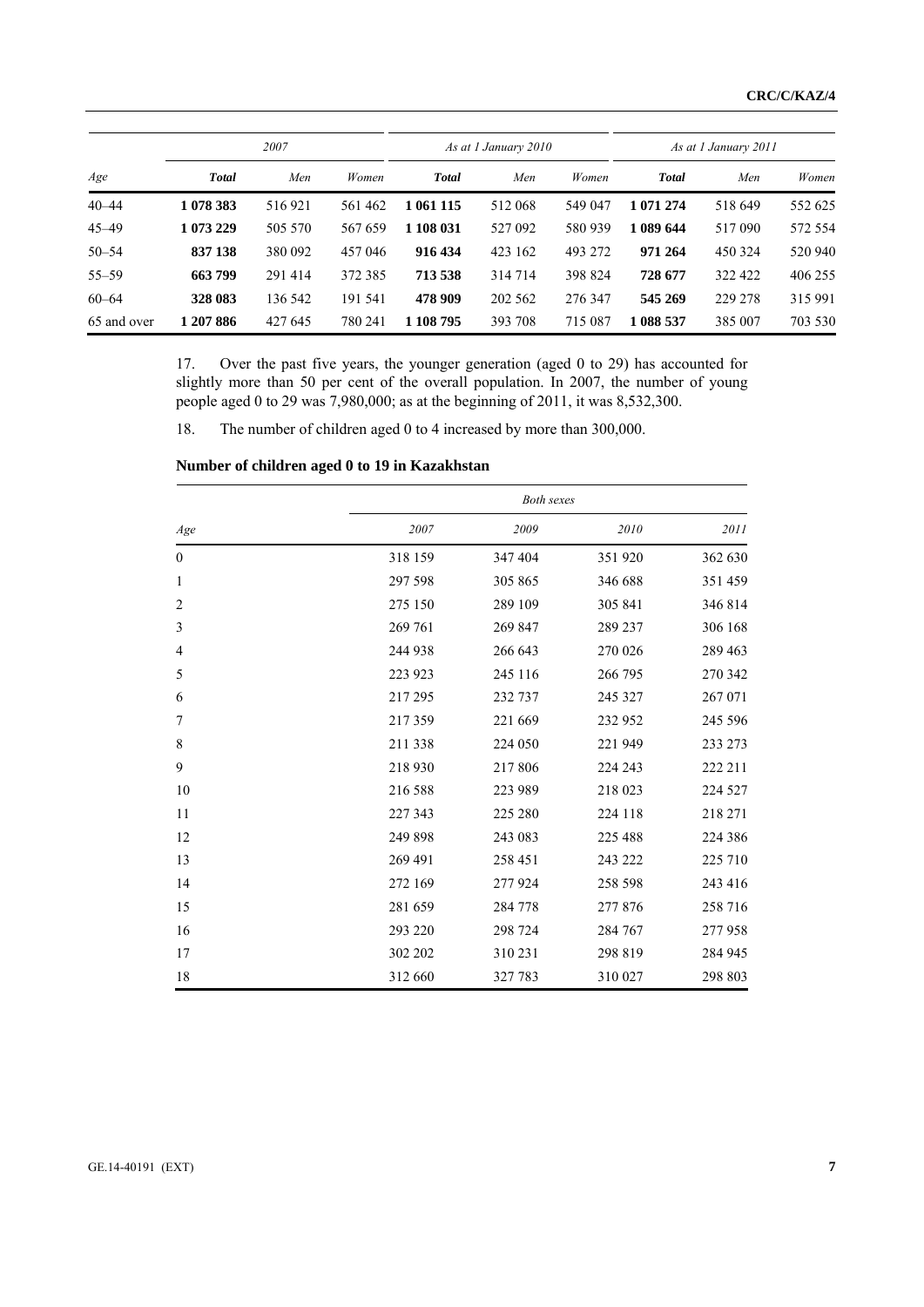### **CRC/C/KAZ/4**

|                |         | <b>Boys</b> |         |         | Girls     |         |         |         |
|----------------|---------|-------------|---------|---------|-----------|---------|---------|---------|
| Age            | 2007    | 2009        | 2010    | 2011    | 2007      | 2009    | 2010    | 2011    |
| $\theta$       | 163 258 | 178 196     | 181 402 | 186 264 | 154 901   | 169 208 | 170 518 | 176 366 |
| 1              | 152 656 | 157 246     | 177 764 | 181 110 | 144 942   | 148 619 | 168 924 | 170 349 |
| $\overline{2}$ | 141 256 | 148 754     | 157 187 | 177 798 | 133 894   | 140 355 | 148 654 | 169 016 |
| 3              | 138 505 | 138 616     | 148 805 | 157 340 | 131 256   | 131 231 | 140 432 | 148 828 |
| $\overline{4}$ | 125 783 | 137 654     | 138 672 | 148 888 | 119 155   | 128 989 | 131 354 | 140 575 |
| 5              | 114 096 | 125 737     | 137 693 | 138 824 | 109 827   | 119 379 | 129 102 | 131 518 |
| 6              | 111 419 | 118 868     | 125 794 | 137 795 | 105 876   | 113 869 | 119 533 | 129 276 |
| 7              | 110 863 | 113 679     | 118 949 | 125 868 | 1 406 496 | 107 990 | 114 003 | 119 728 |
| 8              | 108 784 | 114 424     | 113 812 | 119 093 | 102 554   | 109 626 | 108 137 | 114 180 |
| 9              | 112 790 | 111 801     | 114 520 | 113 930 | 106 140   | 106 005 | 109 723 | 108 281 |
| 10             | 110 663 | 114712      | 111 887 | 114 632 | 105 925   | 109 186 | 106 136 | 109 895 |
| 11             | 115 896 | 114 866     | 114 793 | 111970  | 111 447   | 110 414 | 109 325 | 106 301 |
| 12             | 127 099 | 124 211     | 114 928 | 114 878 | 122 799   | 118 872 | 110 560 | 109 508 |
| 13             | 137 676 | 132 033     | 124 244 | 115 028 | 131815    | 126 418 | 118 978 | 110 682 |
| 14             | 138 826 | 142 072     | 132 064 | 124 300 | 133 343   | 135 852 | 126 534 | 119 116 |
| 15             | 143 394 | 145 466     | 142 024 | 132 093 | 138 265   | 139 312 | 135 852 | 126 623 |
| 16             | 148 955 | 151 718     | 145 402 | 141 999 | 144 265   | 147 006 | 139 365 | 135 959 |
| 17             | 153 543 | 155 597     | 151 719 | 145 469 | 148 659   | 154 634 | 147 100 | 139 476 |
| 18             | 159 159 | 162 672     | 155 459 | 151 666 | 153 501   | 165 111 | 154 568 | 147 137 |

19. The number of children aged 0–18 in Kazakhstan as at 1 January 2011 was more than 5 million, of whom 2.5 million (48 per cent) were girls and 2.6 million (52 per cent) were boys.

20. For decades the imbalance between the number of men and women among the country's inhabitants has remained unchanged: as at 1 January 2011, there were 1,074 women for every 1,000 men.

|                | Number of women per 1 000 men of a given age |      |       |             |      |  |  |
|----------------|----------------------------------------------|------|-------|-------------|------|--|--|
|                | 2007                                         | 2008 | 2009  | <i>2010</i> | 2011 |  |  |
| All age groups | 1 078                                        | 1079 | 1 076 | 075         | 074  |  |  |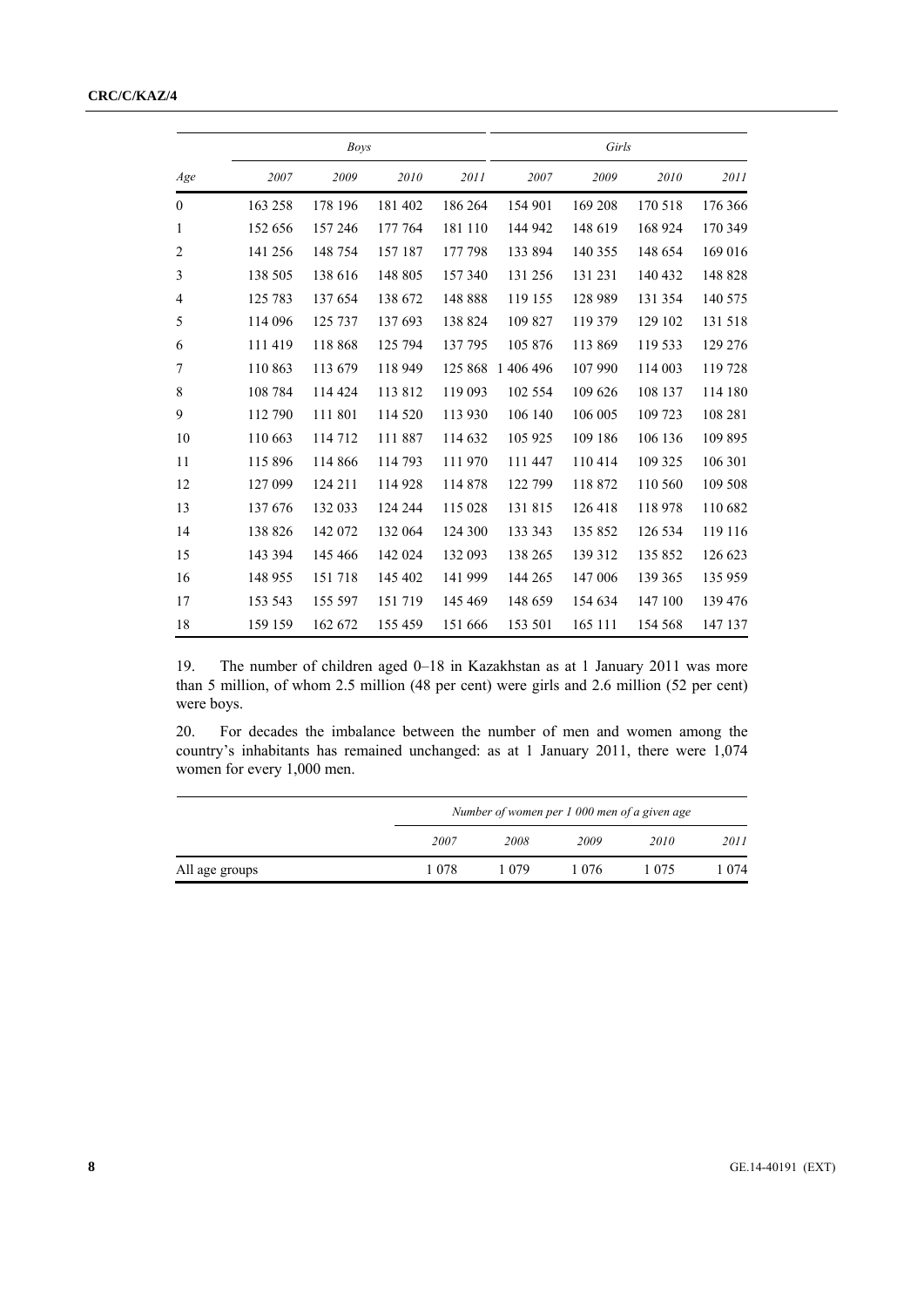| Age structure of the urban and rural population |  |
|-------------------------------------------------|--|
|                                                 |  |

(As at the start of the year)

|              |           |           | Urban population |           |             | Rural population |           |           |         |         |
|--------------|-----------|-----------|------------------|-----------|-------------|------------------|-----------|-----------|---------|---------|
| Age          | 2007      | 2008      | 2009             | 2010      | 2011        | 2007             | 2008      | 2009      | 2010    | 2011    |
| All ages     | 8 833 300 | 8 265 900 | 8 649 662        | 8 806 952 | 8 9 61 3 36 | 6 563 600        | 7 305 600 | 7 332 681 | 7397665 | 7480623 |
| Up to 1 year | 173 400   | 172 200   | 171 021          | 186 421   | 189 680     | 124 900          | 146 000   | 176 383   | 165 499 | 172 950 |
| $1 - 4$      | 573 100   | 576 100   | 548 634          | 593 216   | 649 324     | 440 200          | 511 400   | 582 830   | 618 576 | 644 580 |
| $5 - 9$      | 545 400   | 507 900   | 534 565          | 562 222   | 590 507     | 535 000          | 581 000   | 606 813   | 629 044 | 647986  |
| $10 - 14$    | 631 000   | 535 100   | 571 233          | 545 198   | 530 956     | 668 700          | 700 400   | 657 403   | 624 251 | 605 354 |
| $15 - 19$    | 815 700   | 714 100   | 836 702          | 782 864   | 721 909     | 740 600          | 798 600   | 715 860   | 715 967 | 708 436 |
| $20 - 24$    | 825 100   | 791 300   | 908 301          | 942 427   | 970 141     | 656 000          | 740 900   | 692 108   | 688 147 | 680 890 |
| $25 - 29$    | 766 900   | 738 100   | 759 996          | 791 512   | 816 523     | 484 100          | 543 700   | 576456    | 588 125 | 603 144 |
| $30 - 34$    | 685 300   | 645 100   | 681 252          | 695 205   | 714 516     | 470 800          | 521 800   | 535 398   | 536 086 | 540 414 |
| $35 - 39$    | 646 500   | 610 800   | 637314           | 648 293   | 652 147     | 425 800          | 476 900   | 498 656   | 504 742 | 507837  |
| $40 - 44$    | 646 800   | 584 900   | 592 823          | 590 523   | 599 684     | 431 500          | 468 100   | 476 902   | 470 592 | 471 590 |
| $45 - 49$    | 655 900   | 616 300   | 616 748          | 620 105   | 608 784     | 417 300          | 476 600   | 485 151   | 487926  | 480 860 |
| $50 - 54$    | 515 800   | 491 400   | 496 909          | 516 371   | 547 966     | 321 400          | 374 900   | 384 630   | 400 063 | 423 298 |
| $55 - 59$    | 416 700   | 397 500   | 395 659          | 407 566   | 415 279     | 247 100          | 290 800   | 294 583   | 305 972 | 313 398 |
| $60 - 64$    | 196 100   | 202 100   | 238 715          | 281 110   | 320 048     | 132 000          | 151 600   | 170 367   | 197 799 | 225 221 |
| 65 and over  | 739 600   | 683 000   | 659 790          | 643 919   | 633 872     | 468 200          | 522 900   | 479 141   | 464 876 | 454 665 |

21. The majority of the population of Kazakhstan — 53.6 per cent — lives in urban areas and 46 per cent in rural areas. Since families in rural areas tend to have more children, the number of children aged 5 to 19 living in rural areas is higher than the number living in cities (1,961,776 compared with 1,843,372).

#### **Ethnic composition of Kazakhstan**

22. According to census data, Kazakhstan has more than 140 peoples and ethnic groups, including Kazakhs (10 million, or 63 per cent of the total), Russians (3.8 million, or 24 per cent), Ukrainians (333,000 or 2.1 per cent), Uzbeks (457,000 or 2.9 per cent), Uighurs (223,000, or 1.4 per cent), Tatars (203,000, or 1.3 per cent) and Germans (178,000, or 1.1 per cent).

#### **Natural population growth**

23. Since 2007, natural population growth has increased significantly, from 163,600 in 2007 to 221,900 in 2010.

24. The main reasons for the population growth are the high birth rate (20.8 per 1,000 population in 2007 and 22.5 in 2010) and the relatively low mortality rate (10.2 per 1,000 population in 2007 and 8.9 in 2010). Natural population growth increased from 10.6 per 1,000 population in 2007 to 13.6 in 2010.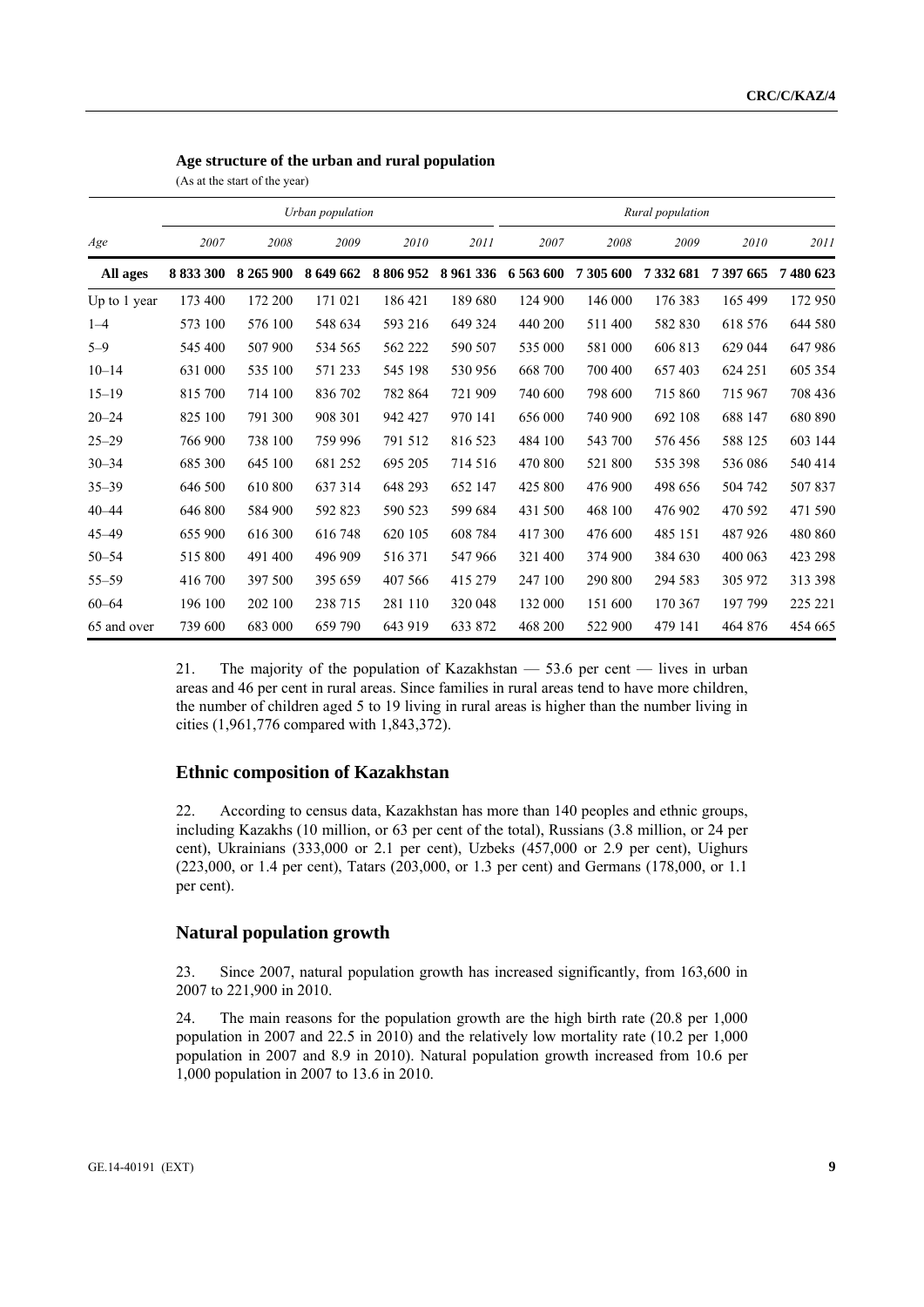| Year | <b>Births</b>         |         | Deaths  | Natural growth | Birth rate per<br>1 000 population | Mortality rate per<br>1 000 population | Natural growth per<br>1 000 population |
|------|-----------------------|---------|---------|----------------|------------------------------------|----------------------------------------|----------------------------------------|
|      | Population as a whole |         |         |                |                                    |                                        |                                        |
| 2007 |                       | 321 900 | 158 300 | 163 600        | 20.8                               | 10.2                                   | 10.6                                   |
| 2008 |                       | 356 600 | 152 700 | 203 900        | 22.7                               | 9.7                                    | 13.0                                   |
| 2009 |                       | 357 500 | 142 800 | 214 700        | 22.2                               | 8.9                                    | 13.3                                   |
| 2010 |                       | 367 700 | 145 800 | 221 900        | 22.5                               | 8.9                                    | 13.6                                   |
|      | Urban population      |         |         |                |                                    |                                        |                                        |
| 2007 |                       | 174 300 | 92 400  | 81 900         | 21.3                               | 11.3                                   | 10.0                                   |
| 2008 |                       | 196 900 | 88 800  | 108 100        | 23.6                               | 10.7                                   | 12.9                                   |
| 2009 |                       | 197 600 | 82 500  | 115 100        | 22.6                               | 9.4                                    | 13.2                                   |
| 2010 |                       | 203 200 | 84 100  | 119 100        | 22.8                               | 9.4                                    | 13.5                                   |
|      | Rural population      |         |         |                |                                    |                                        |                                        |
| 2007 |                       | 147 600 | 65 900  | 81 700         | 20.2                               | 9.0                                    | 11.2                                   |
| 2008 |                       | 159 700 | 63 900  | 95 800         | 21.7                               | 8.7                                    | 13.0                                   |
| 2009 |                       | 159 900 | 60 300  | 99 600         | 21.7                               | 8.2                                    | 13.5                                   |
| 2010 |                       | 164 500 | 61 700  | 102 800        | 22.1                               | 8.3                                    | 13.8                                   |

25. In Kazakhstan, net migration is positive (the number of immigrants is higher than the number of emigrants). In 2010, the number of immigrants was 41,996, while the number of emigrants was 26,531; net migration was therefore 15,465.

### **Maternal mortality 2007–2010**

26. There are currently more than 4 million women of childbearing age living in Kazakhstan, accounting for almost 30 per cent of the total population.

27. The maternal mortality rate is the number of deaths of women from complications of pregnancy, childbirth and the post-partum period. The maternal mortality rate fluctuates.

28. There are three main causes of maternal deaths in Kazakhstan: haemorrhaging during delivery, non-obstetric disorders and complications of abortion. These conditions are closely interrelated and cause women's deaths.

|                                                 | (Data from the Ministry of Health of Kazakhstan) |      |      |             |  |  |  |
|-------------------------------------------------|--------------------------------------------------|------|------|-------------|--|--|--|
|                                                 | 2007                                             | 2008 | 2009 | <i>2010</i> |  |  |  |
| Total number of maternal deaths from all causes | 153                                              | 113  | 133  | 84          |  |  |  |

## **Infant mortality 2007–2010**

29. The infant mortality rate is the number of deaths of children under 1 year old per 1,000 births.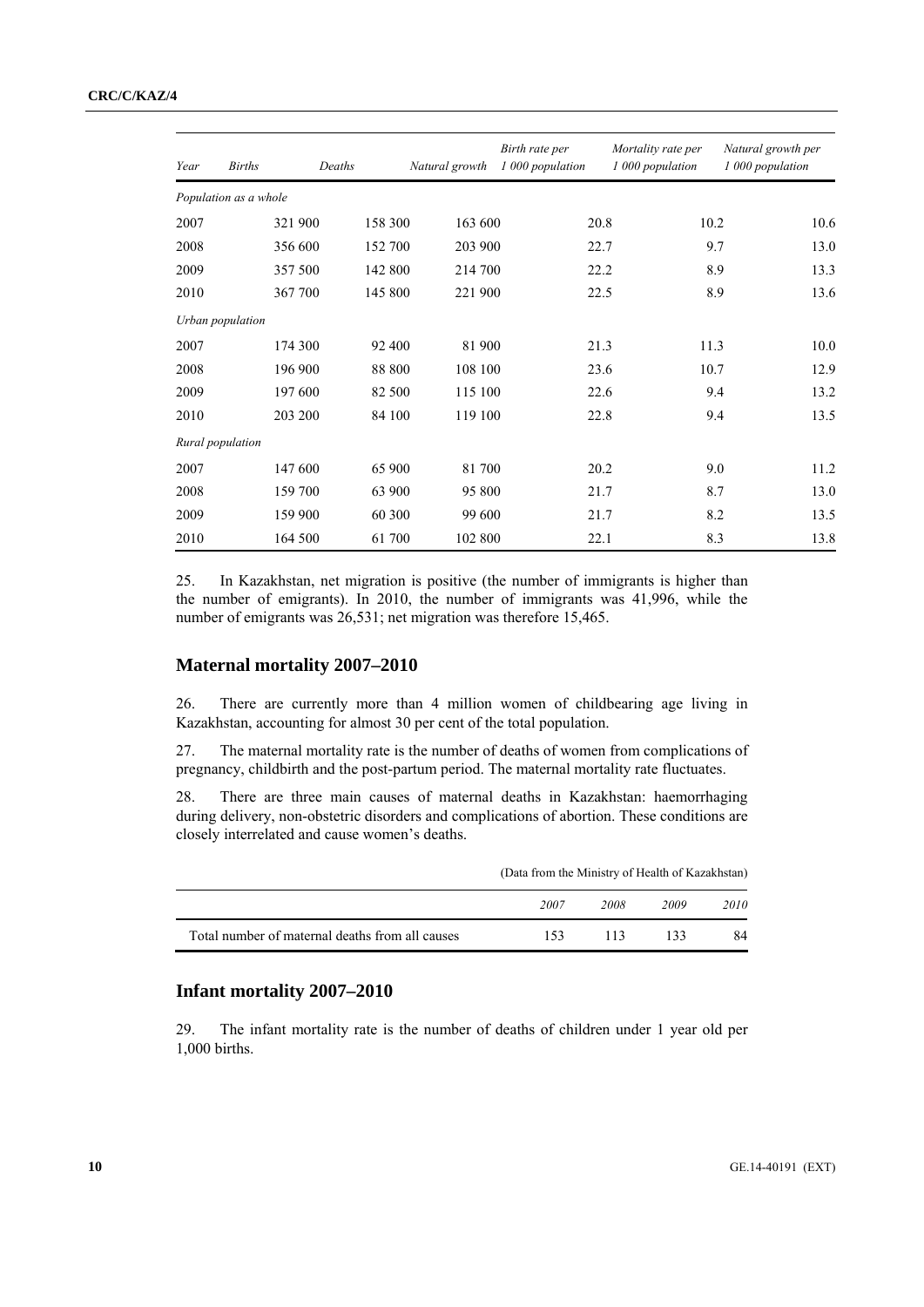|                           | 2007                          |                                                                                                                         | 2008          |                                                                | 2009    |                                                                                               | 2010                   |                                                                                    |
|---------------------------|-------------------------------|-------------------------------------------------------------------------------------------------------------------------|---------------|----------------------------------------------------------------|---------|-----------------------------------------------------------------------------------------------|------------------------|------------------------------------------------------------------------------------|
|                           | <b>Number</b><br>of deaths of | Number<br>of deaths of<br>children under 1<br>children under $1$ per 10 000 births children under $1$ per 10 000 births | <b>Number</b> | <b>Number</b><br>of deaths of<br>of deaths of children under 1 | Number  | Number<br>of deaths of<br>of deaths of children under 1<br>children under 1 per 10 000 births | Number<br>of deaths of | Number<br>of deaths of<br>children under 1<br>children under $1$ per 10 000 births |
| Deaths from<br>all causes | 4 6 4 6                       | 14.6                                                                                                                    | 7322          | 20.8                                                           | 6 5 1 6 | 18.2                                                                                          | 6 0 6 1                | 16.5                                                                               |

30. The significant variation in infant mortality rates is due to the introduction of international definitions of live births and stillbirths. The mortality rate among boys is higher than among girls, and the mortality rate among children under 5 is 6.8 per cent higher in urban areas than in rural areas.

#### **Religion**

31. The main religious faiths in Kazakhstan are Islam and Christianity, but Judaism and Buddhism are also present.

32. According to the 2009 census, 70 per cent of the population consider themselves Muslims. They include ethnic Kazakhs, ethnic Uzbeks, Uighurs and Tatars.

33. About one third of the population (26 per cent) (*sic*) belongs to the Russian Orthodox Church.

|                                   | Percentage professing |      |                    |         |                 |       |               |             |
|-----------------------------------|-----------------------|------|--------------------|---------|-----------------|-------|---------------|-------------|
|                                   | All religions         |      | Islam Christianity | Judaism | <b>Buddhism</b> | Other | Non-believers | No response |
| <b>Both sexes</b>                 |                       |      |                    |         |                 |       |               |             |
| Percentage of<br>whole population | 100                   | 70.2 | 26.3               | 0.0     | 0.1             | 0.0   | 2.8           | 0.5         |
| <i>Of whom</i>                    |                       |      |                    |         |                 |       |               |             |
| <b>Kazakhs</b>                    | 100                   | 98.3 | 0.4                | 0.0     | 0.0             | 0.0   | 1.0           | 0.3         |
| Russians                          | 100                   | 1.4  | 91.6               | 0.0     | 0.0             | 0.0   | 6.1           | 0.8         |
| <b>Uzbeks</b>                     | 100                   | 99.1 | 0.4                | 0.0     | 0.0             | 0.0   | 0.4           | 0.2         |
| Ukrainians                        | 100                   | 0.9  | 90.7               | 0.0     | 0.0             | 0.0   | 7.3           | 0.9         |
| Uighurs                           | 100                   | 98.4 | 0.5                | 0.0     | 0.0             | 0.0   | 0.6           | 0.5         |
| Tatars                            | 100                   | 79.6 | 10.2               | 0.0     | 0.0             | 0.1   | 8.1           | 2.0         |
| Germans                           | 100                   | 1.6  | 81.6               | 0.0     | 0.0             | 0.1   | 14.0          | 2.7         |
| Koreans                           | 100                   | 5.2  | 49.4               | 0.2     | 11.4            | 0.1   | 28.5          | 5.2         |
| Turks                             | 100                   | 99.1 | 0.3                | 0.0     | 0.0             | 0.0   | 0.3           | 0.2         |
| Azerbaijanis                      | 100                   | 94.8 | 2.5                | 0.0     | 0.0             | 0.0   | 1.9           | 0.8         |
| <b>Belarusians</b>                | 100                   | 0.8  | 90.2               | 0.0     | 0.0             | 0.0   | 7.8           | 1.1         |
| Dungans                           | 100                   | 98.9 | 0.4                | 0.0     | 0.0             | 0.0   | 0.3           | 0.3         |
| Kurds                             | 100                   | 98.3 | 0.5                | 0.0     | 0.0             | 0.0   | 0.7           | 0.4         |
| Tajiks                            | 100                   | 97.8 | 0.9                | 0.0     | 0.0             | 0.1   | 0.8           | 0.4         |
| Poles                             | 100                   | 0.7  | 90.1               | 0.0     | 0.0             | 0.1   | 7.3           | 1.8         |
| Chechens                          | 100                   | 93.7 | 3.0                | 0.0     | 0.0             | 0.1   | 2.1           | 1.2         |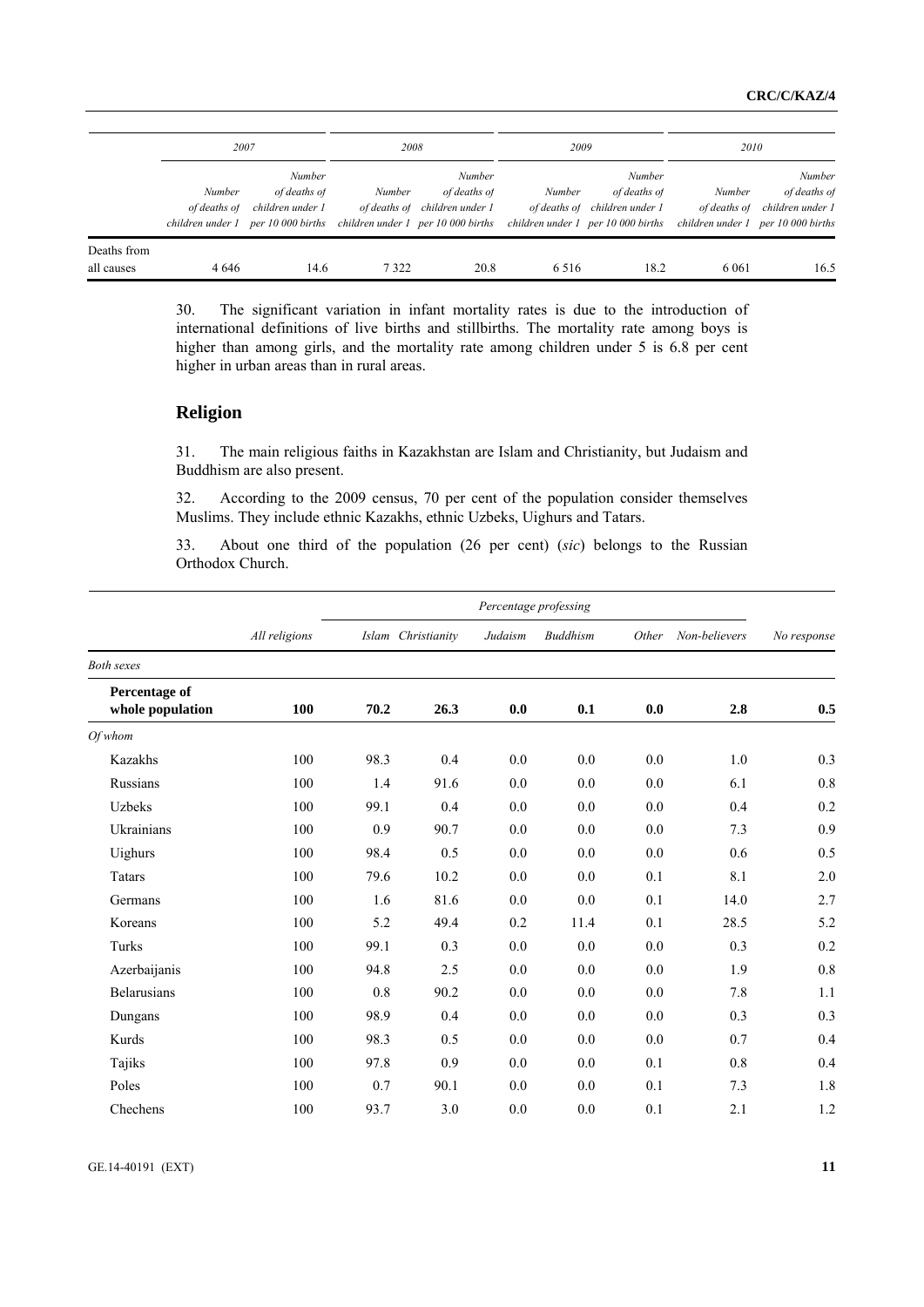|                     |               |      | Percentage professing |         |                 |              |               |             |  |
|---------------------|---------------|------|-----------------------|---------|-----------------|--------------|---------------|-------------|--|
|                     | All religions |      | Islam Christianity    | Judaism | <b>Buddhism</b> | <i>Other</i> | Non-believers | No response |  |
| Kyrgyz              | 100           | 96.7 | 0.9                   | 0.0     | 0.0             | 0.0          |               | 0.9         |  |
| Other ethnic groups | 100           | 34.7 | 52.3                  | 0.8     | 0.9             | 0.1          | 8.4           | 2.7         |  |

#### **Household sizes**

34. According to the 2009 national census, the average family size was 3.5 persons. Two-person families were most common (30 per cent), followed by three-person families (27 per cent), four-person families (22 per cent) and five-person and larger families (21 per cent).

35. Seventy-two per cent of children up to the age of 18 live with both parents, 15 per cent with only their mother, 6 per cent with only their father and 6 per cent without either parent.

#### **Assessment of per capita income in January 2011**

36. According to preliminary data, the nominal per capita income in December 2010 was 41,122 tenge, an increase of 17 per cent in comparison with the same period in 2009. Real incomes rose by 8.2 per cent.

37. The areas with the highest per capita income in December 2010 were Atyrau province and the cities of Almaty and Astana, where the figures were 1.7 to 2.3 times higher than the national average.

38. In December 2010, the regions with the lowest earnings were South Kazakhstan, Almaty and Zhambyl provinces, where income was on average 61.4 and 74.0 per cent of the national average. Real incomes have grown fastest in Kostanay and Almaty provinces.

39. In January 2011, nominal incomes in the highest-earning region were 3.8 times higher than those in the lowest-earning region. In January 2010, the figure was 3.9.

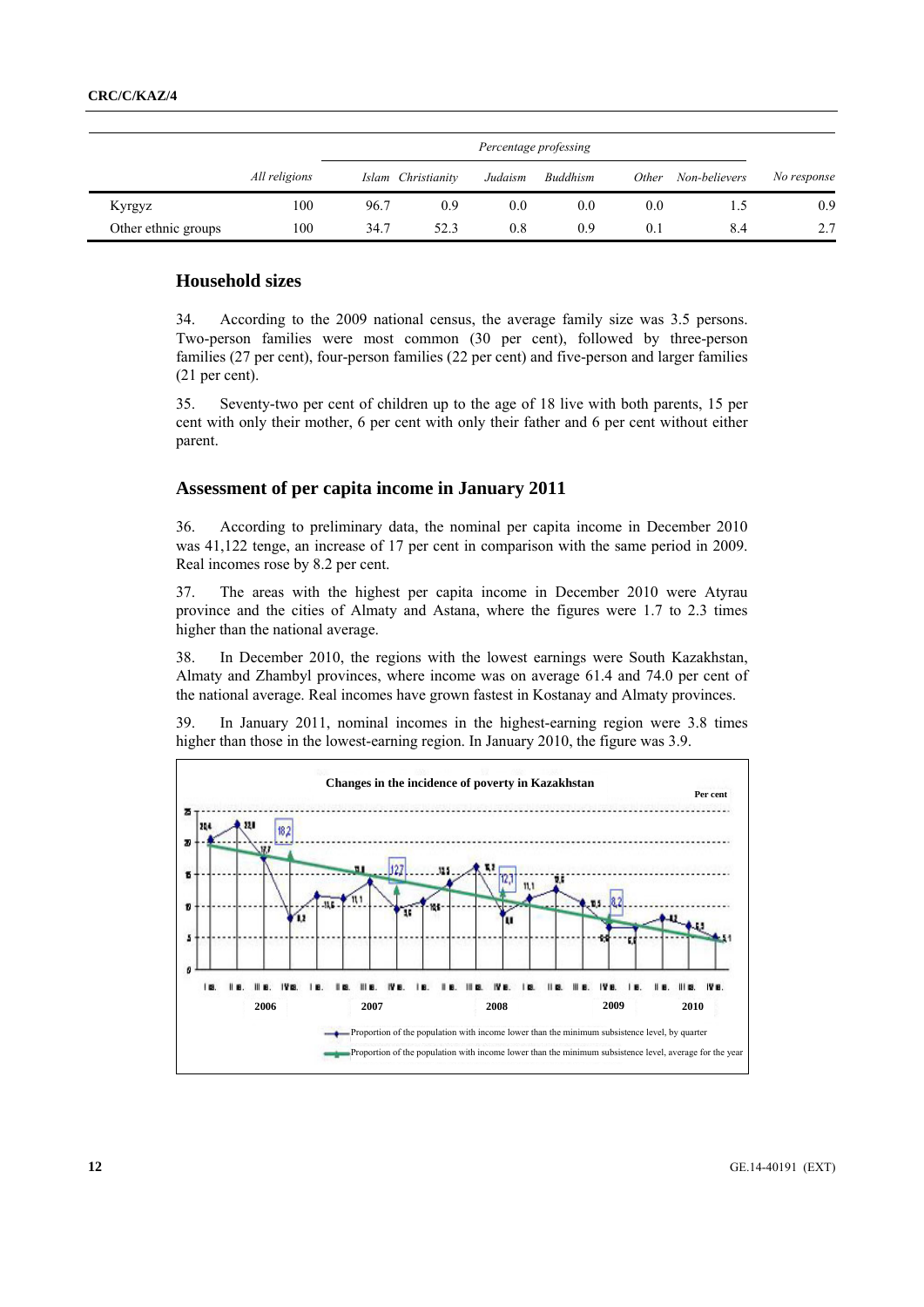## **Standard of living indicators**

| No.            | Indicator                                                                                  | 2007    | 2008     | 2009    | 2010     |
|----------------|--------------------------------------------------------------------------------------------|---------|----------|---------|----------|
| $\mathbf{1}$   | Proportion of the population with income lower than the                                    |         |          |         |          |
|                | minimum subsistence level (%)                                                              | 12.7    | 12.1     | 8.2     | 6.5      |
|                | Urban areas                                                                                | 6.9     | 8.1      | 4.1     | 3.7      |
|                | Rural areas                                                                                | 18.1    | 15.9     | 12.1    | 10.1     |
| $\overline{2}$ | Proportion of the population with income lower than<br>the cost of the basket of goods (%) | 1.4     | 1.2      | 0.6     | 0.4      |
|                | Urban areas                                                                                | 0.7     | 0.6      | 0.2     | 0.3      |
|                | Rural areas                                                                                | 2.1     | 1.7      | 0.9     | 0.6      |
| 3              | Poverty gap $(\% )$                                                                        | 2.4     | 2.3      | 1.3     | 1.1      |
| $\overline{4}$ | Poverty severity $(\% )$                                                                   | 0.8     | 0.7      | 0.3     | 0.3      |
| 5              | Household income spent on consumption, average                                             |         |          |         |          |
|                | per capita (tenge)                                                                         | 16935   | 20 037   | 21 348  | 26 152   |
|                | Urban areas                                                                                | 19865   | 23 365   | 25 008  | 30 5 29  |
|                | Rural areas                                                                                | 13 687  | 16 271   | 17 13 6 | 20 985   |
| 6              | Income spent on consumption as a percentage of                                             |         |          |         |          |
|                | minimum subsistence level (%)                                                              | 175.4   | 162.1    | 168.6   | 193.9    |
| 7              | Average nominal per capita income (tenge)                                                  | 25 2 26 | 32 984   | 34 828  | 40 473   |
| 8              | Real income index $(\% )$                                                                  | 118.9   | 111.8    | 96.9    | 110.2    |
| 9              | Average per capita expenditure (tenge)                                                     | 15 5 16 | 18 3 24  | 19718   | 24 4 6 0 |
|                | Urban areas                                                                                | 19 172  | 22 5 6 9 | 24 2 20 | 29 754   |
|                | Rural areas                                                                                | 11 4 65 | 13 5 20  | 14 5 37 | 18 209   |
| 10             | Ratio of the income of the richest 10% to the poorest 10%                                  | 7.2     | 6.2      | 5.3     | 5.7      |
| 11             | Income concentration index (Gini coefficient)                                              | 0.309   | 0.288    | 0.267   | 0.278    |
| 12             | Average household size (number of persons)                                                 | 3.4     | 3.3      | 3.4     | 3.5      |
|                | Urban areas                                                                                | 2.9     | 2.9      | 3.0     | 3.2      |
|                | Rural areas                                                                                | 3.9     | 3.9      | 4.0     | 4.2      |

40. The minimum subsistence level was determined on the basis of 43 foodstuffs; the basket of goods accounted for 60 per cent of that figure.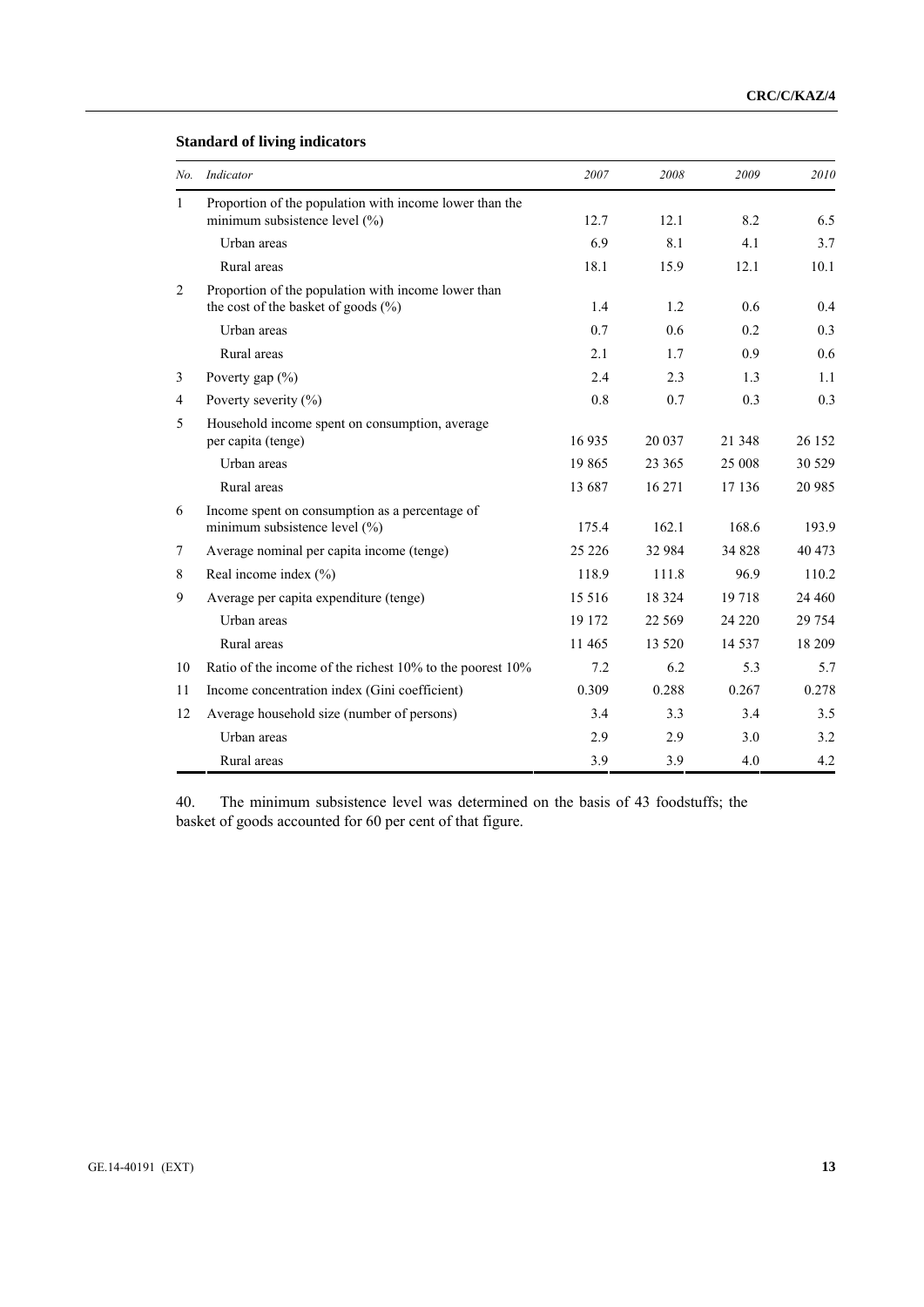**Proportion of the population on low incomes** 



41. For several years running, the proportion of people living below the minimum subsistence level has been decreasing; in 2010, it stood at 6.5 per cent.



#### **Total number of persons who have committed a crime**

|                 |         | 2007      |        | 2008      |              | 2009      |              | 2010      |  |
|-----------------|---------|-----------|--------|-----------|--------------|-----------|--------------|-----------|--|
|                 | Total   | Juveniles | Total  | Juveniles | <b>Total</b> | Juveniles | <b>Total</b> | Juveniles |  |
| Nationwide      | 79 641  | 8 3 4 4   | 78 078 | 7 5 1 9   | 78 673       | 6 6 5 1   | 84 411       | 6 0 7 0   |  |
| Akmola province | 4 6 5 1 | 482       | 4563   | 446       | 5 0 7 4      | 488       | 5 5 3 7      | 433       |  |
| Aktobe province | 3783    | 298       | 3735   | 321       | 3442         | 269       | 3820         | 198       |  |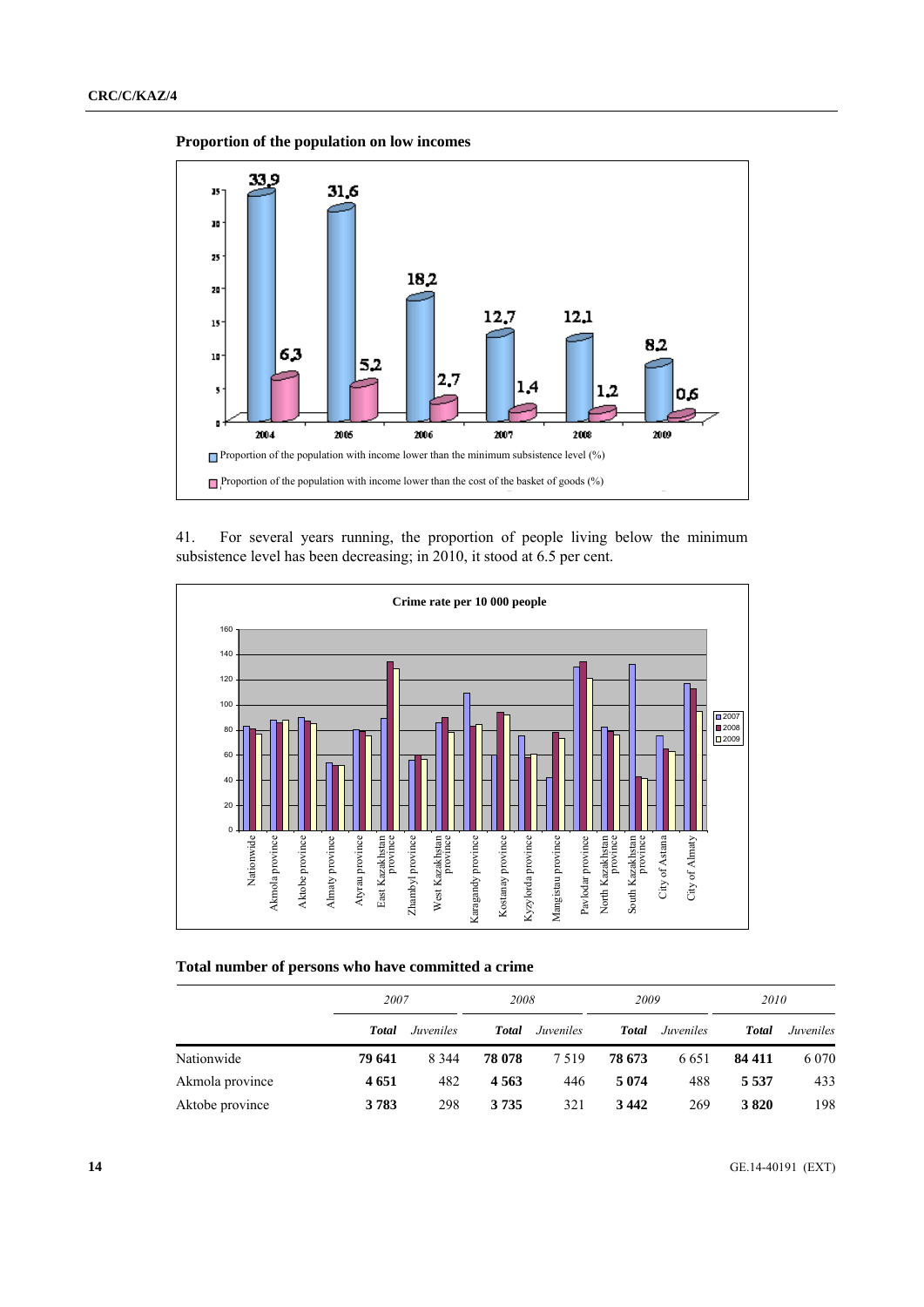|                           | 2007         |           | 2008         |           | 2009         |           | 2010         |           |
|---------------------------|--------------|-----------|--------------|-----------|--------------|-----------|--------------|-----------|
|                           | <b>Total</b> | Juveniles | <b>Total</b> | Juveniles | <b>Total</b> | Juveniles | <b>Total</b> | Juveniles |
| Almaty province           | 6289         | 652       | 6484         | 679       | 6610         | 488       | 6 3 5 9      | 466       |
| Atyrau province           | 2 3 7 0      | 203       | 2 2 8 6      | 166       | 2 2 6 7      | 151       | 2474         | 132       |
| East Kazakhstan province  | 10 134       | 1 3 1 9   | 9989         | 1 0 7 8   | 10 681       | 1 1 1 2   | 10 498       | 943       |
| Zhambyl province          | 3 3 8 7      | 379       | 3431         | 367       | 3689         | 368       | 3614         | 316       |
| West Kazakhstan province  | 3419         | 476       | 3 3 8 7      | 446       | 3 0 8 3      | 328       | 3716         | 337       |
| Karagandy province        | 7 1 7 6      | 771       | 7012         | 735       | 6974         | 664       | 7459         | 744       |
| Kostanay province         | 5864         | 946       | 6 0 15       | 764       | 5 6 24       | 588       | 5712         | 440       |
| Kyzylorda province        | 3 0 1 3      | 273       | 2671         | 181       | 2841         | 184       | 2978         | 170       |
| Mangistau province        | 1934         | 219       | 2 3 0 2      | 322       | 2051         | 216       | 2 1 6 3      | 232       |
| Pavlodar province         | 5 5 7 3      | 687       | 5 0 5 1      | 580       | 5 0 21       | 511       | 5 2 8 9      | 441       |
| North Kazakhstan province | 3497         | 358       | 3 1 4 7      | 256       | 3 1 3 5      | 207       | 3650         | 209       |
| South Kazakhstan province | 5409         | 536       | 5 4 0 3      | 519       | 5711         | 513       | 6 1 1 6      | 477       |
| City of Astana            | 2091         | 148       | 2 1 9 0      | 144       | 2421         | 135       | 2474         | 110       |
| City of Almaty            | 5 5 9 2      | 347       | 5 3 2 0      | 337       | 5420         | 296       | 8475         | 309       |

#### **Convicted persons by age group in 2009**



## **General framework for the protection and promotion of human rights Acceptance of international human rights norms**

42. The international instruments ratified by Kazakhstan contribute to the implementation of children's rights. Kazakhstan is a party to most of the universal international human rights treaties.

43. In 2005 Kazakhstan ratified the Convention for the Suppression of the Traffic in Persons and of the Exploitation of the Prostitution of Others, signed in New York on 21 March 1950, and the Final Protocol thereto.

44. In 2008 the following were ratified:

45. The United Nations Convention against Transnational Organized Crime, signed in Palermo on 13 December 2000, and the Protocol to Prevent, Suppress and Punish Trafficking in Persons, Especially Women and Children, supplementing the United Nations Convention against Transnational Organized Crime (New York, 15 November 2000).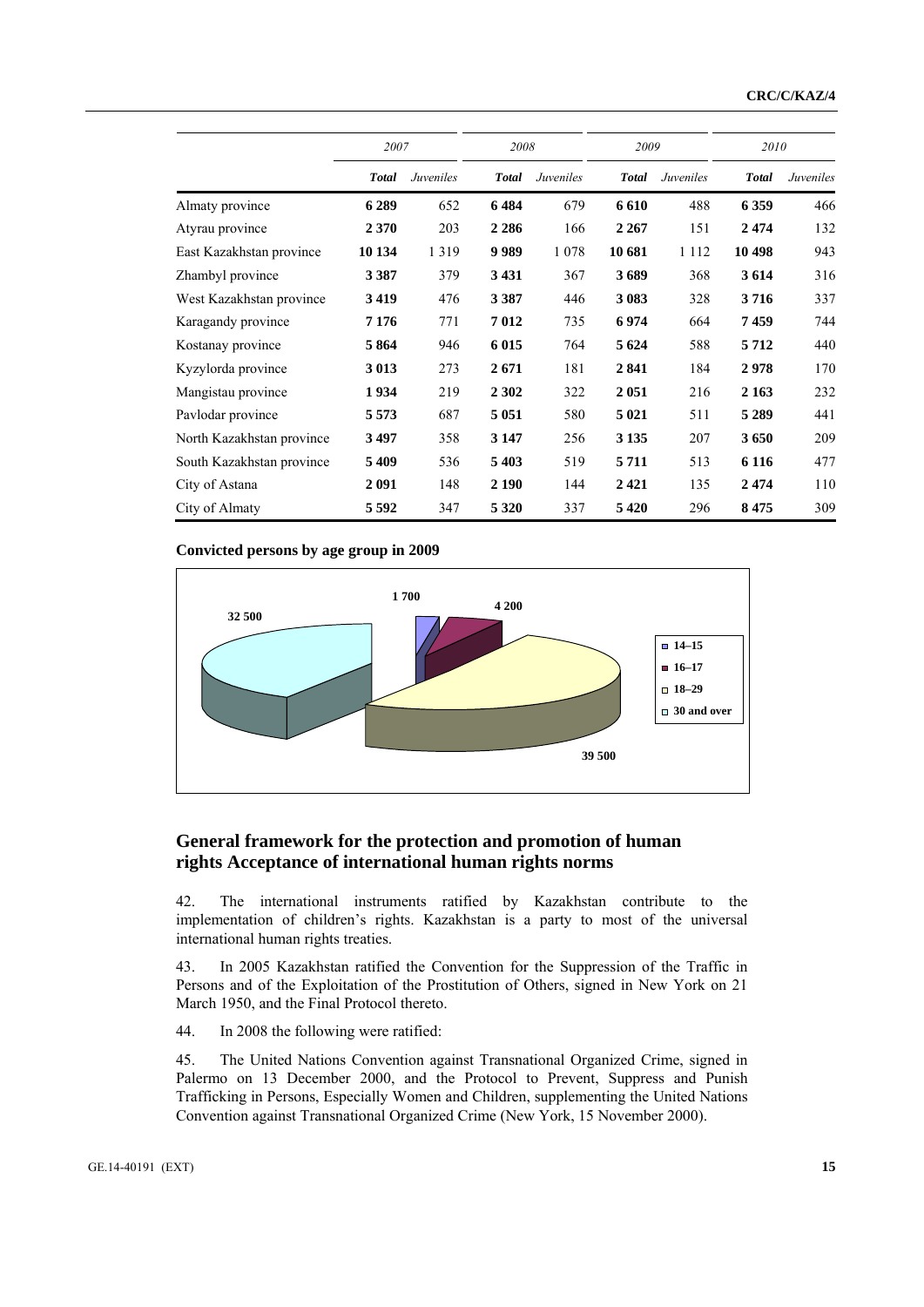46. Kazakhstan has ratified Convention No. 29 of the International Labour Organization (ILO) concerning Forced or Compulsory Labour, signed in Geneva on 28 June 1930; ILO Convention No. 105 concerning the Abolition of Forced Labour, signed in Geneva on 25 June 1957; and ILO Convention No. 182 concerning the Prohibition and Immediate Action for the Elimination of the Worst Forms of Child Labour, signed in Geneva on 17 June 1999. Kazakhstan has also acceded to the Protocol additional to the Geneva Conventions of 12 August 1949, and relating to the protection of victims of non-international armed conflicts (Protocol II), signed in Geneva on 8 June 1977, which prohibits slavery and the slave trade in all their forms.

47. In 2010, Kazakhstan ratified the Convention on Protection of Children and Cooperation in respect of Intercountry Adoption, signed in The Hague on 29 May 1993.

48. The aforementioned international treaties, by virtue of their ratification in accordance with article 4 of the Constitution of the Republic of Kazakhstan, take precedence over domestic law and are directly applicable except where the treaty in question stipulates that for its implementation the promulgation of a law is necessary.

49. The President and Government of Kazakhstan are taking steps to ensure the implementation of the international treaties to which Kazakhstan is a party.

50. The central Government authorities in Kazakhstan, within their fields of competence, ensure the fulfilment of the country's obligations and the exercise of its rights under international treaties.

51. In order to ensure that the international instruments ratified by Kazakhstan are actively implemented in judicial practice, the Supreme Court adopted a regulatory decision on 10 July 2008 on the implementation of the international treaties to which Kazakhstan is a party. The decision requires judges to be guided by the provisions of the international treaties to which Kazakhstan is a party, which are an integral part of the law in force in the country.

## **General legal framework for the protection of human rights at the national level**

52. The Act on the Procedure for Considering Communications from Individuals and Legal Entities was adopted in January 2007. It establishes the procedure for the submission of communications by individuals and legal entities and the consideration of such communications by government bodies to ensure the implementation and protection of the rights, freedoms and legitimate interests of those individuals and legal entities.

53. The Act sets out quite clearly the procedure for considering citizens' complaints, requests and petitions, and also the procedure for responding to them.

54. In addition to government bodies and the courts, there are also human rights institutions in Kazakhstan, such as the Human Rights Commission under the Office of the President; the Human Rights Commissioner (Ombudsman); the Committee for the Protection of Children's Rights; and the People's Assembly.

#### **Human Rights Commission under the Office of the President**

55. Pursuant to a presidential decree of 12 February 1994, the Human Rights Commission was established as a consultative and advisory body under the President. The Commission's principal task is to assist the President in the exercise of his or her constitutional mandate to safeguard human rights and freedoms. It prepares proposals to improve government policy in the area of human rights and boost the effectiveness of the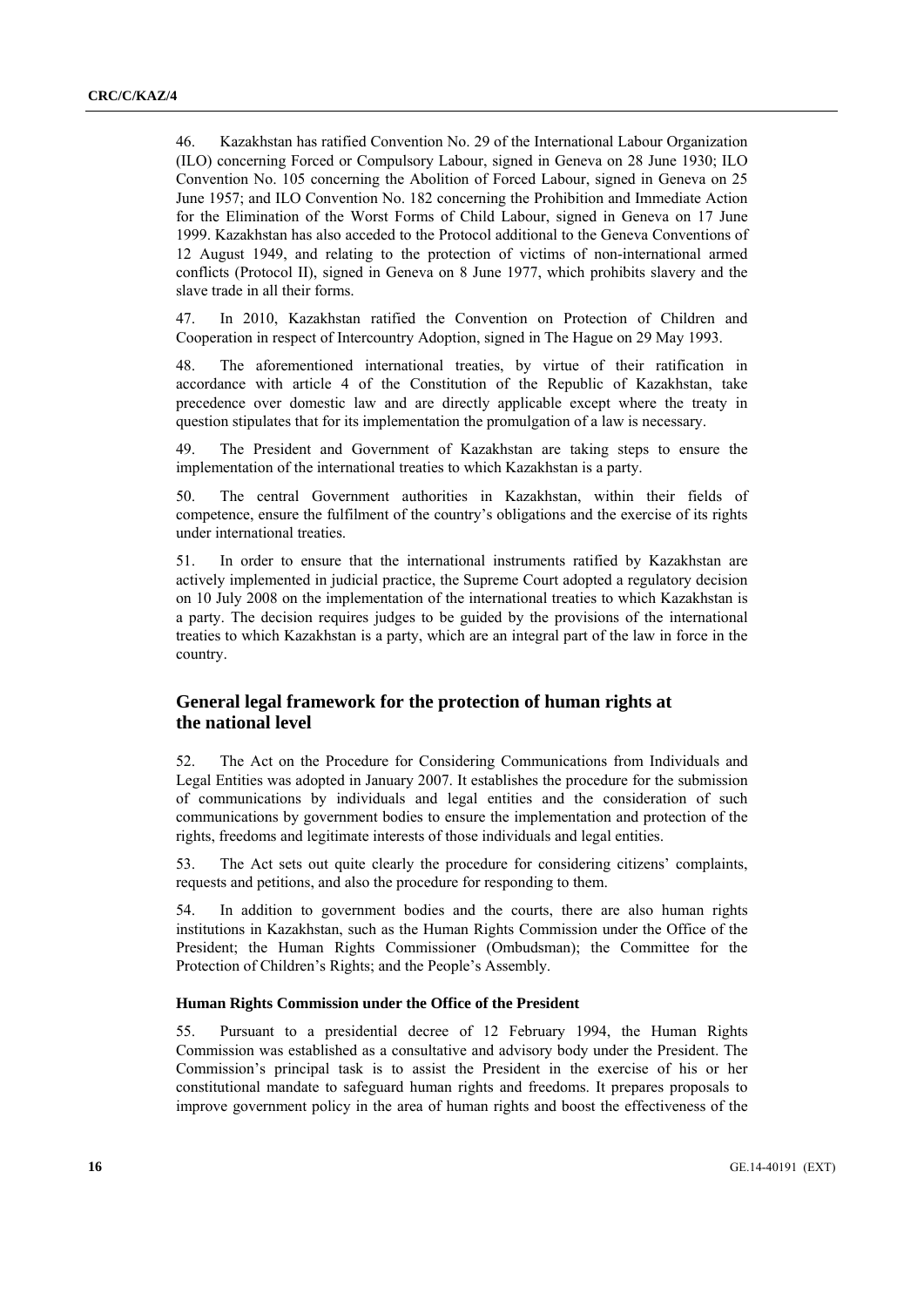human rights machinery. The principal benefit of the submission of communications to the Commission is that this procedure enables it to examine the human rights situation and identify deficiencies in the country's legislation and in the law enforcement practice of government bodies.

56. The Commission cooperates with government bodies, the courts, procurators' offices and the police, and also with NGOs, in joint activities aimed at protecting the legitimate rights and interests of the people of Kazakhstan.

#### **Human Rights Commissioner in Kazakhstan**

57. The position of Human Rights Commissioner was established pursuant to a presidential decree of 19 September 2002.

58. The Human Rights Commissioner is the official responsible for monitoring observance of human and civil rights and freedoms and has the power, within his or her field of competence, to take measures to restore violated human and civil rights and freedoms.

59. The Human Rights Commissioner is assisted in his or her work by the National Human Rights Centre, which performs analytical, organizational, legal and other tasks in support of the Commissioner's activities.

60. In accordance with the recommendations of the Committee on the Rights of the Child at its forty-fifth session, the Human Rights Commissioner, in the exercise of his or her functions, considers communications from Kazakh nationals, and also from foreign nationals and stateless persons, concerning actions or decisions of officials or organizations that violate the rights and freedoms of such individuals as guaranteed under the Constitution or the laws of Kazakhstan or the international treaties to which it is a party.

61. In order to determine whether violations of human and civil rights and freedoms have occurred, the Commissioner, within his or her field of competence, verifies information concerning violations on the basis of communications received or on his or her own initiative if he or she learns about violations from official sources or the media.

62. The Commissioner is also entitled, on presentation of official identification papers, to enter and remain in the grounds or premises of government bodies and organizations, including military units and formations, and to visit detention facilities and meet and talk to persons detained therein.

#### **Committee for the Protection of Children's Rights**

63. A special body, the Committee for the Protection of Children's Rights, was established within the Ministry of Education and Science pursuant to Government Decision No. 36 of 13 January 2006 to coordinate the activities of the central and local authorities and cooperate with NGOs and other sectors of civil society in implementing the Convention on the Rights of the Child.

#### **People's Assembly of Kazakhstan**

64. Pursuant to a presidential decree of 1 March 1995 on the establishment of the People's Assembly of Kazakhstan, this consultative and advisory body was established under the Office of the President to ensure inter-ethnic harmony in Kazakhstan. The Assembly has constitutional status and the right to elect nine members of one of the chambers of Parliament (the Majilis, or lower house). The Act on the People's Assembly of Kazakhstan, which regulates the Assembly's activities under the law, was adopted in October 2008.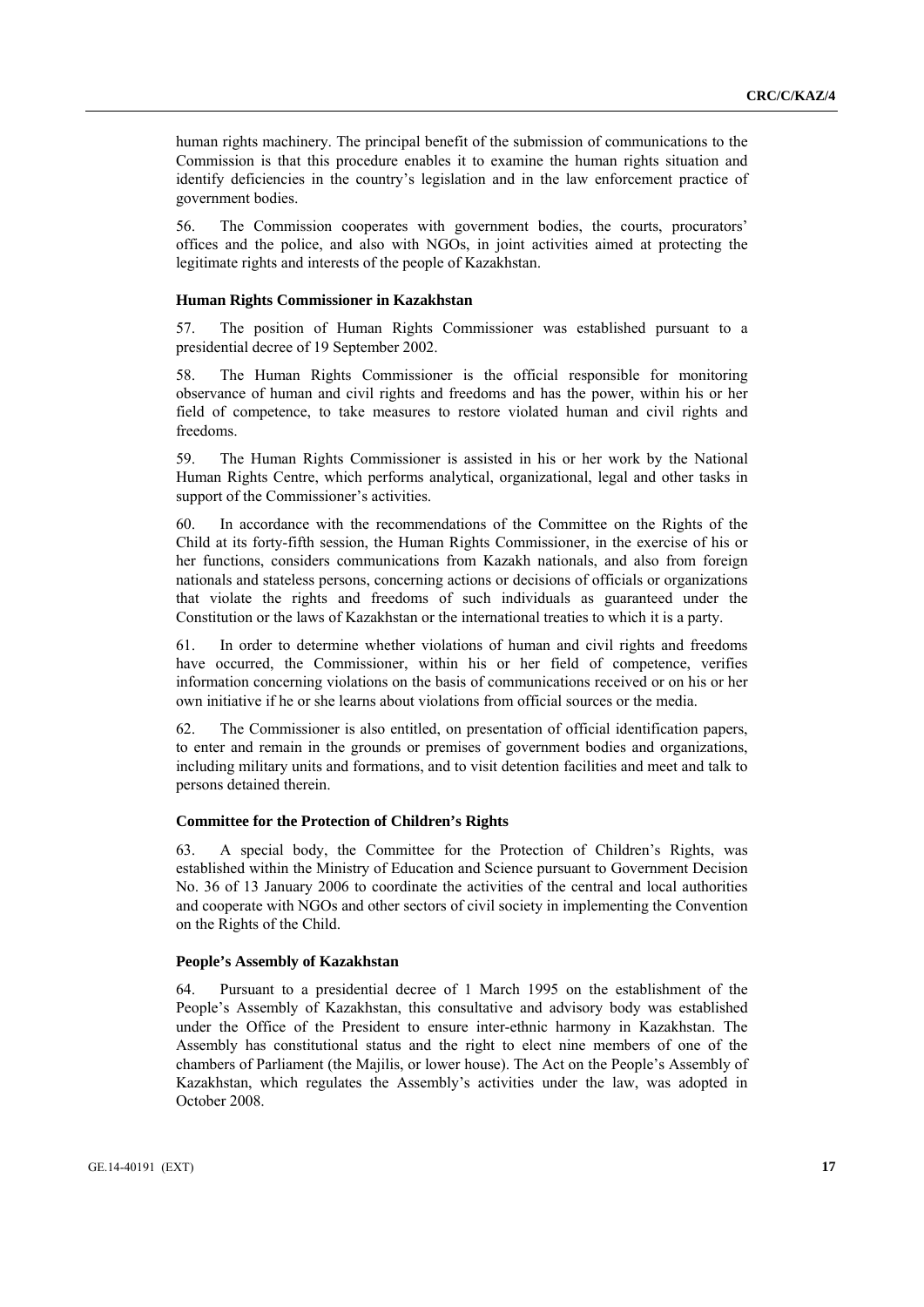65. All the aforementioned institutions provide additional means of redress for rights violations. They also monitor the protection of children's rights in Kazakhstan.

66. For the purpose of verifying information contained in communications, they are entitled to request officials and organizations to supply information necessary for the consideration of complaints; to submit applications to the authorized government bodies or officials for disciplinary, administrative or criminal proceedings to be instituted against an official who has violated human or civil rights or freedoms; and to publish in the media official reports on the findings of investigations.

67. The National Commission for Women's Affairs and Family and Demographic Policy also operates under the Office of the President.

68. The Commission was established pursuant to Presidential Decree No. 56 of 1 February 2006. It has the status of a consultative and advisory body under the Office of the President. It is responsible, *inter alia*, for promoting equal opportunities for women and men and measures to strengthen the family as an institution, and for considering communications on family issues and gender-based discrimination.

#### **Raising awareness of human rights**

69. Kazakhstan has drawn up a national plan of action on human rights for 2009–2012.

70. The basic objectives of the plan are as follows: to improve human rights education; to impart a general understanding of the core principles and methods of human rights education; to ensure that special attention is paid to human rights education at the national and international levels; to increase collaboration and cooperation among all the interested parties in order to develop and improve human rights education; and to improve existing human rights curricula.

71. A policy framework for the development of civil society in Kazakhstan for 2006–2011 was approved pursuant to Presidential Decree No. 154 of 25 July 2006.

72. The aim of the policy framework is to improve the legislative, socioeconomic, organizational and methodological basis for the comprehensive development of civil society institutions and for their partnership on an equal footing with the State and the business sector, in accordance with international legal instruments and within the framework of the international human rights treaties and covenants.

73. In order to raise levels of legal literacy and boost the effectiveness of legal training and education, a programme for legal advocacy and the improvement of legal literacy, training and education for 2009–2011 was approved pursuant to Government Decision No. 1116 of 29 November 2008.

74. The programme calls for work on amendments and additions to legislation regulating the legal advocacy work of government bodies and officials, the development and introduction of a required minimum of legal literacy in particular population groups, and other measures to promote respect for human rights.

75. Human rights are becoming established and are being implemented throughout the education system and at all levels of education.

76. In order to ensure that every child has adequate political and legal knowledge, the subject "Fundamentals of law" is taught in the tenth and eleventh grades of secondary general-education schools specializing in social sciences and humanities (68 hours of teaching), and in the tenth grade of secondary general-education schools specializing in natural sciences and mathematics (34 hours). The subject "People, society and the law" is taught in the ninth grade (68 hours). The topics studied are the Kazakh legal system, the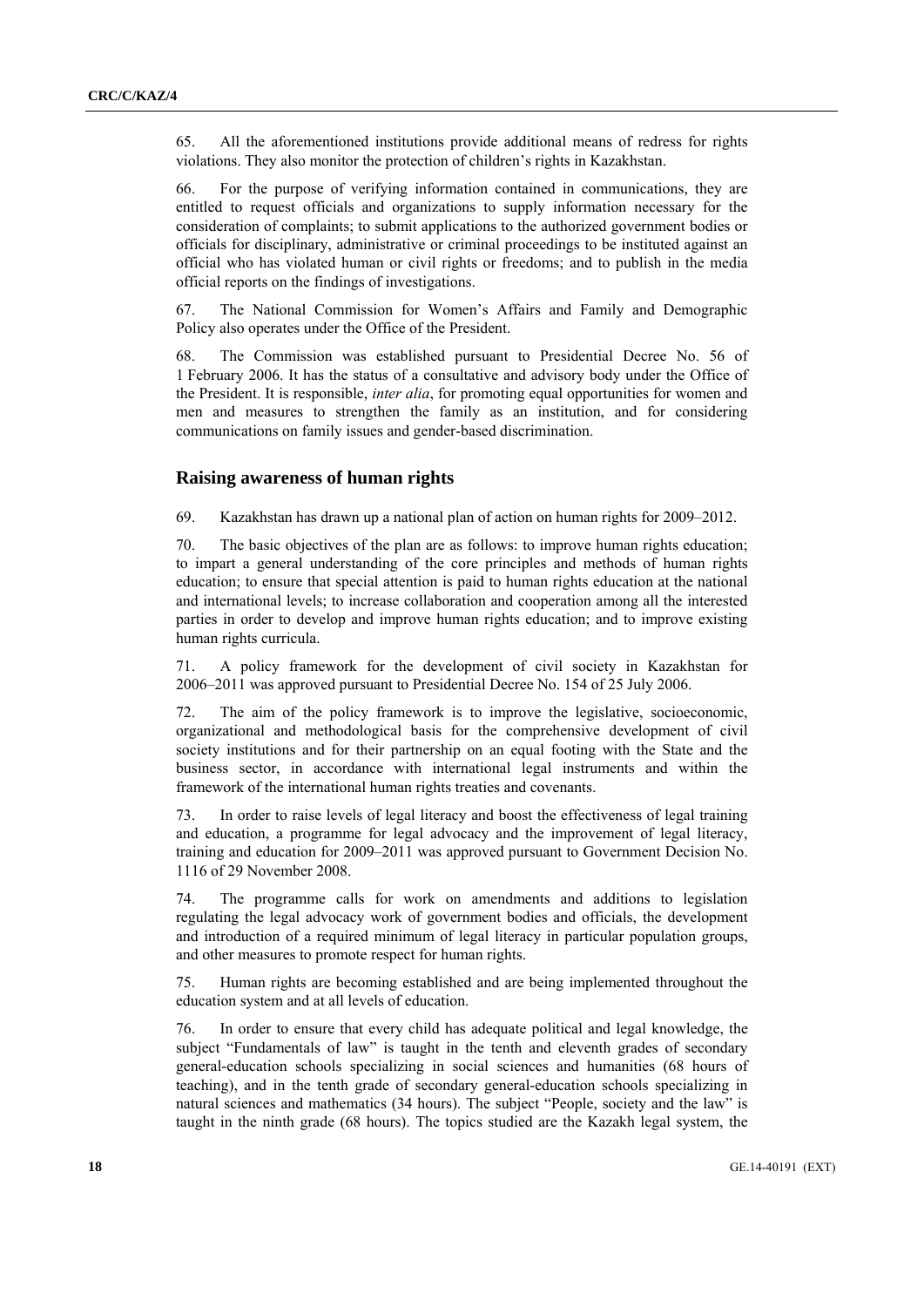foundations of the different branches of law, and the work of the courts, procurators' offices and other law enforcement agencies.

77. Since the 2006/07 academic year, schools throughout the country have included legal subjects in the list of subjects for national Olympiads and academic project competitions, thus providing an incentive for pupils to study them.

78. In addition, there are optional courses, class-based lessons and extracurricular activities. School outreach teams organize activities to explain the law to pupils.

79. The elective course on civic education is based on the principles of observance of human rights and democratic freedoms, the opportunity for all citizens to participate in managing the affairs of the State, the equality of all, and respect for the individual and for freedoms, irrespective of ethnicity and religion. The elective course is taught for one hour per week.

80. Features on issues relating to human rights education are published in periodicals and newspapers, such as *Kazakhstan balalary* (the journal of the Committee for the Protection of Children's Rights within the Ministry of Education and Science), "Children and the law", *Kazakhstan tarikhy*, "Teacher in Kazakhstan", *Kazakhstan mūghalīmī* and *Kazakhstan mektebī*.

81. Departments for the protection of children's rights have set up six websites, through which legal information is made available and legal advocacy work is carried out.

82. The website of the Committee for the Protection of Children's Rights, www.bala-kkk.kz, contains sections entitled "Self-knowledge", "Serving society", "Questions and answers" and "The Hague Convention", among others.

83. Public access to legal information has been expanded. Free points of access to an electronic database of current legislation have been set up in a number of public places. A free abridged online version of the database is also available on the website of the Ministry of Justice. Public online access is to be expanded to cover the entire body of law in the near future.

84. In 2010, the Ministry of Education and Science conducted a survey of schoolchildren's awareness of fundamental human rights and human rights teaching in general-education schools.

85. The survey revealed that a large number of pupils (96 per cent) are interested in learning about their rights in greater depth at school. The proportion of children who know where to turn if their rights are infringed increases from 45 per cent in junior classes to 76 per cent in senior classes.

86. Parents and the family play an important role in providing children with knowledge and practical assistance with regard to human rights issues: more than half of pupils receive information about human rights from their parents, and they also turn to their parents when their rights are infringed.

87. Work is currently under way to develop a comprehensive plan for 2012–2014 to improve the public's legal literacy.

88. Telephone helplines and children's advice centres provide timely assistance to children in addressing their problems, collect and analyse information on the situation with regard to the legal protection of children and children's awareness of their rights, and distribute material about the rights of the child.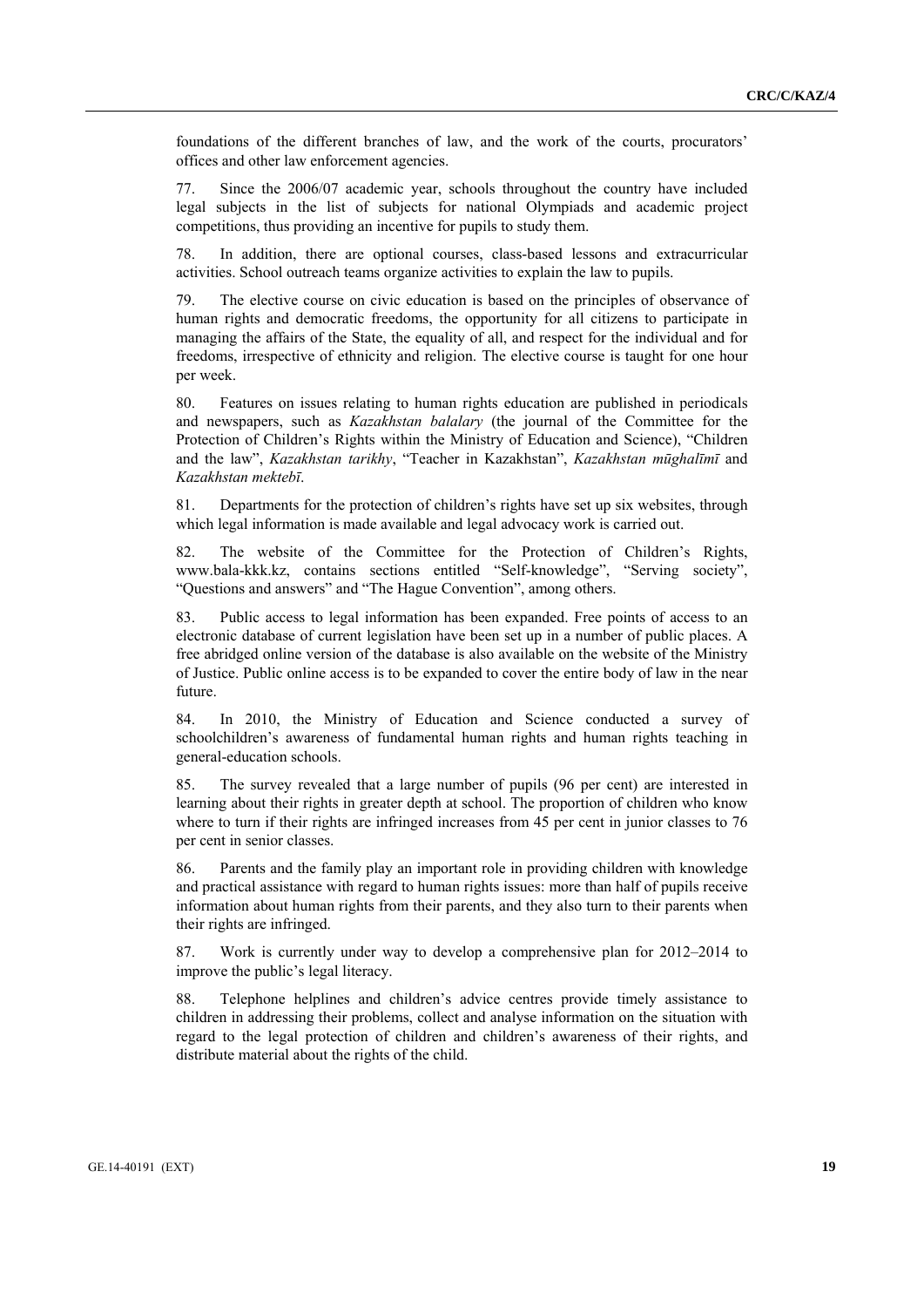## **II. General measures of implementation (arts. 4, 42 and 44, para. 6, of the Convention)**

89. Information on measures to implement the above articles of the Convention is contained in paragraphs 21–24, 29, 30, 55–57, 70–72 and 84 of the initial report on the implementation by Kazakhstan of the Convention on the Rights of the Child and the annex thereto, and in paragraphs 18–59 of the combined second and third periodic reports.

90. The Convention's general principles and norms (arts. 2, 3, 6 and 12) are incorporated in the Constitution of the Republic of Kazakhstan, the Criminal Code, the Code of Criminal Procedure and the Penal Enforcement Code. Kazakhstan has adopted a whole range of laws dealing primarily with the rights and interests of children, including the Children's Rights Act, the Marriage and the Family Act, the Family-type Children's Villages and Young People's Homes Act, the Act on Social, Medical and Educational Support for Children with Special Needs, the Special Social Services Act, the Act on State Benefits for Families with Children and the Act on the Prevention of Juvenile Delinquency, Child Neglect and Homelessness.

91. Since 2006, the laws safeguarding the rights and interests of children have been further refined with a view to bringing them more fully into line with the principles and provisions of the Convention and creating the legal conditions for children's social well-being. These efforts have been furthered by the adoption of the Code on Public Health and the Health-care System (Act No. 193-IV of 18 September 2009), the Education Act (Act No. 319 of 27 July 2007) and Act No. 253-IV of 12 March 2010 on the Ratification of the Convention on Protection of Children and Cooperation in respect of Intercountry Adoption.

92. State sectoral programmes on the observance of the rights of the child in education and health care are aimed at implementing national policy on the observance of the legitimate rights and interests of children. These programmes include:

93. The State programme for the development of education 2011–2020, approved pursuant to Presidential Decree No. 1118 of 7 December 2010.

94. The "Salamatty Kazakhstan" State programme for the development of health care 2011–2015, approved pursuant to Presidential Decree No. 1113 of 29 November 2010.

95. The "Healthy Lifestyle" programme 2008–2016, approved pursuant to Government Decision No. 1260 of 21 December 2007.

96. The programme for the improvement of blood banks 2008–2010, approved pursuant to Government Decision No. 1251 of 21 December 2007.

97. The programme to reduce maternal and infant mortality 2008–2010, approved pursuant to Government Decision No. 1325 of 28 December 2007.

98. The programme for legal advocacy and the improvement of legal literacy, training and education 2009–2011, approved pursuant to Government Decision No. 1116 of 29 November 2008.

99. The Government of Kazakhstan and the United Nations Children's Fund (UNICEF) have signed a country programme action plan for 2010–2015.

100. The country programme is aimed at helping the Government to improve the quality of life of children, particularly those from vulnerable groups, and to reduce regional and gender inequality.

101. As a result of the country's economic growth, priority funding has been earmarked for the implementation of government policies to benefit children in the areas of education,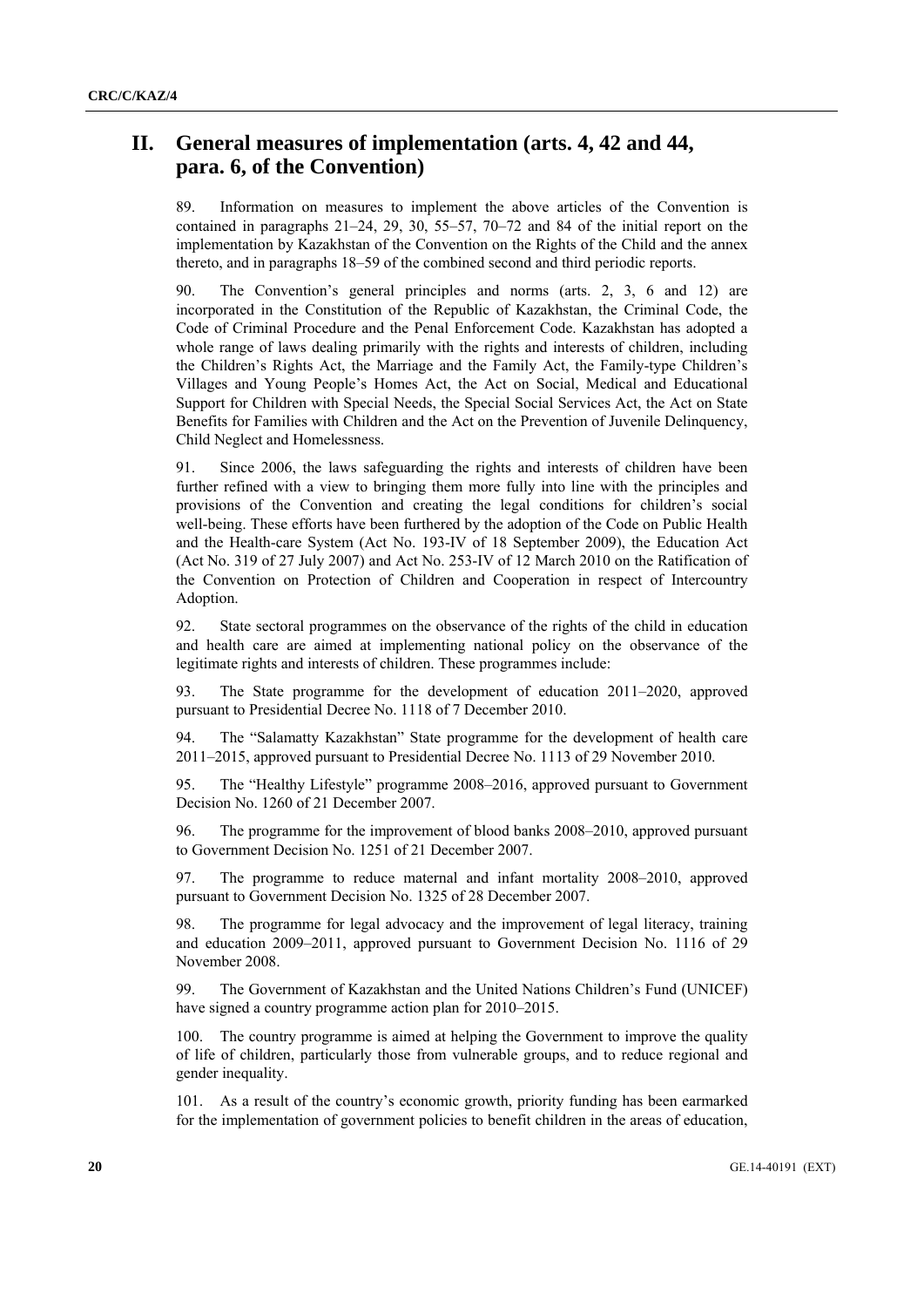training, health care, physical and spiritual development, social services and the protection of families and children.

102. In 2010, gross domestic product (GDP) per capita was US\$ 9,000, which represented a 25 per cent increase on the figure for 2007 (US\$ 6,772).

103. Social spending is increasing every year.

104. Such spending made up 41.34 per cent of the overall national budget in 2006 and more than 50 per cent in 2010.

|  |  | (Amounts in thousands of tenge) |  |  |
|--|--|---------------------------------|--|--|
|--|--|---------------------------------|--|--|

| Item of expenditure                     | 2007        | 2008        | 2009        | 2010        |
|-----------------------------------------|-------------|-------------|-------------|-------------|
| National budget                         |             |             |             |             |
| Education                               | 480 696 000 | 641 060 000 | 746 477 000 | 797 414 000 |
| $\frac{0}{0}$                           | 17.0        | 16.9        | 17.6        | 16.9        |
| Health care                             | 299 381 000 | 363 210 000 | 450 893 000 | 551 326 000 |
| $\frac{0}{0}$                           | 11.2        | 10.7        | 12.0        | 12.4        |
| Social assistance and social services   | 502 381 000 | 622 017 000 | 758 308 000 | 905 273 000 |
| $\frac{0}{0}$                           | 18.8        | 18.3        | 20.3        | 20.3        |
| Culture, sport, tourism and information | 122 210 000 | 163 969 000 | 173 618 000 | 227 564 000 |
| $\frac{0}{0}$                           | 7.5         | 6.9         | 8.1         | 5.1         |
| Central budget                          |             |             |             |             |
| Education                               | 127 700 000 | 168 210 000 | 215 560 000 | 236 392 000 |
| Health care                             | 100 830 000 | 115 581 000 | 176 800 000 | 367 185 000 |
| Social assistance and social services   | 462 667 000 | 566 194 000 | 695 931 000 | 835 497 000 |
| Culture, sport and information          | 62 964 000  | 87 461 000  | 104 389 000 | 135 389 000 |
| Local budget                            |             |             |             |             |
| Education                               | 352 996 000 | 472 850 000 | 530 917 000 | 579 648 000 |
| Health care                             | 262 852 000 | 320 762 000 | 386 553 000 | 330 352 000 |
| Social assistance and social services   | 44 789 000  | 61 874 000  | 86 123 000  | 97 381 000  |
| Culture, sport and information          | 73 778 000  | 108 493 000 | 108 183 000 | 129 795 000 |

## **Measures to make the principles and provisions of the Convention widely known**

105. Serious attention is paid in Kazakhstan to increasing awareness of the Convention's basic provisions among professionals working with children and among the general public, children and their parents, and to publicizing and explaining these provisions.

106. Law enforcement and prison administration officials regularly undergo training and career development programmes, including the study and application of international human rights norms and standards.

107. The training programmes of the Ministry of Internal Affairs and career development programmes include special courses on the Convention on the Rights of the Child and other laws and regulations governing the protection of children's rights and freedoms.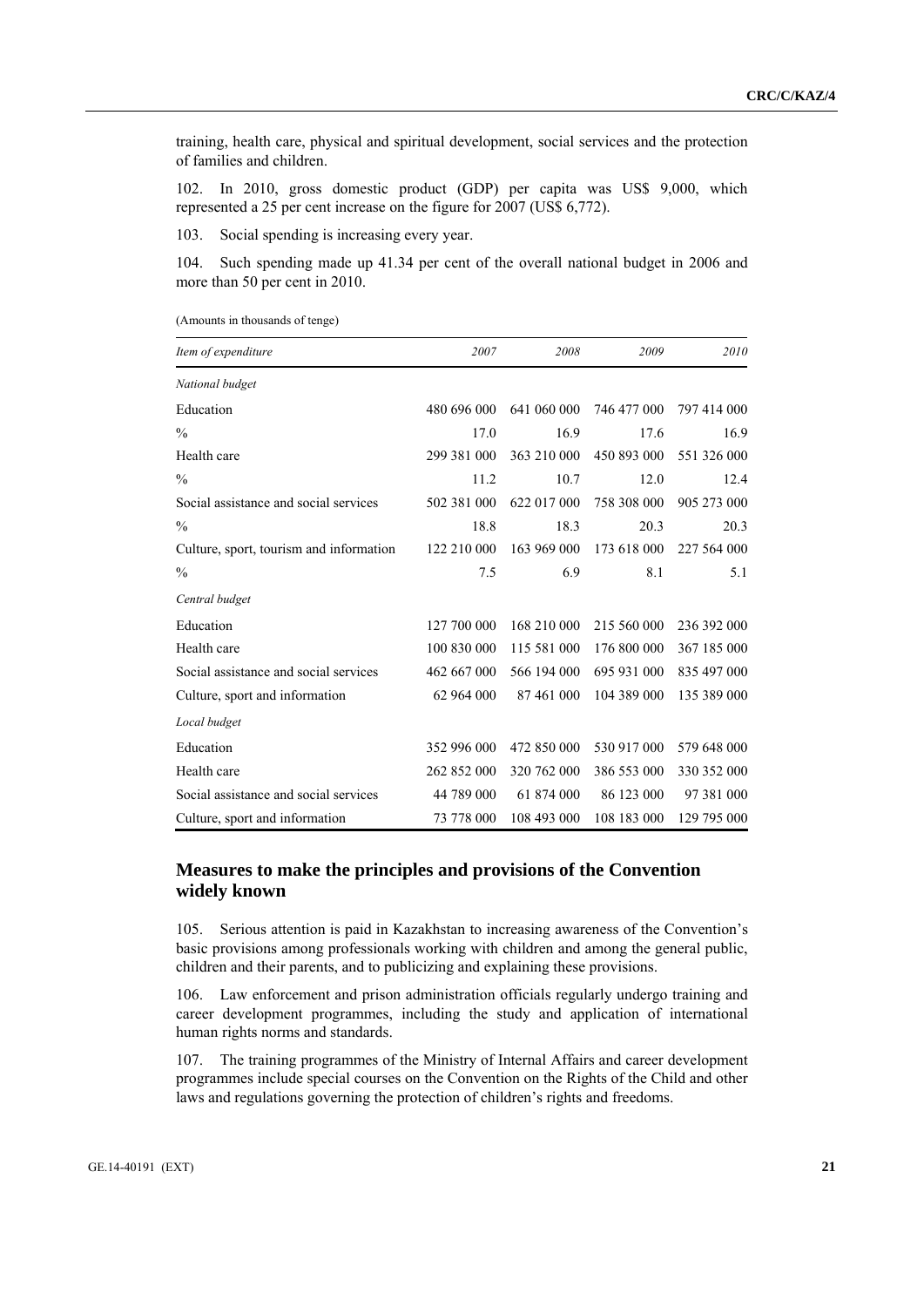108. As part of sociology courses at the higher education institutions of the Ministry of Internal Affairs, six hours of teaching is provided on family and youth sociology and the Convention on the Rights of the Child, and in colleges four hours on protecting the rights and freedoms of minors in Kazakhstan. At the academies of the Ministry of Internal Affairs, neighbourhood police officers for juvenile affairs study topics relating to the Convention on the Rights of the Child under "Special training".

109. In conjunction with the Kazakhstan International Bureau for Human Rights and the Rule of Law, a workshop was held in Astana from 19 to 21 May 2010 for 15 representatives of Ministry of Internal Affairs academies on the methodology of teaching special courses on human rights. The workshop covered the study of the rights and interests of children.

110. Neighbourhood police officers for juvenile affairs and school police inspectors regularly provide information through the media and in schools on the principles and provisions of the Convention on the Rights of the Child and also conduct workshops for children on means of redress when their rights are infringed.

111. National events such as forums, summits, conferences and debates are held in order to raise awareness among children and adolescents in Kazakhstan of the provisions of the Convention on the Rights of the Child.

112. Altogether, more than 40,000 different events took place in the period 2007–2010, including 210 seminars, approximately 50 round tables, 7,000 debates and discussions on the protection of children's rights and interests, and more than 20,000 charitable initiatives, drawing and poster competitions and gala concerts. Various international organizations and NGOs, representatives of ethnic cultural centres, patrons, sponsors and others were actively involved in organizing these events. For parents, particularly in rural areas, lectures and training seminars were organized, along with cultural and recreational events in which children could participate. Educational institutions have erected display stands and created classroom areas focusing on the Convention on the Rights of the Child, and in libraries there are displays on legal education.

113. A national summit entitled "Children of the Twenty-first Century: Our Rights and Opportunities" was held in Astana in November 2009 to mark the twentieth anniversary of the Convention on the Rights of the Child. The summit's priorities were to raise awareness of the provisions of the Convention on the Rights of the Child, identify the most pressing problems among children and adolescents in modern Kazakh society, and teach the language of diplomacy and tolerance.

114. The third National Patriots' Forum was held in Pavlodar in 2010. Children who attended the Forum had the opportunity to participate in socially significant activities, masterclasses, round tables and other events.

115. A 10-day festival entitled "The whole world for me" was held from 19 to 29 November 2010 to mark Universal Children's Day. During the nationwide festival, socially significant events were held throughout the country, including charitable initiatives, competitions, debating contests, press conferences, round tables, training seminars, meetings and surveys.

116. There are outreach teams and school ombudsmen in Kazakhstan.

117. There are school ombudsmen in Pavlodar province. The department for the protection of children's rights and 146 general-education schools in the province signed a proposal and approved an action plan for the school ombudsman for the 2009/10 and 2010/11 academic years. Postboxes for letters and communications to the school ombudsmen have been placed in educational institutions and advice sessions for pupils are held. The school ombudsmen in the city of Pavlodar have taken part in inspections of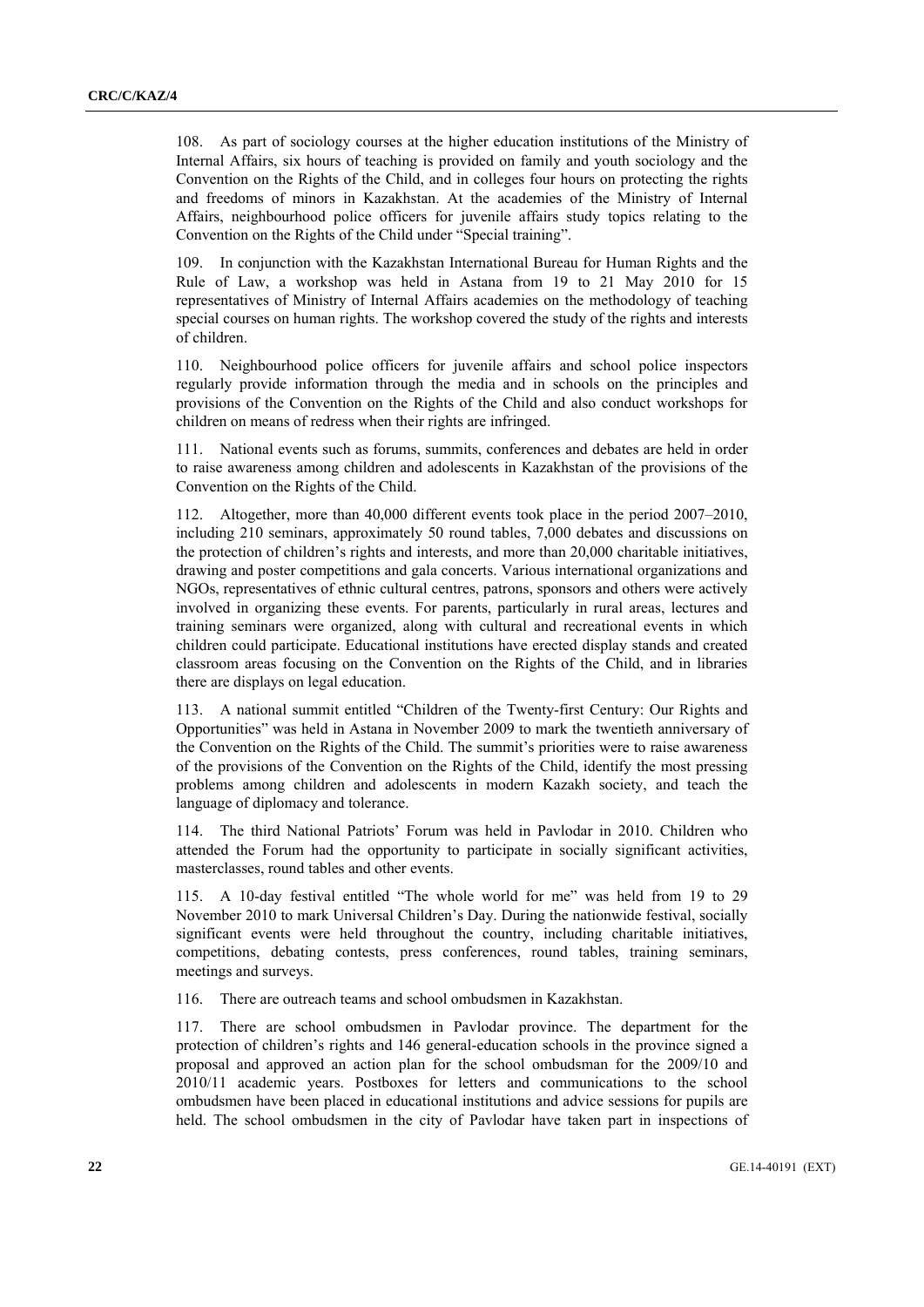computer clubs and have carried out surveys of the city's school pupils to assess their awareness of their rights.

118. The "Law Watch" outreach team presents sketches and stories based on the provisions of the Convention and organizes quizzes, competitions and round tables on legal topics.

119. Sociological studies, surveys of children's awareness of the Convention, and education and outreach work on children's rights are carried out every year in Kazakhstan.

120. The country's education authorities conducted surveys of children's awareness of the Convention and education and outreach work on children's rights in 2009 in connection with the fifteenth anniversary of the country's ratification of the Convention, and also in 2010. Analysis of material obtained has shown that the country's educational institutions, particularly in rural areas, have stepped up their efforts to raise awareness of the Convention, both among pupils and among parents and teachers.

121. In 2010, a survey was conducted of 193,025 children in urban and rural regions of the country in order to determine how knowledgeable they were about their rights and the major international instruments, such as the Convention on the Rights of the Child and the Optional Protocols thereto on the involvement of children in armed conflict and on the sale of children, child prostitution and child pornography.

122. In general, pupils have some understanding of children's rights. Half of those surveyed showed good knowledge of the international human rights instruments.

123. More than half of the children surveyed knew about the Convention on the Rights of the Child; the highest numbers were in West Kazakhstan province (89 per cent), Pavlodar province (89 per cent), East Kazakhstan province (86 per cent) and Zhambyl province (62.1 per cent). In the remaining provinces, awareness of the Convention varied between 56 per cent and 60 per cent.

124. Rights connected with education and also physical and emotional health (protection from all forms of physical and mental violence, injury, maltreatment or negligent treatment) were identified as the most important rights.

125. According to the surveys, school remains the major source of information about the law for children. That was the case for more than half of children in Atyrau province (86 per cent), the city of Almaty (60 per cent), Aktobe province (54 per cent) and Karagandy province (50.5 per cent). In the other provinces, children stated that, besides school, their sources of information were their parents and the media.

126. Almost all of those surveyed were aware of the worst forms of child labour. More than half of respondents in the city of Almaty (63 per cent) were able to define the term. Some 98.9 per cent of pupils surveyed in East Kazakhstan province, 89 per cent in Akmola province and more than 57 per cent in the remaining provinces knew that forced child labour was prohibited in Kazakhstan.

127. More than half of pupils surveyed in East Kazakhstan province (98 per cent), Akmola province (98 per cent), Pavlodar province (96.5 per cent), West Kazakhstan province (95 per cent), Kyzylorda province (63.1 per cent) and the city of Almaty (54 per cent) stated that they knew that the Government had prohibited the sale of children, child prostitution and child pornography. In the remaining provinces, pupils knew that the Government punished the sale of children and child pornography. Children in rural areas were as well informed about the provisions of the Convention as those living in urban areas.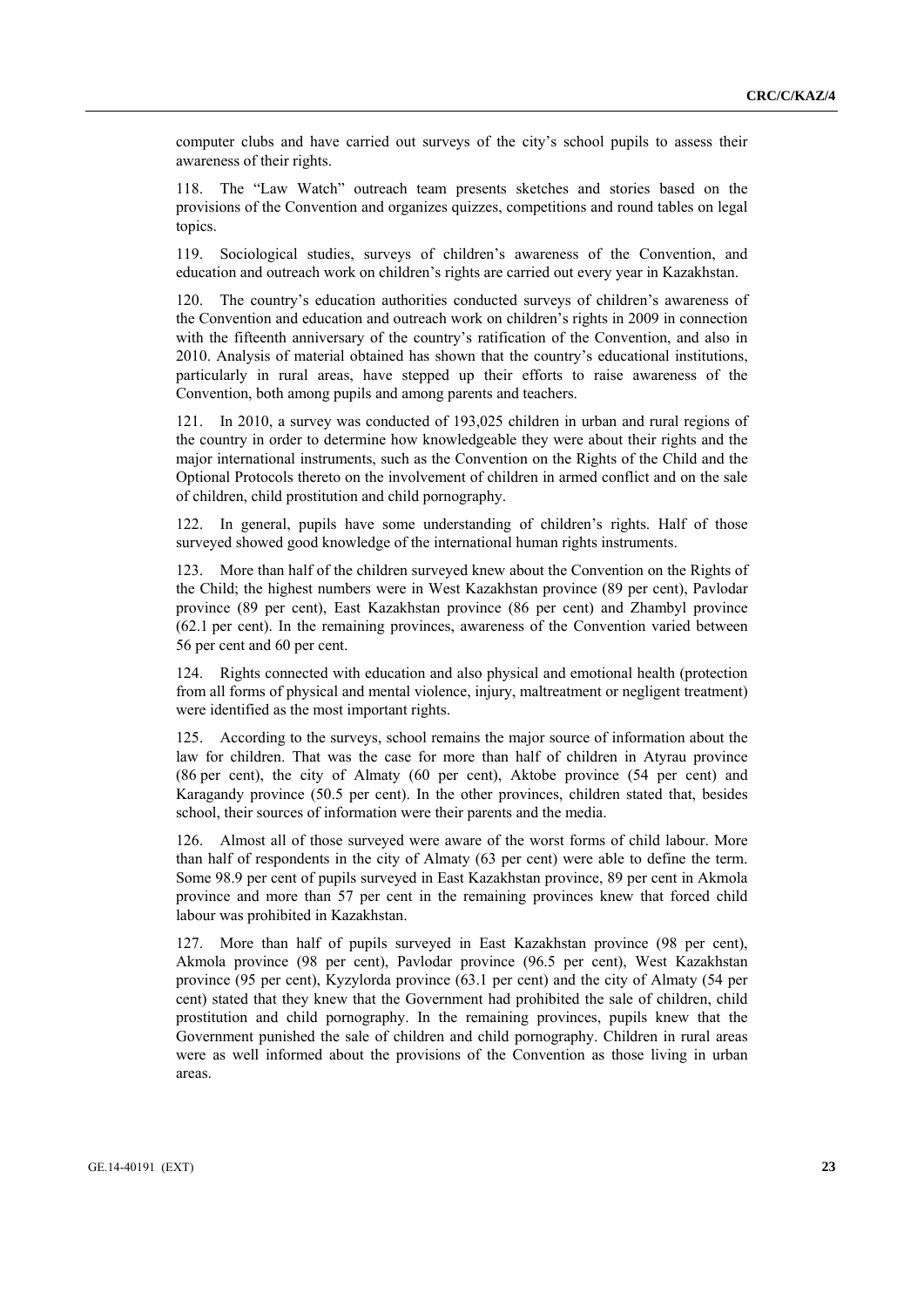#### **Dissemination of reports to a wide audience**

128. Under article 46 of the Children's Rights Act, the Committee for the Protection of Children's Rights prepares an annual report for the President on the situation of children in Kazakhstan, which is posted on the Committee's website and published as a separate brochure for public information purposes.

129. An action plan was drawn up for the implementation of the recommendations made to Kazakhstan by the Committee on the Rights of the Child at its forty-fifth session; it was approved on 7 November 2007 at the fifth meeting of the Interdepartmental Commission on International Humanitarian Law and International Human Rights Treaties. The plan and the recommendations from the Committee's forty-fifth session can be found on the website of the Committee for the Protection of Children's Rights.

130. A national round table entitled "The Kazakh child protection system: key problems, experience and perspectives" was organized in Astana in October 2009 by the Ministry of Education and Science in connection with the action plan to implement the recommendations of the forty-fifth session of the Committee on the Rights of the Child. The round table was attended by representatives of national government bodies, the UNICEF office in Kazakhstan, the academic community and NGOs.

#### **Cooperation with civil society organizations**

131. There are 221 NGOs dealing with children's issues. Memorandums or agreements on cooperation have been signed with more than 40 of them.

132. Projects, surveys, forums, conferences, round tables, educational seminars, training sessions and meetings on dealing with children's issues are organized jointly, attended by national and international experts.

133. In June 2011, a trilateral memorandum of cooperation was signed by the Ombudsman, the UNICEF office in Kazakhstan and the Central Asia office of Penal Reform International with a view to training NGO representatives to monitor the observance of children's rights in children's institutions.

134. Between 2007 and 2010, the Ministry of Education and Science, in conjunction with NGOs, conducted 24 surveys and prepared and published more than 80,000 guides and handbooks. It made 4 films and 14 videos to inform children and adults about children's rights, and also two animated films entitled "What do I need to know?" and "Ne bīluīm kerek?".

135. In 10 regions of the country, 14 foster-parenting schools have been opened to train those who wish to take in orphaned children. There are seven family support clubs and centres in Karagandy, Zhambyl, South Kazakhstan and East Kazakhstan provinces and the city of Astana.

136. The fourth Civic Forum took place in Astana in October 2009. As a follow-up to the Forum, representatives of government bodies, NGOs and business worked together to draw up recommendations and proposals for effective further efforts to implement the second phase of the policy framework for the development of civil society for 2006–2011.

137. The fifth Kazakhstan Women's Forum was held in Astana in March 2011. It was decided at the Forum to pay greater attention to the development of the intellectual life of the country's ethnic groups, promote family values, support women's organizations in combined efforts to prevent conflict, expand their participation in peacekeeping projects and maintain the policy of gender equality.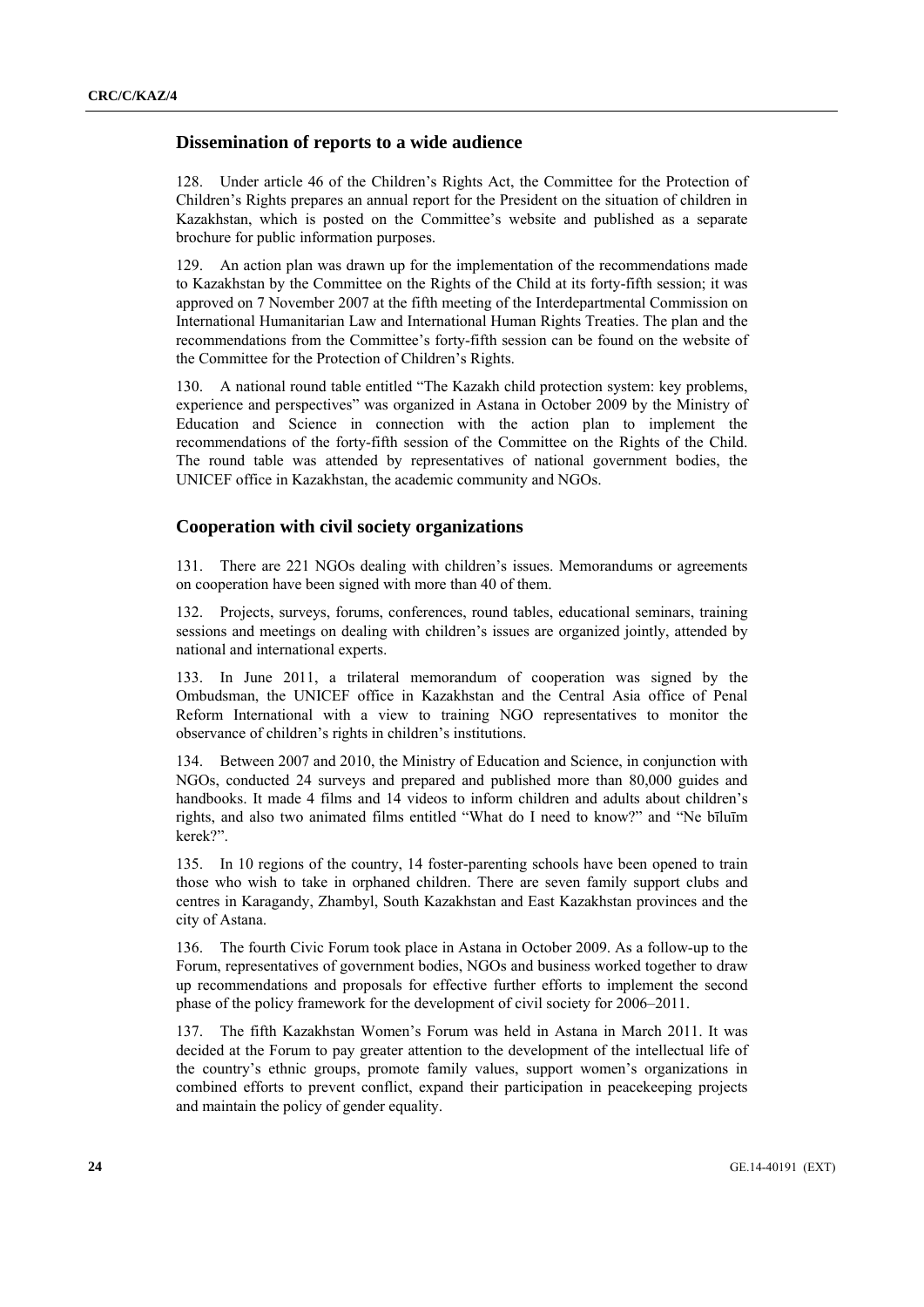## **III. Definition of the child (art. 1)**

138. The definition of the child in Kazakh law is in line with article 1 of the Convention on the Rights of the Child.

## **IV. General principles**

#### **A. Non-discrimination (art. 2)**

139. Information on measures to implement article 2 of the Convention is contained in paragraphs 64–89 of the combined second and third periodic reports on the implementation by Kazakhstan of the Convention on the Rights of the Child.

140. The Constitution of the Republic of Kazakhstan establishes the equality of all before the law and the courts. No one may be subjected to discrimination of any kind on the basis of origin, social, professional or property status, gender, race, ethnicity, language, religious beliefs, opinions, place of residence or any other circumstance.

141. The Government takes responsibility for preventing discrimination of any kind, both in law and in practice, and whether perpetrated by government bodies or individuals.

142. Work is under way to implement the strategy for gender equality in the Republic of Kazakhstan 2006–2016, which was approved pursuant to Presidential Decree No. 1677 of 29 November 2005 and which is aimed at ensuring equal rights and opportunities for all members of society, irrespective of gender.

143. Gender parity has been achieved in general secondary education in Kazakhstan.

144. All curricula, textbooks and teaching materials are identical in content for all pupils.

145. In the 2009/10 academic year, there were 246,790 girls in the country's general-education schools, making up more than 50 per cent of the total number of pupils.

146. Girls are increasingly active in school life; many of them now lead organizations of children and young people and have been winners in sporting competitions, subject Olympiads and cultural events.

|             | $2005/06$ academic year $(%)$ |       | $2009/10$ academic year $(%)$ |      |  |
|-------------|-------------------------------|-------|-------------------------------|------|--|
| Grades      | Girls                         | Boys  | Girls                         | Boys |  |
| $1 - 4$     | 48.9                          | 51.1  | 49                            | 51   |  |
| $5 - 9$     | 49.05                         | 50.95 | 49.1                          | 50.9 |  |
| $10-11(12)$ | 52                            | 48    | 53                            | 47   |  |

147. Pupil numbers:

148. Students of all categories have equal opportunities in vocational education, and women form the majority of both students and staff.

149. There are around 600,000 students in higher education institutions, of whom 361,446 (58.3 per cent) are female. A total of 140,533 students receive State education grants, of whom 73,092 (61.6 per cent) are female.

150. Of the 603,831 students in technical and vocational education institutions, 275,474 (45.6 per cent) are female.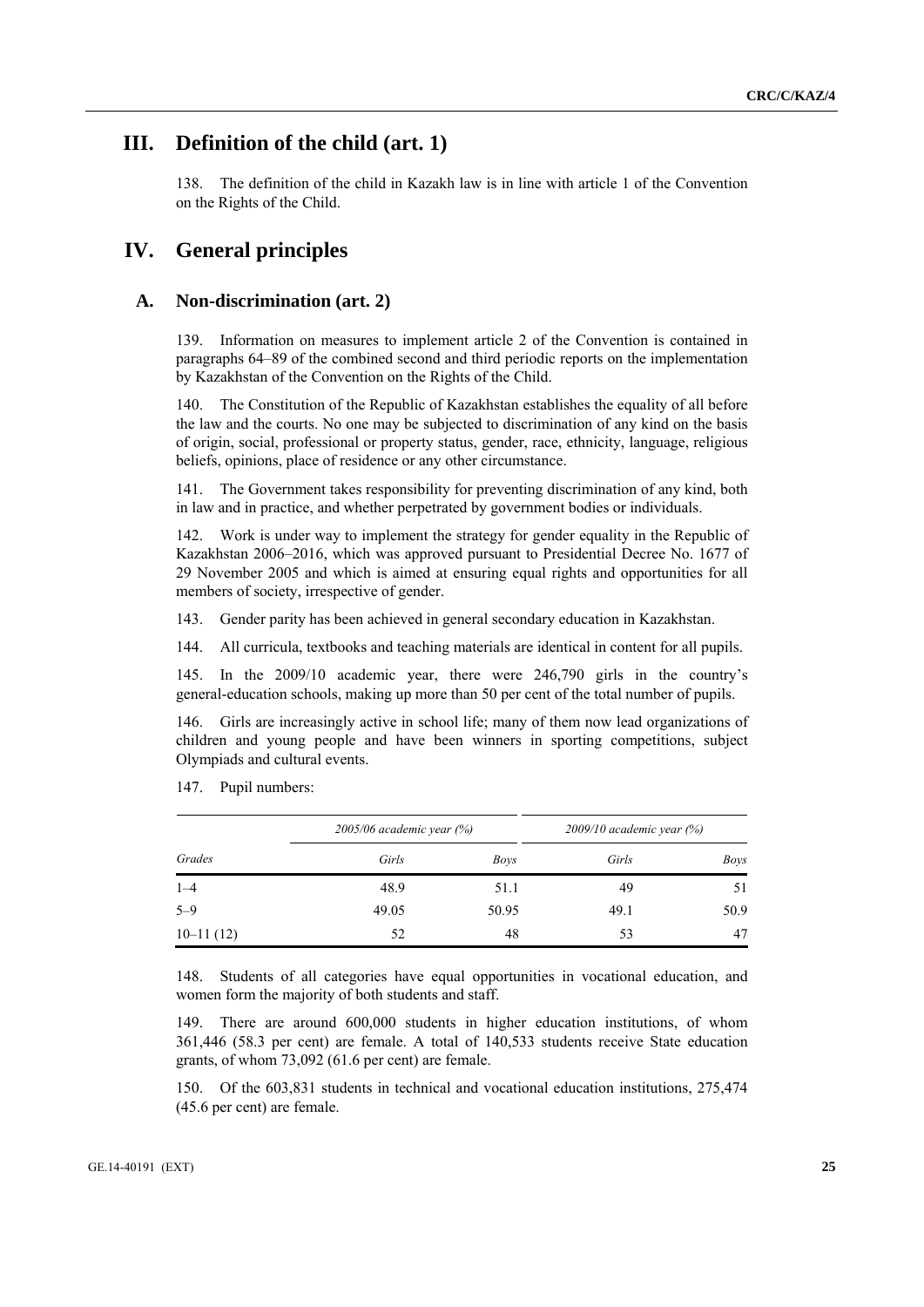151. With a view to carrying out the Government's action plan for 2009 to implement the President's address to the people of Kazakhstan of 6 March 2009, entitled "Through the crisis to renewal and development" ("Road map"), 95,600 people, including girls and women, were retrained at the State's expense in technical and vocational education institutions and training centres in 2009 and 71,100 in 2010.

152. According to data from the education administrations of the provinces and the cities of Almaty and Astana, 23,102 women were retrained in 2009 and 9,206 of them were placed in jobs, while in 2010, 12,076 women were retrained, of whom 6,302 were placed in jobs.

#### **Rights of ethnic Kazakh repatriates (***oralman***) and forcibly displaced persons**

153. There are more than 19,000 repatriate children, of whom 4,824 are of preschool age and 14,201 of school age.

154. According to data from the provincial education administrations, all school-age repatriate children are enrolled in school and provided with free textbooks, with the exception of 18 children disabled from childhood.

155. In the 2009/10 academic year, 2,299 repatriates were enrolled in technical and vocational education institutions: 1,062 in vocational lycées and 1,237 in colleges.

156. In general secondary education institutions, repatriate pupils who have immigrated from the former Soviet republics and beyond (Uzbekistan, Turkmenistan, Tajikistan, Kyrgyzstan, the Russian Federation, Ukraine, Georgia, the Islamic Republic of Iran, China, Mongolia, Turkey, Pakistan, Saudi Arabia and Afghanistan) are provided with extra classes, tutorials and special transitional programmes in order to fill the gaps in their knowledge and ensure that they have the necessary skills to follow education programmes.

157. In accordance with the model regulations for enrolment in technical and vocational education institutions, an enrolment quota of 2 per cent for ethnic Kazakhs who are not citizens of Kazakhstan was established pursuant to Government Decision No. 296 of 28 March 2008 approving a quota for enrolment in educational institutions providing technical and vocational post-secondary and higher education programmes.

158. Repatriate students must be offered a place in a hostel belonging to the education institution and are provided with a grant and hot food.

159. Teachers, department heads and masters of vocational training help repatriate students to adapt to study, life and employment.

160. To improve students' grasp of language, schools are introducing the special courses "Tīl damytu", "Tīl mădenietī" and "Sȯz ȯnerī". They organize hobby clubs and optional activities in Kazakh and Russian.

#### **Non-discrimination against children with special needs and children born out of wedlock**

161. The term used to refer to children with special needs is "children with developmental disabilities".

162. More than 11,000 written communications have been received by the Committee for the Protection of Children's Rights of the Ministry of Education and Science and by its regional bodies since 2007. A total of 427 individuals and organizations submitted communications to the Commissioner for the Protection of Children's Rights between 2006 and 2010. However, no petitions or communications concerning discrimination against children born out of wedlock were registered.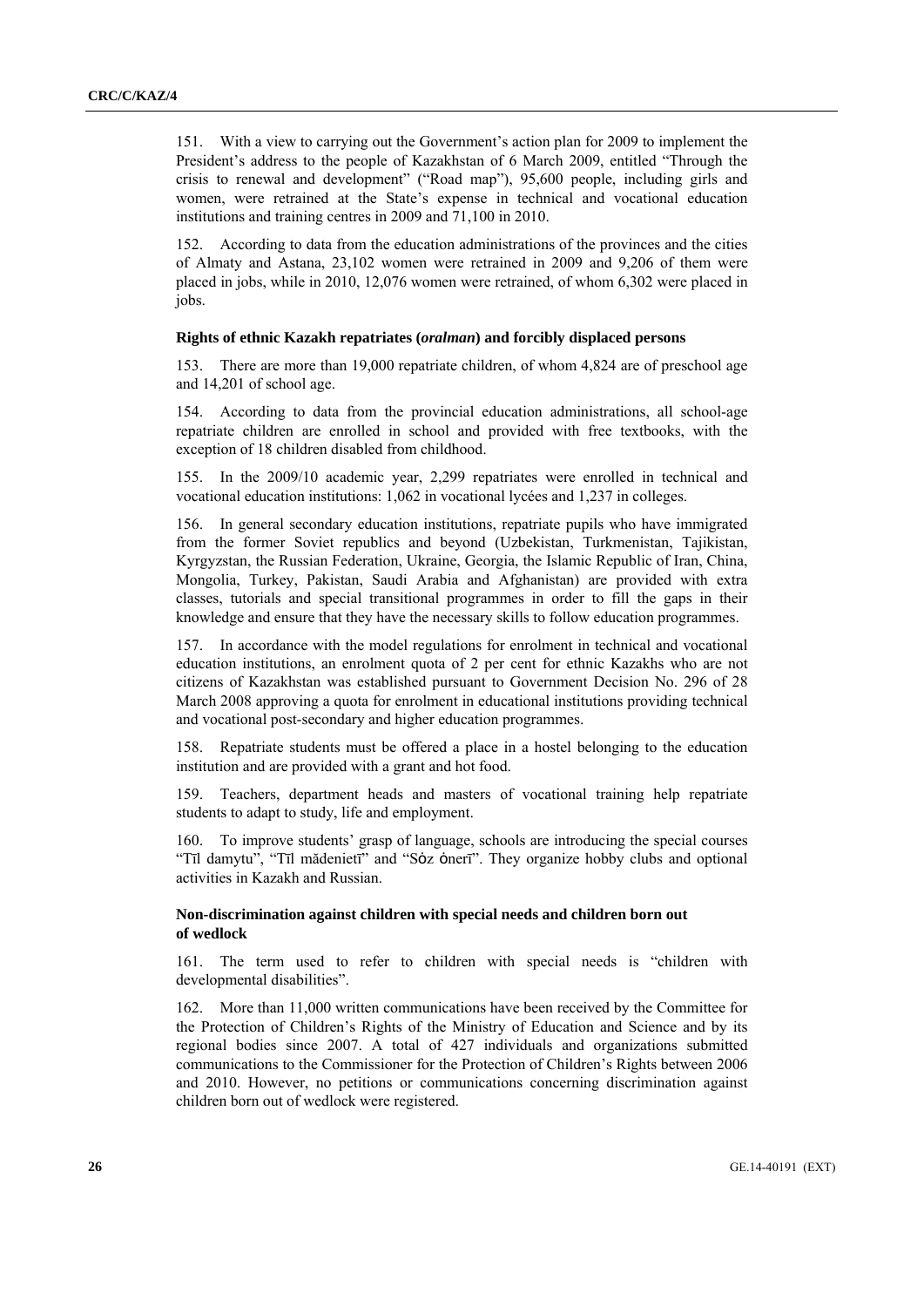163. There were also no petitions concerning xenophobia against children or adults. Kazakhstan is a multi-ethnic country where representatives of 140 nationalities and ethnic groups live in peace and harmony.

164. The main distinguishing characteristics of our multi-ethnic people are respect, tolerance, openness and benevolence.

#### **Corporal punishment**

165. Under article 17 of the Constitution of Kazakhstan, no one may be subjected to degrading treatment or punishment. In domestic law, issues relating to violence and corporal punishment are covered by the Domestic Violence Prevention Act of 4 December 2009.

166. Under article 64 of the Marriage and the Family Act and the Education Act, the exercise of parental rights must not be detrimental to the interests of the child. Parents who exercise their parental rights to the detriment of their children's rights and interests are legally liable.

167. Similar requirements are placed on persons acting *in loco parentis*, i.e. guardians and foster parents.

168. According to information from the education administrations of the provinces and the cities of Astana and Almaty, as at 1 October 2010, 825 parents had been stripped of their parental rights for failing to fulfil their parental duties or subjecting their children to corporal punishment. A total of 1,072 children of these parents were placed in institutions for orphaned children and children without parental care or in families with a view to guardianship, foster care or adoption.

169. Pursuant to Order No. 10 of 31 March 2005 of the Procurator-General's Office, children's homes must be inspected at least once every six months by the procuratorial authorities with a view to preventing corporal punishment.

170. During 2010, the country's procuratorial authorities carried out 3,240 inspections relating to the observance of children's rights, as a result of which 41,046 violations of the law were identified and a total of 135,675 children received redress for violations of their rights.

171. Following the inspections, 2,806 applications to remedy legal violations were considered, and in response 542 unlawful acts were annulled or altered. In all, disciplinary proceedings were brought against 7,196 individuals and administrative proceedings against 2,141, and 227 were held financially liable. Eighteen criminal cases were brought, leading to nine convictions.

172. Almost all cases in which the rights of children in care are violated are publicized in the media. Furthermore, children cared for in children's homes are very well informed about their rights and how to seek assistance if those rights are violated.

173. Administrative and disciplinary measures are taken in every case of cruel treatment against children cared for in children's homes.

174. Corporal punishment in educational institutions is prohibited.

175. Proceedings may be brought under domestic law against teaching staff in educational institutions for breach of duty or ethics.

176. In 2011, the Central Military Police Administration of the Kazakh Armed Forces conducted an inspection of the Zhas Ulan national school and the S. Ualikhanov cadet corps. No cases of corporal punishment of Zhas Ulan students or cadets were identified.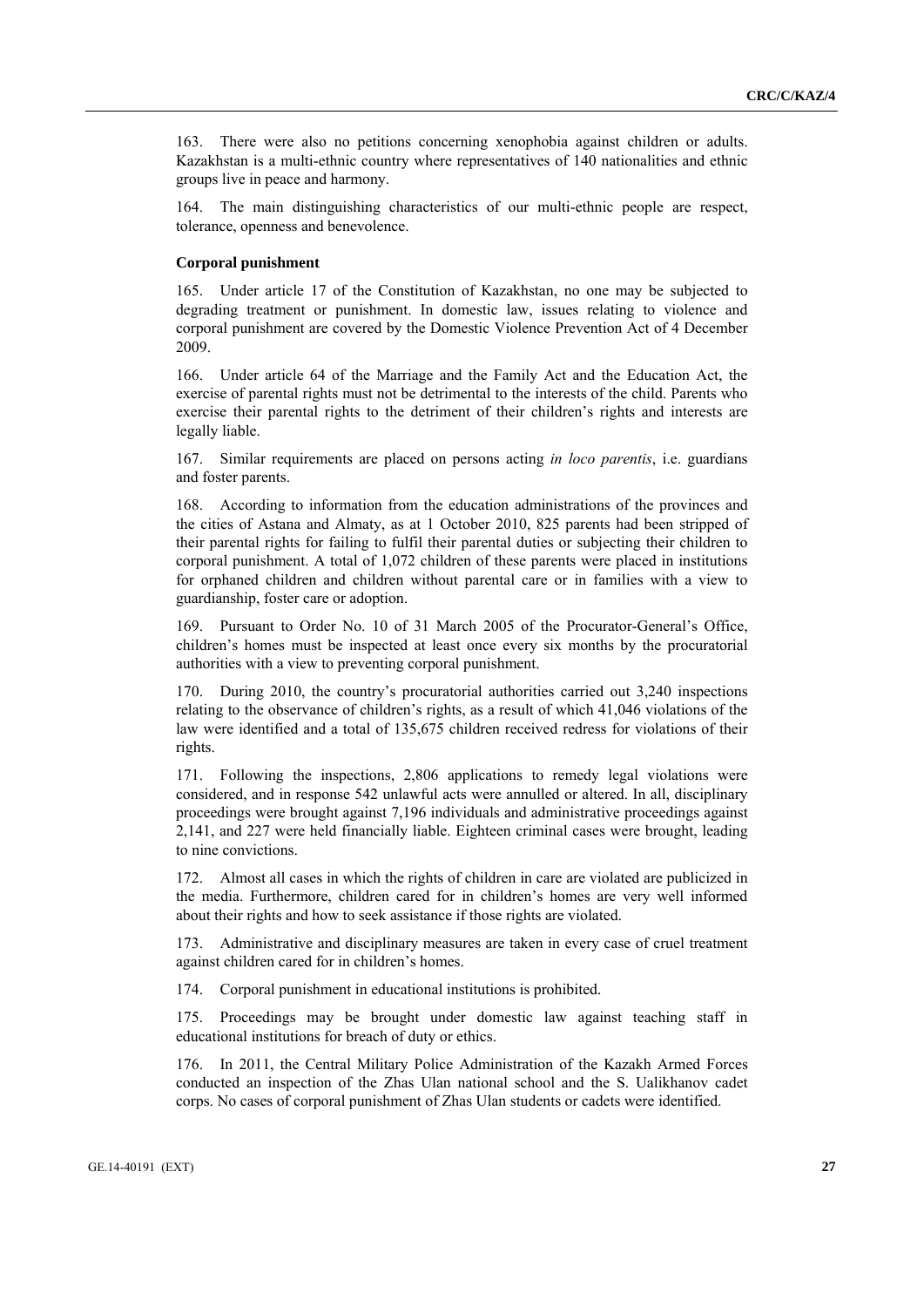177. In order to protect children's rights, telephone helplines and children's advice centres are provided by departments for the protection of children's rights in all regions of the country, and the Association of Crisis Centres, an NGO, in conjunction with the BOTA Foundation, has launched the national freephone number 150, which child victims can contact.

#### **B. Best interests of the child (art. 3)**

178. The basic principles for the protection of children's rights are set out in paragraphs 98–121 of the initial report on the implementation by Kazakhstan of the Convention on the Rights of the Child (2003) and paragraphs 90–95 of the combined second and third periodic reports (2007).

179. The principle of the best interests of the child and the need to afford those interests primary consideration when taking measures that affect children is enshrined in the codified and other laws of Kazakhstan (the Children's Rights Act, the Marriage and the Family Act, the Education Act, the Act on Social, Medical and Educational Support for Children with Special Needs, the Labour Code and the Code on Public Health and the Health-care System), which state that policies to benefit children are a priority area of action for government bodies.

180. In order to safeguard the best interests of the child in the area of health care, the system of free medical treatment for children and paediatric services has been maintained and improved. The Ministry of Health, by Order No. 446 of 23 December 2005, approved a list that enables patients presenting with certain types of diseases or belonging to certain categories of the population to be supplied free of charge with medicines and special paediatric and therapeutic foodstuffs prescribed when they receive outpatient treatment.

181. The principle of the best interests of the child is the first consideration when handling divorce cases, making arrangements for children who are without parental care, allocating budgetary funding in the social security system or placing children in the various care institutions.

With a view to safeguarding the best interests of the child, in 2010 hot food was provided for 1,741,822 pupils — 70 per cent of the total number — in 5,777 schools around the country (77 per cent). Of these pupils, 590,795 (34 per cent) received hot food free of charge, including 204,875 pupils from low-income families (80 per cent) and 421,353 in primary schools (45 per cent).

183. Free hot food was provided for all primary pupils in the cities of Astana and Almaty and in Aktobe and Karagandy provinces.

184. Since 2005, the amount of funding set aside to provide food for pupils from low-income families has increased fivefold, pursuant to Government Decision No. 64 of 25 January 2008. In 2010, 2.9 billion tenge was allocated from the general education fund to provide food for pupils, compared with 518.5 million tenge in 2005.

185. In order to implement the right to education, transport to school has been arranged for 28,314 pupils living in population centres that have no schools (76 per cent of such pupils). In 2009, the figure was 26,458, or 71.6 per cent.

186. Issues relating to the modernization of school meals and the provision of transport to school for children are covered by:

- The State programme for the development of education 2011–2020;
- The strategic plan of the Ministry of Education and Science 2011–2015 and regional development programmes for 2011–2015.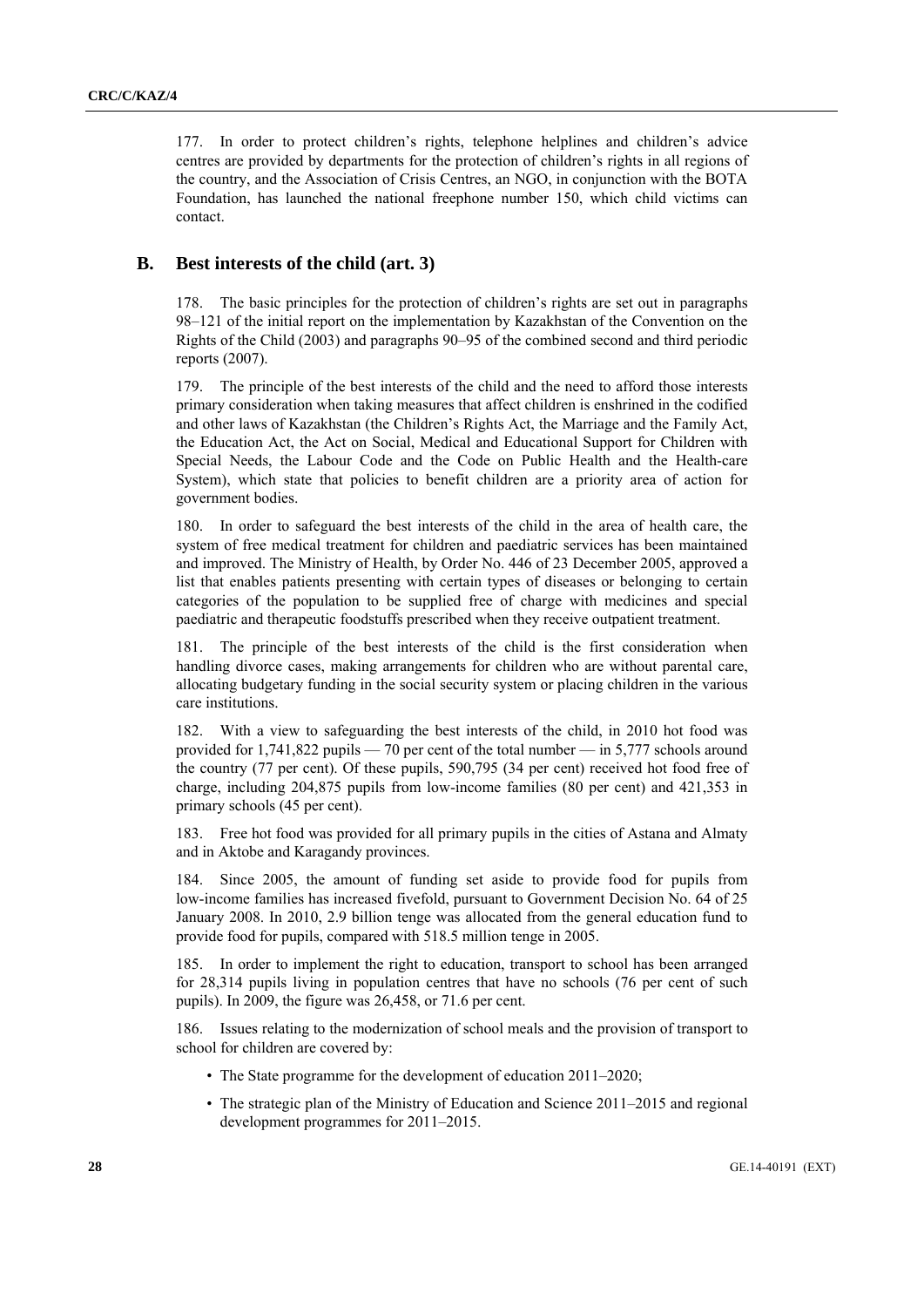187. In order to safeguard the best interests of the child, children from low-income families are provided with assistance on an ongoing basis.

188. According to data from the education authorities, the number of low-income families in 2010 was around 150,000; this figure included more than 300,000 children.

189. In 2010, 374,655 socially vulnerable children received assistance to the value of around 1.7 billion tenge under the campaigns entitled "The road to school" and "Concern". In 2009, around 439,000 children received assistance to the value of 1.6 billion tenge.

190. The total amount contributed to the general education fund for the provision of assistance to pupils from socially vulnerable groups was 5.5 billion tenge or 1.7 per cent of total expenditure on school maintenance. In 2009, the sum was 4.6 billion tenge, or 1.6 per cent.

191. Pursuant to article 8, paragraph 4, of the Education Act, the State fully or partially meets the maintenance costs of Kazakh citizens who are in need of social assistance during their education.

192. In the 2008/09 academic year, 510 orphaned children were provided with education grants. In 2009/10, the number was 463, and in 2010/11, 444.

193. In addition, the following support is available to orphaned children and children without parental care:

 1. An allowance is payable to children up to the age of 18 who have lost a parent (9,869 tenge to those who have lost one parent and 13,457 tenge to those who have lost both parents); students over the age of 18 receive such assistance until they have completed secondary school or, if they are enrolled full-time in higher education or specialized secondary education, up to the age of 23;

 2. Full State support is provided for children who are in educational institutions for orphans and children without parental care: maintenance for one child in a children's home amounts to more than 1 million tenge per year, and such children are also provided with free textbooks during their education;

 3. A quota of 1 per cent of State-funded places in educational institutions providing technical and vocational post-secondary and higher education programmes has been established for such children;

 4. Students who are orphaned or without parental care and who receive a State education grant are entitled to 50 per cent more than the basic grant level (15,235 tenge); those who are living in a family receive 30 per cent more.

## **C. The right to life, survival and development (art. 6)**

194. The basic principles of the child's right to life, survival and development are addressed in paragraphs 122–128 of the initial report on the implementation by Kazakhstan of the Convention on the Rights of the Child (2003) and paragraphs 97–102 of the combined second and third periodic reports (2007).

195. No minors have been sentenced to death in Kazakhstan. A moratorium on the death penalty remains in force until a decision is made on abolition.

196. A system has been established in Kazakhstan for safeguarding the child's right to life and ensuring the child's survival and development to the greatest possible extent.

197. The "Salamatty Kazakhstan" State health-care programme 2011–2015 was approved pursuant to Presidential Decree No. 1113 of 29 November 2010. The priority focus of the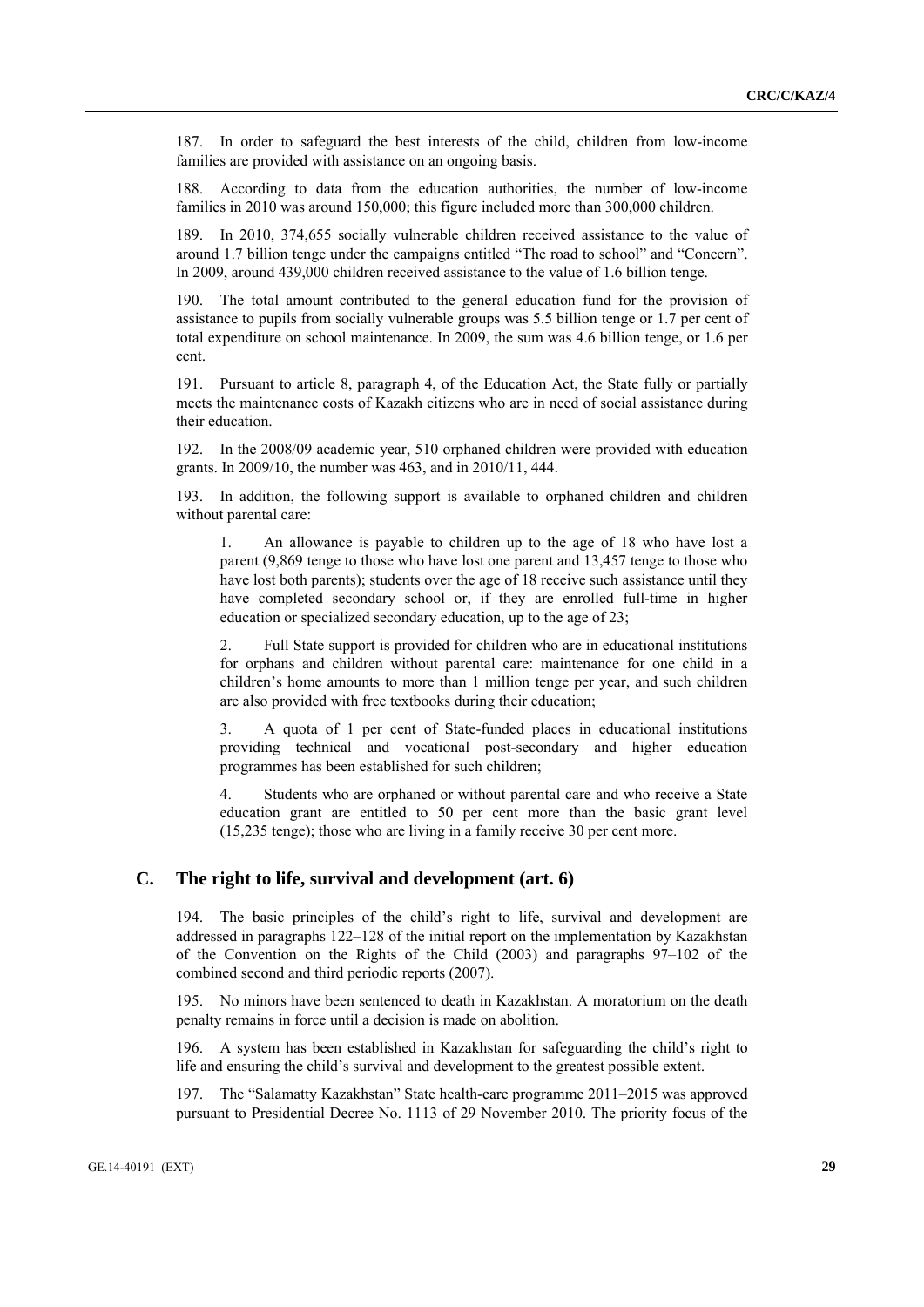programme is the enhancement and accessibility of primary health care and health care for mothers, children and adolescents.

198. The amount of funding set aside for the guaranteed package of free medical care has been increased.

199. Free medical care is provided for children pursuant to Government Decision No. 2136 of 15 December 2009 approving the list of guaranteed free medical services, and free medicines are provided pursuant to Ministry of Health Order No. 637 of 23 December 2005 approving a list that enables patients presenting with certain types of diseases or belonging to certain categories of the population to be supplied free of charge with medicines and special paediatric and therapeutic foodstuffs prescribed when they receive outpatient treatment and Order No. 446 of 4 September 2009 approving a list of medicines and medical articles that are provided to the public free of charge or at subsidized rates as part of the guaranteed package of free outpatient care.

200. In order to ensure the early detection and treatment of diseases in children, annual preventive check-ups are carried out. In 2010, 98.6 per cent of those children eligible underwent a preventive check-up. A total of 26 per cent of children were found to have a disease, of whom 68 per cent received treatment and 15 per cent were registered with clinics.

201. Analysis of the results of preventive check-ups of children in 2010, as compared with 2007, shows that, although the proportion of children with vision impairments has remained the same, the proportion of children with hearing impairments has fallen by 18 per cent, the proportion with speech deficiencies by 24 per cent, the proportion with scoliosis by 24 per cent and the proportion with postural disorders by half.

202. There is an increasing incidence of disease among children, particularly neoplasms (up by a factor of 1.8), congenital abnormalities (18 per cent) and diseases of the nervous system (14 per cent), while the incidence of infectious disease has fallen by 20 per cent and that of diseases of the musculoskeletal system by 16 per cent.

|                                              | 2007    | 2008          | 2009      | 2010      |
|----------------------------------------------|---------|---------------|-----------|-----------|
| Total number of children examined            | 3713900 | 3 5 8 3 1 0 0 | 3 804 900 | 3 814 500 |
| Detected during check-ups:                   |         |               |           |           |
| <b>Total number with hearing impairments</b> | 9800    | 8700          | 9 300     | 8 0 0 0   |
| As a percentage of those examined            | 0.3     | 0.2           | 0.2       | 0.2       |
| <b>Total number with vision impairments</b>  | 82 700  | 77 900        | 86 100    | 83 500    |
| As a percentage of those examined            | 2.2     | 2.2           | 2.3       | 2.2       |
| Total number with speech deficiencies        | 23 700  | 19 300        | 20 000    | 18 100    |
| As a percentage of those examined            | 0.6     | 0.5           | 0.5       | 0.5       |
| <b>Total number with scoliosis</b>           | 17 100  | 16 200        | 14 600    | 13 000    |
| As a percentage of those examined            | 0.5     | 0.5           | 0.4       | 0.3       |
| <b>Total number with postural disorders</b>  | 36 600  | 32 000        | 24 900    | 18 400    |
| As a percentage of those examined            | 1.0     | 0.9           | 0.7       | 0.5       |

#### **Preventive check-ups of children aged 0–14 and their outcomes**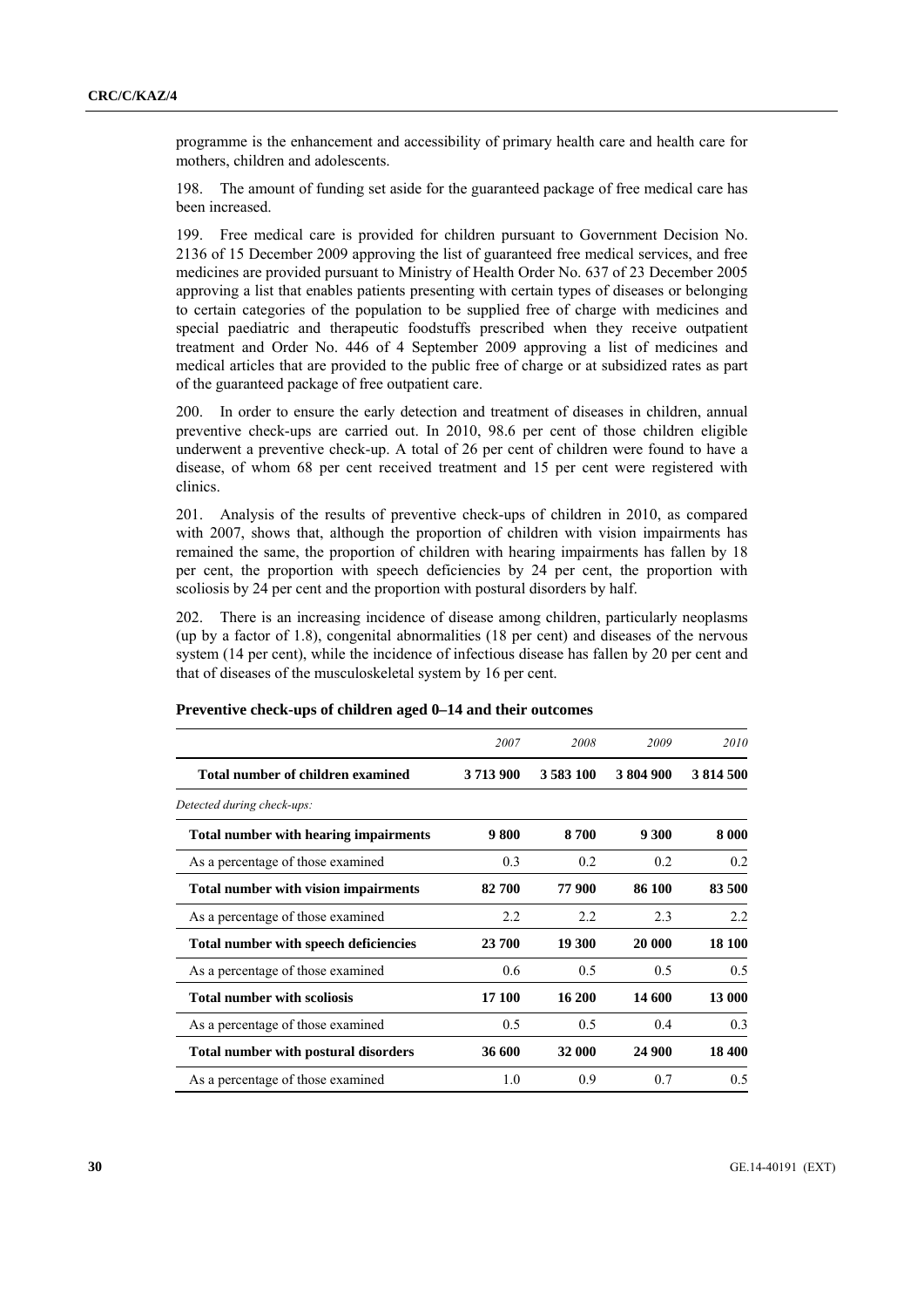#### **Overall incidence of individual diseases and groups of diseases among children in Kazakhstan, 2007–2010**

(Number of cases per 100,000 children aged 0**–**14)

|                                                                                           | 2007        | 2008        | 2009        | 2010        |
|-------------------------------------------------------------------------------------------|-------------|-------------|-------------|-------------|
| Total cases of disease per 100 000 children                                               | 99 728.9    | 99 172.2    | 103 642.3   | 101 482.3   |
| Infectious and parasitic diseases                                                         | 3 745.6     | 3 3 4 8 .8  | 3 2 3 3 .0  | 3 007.2     |
| Neoplasms                                                                                 | 87.6        | 127.2       | 104.7       | 158.2       |
| Diseases of the blood, blood-forming organs and individual<br>immune system disorders     | 5 9 1 7 . 7 | 3 966.6     | 5 5 8 1 .5  | 5 2 5 9 . 7 |
| Endocrine diseases, nutritional disorders and metabolic disorders                         | 1 638.5     | 1 5 8 4 .2  | 1539.7      | 1 537.7     |
| Diseases of the nervous system                                                            | 2853.4      | 3 102.9     | 3425.9      | 3 2 5 0 .8  |
| Diseases of the eye and appendages of the eye                                             | 3 3 2 9 .1  | 3 5 1 1 .9  | 3 4 5 8 . 3 | 3 4 7 9 . 8 |
| Diseases of the ear and the mastoid process                                               | 2 747.1     | 2 7 5 0 4   | 2928.3      | 2935.6      |
| Diseases of the circulatory system                                                        | 477.0       | 489.3       | 549.0       | 486.7       |
| Diseases of the respiratory organs                                                        | 56 510.9    | 55 973.3    | 60 262.7    | 58 959.6    |
| Diseases of the digestive organs                                                          | 6 3 7 0 . 8 | 6 7 7 4 4   | 6 3 9 4 1   | 6 606.0     |
| Diseases of the genito-urinary system                                                     | 1 7 3 5 . 5 | 1 842.1     | 1853.9      | 1 709.7     |
| Diseases of the skin and the subcutaneous cellular tissue                                 | 5 145.5     | 5 2 4 8 .7  | 5 1 2 2 . 6 | 5 270.1     |
| Diseases of the musculoskeletal system and the connective tissue                          | 1 2 9 0.4   | 1 192.2     | 1 1 9 6 .0  | 1 0 8 3 . 8 |
| Conditions arising in the perinatal period                                                | 2 7 3 9 . 7 | 2963.7      | 2959.1      | 2690.7      |
| Congenital abnormalities (developmental defects), deformities<br>and chromosome disorders | 595.9       | 604.1       | 718.2       | 702.7       |
| Injuries and poisoning                                                                    | 3 5 2 3 . 7 | 3 1 7 8 . 3 | 3 3 9 3 .7  | 3 471.0     |

203. The increased incidence of certain diseases can be ascribed to improved diagnosis by health-care institutions and a range of socioeconomic factors, such as man-made pressures resulting from environmental pollution, an increase in stressful situations in children's everyday lives, urbanization and the broad encroachment of information on children's lives, and the deteriorating standard of nutrition among school pupils.

204. In order to safeguard children's physical development and establish a healthy lifestyle, Kazakhstan has more than 20 centres for young tourists catering for 10,000 children and 733 regional tourism clubs catering for 18,500 children. The number of sports schools for children and adolescents is increasing every year: in 2007, there were 407 of them, and in 2010, there were 423. In 2007, they were attended by 219,739 children and, in 2010, 240,380 children and adolescents, or 10 per cent of the total number of school pupils (2.5 million).

205. There are now more than 23,000 sports clubs catering for more than 664,000 children and adolescents, or 21 per cent of the total number of pupils in general-education schools.

206. The total number of children participating in sport increased by 379,783, or 1.7 per cent, in 2010.

207. In order to ensure the physical development of disabled children and identify those who are gifted at sport, sporting events are held for children with learning difficulties and disabled children under a cooperation agreement between the NGO Special Olympics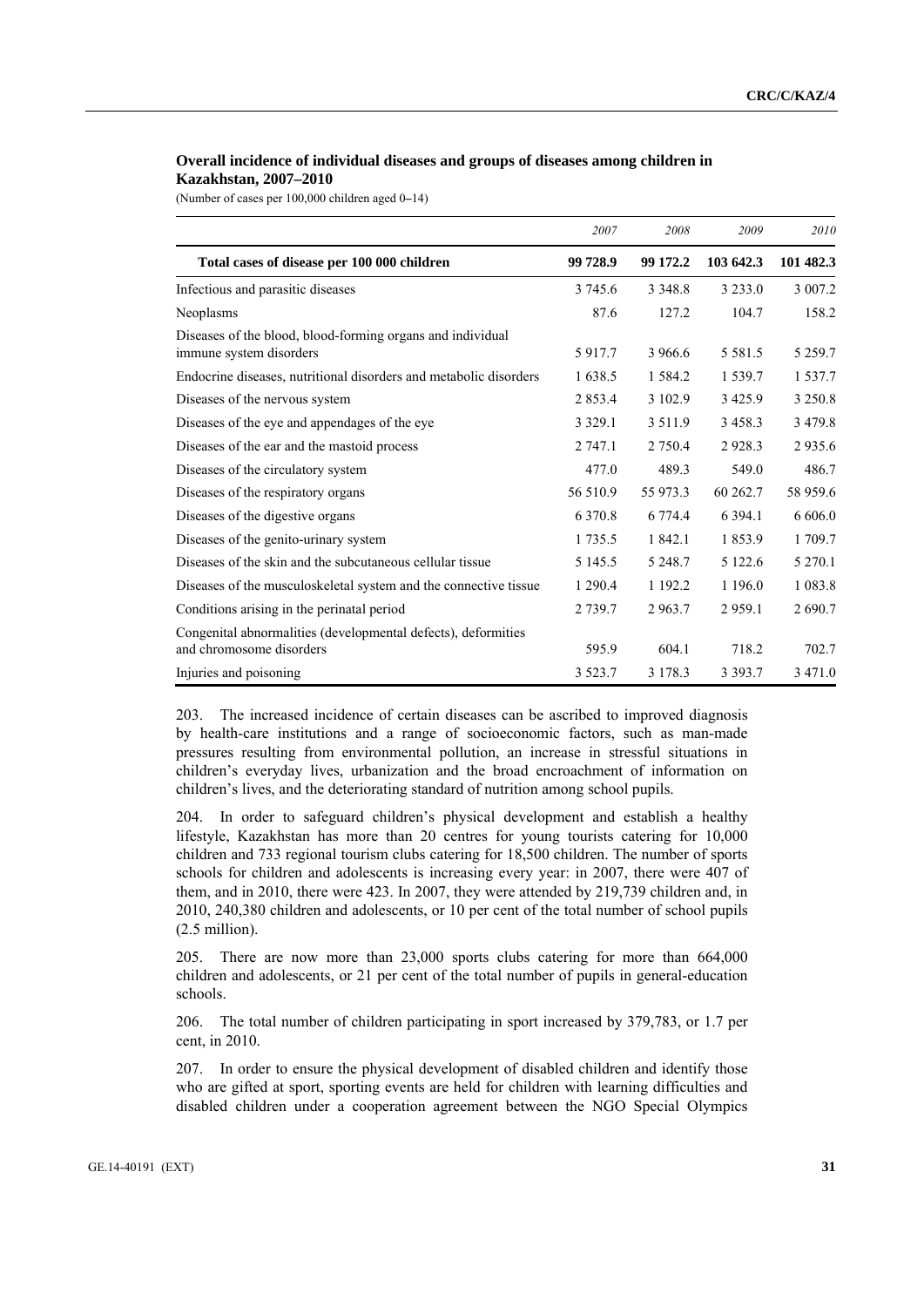Kazakhstan and the Ministry of Education and Science, in accordance with an annual calendar of such events.

208. The Special Olympics Kazakhstan national team won first and second place prizes at the eighth Special Olympics World Winter Games, held in Japan.

209. The Ministries of Education, Internal Affairs, Health, Communications and Information, Culture, and Tourism and Sport have drawn up a joint plan of action for 2011 to prevent suicidal behaviour among minors. The main priority of the plan is to organize proper joint monitoring of the issue, analyse and improve the work of psychological support services in schools, provide advanced training for education, health and internal affairs experts on determining anxiety levels in children and adolescents, and work to prevent suicide among children and students through information and publicity campaigns and the provision of advice.

210. A suicidology department has been set up at the National Research Centre for Psychiatry, Psychotherapy and Addiction Medicine of the Ministry of Health, which is responsible for identifying the causes of suicide and establishing preventive mechanisms aimed at adolescents. Work is currently under way to develop methods for determining how resilient children and adolescents are to stress.

211. The charitable foundation Altyn Kyran has developed a computer program for identifying and preventing worrying tendencies among schoolchildren.

212. The prevention of suicidal behaviour among children and adolescents has been discussed by the Interdepartmental Commission for Minors and their Rights under the Government of Kazakhstan.

213. Round tables, seminars and meetings for teachers and parents are held regularly at the national and local levels on preventive work with minors, the ethics of relations with students and general legal education, attended by representatives of internal affairs, health and education authorities.

214. There are 7,570 psychologists, 3,139 social care teachers and 1,536 school police inspectors working in the country's general-education schools.

215. There are 359 working groups within the education authorities studying every case of suicide among children and adolescents.

216. A national suicide prevention strategy is being drafted.

## **V. Civil rights and freedoms**

### **A. Name, nationality and preservation of identity (arts. 7 and 8)**

217. Information on measures to implement the above articles of the Convention is set out in paragraphs 122–127 of the initial report on the implementation by Kazakhstan of the Convention on the Rights of the Child and paragraphs 64–89 of the combined second and third periodic reports.

218. Under the Marriage and the Family Act, the birth of a child is registered by place of birth and by place of residence of either or both parents. Any child who is born after the father's death or the break-up of the parents' marriage, who is found after being abandoned, or who is rejected by his or her parents at birth in medical facilities must be registered. Registration of civil status is also mandatory for children who are stillborn or who die within the first week of life. Parents or other authorized persons must register a child's birth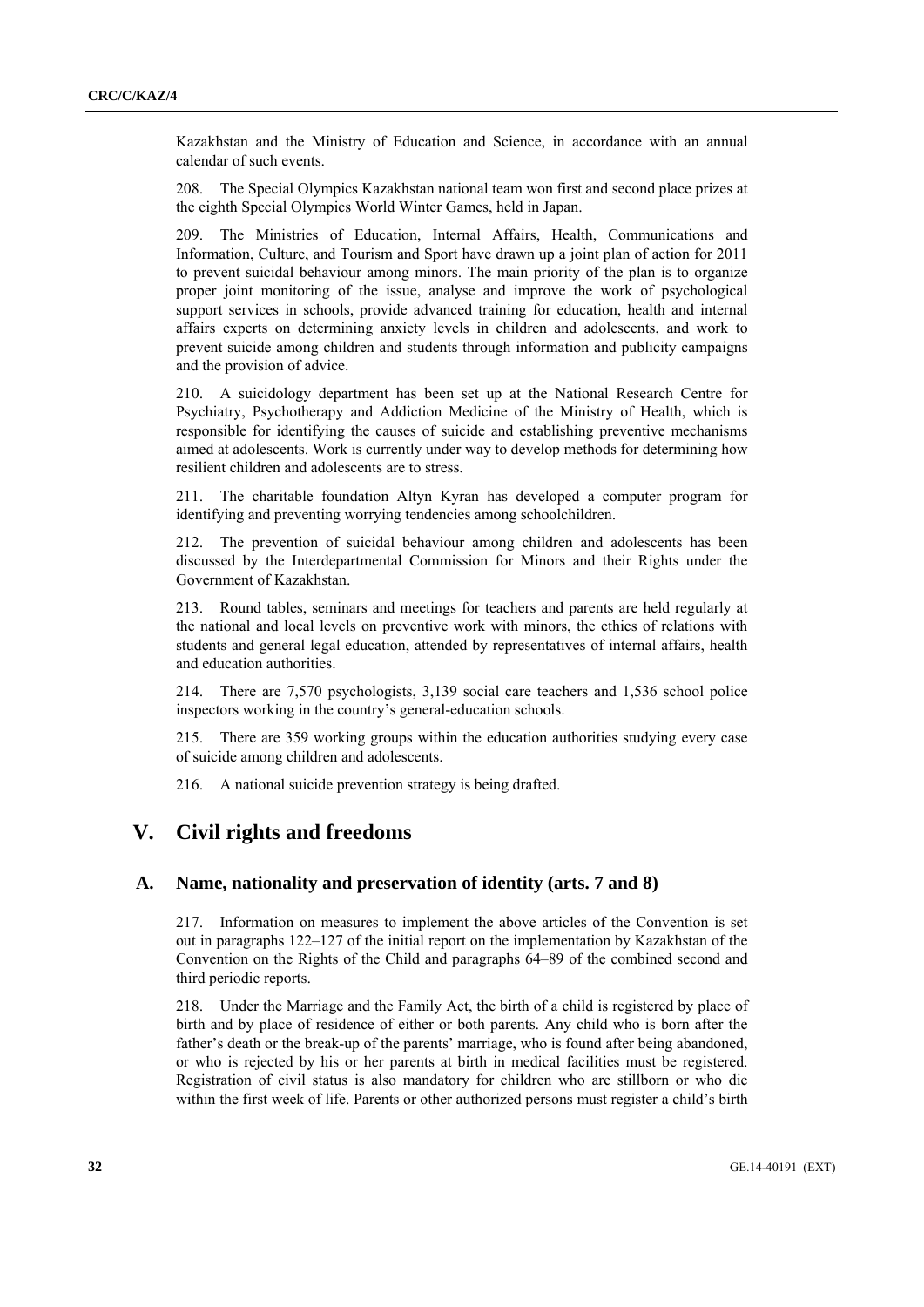with the State civil status registration authorities no later than two months after the birth and, in the case of a stillborn child, within five days.

219. Article 55 of the Marriage and the Family Act and article 9 of the Children's Rights Act establish the right of the child to a given name, a patronymic, a surname and an identity. A child's given name is agreed upon by his or her parents, the patronymic is assigned in accordance with the father's given name and the surname depends on the parents' surname; if the parents have different surnames, the child is assigned the surname of the father or mother, as agreed by them. Under article 11 of the Nationality Act of 20 December 1991, a child has Kazakh nationality if both his or her parents are Kazakh nationals, irrespective of the child's place of birth; under article 12, a child has Kazakh nationality if one of the parents was a Kazakh national at the time of the child's birth.

220. The rights of the child and protection measures to be taken by the child's family, society and the State are set out in the Children's Rights Act, the Marriage and the Family Act, the Education Act and the Code on Public Health and the Health-care System, among others.

### **B. Respect for the views of the child – Freedom of expression (arts. 12 and 13)**

221. Information regarding the right of the child to express his or her opinions is set out in paragraphs 129–132 and 142 of the initial report on the implementation by Kazakhstan of the Convention on the Rights of the Child (2003) and paragraphs 129–131 of the combined second and third periodic reports.

222. There are 743 children's and young people's associations in Kazakhstan working to uphold this right.

223. The opinions of children and young people are discussed at conferences and round tables of leaders of the children's and young people's movement.

224. Children and young people express their opinions by participating actively in quizzes, legal seminars, business role-playing games and clubs.

225. Between 2007 and 2010, more than 70 national competitions and sports contests and more than 3,400 round tables and campaigns took place, with the participation of more than 3.5 million children and adolescents.

226. In November 2009, 150 leaders of national children's and young people's organizations and well-known public figures, parliamentarians and representatives of government bodies and NGOs took part in a national summit entitled "Children of the Twenty-first Century: Our Rights and Opportunities".

227. The Kazakhstan Adolescent and Youth Forum, "We are the peers of independence – our home is Kazakhstan", was held in December 2009 with the support of UNICEF and was attended by 1,300 people.

228. One of the ways in which children can express their opinions is through the debating movement, which is organized as part of a social partnership with NGOs. The national debating movement has two branches: the student branch and the school branch. Each year, more than 1,000 students and pupils take part in debating competitions in every province. In September and October 2010, the National Debating Association held the second national debating championship.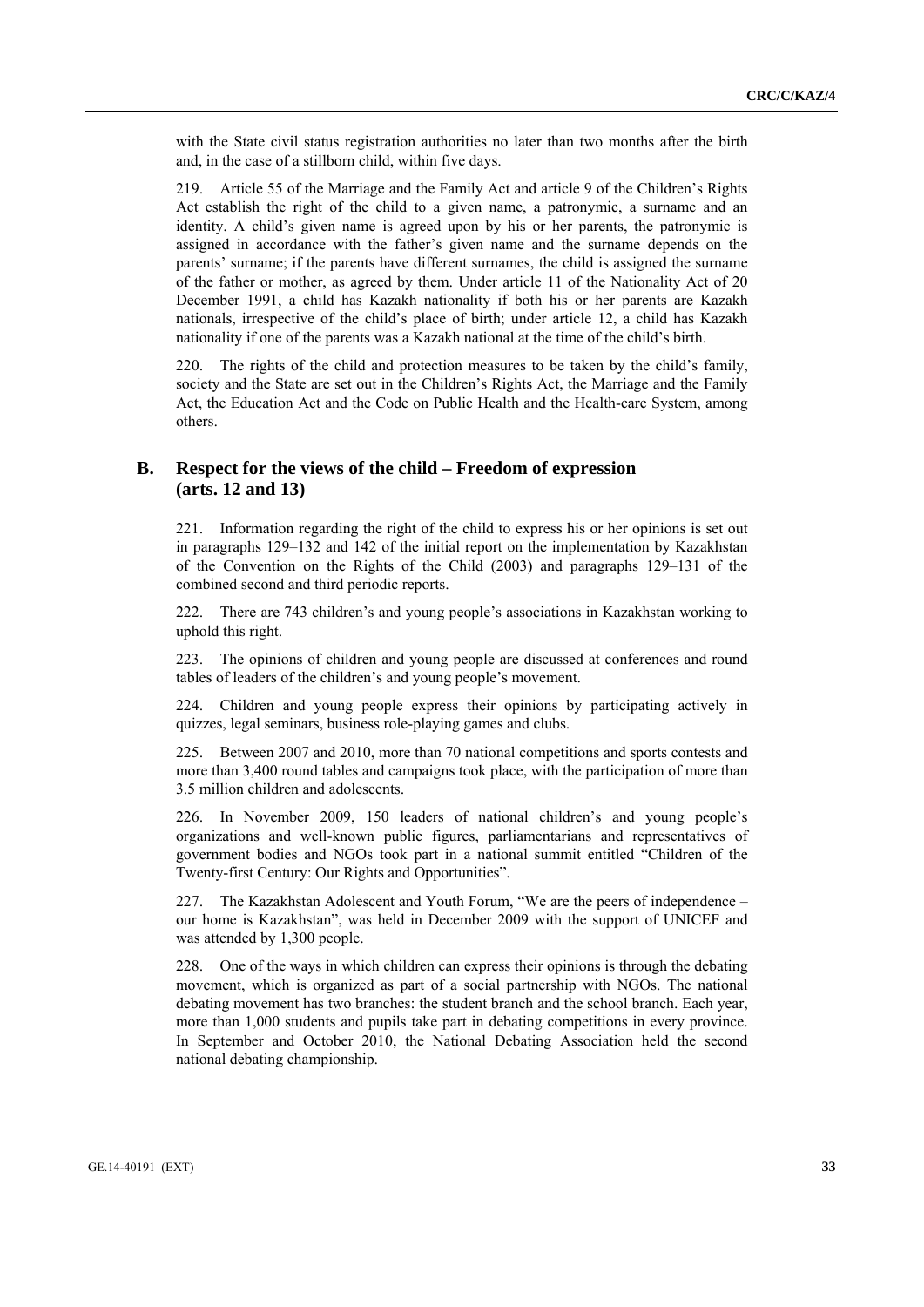229. Holding debates on various topics helps children to research and analyse information on a given subject and to develop critical thinking and the skills required for independent study. The media play an active role in organizing the debates.

230. In 2010, the sixth National Youth Delphic Games — now an established tradition took place in the city of Pavlodar, with 366 participants from different provinces. The basic idea of the Games is to create the optimum conditions for gifted young people to realize their potential.

231. A volunteer movement known as "Serving society" is developing in Kazakhstan; it promotes the development of spiritual, moral and political culture, legal literacy, social behaviour based on respect for law and order and the capacity for personal self-determination and fulfilment, and also promotes the teaching to schoolchildren of civil responsibility, legal awareness, tolerance and commitment to the humanist and democratic values enshrined in the Constitution of Kazakhstan.

232. In autumn 2010, public hearings on legislative initiatives from pupils in pilot schools were held in Pavlodar, South Kazakhstan, Almaty and Karagandy provinces, attended by council (*maslikhat*) members and representatives of the local authorities and NGOs from the provinces. The total number of participants was 3,000.

233. The pupils studied and raised at the public hearings issues relating to the quality of children's recreational activities, healthy lifestyles, housing and public services, and improvement of the local natural environment in which they live. They also suggested interesting and original approaches to the redevelopment of urban areas and the development of recreation infrastructure for children and young people and made proposals for ensuring children's health and safety.

234. Children are active participants in the country's social and political life, and children's opinions are important to society.

### **C. Freedom of thought, conscience and religion (art. 14)**

Information regarding the right of every citizen of Kazakhstan to freedom of conscience is set out in paragraphs 143–146 of the initial report on the implementation by Kazakhstan of the Convention on the Rights of the Child (2003) and paragraphs 133–141 of the combined second and third periodic reports.

236. Kazakhstan, which considers itself a democratic, secular, social State governed by the rule of law, continuously monitors the observance of the right to freedom of religion.

237. Kazakhstan has established a model of a secular State characterized by an active government policy of developing the country's unique experience of interfaith harmony, which is being passed on to the international community through various international forums.

238. Kazakhstan's effort to maintain stability among religions has received the recognition and support of leaders of world and traditional religions. As a result of this effort, congresses of these leaders were held in Astana in 2003, 2006 and 2009 as a key element of government policy on strengthening interfaith peace and harmony.

239. Contemporary Kazakhstan provides a model of the peaceful coexistence of representatives of various religions and ethnic groups. This experience was one of the reasons for the nomination of Kazakhstan for the Chairmanship of the Organization for Security and Co-operation in Europe (OSCE) in 2010.

240. Kazakhstan was appointed to the OSCE Chairmanship in 2010. The OSCE Summit was held in Kazakhstan on 1 and 2 December 2010.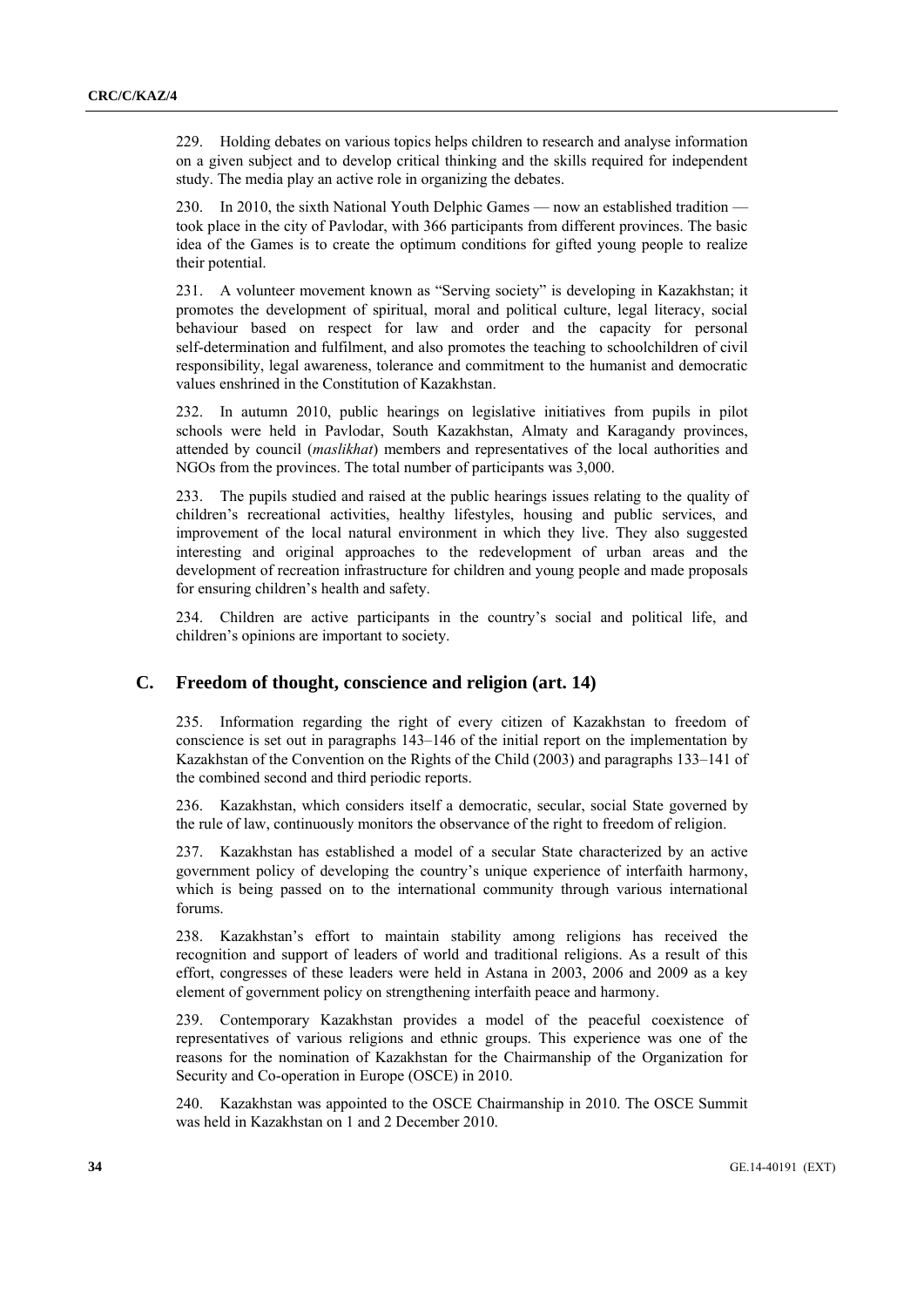241. The Government's policy of tolerance also led to the decision to hold the regular session of the Council of Foreign Ministers of member States of the Organization of the Islamic Conference (OIC) in Kazakhstan in 2011.

242. The current status of relations between the State and religions in Kazakhstan shows that the legal, ideological and social conditions necessary for the activities of various religious associations have been established. Citizens' right to freedom of religion is strictly protected under domestic law.

243. More than 45 faiths and denominations were active in Kazakhstan in 2011. The number of Catholic religious associations has doubled from 42 to 86, the number of Protestant associations has tripled from 457 to 1,272, and the number of faiths new to Kazakhstan has tripled from 14 to 49. The total number of religious associations has increased more than sixfold, from 671 to 4,173.

244. Religious associations of Muslims and Orthodox Christians have traditionally accounted for the largest numbers of believers.

245. "Religious Studies" is taught once a week as an optional subject in the ninth grade of general-education schools.

### **D. Freedom of association (art. 15)**

246. Information regarding the provisions of article 15 of the Convention, which relates to freedom of association, is set out in paragraphs 147–150 of the initial report on the implementation by Kazakhstan of the Convention on the Rights of the Child (2003) and paragraphs 143–150 of the combined second and third periodic reports.

247. Citizens of Kazakhstan have the right to freedom of association under article 23, paragraph 1, of the Constitution.

248. Citizens of Kazakhstan are guaranteed the opportunity of exercising their right to organize, establish, operate, reorganize or dissolve voluntary associations. Every individual has the right to freedom of association with others.

249. Every child in Kazakhstan has the right to participate freely in voluntary associations and other types of non-profit organizations and in peaceful assemblies allowed under Kazakh law.

250. Government bodies promote the activities of these voluntary associations, whose purpose is to develop the child's personality, creative talents and involvement in society.

251. With a view to supporting modern voluntary associations for children and young people in their role as special social institutions, the State Youth Policy Act was signed on 7 July 2004.

252. As at 1 January 2010, there were 743 children's and young people's organizations in Kazakhstan, 739 military-patriotic clubs, 23,396 school sports clubs, 423 sports schools for children and young people, 563 clubs for children and adolescents and 330 music and art schools for children and adolescents.

253. Resource centres for children and young people and youth organizations have been set up to support young people in all regions of the country. In 2008, there were 12 resource centres; this number increased to 17 in 2009 and 21 in 2010.

254. The total amount of funding for youth policy in the central budget was 624.8 million tenge in 2008, 698.5 million tenge in 2009 and 675.5 million tenge in 2010.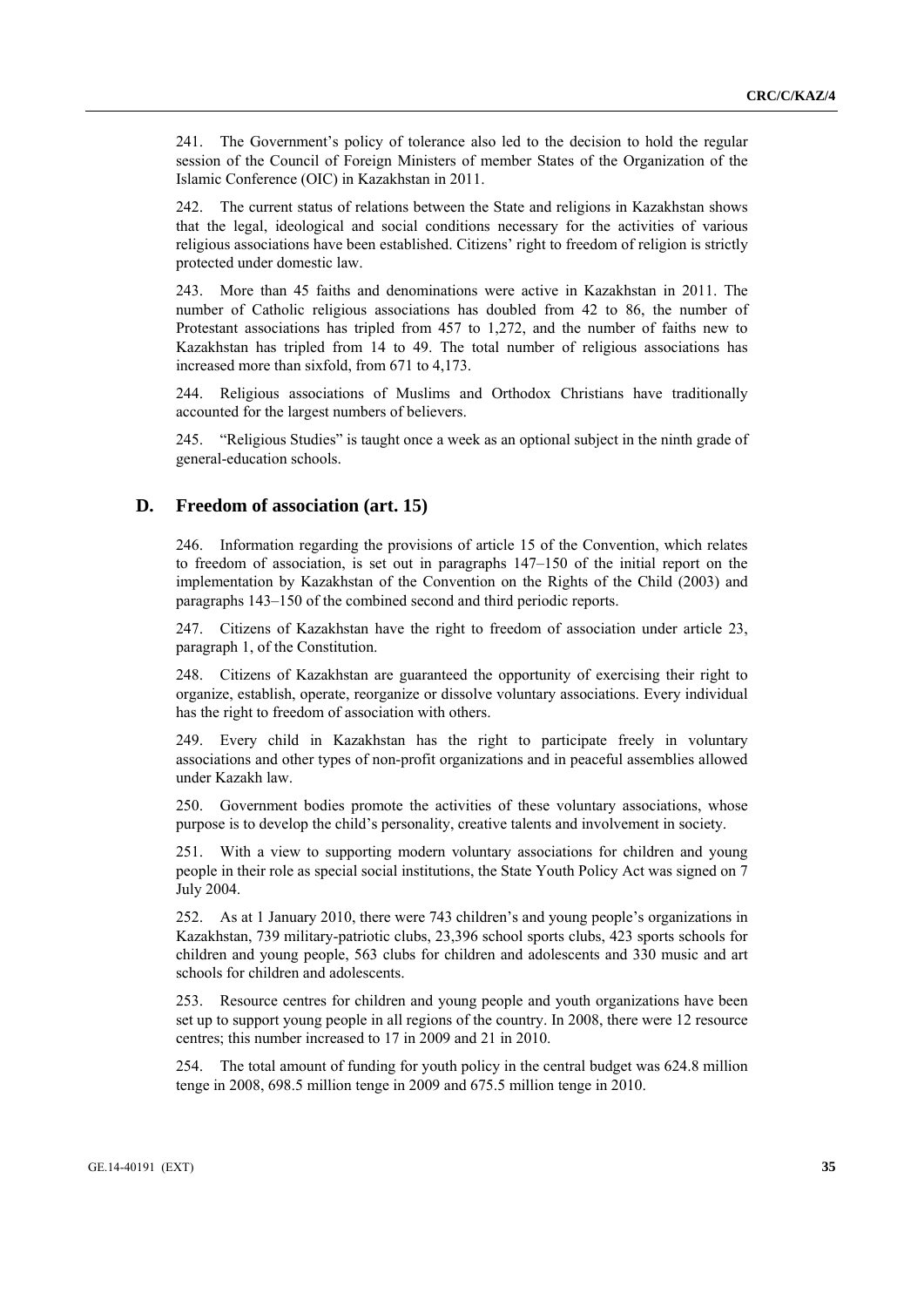255. The total amount of funding for youth policy in local budgets was 1 billion tenge in 2009, while government social-sector procurement amounted to 263.7 million tenge; in 2010, the amount was more than 1.1 billion tenge.

256. Work is under way to provide staff for the education system. Specific numbers of posts have been established for deputy education directors in schools, vocational lycées and colleges, vice-chancellors in higher education institutions, class teachers, school administrators, senior youth leaders, social care teachers, educational psychologists, supplementary education teachers, specialists in teaching methods and group tutors. In November 2009, a policy framework for the system of lifelong learning in Kazakhstan was approved.

### **E. Protection of privacy (art. 16)**

257. Information regarding the provisions of article 16 of the Convention, which relates to the protection of privacy, is set out in paragraphs 151 and 152 of the initial report on the implementation by Kazakhstan of the Convention on the Rights of the Child (2003) and paragraphs 152–160 of the combined second and third periodic reports (2007).

258. Under the Constitution, the Children's Rights Act and other legislative acts, everyone has the right to the inviolability of his or her private life and home.

259. The Parliament of Kazakhstan is currently considering a bill on amendments and additions to legislation on the protection of citizens' right to privacy.

260. The right of children, including orphans, to retain a home is governed by domestic legislation.

261. The Act on Amendments and Additions to Legislation on Housing and Public Services was adopted in July 2009 with a view to providing State housing assistance to socially vulnerable groups, including orphaned children and children without parental care; it provides that both orphaned children and children without parental care are included in the category of socially vulnerable persons, and it has increased the age limit for the housing waiting list to 23.

262. Under the Act of 22 July 2011 on Amendments and Additions to Legislation on Housing Matters, orphans and children without parental care who are deemed, in accordance with established procedure, to need public housing and who have registered up to the age of 29 are not removed from the register until they have obtained housing.

263. The provision of housing to orphans and children without parental care was discussed on 7 December 2010 at a meeting of the Interdepartmental Commission for Minors and their Rights within the Government of Kazakhstan.

264. It has been recommended that the administrative heads (*akims*) of the provinces and of the cities of Almaty and Astana take all the necessary measures to implement article 6 of the Education Act relating to the provision of housing for orphans and children without parental care, including with regard to guaranteeing and maintaining housing.

265. Violations of the right of orphans and children without parental care to housing are subject to investigation.

266. Over the past three years, claims brought by the guardianship and custody agencies have resulted in the return of 51 apartments, including 8 in Akmola province, 14 in Karagandy province, 5 in Kostanay province, 10 in Kyzylorda province and 2 in Mangistau province.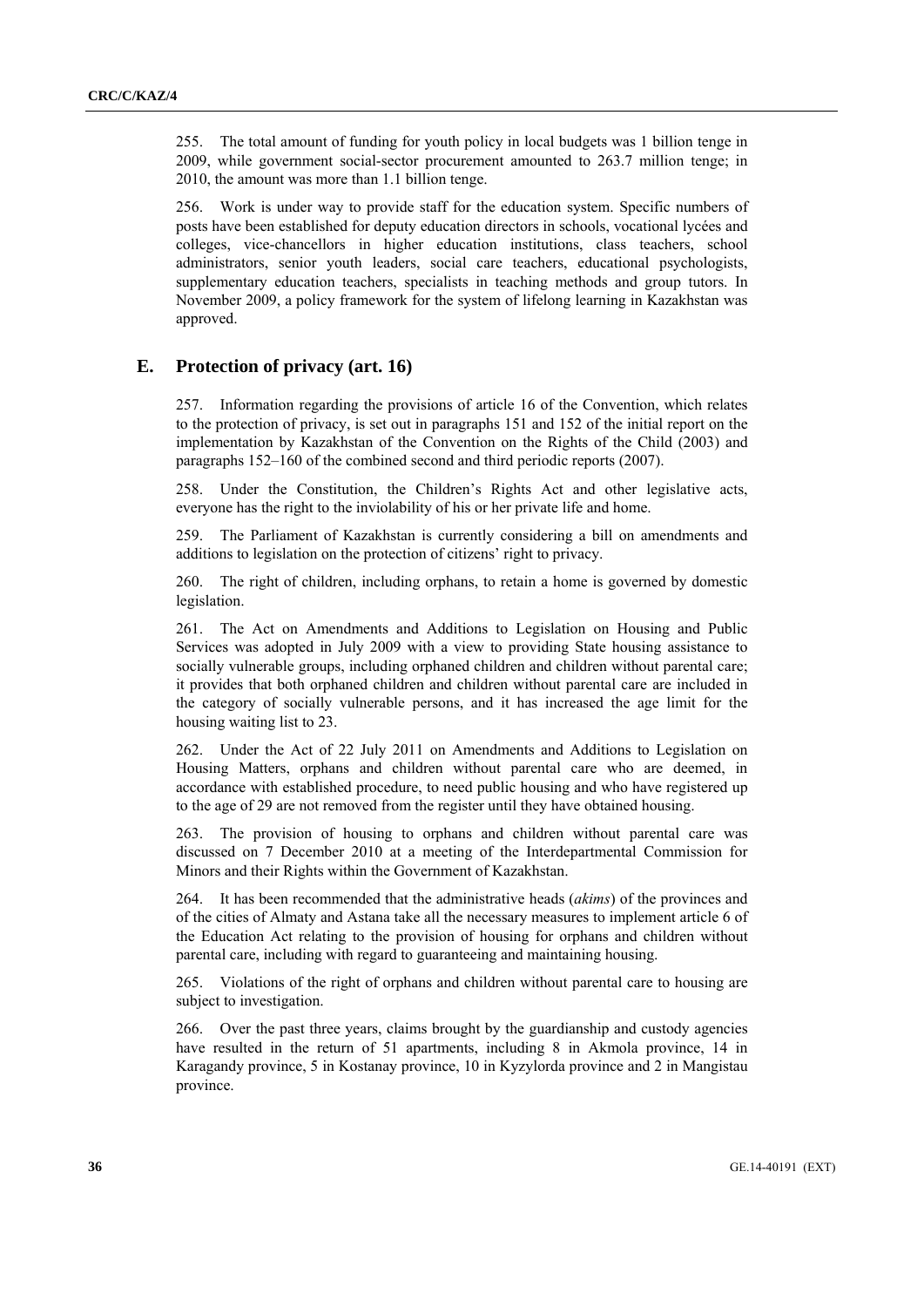267. The guardianship and custody agencies have filed 149 claims with the courts for the return of housing to minors who are without parental care, including 60 in Kostanay province alone, 17 in Karagandy province, 9 in Kyzylorda province, 9 in Akmola province and 3 in Aktobe province.

268. In Kazakhstan, 29 young people's homes have been opened to accommodate orphans and children without parental care on completion of their education; about 1,360 young people aged 17 to 23 live in such homes. Between 2006 and 2010, 327 apartments were allocated to children in this category and 599 children returned to their guaranteed housing.

269. The Karagandy provincial administration (*akimat*) has prepared a draft comprehensive plan for 2011–2013 to provide housing for orphans and children without parental care aged 16 to 23. Under the draft plan, 320 children will be provided with public housing and five young people's homes will be opened.

270. In Aktobe province, a sum of 15,568,000 tenge has been set aside for individuals leaving young people's homes who have deposits in Zhilstroisberbank of Kazakhstan, to enable them to buy their own home.

271. In Kostanay province between 2006 and 2010, 75 orphans and children without parental care — 39 of them in 2010 — were provided with one-room apartments under a government programme for rented municipal housing.

272. Over the past three years, 108 children in this category have been provided with public housing in West Kazakhstan province.

273. In 2010, orphans and children without parental care in Astana were provided with rental apartments temporarily, until it was their turn to be allocated housing. Unmarried persons were provided with accommodation on the basis of two people per room.

### **F. Access to appropriate information (art. 17)**

274. Information regarding the child's right to access appropriate information is set out in paragraphs 153–158 of the initial report on the implementation by Kazakhstan of the Convention on the Rights of the Child (2003) and paragraphs 161–177 of the combined second and third periodic reports (2007).

275. Work is under way to develop the use of technology in education. In 2010, there was one computer for every 18 pupils. In 2005, the figure was one computer for every 41 pupils (36 in rural areas). In 2011, there was one computer for every 16 pupils.

276. In 2010, 98 per cent of schools were connected to the Internet (97 per cent in rural areas); in 2005, the figures were 75 per cent and 70 per cent respectively. Some 34 per cent of schools have broadband Internet access. This enables children to access the world of information and interactive educational resources.

277. In order to ensure that all those in the education system have equal access to the best educational resources and technologies, an e-learning system is in use in educational institutions. It is anticipated that e-learning will be used in 50 per cent of educational institutions by 2015 and 90 per cent by 2020.

278. The attainment of this goal will result in improved teaching quality, more effective education management and access to external sources of information.

279. We plan to provide secondary, technical and vocational education institutions with full and open access to digital educational content; this includes all information resources, such as text, graphics, music, and video and audio material.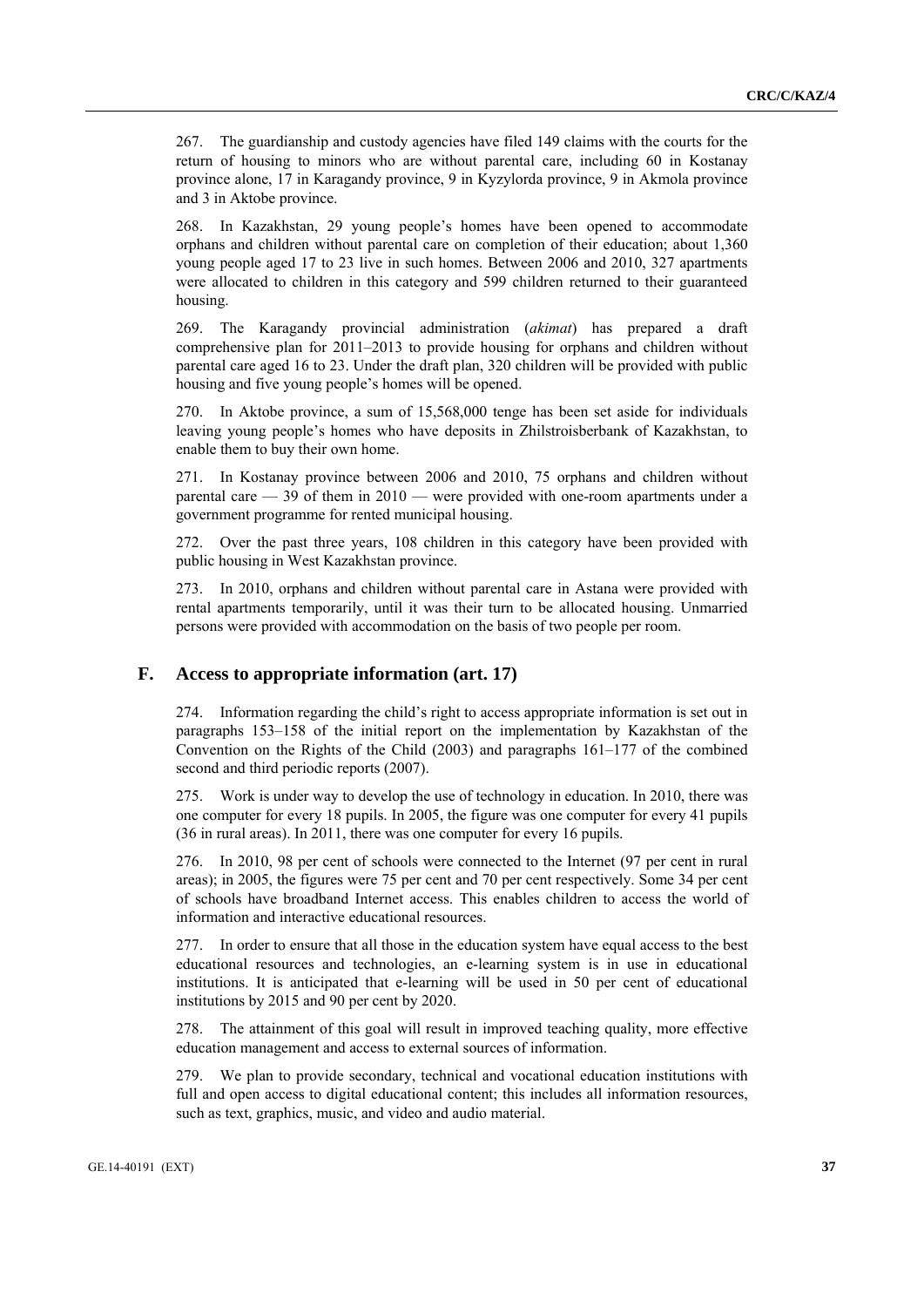280. In order to incorporate information technology into the teaching process, every educational institution will be provided with the necessary facilities, including the latest computers and broadband Internet access.

281. Implementation of a system of online learning has been under way in the country's schools since the 2007/08 academic year. Over a period of five years, 3,571 schools have been equipped with interactive classrooms.

282. Since the 2007/08 academic year, interactive lessons, seminars and forums have been held.

283. There is a portal for interactive lessons, www.sabak.kz, where more than 100 video recordings of interactive lessons are stored. All the electronic resources available on the portal enable children to obtain information independently.

284. To date, 95 per cent of school subject content has been transferred to digital format. The National Computerization Centre, a joint-stock company, is developing electronic textbooks. In Kazakhstan, 100 per cent of school pupils are provided with textbooks.

285. Textbooks are provided free of charge to boarding school pupils, orphans and children from low-income or large families.

286. Access to information through the media is not restricted. Around 90 media outlets provide children with access to socially significant information, including the Khabar agency, the Kazakhstan National Broadcasting Corporation (RTRK), Rakhat TV, Astana City Television, the Kazinform news agency and the newspapers *Egemen Kazakhstan*, *Kazakhstanskaya Pravda*, *Liter*, *Aĭqyn*, *Aq Zhelken*, *Alyans kz*, *Baldyrghan*, *Zhas Ūlаn* and "Friendly Kids".

287. Kazakh Radio broadcasts four programmes on child protection: "Zhetkīnshek", which is about the prevention of child homelessness and neglect, "Bap Pen Baq", "Zaman Bīzdīkī" and "Balausa".

288. Issues such as elucidation of the principles and provisions of the Convention on the Rights of the Child and the right of children to protection from all forms of bodily harm are discussed on information and analysis programmes, such as "Betpe-bet", "Zhetī kun", "Talap pen tărtīp", "Tertium non datur", "Syrgha", "Kȯngīlashar", "Bīr kun", "Kȯzqaras", "Apta kz" and "Azamat".

289. For the past year, the El arna television channel has been broadcasting six programmes aimed at children's cultural and educational development, such as "I want to be", "Our children", "Meĭīrīm", "Top Kid" and "Magic Letters".

290. The printed media regularly publish material on the achievements of adolescents and children and the twentieth anniversary of the Convention on the Rights of the Child, including, in particular, the articles "Batyr's mission" (*Ekspress K*), "Batyr becomes an ambassador" (*Vremya*), "Batyrkhan's good will" (*Komsomolskaya pravda* v. *Kazakhstane*), "We'll protect childhood" (*Kazakhstanskaya pravda*) and "Bala taghdyryna beĭ-zhaĭ qaraugha bolmaĭdy" (*Aĭqyn*).

291. There are 256 children's libraries in Kazakhstan used by 1.5 million children.

292. A special event, "Kazakh writers for children", is held every year to foster children's access to printed media, including children's literature, and to promote the works of famous Kazakh children's writers and poets. In order to attract children to school and town libraries, the event is held in central libraries, and children's writers, poets and journalists are invited.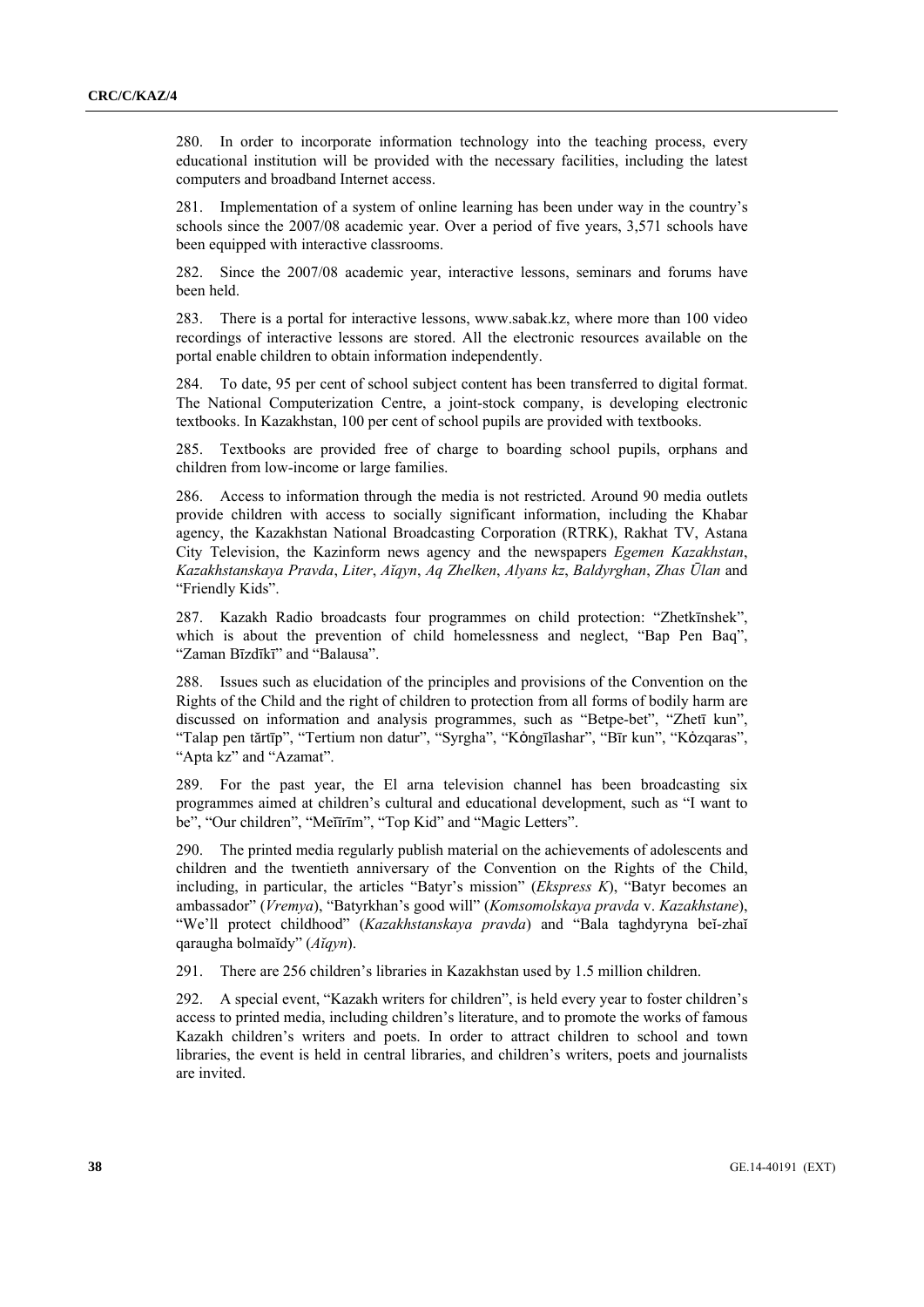293. In addition, academic theatres for children and young people have staged more than 200 shows in the State language and in Russian, which have been attended by more than 100,000 children.

294. At its sixth meeting on 19 April 2010, the Interdepartmental Commission for Minors and their Rights within the Government of Kazakhstan discussed the issue of reducing the negative impact of computer clubs on children's and adolescents' development.

295. In 2010, a set of procedural recommendations for teachers, psychologists and parents entitled "Audio-visual production and computerized and information carriers that promote pornography, cruelty and violence: impact on children's physical and mental health and protection of their morals" was issued in the State language and in Russian.

296. Measures are currently being taken to monitor the activities of computer clubs (Internet cafés) to ensure that child users are not given information or access to software that could harm their health or their moral and spiritual development.

297. On 3 June 2011, Esil district court in Astana adopted a decision in case No. 2-1078/11 on halting the dissemination in Kazakhstan of foreign media and Internet resources advertising child pornography.

## **G. The right not to be subjected to torture or other cruel, inhuman or degrading treatment or punishment (art. 37 (a))**

298. Information regarding the right not to be subjected to torture or other cruel, inhuman or degrading treatment or punishment is set out in paragraphs 159–162 of the initial report on the implementation of the Convention on the Rights of the Child (2003) and paragraphs 178–188 of the combined second and third periodic reports (2007).

299. Under article 17 of the Constitution, no one may be subjected to torture, violence or other cruel or degrading treatment or punishment. Human dignity is inviolable.

Since 2008, a working group has been operating within the Office of the Human Rights Commissioner to consider cases of the use of torture and other cruel or degrading treatment or punishment in closed institutions. The group consists of management staff from government agencies, well-known human rights activists and representatives of civil society, and makes regular visits to places of detention, including temporary holding facilities, remand centres and young offenders' institutions where children are held.

301. Article 347-1 of the Criminal Code criminalizes torture. Additions have been made to article 116 of the Code of Criminal Procedure specifying that information obtained through the use of torture is inadmissible as evidence.

302. Under the Code of Criminal Procedure, specific provision is made for children involved in criminal proceedings so as to protect them against torture and other inappropriate treatment. Additional guarantees for the protection of children are the requirement that a defence lawyer, legal representative or teacher should be present when investigative actions are carried out; the obligation to conduct a pretrial investigation; the separation of children from adults in detention facilities; and the prompt notification of relatives when children are detained.

303. The Act on Amendments and Additions to Legislation on the Protection of Children's Rights, aimed at relaxing criminal policy relating to juveniles, was adopted in 2010. The Act minimizes the imposition on juveniles of punishment and preventive measures involving separation from society. Juveniles can be reformed through the use of preventive measures that do not involve being placed in detention. Grounds for the use of preventive measures involving detention have been circumscribed.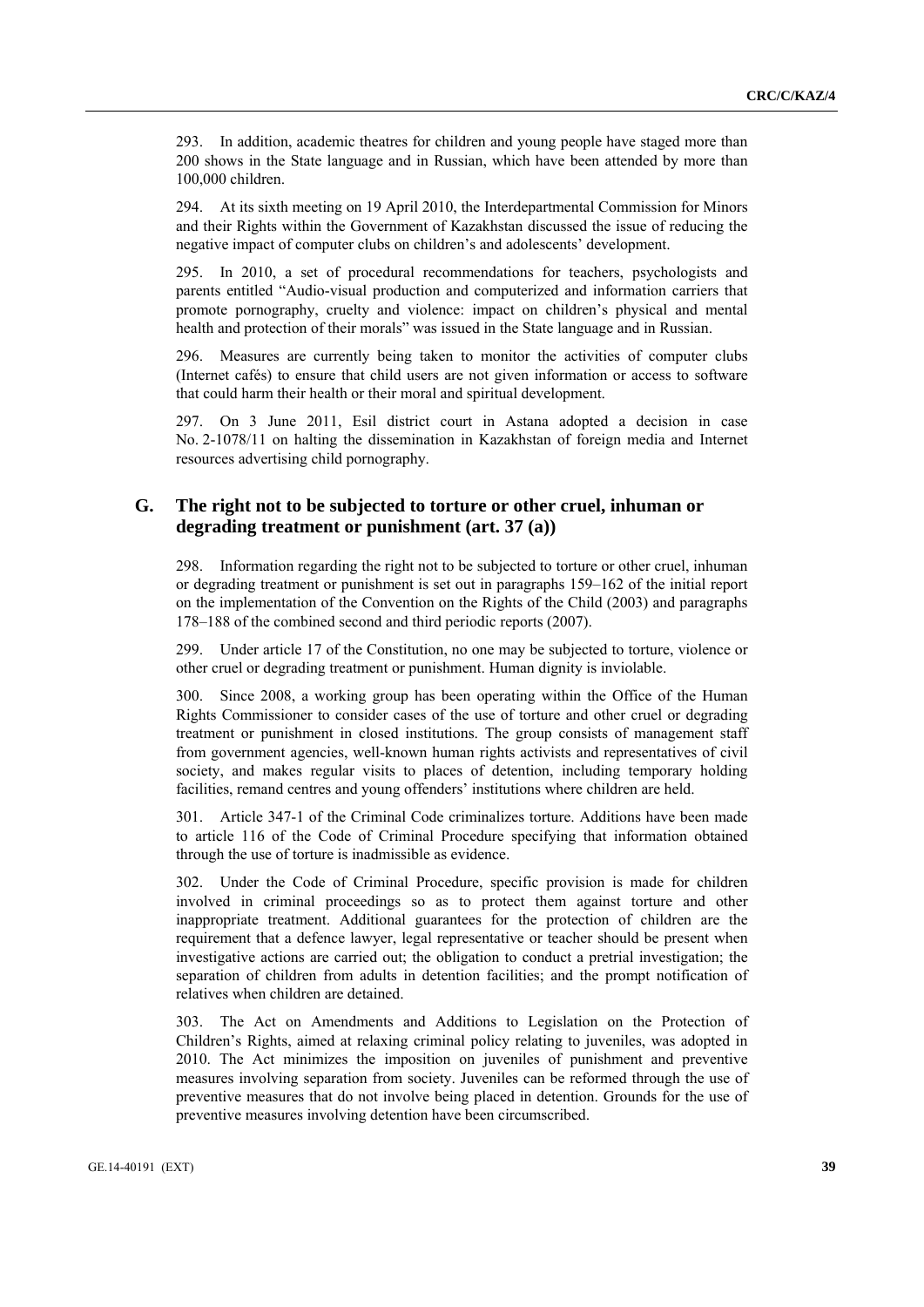304. Under the aforementioned Act, around 6,000 convicted juveniles will be eligible for more lenient treatment. In 2011 alone, some 2,000 individuals convicted of minor or ordinary offences will be released from places of detention.

305. The age of criminal responsibility for a number of crimes has been raised from 14 to 16. One innovation is the possibility of exemption from criminal liability for juveniles in the event of reconciliation of the parties in the case of serious offences, except where no amends have been made for the harm caused. A third paragraph has been added to article 67 of the Criminal Code, "Exemption from criminal liability following reconciliation with the victim", providing for exemption from criminal liability in the aforementioned circumstances.

306. Beyond the relaxation of criminal legislation, the law regulates legal relations with juveniles through the establishment of civil liability. For example, a whole chapter has been added to the Code of Civil Procedure governing proceedings in cases of placement of juveniles in special institutions with a special custodial regime or in educational institutions and providing for the possibility of appealing against such decisions in court.

307. A Government action plan for 2009–2012 has been drawn up with a view to implementing the recommendations of the Committee against Torture and coordinating measures for the prevention of torture.

308. Criminal cases relating to acts of torture may not be investigated by the law enforcement agencies whose agents committed the offences in question. The legal definition of torture has been brought into line with the requirements of the Convention against Torture and Other Cruel, Inhuman or Degrading Treatment or Punishment, signed in New York on 10 December 1984.

309. Steps have been taken to regulate the mechanism for verifying claims of torture and preventing torture. It is now mandatory for judicial experts to be present at medical check-ups carried out to detect signs of bodily injury in detainees.

310. It is expected that work on bills on the national preventive mechanism and the probation service for convicted persons will be completed by the end of 2011.

311. However, principles for the operation of preventive mechanisms are not new to our penal correction system. Public oversight commissions have been active in Kazakhstan for five years. The number of inspections carried out by these commissions in places of detention has quadrupled since 2008.

312. Overall, the prison system in Kazakhstan is gradually being brought into line with international standards. Reform of the system will continue through:

- A shift to prisons with individual cells;
- The establishment of public monitoring mechanisms and improvements in the quality of medical care, especially the system for preventing disease among inmates.

313. The Government takes a zero-tolerance approach to torture and trafficking in persons.

314. In accordance with the recommendations from the thirty-third session of the Committee on the Rights of the Child, 18 temporary isolation, adaptation and rehabilitation centres for juveniles, together with 386 staff, have been transferred from the Ministry of Internal Affairs to the education system (Presidential Decree No. 1039 of 17 August 2010 on measures to increase the effectiveness of law enforcement activities and of the judicial system in the Republic of Kazakhstan).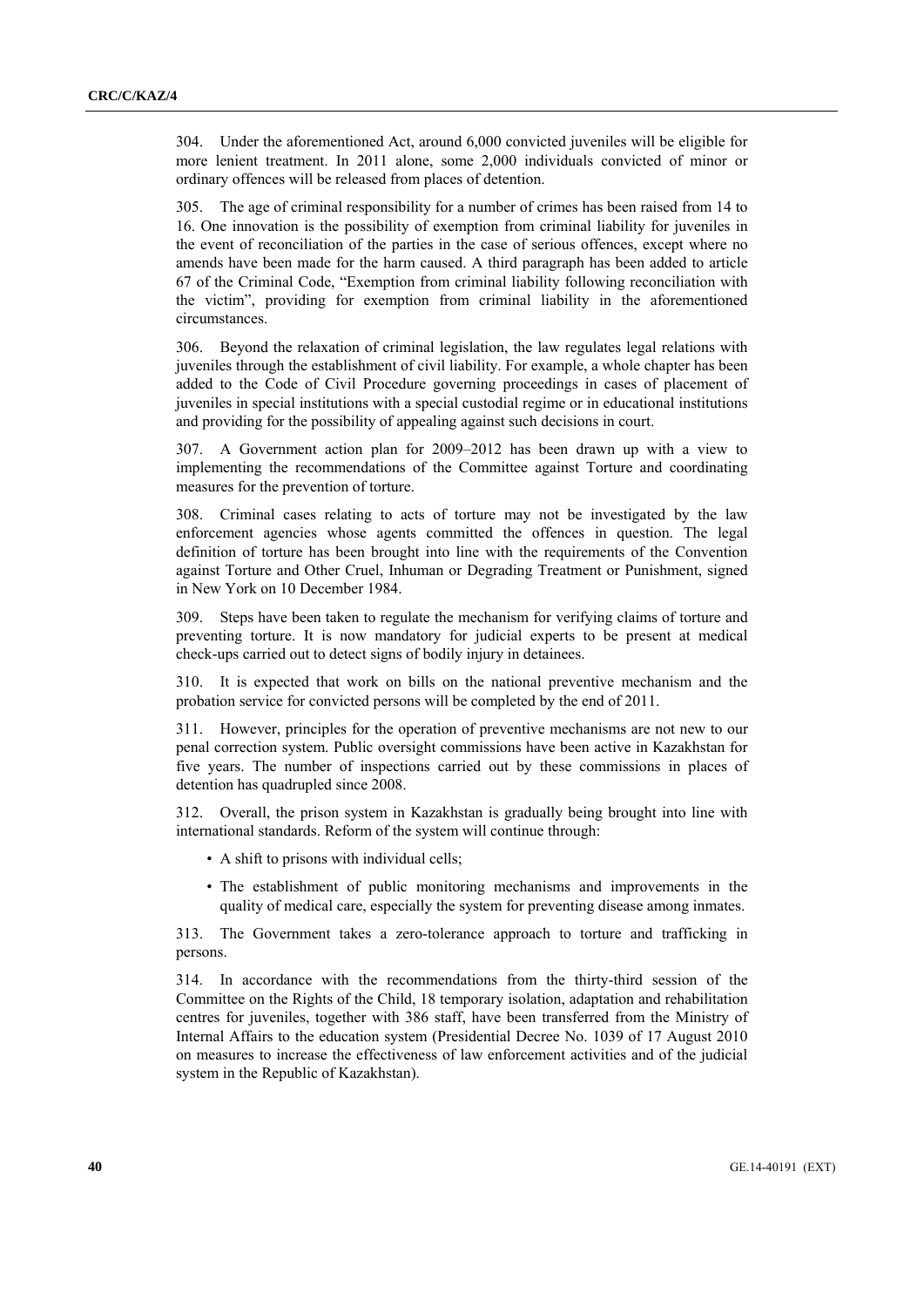315. This decision was in line with the public's desire to change the existing system of prevention of child homelessness and neglect, taking into account the global trend towards more humane treatment of minors.

316. Under the Act on Amendments and Additions to Legislation on the Enhancement of the Activities of the Internal Affairs Agencies for Ensuring Public Security, temporary isolation, adaptation and rehabilitation centres for juveniles have been reorganized into centres for the adaptation of juveniles.

317. These centres accommodate minors aged 3 to 18 in the following categories: neglected and homeless children, children without parental care and minors who are being placed in special education institutions.

318. The work of the centres includes providing prompt assistance to minors to support them through crisis situations, making arrangements for them, and reuniting children with their families.

319. Over the past three years, the Ministry of Education and Science has commissioned five surveys on self-destructive behaviour in children, prevention of violence against children, monitoring of the protection of children against cruel treatment and sexual exploitation, and observance of the rights and legitimate interests of children in educational institutions.

320. In conjunction with the Association of Crisis Centres, an NGO, a survey was conducted in 2008 to assess the extent of violence against children in the family and in school.

321. The survey revealed the causes and extent of violence in the city of Almaty and in Akmola, Almaty and East Kazakhstan provinces. Of the 1,300 children surveyed, 14 per cent of younger schoolchildren and 22 per cent of pupils in the middle and older age groups responded that they had been subjected to physical violence in the form of kicks, shoves or beatings. Two per cent of younger schoolchildren and 3 per cent of pupils in the middle and older age groups had been subjected to sexual violence in the form of harassment or rape. Some 12 per cent of pupils had been subjected to bullying in school, 9 per cent for a prolonged period.

322. The Office of the Human Rights Commissioner in Kazakhstan, together with the UNICEF office in Kazakhstan, carried out a study in 2010–2011 to assess the incidence of violence in State institutions for children in the education, health and social protection systems.

323. Following the study, the Ombudsman's recommendations were submitted to the Ministries of Education and Science, Health, and Labour and Social Protection. After the recommendations had been considered, a proposal was put forward to develop a joint plan of action to prevent violence against children living in residential institutions.

324. In order to prevent violence against children in Kazakhstan, additional measures will be taken to strengthen cooperation between government bodies and international and NGOs. Work will continue in order to increase public awareness and legal literacy and refine the law with regard to stiffening penalties for persons who violate children's rights.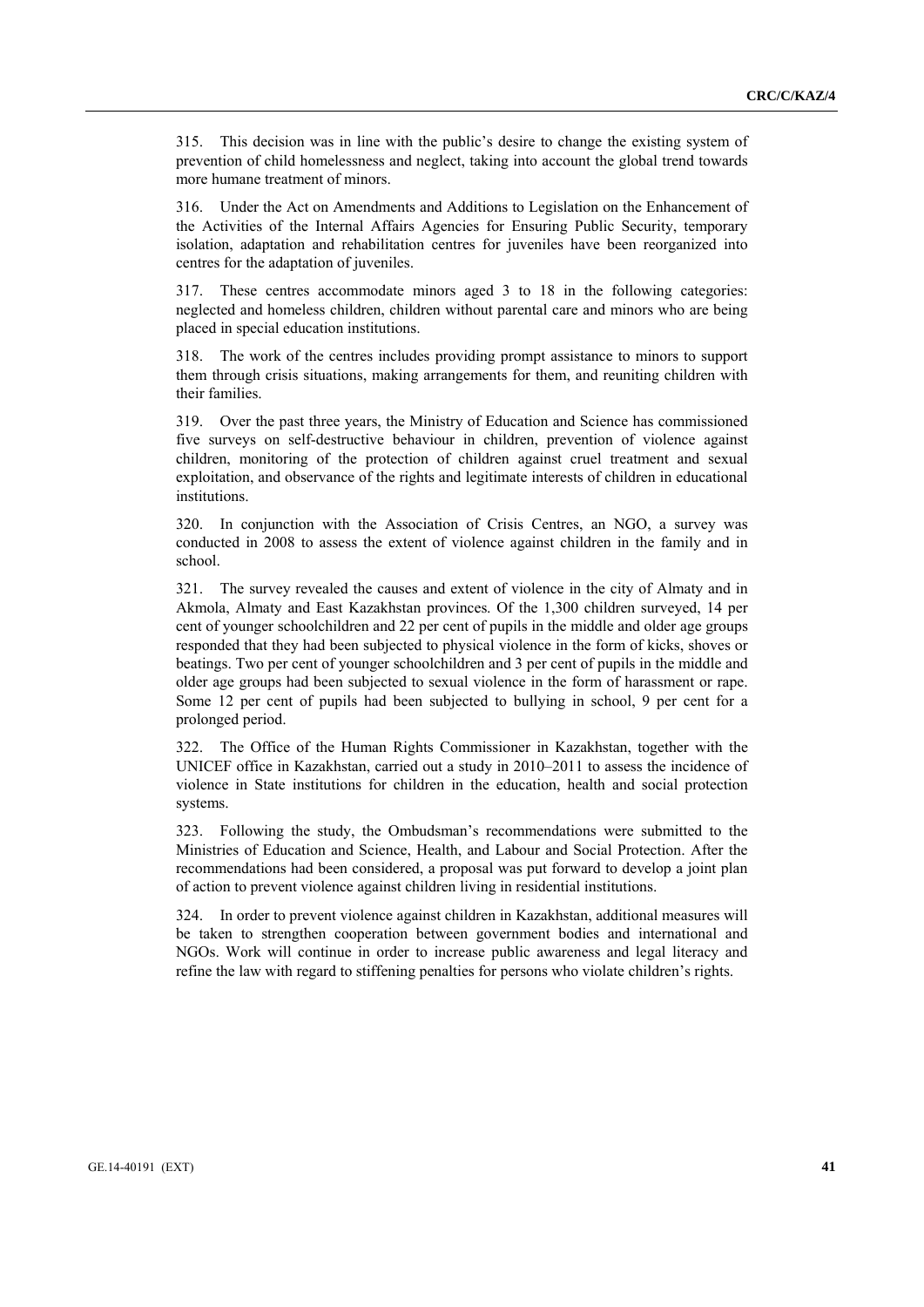# **VI. Family environment and alternative care**

## **A. Parental guidance (art. 5)**

325. Detailed information on this issue is set out in paragraphs 163–169 of the initial report on the implementation of the Convention (2003) and paragraphs 190–197 of the combined second and third periodic reports (2007).

326. Under article 27 of the Constitution, marriage and the family, motherhood, fatherhood and childhood are under the protection of the State. The care and upbringing of children are the natural right and duty of the parents. The right of parents to guide their children is established in the legislation in force, such as the Marriage and the Family Act, the Children's Rights Act and the Education Act.

327. Under the Criminal Code, persons who are guilty of non-fulfilment or inadequate fulfilment of responsibilities regarding the upbringing of minors are liable to prosecution.

328. One of the main priorities of national social policy is to reduce the number of children brought up in residential institutions.

329. In 2010, there were 38,386 orphans and children without parental care in Kazakhstan.

330. In order to support individuals who wish to adopt, become guardian of or foster an orphan or a child without parental care, 14 schools for adoptive or foster parents have been set up in 14 regions of the country and seven family support services in four regions.

331. There are 116 extra professionals in education departments dealing with guardianship and custody. In 2007 there were 210 and in 2010 there were 326.

332. A financial incentive has been introduced for persons who take on the upbringing of orphans or children without parental care. Since 2011, guardians have been paid an allowance for the maintenance of such children amounting to 10 times the notional monthly unit.

333. This measure has made it possible to reduce the number of children in children's homes, since many of them have relatives who are able, with financial support, to take the children into their family.

## **B. Parental responsibilities (art. 18, paras. 1 and 2)**

334. Detailed information on this issue is set out in paragraphs 170–174 of the initial report on the implementation of the Convention (2003) and paragraphs 199–208 of the combined second and third periodic reports (2007).

335. Under the Constitution, the care and upbringing of children are the natural right and duty of the parents.

336. Since August 2009, parents and owners of entertainment venues have been subject to administrative liability for the presence of minors in such venues at night. A ban on the consumption of alcoholic drinks, including beer, in public places has also been introduced.

337. In 2010, administrative measures were taken against more than 700 owners of entertainment venues and around 3,000 parents or persons acting *in loco parentis* in connection with the admission of minors to entertainment venues at night.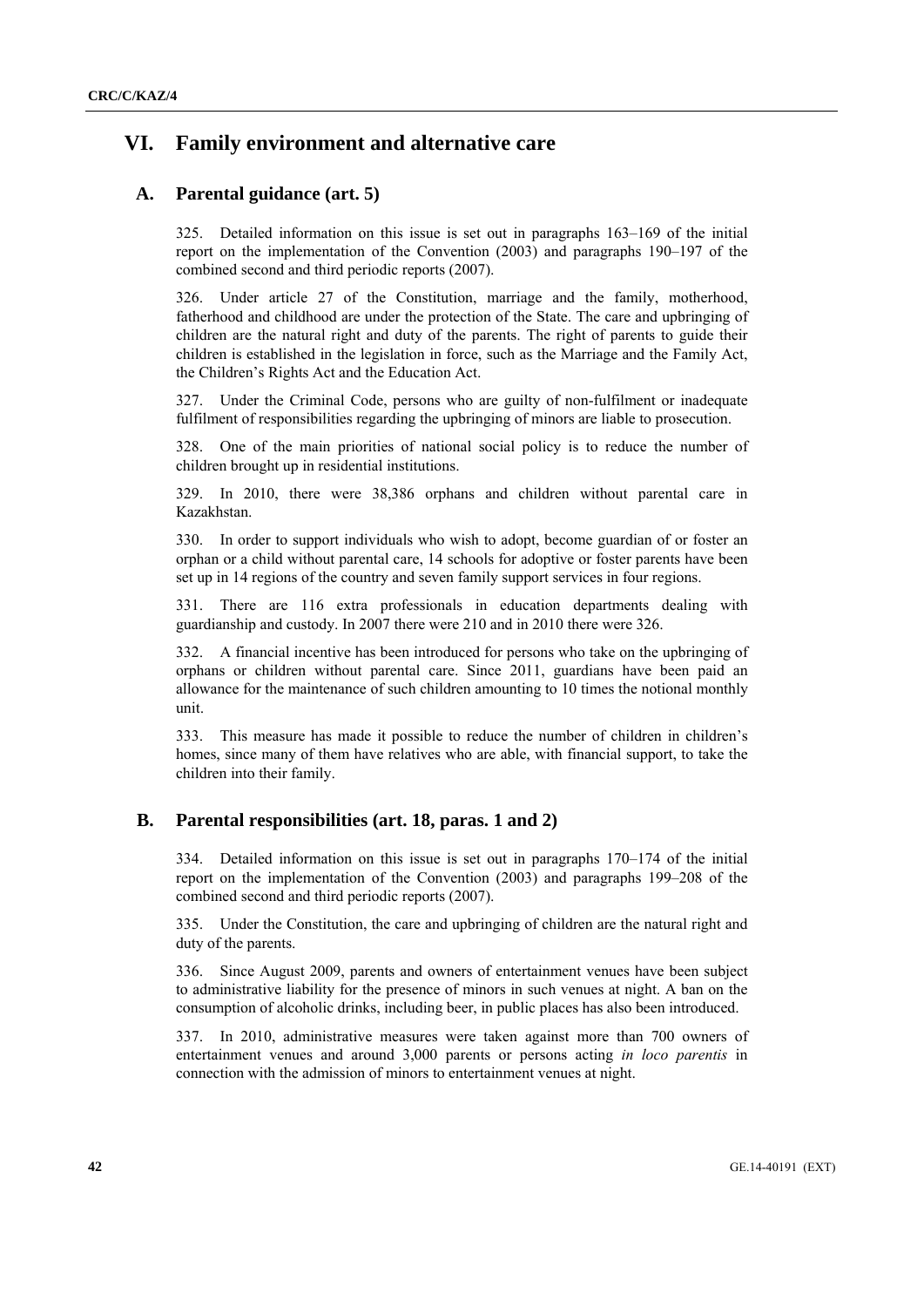338. More than 16,000 minors were detained for drinking beer in a public place. Administrative measures were taken against more than 2,000 individual entrepreneurs for the sale of tobacco products to persons under 18 and the sale of alcohol to adolescents.

339. The Public Security Act was adopted on 20 December 2010; it establishes administrative liability for the presence of minors unaccompanied by legal representatives in places other than residential accommodation at night (between 11 p.m. and 6 a.m.). Since the adoption of the Act, administrative measures have been taken against more than 8,000 parents.

340. Constant attention is paid to identifying adults who involve minors in drinking and other anti-social activities.

341. More than 13,000 troubled families, including about 20,000 children, are on the files of the internal affairs agencies. These agencies, together with the education authorities, may apply a whole range of measures under the law to ensure that children's rights are protected against criminal violations committed by their parents or persons acting *in loco parentis*.

342. Since the beginning of 2010, administrative measures have been taken against more than 1,000 parents and persons acting in loco parentis for non-fulfilment of responsibilities regarding the upbringing of minors, and 27 criminal cases have been brought under article 137 of the Criminal Code (non-fulfilment of responsibilities regarding the upbringing of a minor).

343. In 2011, administrative measures were taken against more than 3,000 parents under article 111 of the Code of Administrative Offences (non-fulfilment by parents or persons acting in loco parentis of responsibilities regarding the upbringing of children). Thirteen parents were prosecuted under article 137 of the Criminal Code (non-fulfilment of responsibilities regarding the upbringing of a minor). Four adults were prosecuted for involving minors in anti-social activities (art. 132 of the Criminal Code).

### **C. Separation from parents (art. 9)**

344. Detailed information on this issue is set out in paragraphs 175–187 of the initial report on the implementation of the Convention (2003) and paragraphs 209–215 of the combined second and third periodic reports (2007).

345. According to data from the Ministry of Internal Affairs, around 1,000 parents were stripped of their parental rights in 2010.

346. In 2010, 1,586 children up to the age of 3 were being brought up in children's homes; in 2007, the figure was 2,131. A total of 599 children were in shelters, compared with 673 in 2007. The duration of stay was up to six months, until the child's status was determined.

347. There were 369 children aged under 1 year in "Hope" homes, compared with 413 in 2007.

348. A "Hope" home was opened within the children's home in Astana for inexperienced mothers lacking support even from their own families. Here, young mothers live together with their children, breastfeed them, and raise them until they are 1 year old. For the moment, this modular centre is the only one of its kind, but it is expected that further such centres will be opened in other regions of the country.

349. Lectures for parents are held in educational institutions and councils of parents and fathers operate in such institutions.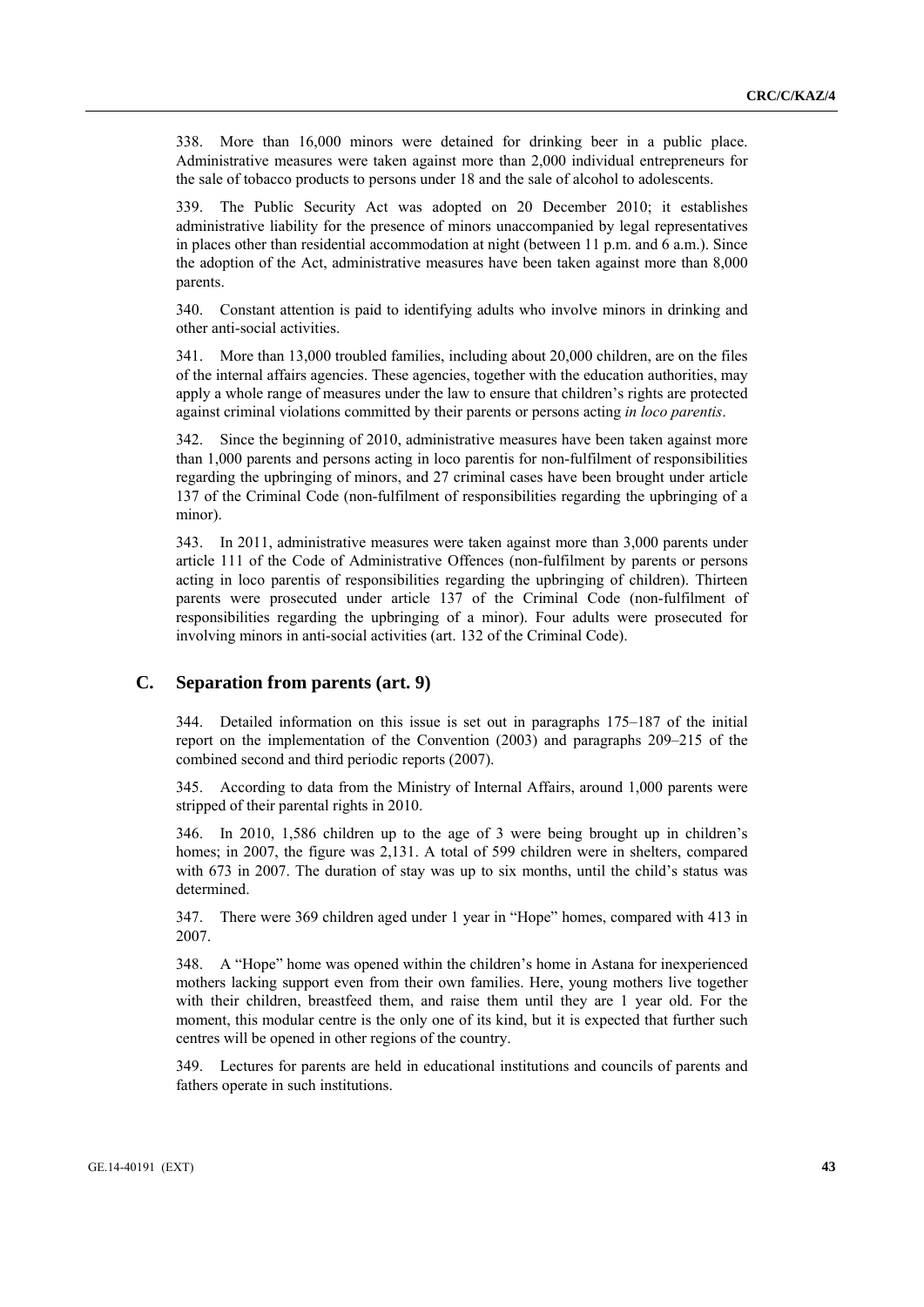350. With a view to cultivating an image of a healthy and fully functional family in the public consciousness, the programme "Me and my family" was broadcast on television in 2009, aimed at boosting parents' role in bringing up their children.

351. "Pure Source" regional family arts festivals are held every year in Kazakhstan to mark the International Day of Families.

352. Under the law in force in Kazakhstan, every child has the right to live and be brought up in a family. In the absence of the parents, or where the parents have been stripped of their parental rights or in other cases of loss of parental care, the child's right to be brought up in a family is assured by the guardianship and custody authorities in accordance with the procedure established by law.

353. The responsibilities of the relevant bodies and organizations with regard to protecting the rights of children deprived of their family environment are set out in the Civil Code, the Marriage and the Family Act, the Family-type Children's Villages and Young People's Homes Act, the Children's Rights Act, the Nationality Act and the Housing Act.

## **D. Family reunification (art. 10)**

354. Detailed information on this issue is set out in paragraphs 188–192 of the initial report on the implementation by Kazakhstan of the Convention on the Rights of the Child (2003) and paragraphs 216–219 of the combined second and third periodic reports.

355. Work is under way on the return of children to their biological families. More than 4,000 children have been returned since 2007. The number of children returned to their biological families is increasing every year. In 2010, 1,328 children were returned, compared with 1,004 in 2007.

## **E. Recovery of maintenance for the child (art. 27, para. 4)**

356. Issues relating to the recovery of maintenance for the child are governed by Kazakh law and are dealt with in paragraphs 195–199 of the initial report on the implementation of the Convention (2003).

## **F. Children deprived of a family environment (art. 20)**

357. Detailed information on this issue is set out in paragraphs 200–213 of the initial report on the implementation by Kazakhstan of the Convention on the Rights of the Child (2003) and paragraphs 227–236 of the combined second and third periodic reports.

358. Issues relating to the protection of the rights and interests of orphans and children without parental care are addressed in laws such as the Education Act, the Children's Rights Act, the Marriage and the Family Act, the Family-type Children's Villages and Young People's Homes Act, the Act on State Benefits for Families with Children, the State Disability and Survivor Benefits and Old-Age Pensions Act and the Housing Act.

359. As at the end of 2010, there were 210 governmental and NGOs in Kazakhstan for orphaned children and children without parental care, which established all the necessary conditions for housing and bringing up 14,052 children. However, numerous studies by psychologists and teachers have shown that placement of children in residential institutions does not ensure the satisfaction of their basic needs, which in turn leads to disruption of the child's personal development. The social development of the child in a residential institution is generally limited because of the absence of family, relatives and friends.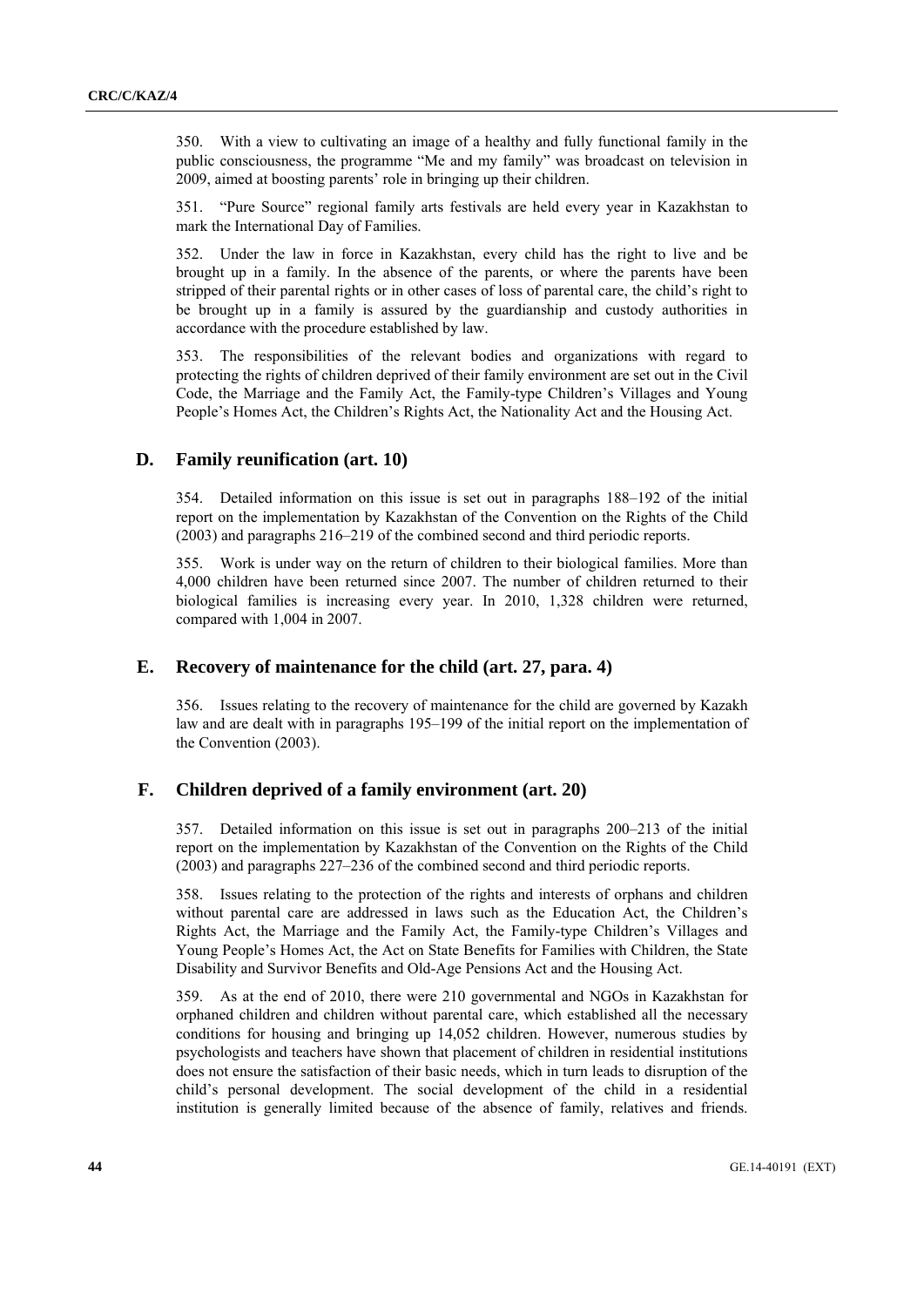Orphans are deprived from early childhood of the opportunity to correct their behaviour, guided by their parents' actions; these children have a lower standard of living as a result of always being in children's homes and residential institutions.

360. With a view to creating conditions that resemble a family environment as closely as possible for orphans and children without parental care, specific work is under way in Kazakhstan to deinstitutionalize children's homes and residential institutions and break them up into smaller units. Today, in family-type children's homes, children live in groups of 8 to 10, bound by family-type relationships and ties of affection and friendship. In addition, child-rearing programmes that take account of the child's individual characteristics have been introduced in children's homes, and conditions that resemble a family environment have been created.

361. The aforementioned 210 organizations include seven family-type children's villages accommodating 349 children, three SOS Children's Villages with 190 children and 22 family-type children's homes with 330 children, which have the basic characteristics of a family environment.

362. All the organizations have created an environment conducive to education and child-rearing, and they all have language and multimedia laboratories; 148 of them have Internet connections.

363. Every year in the regions a charitable festival, "Rizashylyq – For the Good of Children", is held for children living in children's homes, and a national campaign, "Quan săbi", is organized in order to identify and recruit families wishing to take in a child who is without parental care.

364. As a result, 1,103 children from children's homes spent time in Kazakh host families in the winter and spring holidays of 2010. Every year, more than 120 children from children's homes spend time abroad during the summer holidays.

365. Talented and gifted children take part in international competitions. For example, on 30 April 2011, 27 children from the Umīt children's home participated in an international competition and festival in the Turkish city of Fethiye, where they took second place out of 23 participating countries.

366. In 2011, of 38,386 orphans and children without parental care, 22,067 were in the care of guardians, compared with 29,147 in 2007, and 2,267 were in foster care, compared with 1,823 in 2007.

367. In order to address the problems of orphans and children without parental care, an outreach action plan was approved in 2011 with the aim of preventing child abandonment and promoting the adoption of orphans and children without parental care. The plan was developed by the Ministry of Education and Science in conjunction with the National Commission for Women's Affairs and Family and Demographic Policy under the Office of the President and the Ministries of Communications and Information and Culture.

368. Under the plan, fathers' conferences and round tables are held in different regions of the country, and provincial television channels have broadcast a video entitled "A happy family for every child" and a series entitled "The hopes of children's hearts", which look at issues relating to the placement of children from children's homes in Kazakh families.

369. The Office of the Ombudsman regularly checks the observance of children's rights in children's institutions around the country.

370. In 2010, visits were made to 22 children's residential institutions in Astana, Almaty, Kokshetau, Shymkent, Pavlodar, Zhezkazgan and Satpayev.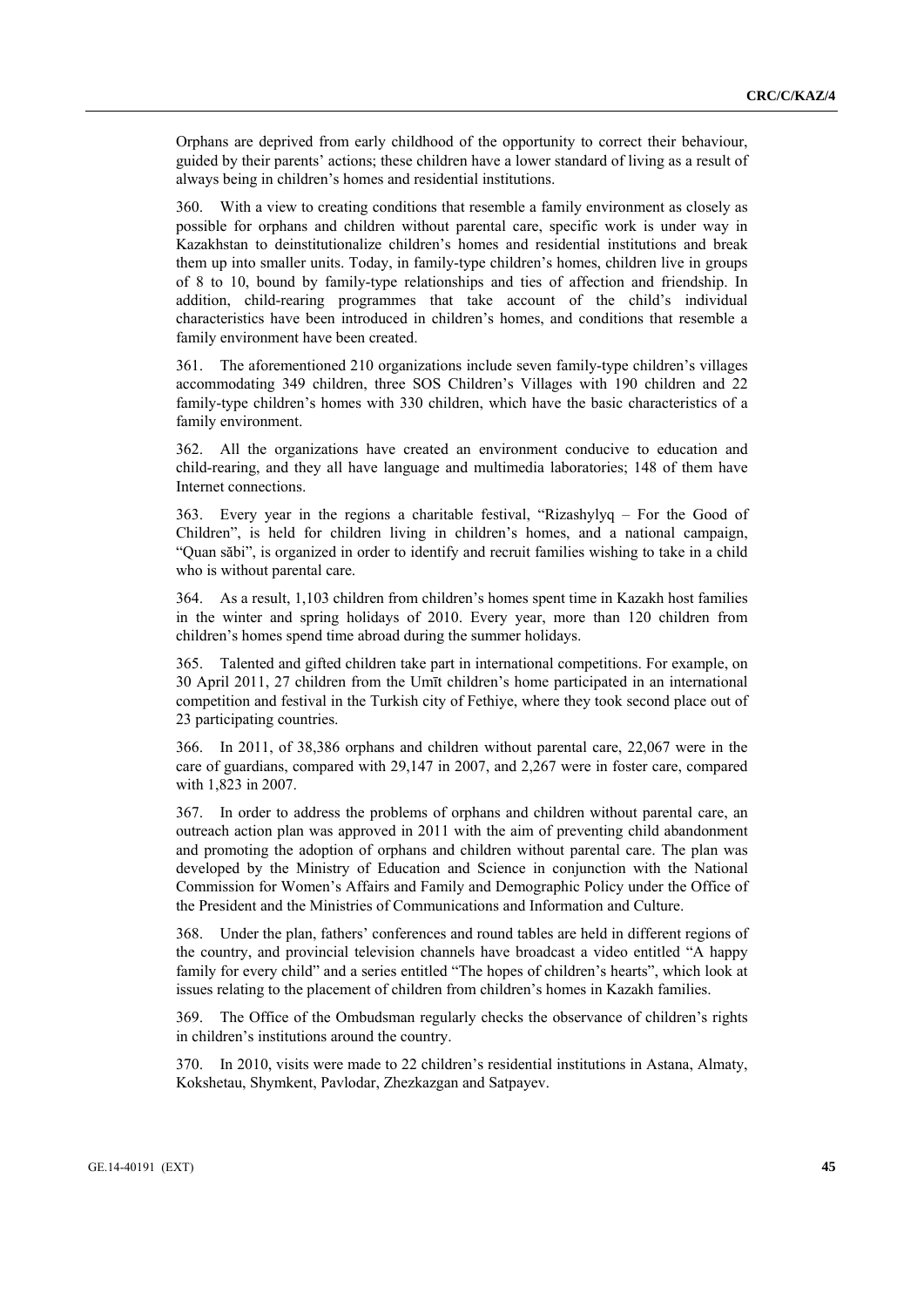## **G. Adoption (art. 21)**

371. Adoption is one of the alternative forms of placement for children without parental care. The basic purpose of adoption is to provide children who lack parental care with a family environment.

372. Under Kazakh law, priority in adoption matters is given to Kazakh nationals, who have the right to adopt a child as soon as the child is identified as lacking parental care.

373. Since the adoption of the Marriage and the Family Act in 1999, 41,091 children have been adopted, 31,929 of them by Kazakh nationals, 487 by foreign relatives and 8,675 by other foreign nationals.

374. In comparison with 2009, there is an upward trend in the number of children adopted by Kazakh nationals: in 2009, the number was 3,044 and, in 2010, 3,100.

375. At the same time, the number of children adopted by foreign nationals has fallen, from 669 in 2009 to 506 in 2010.

376. On 12 March 2010, the Republic of Kazakhstan ratified the Convention on Protection of Children and Cooperation in respect of Intercountry Adoption.

377. Work is currently under way to bring domestic law into line with that Convention.

378. An enlarged meeting of the National Council of Directors of Educational Institutions for Orphaned Children and Children without Parental Care and experts in the protection of children's rights was held in East Kazakhstan province in September 2010 to discuss the work of the guardianship and custody authorities with regard to implementation of The Hague Convention on Protection of Children and Cooperation in respect of Intercountry Adoption.

379. In March 2011, a national seminar was held in Astana on current issues relating to intercountry adoption in the light of the ratification of the Convention on Protection of Children and Cooperation in respect of Intercountry Adoption.

380. The seminar was attended by representatives of government bodies, the Procurator-General's Office, the Astana juvenile court and the UNICEF office in Kazakhstan.

381. As part of a media information campaign relating to the placement of orphans in Kazakh families, a television programme entitled "Me and my family" was commissioned by the Government and broadcast on the Kazakhstan television channel.

382. Videos on social issues were broadcast on the leading national television channels in 2010. A series entitled "Our children" was broadcast on the El arna channel. Local newspapers ran special features, such as "A family for every child", "In search of a mother", "Mama, find me" and "The world needs me – I need a family".

### **H. Illicit transfer and non-return (art. 11)**

383. Information regarding article 11 of the Convention, which relates to illicit transfer and non-return, is set out in paragraphs 193 and 194 of the initial report on the implementation by Kazakhstan of the Convention on the Rights of the Child (2003) and paragraphs 221–224 of the combined second and third periodic reports.

384. The interdepartmental commissions within the Government of Kazakhstan on combating trafficking in persons and on humanitarian law and human rights have supported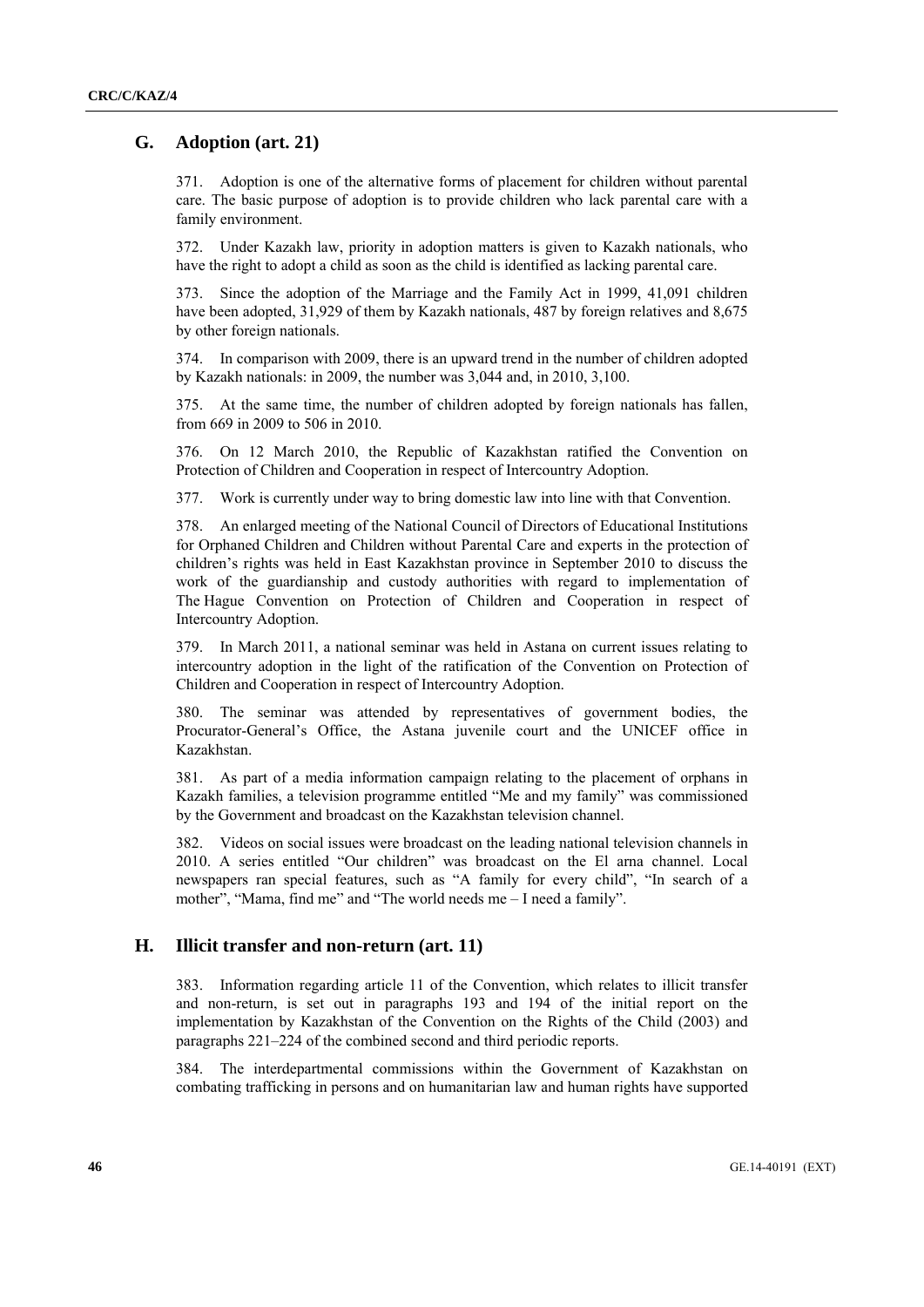the proposal that Kazakhstan ratify the Convention on the Civil Aspects of International Child Abduction, adopted in The Hague on 25 October 1980.

385. The question of accession to that Convention is currently under discussion.

386. The purpose of the Convention is to protect children from wrongful removal and also to secure the return of children wrongfully removed to another State (art. 1).

387. The accession of Kazakhstan to the Convention will provide additional international guarantees for the rights of children and their parents or legal representatives who are Kazakh nationals and make it possible to create an effective legal mechanism for cooperation with other States on the return of children wrongfully removed or retained in foreign States.

388. Moreover, the very fact of acceding to the Convention and raising broad awareness of it among Kazakh and foreign nationals and organizations will act as an effective preventive measure that will reduce the incidence of child abduction and guarantee the protection of children's rights and legitimate interests.

## **I. Protection from abuse and neglect (art. 19) and also physical and psychological recovery and social reintegration (art. 39)**

389. Information on this issue is set out in paragraphs 232–234 of the initial report on the implementation by Kazakhstan of the Convention on the Rights of the Child (2003) and paragraphs 260–263 of the combined second and third periodic reports.

### **J. Periodic review of placement (art. 25)**

390. Information under article 25 of the Convention on the periodic review of placement and all other circumstances relevant to the child's placement or protection or the treatment of his or her physical or mental health is set out in paragraphs 230 and 231 of the initial report on the implementation by Kazakhstan of the Convention on the Rights of the Child (2003) and paragraphs 255–259 of the combined second and third periodic reports.

391. The norms and rules referred to in those reports are still in force.

392. Under article 46 of the Children's Rights Act, the Committee for the Protection of Children's Rights within the Ministry of Education and Science prepares an annual report for the President on the situation of children in Kazakhstan, which can be found on the Committee's website and is published as a separate brochure.

393. In March 2009, a progress report on the first stage of the "Children of Kazakhstan" programme was presented in the Majilis (lower house) of Parliament.

394. As part of the implementation of the Convention, a report from national ministries and departments on the work being done to protect the rights and interests of children and to put in place appropriate arrangements for the maintenance, upbringing and education of children without parental care was presented at a meeting of the Human Rights Commission under the Office of the President in December 2009.

395. In 2010, Kazakhstan successfully completed the universal periodic review process relating to human rights. An action plan has now been drawn up for the implementation of the recommendations of the United Nations Human Rights Committee.

396. In 2011, the Human Rights Commissioner prepared a report on the Commissioner's work in 2010, which contained an analysis of the situation with regard to human rights and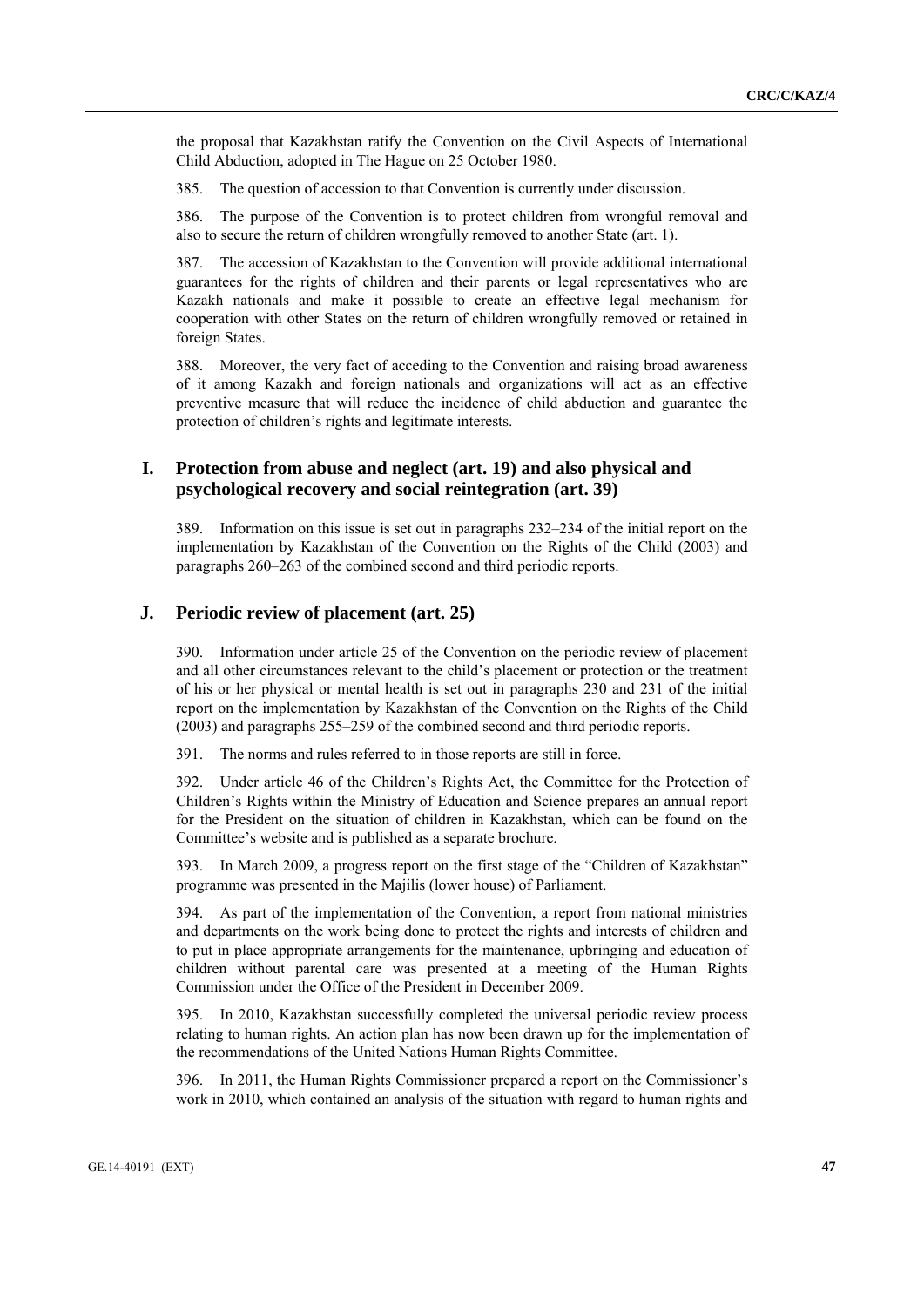freedoms, including the rights of women and children, and which set out the most pressing problems and the causes of rights violations.

397. As part of work on the protection and promotion of children's rights, a priority activity for the Ombudsman, visits were made to 30 children's institutions in the cities of Astana and Almaty and also Pavlodar, South Kazakhstan, Karagandy and Akmola provinces in order to check on the protection of children's rights. The checks focused on the observance of children's rights to education, health care, rest, leisure, participation in cultural and creative life, access to information, and the use of their native language and culture.

398. On 23 June 2011, the implementation of the recommendations of the Committee on the Rights of the Child was discussed in the Majilis, with the participation of a delegation from the European Union and the UNICEF office.

## **VII. Basic health and welfare**

### **A. Disabled children (art. 23)**

399. Kazakhstan attaches great importance to the social protection of disabled children and their rehabilitation and integration into society.

400. As at 1 January 2011, there were 54,495 children registered disabled in Kazakhstan, of whom 45,810 were under 16; among those aged 16–18, there were 1,016 children with a category 1 disability, 3,052 with a category 2 disability and 4,617 with a category 3 disability.

401. There is now a network of institutions in the social protection system that includes 3 residential homes for disabled children with motor deficiencies, 17 residential psychoneurological facilities for children, 6 rehabilitation centres and 160 units providing social care at home. More than 30 per cent of disabled children (over 17,000 in total) are provided with social services by these institutions.

402. Disabled children are provided with treatment free of charge and rehabilitation as part of guaranteed free medical care. Specific categories of the population with certain types of illness, including children with disabilities, are given free medicine and special foodstuffs on an outpatient basis. Rehabilitative care is provided at the regional and national levels for children with disabilities. Comprehensive rehabilitation includes medical treatment, psychological and special educational support and social adaptation.

403. Rehabilitative care is provided to children in national centres: the National Children's Rehabilitation Centre in Astana, the Balbulak Children's Rehabilitation Centre and the Alatau Children's Sanatorium in Almaty, and the Rehabilitation Centre for Children and Adolescents in the Burabay health resort; and 39 regional rehabilitation centres, which provide comprehensive medical, psychological, educational and social rehabilitation for around 8,500 children with special needs each year.

404. The National Children's Rehabilitation Centre has a small orthotics factory with German equipment producing various special devices that place the body or the affected limbs in a resting position, which is an essential part of rehabilitation.

405. In order to provide medical care to disabled children with severe congenital or acquired hearing impairments, special cochlear implant operations have been carried out in Kazakhstan since 2007. A total of 430 such operations have been carried out. Previously, children with such impairments were sent abroad to receive such operations.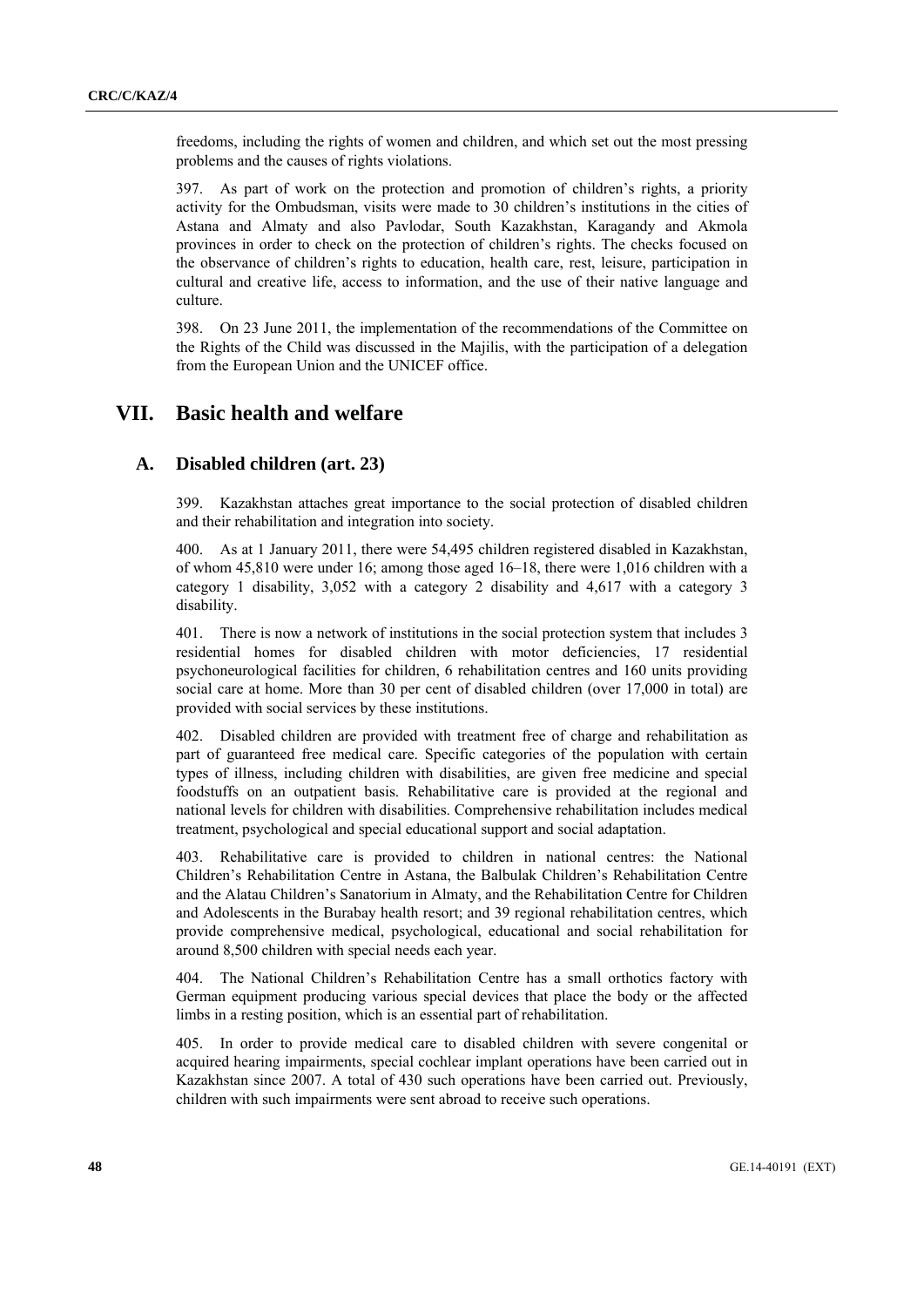406. In order to improve the quality of life of disabled people in residential homes, funds totalling 2.5 billion tenge (US\$ 1.7 million) have been allocated from the central budget since 2009 for the introduction of standards for the provision of special social services in the area of social protection for children with disabilities. These funds have been used to create additional posts in medical and social institutions for social work professionals, specialists in teaching methods, special needs teachers, speech therapists, physical education teachers, employment coaches, music directors, neurologists, paediatricians, physiotherapists and nutritionists. Age-based groups have been formed, with 6 to 12 children per group, taking account of their level of social development; this has allowed for an individual approach to each child. Residential homes have been provided with modern auxiliary medical and educational equipment, which has made it possible to meet the rehabilitation needs of disabled children more fully.

407. Special-purpose transfers of funds are also now being used to provide disabled children who have psychoneurological disorders and/or motor deficiencies with special social services, in the form of partial inpatient care — daytime care units and family support services — and in the form of home care. A sum of 1.5 billion tenge has been allocated from the central budget for these purposes.

408. The development of partial inpatient care and units providing social care at home, including as part of government social-sector procurement, is aimed at reducing the number of children with special needs living in residential institutions.

409. The Special Social Services Act was adopted in 2008 with a view to implementing the strategy for making Kazakhstan one of the 50 most competitive countries in the world, as set out in the President's address to the nation of 1 March 2006. The adoption and implementation of the Act will make it possible to:

- Establish an up-to-date model for the delivery of special social services;
- Establish a comprehensive system of social services for disadvantaged persons;
- Expand the special social services market through the participation of NGOs whose work stimulates competition and improves service quality;
- Expand the range of social services offered to the public and improve their quality;
- Determine the legal status of social services and institutions, develop a single mechanism for the provision of special social services, specify the rights and responsibilities of social workers, determine the authorities' sphere of competence, etc.

410. In order to develop a competitive market for the delivery of special social services under government social-sector procurement, NGOs are becoming ever more widely involved:

- In 2009, around 1,500 children with psychoneurological disorders were provided with special social services from NGOs to the value of 156.9 million tenge;
- In 2010, more than 2,000 children with psychoneurological disorders were provided with such services to the value of 446.5 million tenge;
- It is expected that 2,100 children will be provided with such services in 2011, to the value of 273.6 million tenge.

411. Under the current law on social protection for persons with disabilities, the local authorities provide disabled persons, including disabled children under their individual rehabilitation programmes, with health-resort treatment, special mobility devices such as wheelchairs, assistive devices, prosthetic and orthopaedic appliances, devices for the hearing-impaired and the vision-impaired, and essential hygiene products, such as urine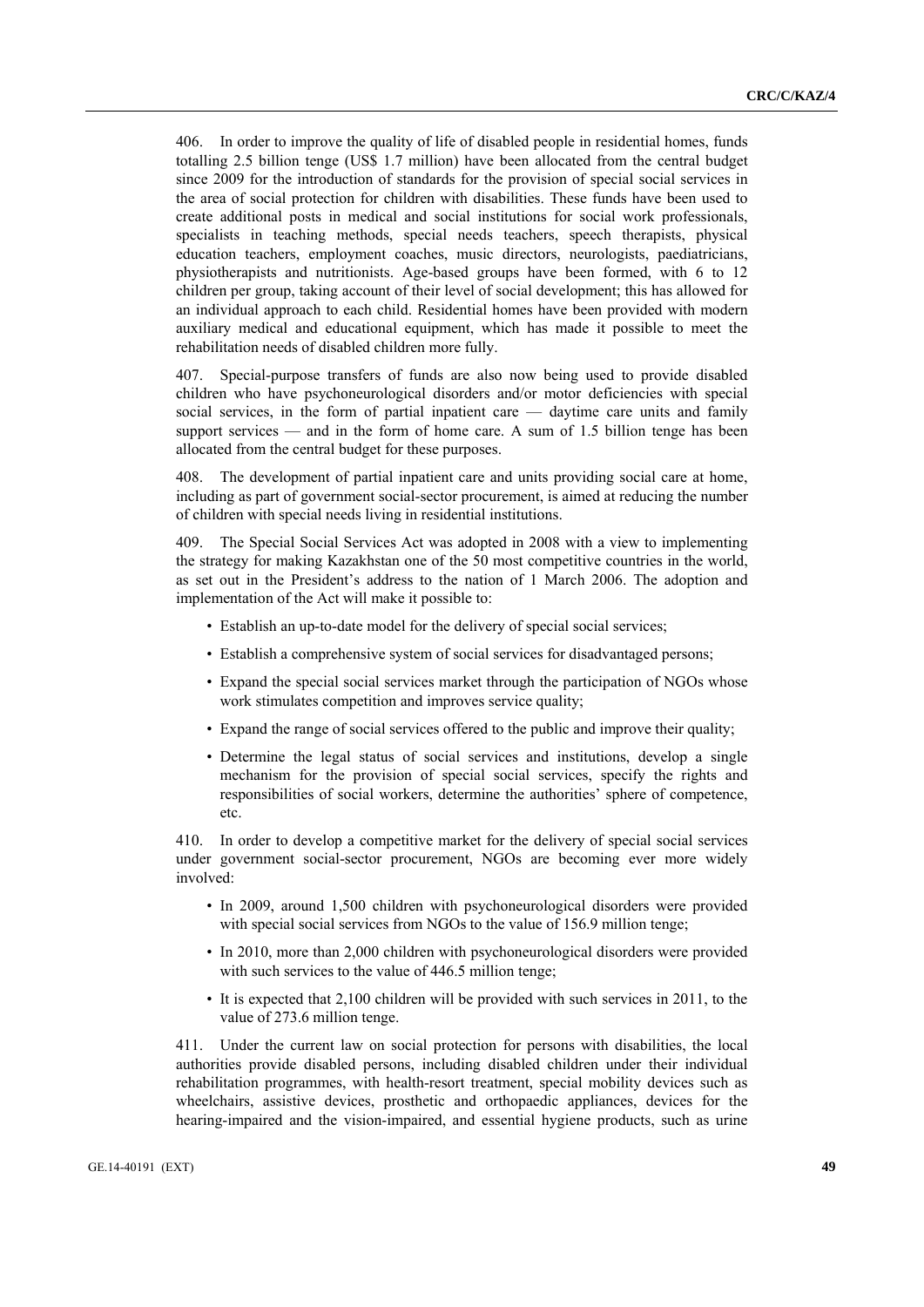bags, colostomy bags and incontinence pads, on the basis of a public contract. Over the past two years, more than 7,000 children have received prosthetic and orthopaedic appliances. Almost 3,000 children with vision and hearing impairments have been provided with hearing and vision aids, and 1,748 wheelchairs have been issued to disabled children. Every year, 1,000 children are sent for health-resort treatment.

412. In order to improve the rehabilitation system, strengthen social support and improve the quality of life of persons with disabilities, the Ministry of Health, in conjunction with the Ministry of Labour and Social Protection, developed and adopted an action plan for the prevention of disease and disability for 2010–2011.

413. Pursuant to Ministry of Health Order No. 533 of 23 July 2010 approving public health standards for health-care facilities, specific health standards were approved with a view to creating a favourable environment for disabled persons in public places. In particular, for the benefit of wheelchair users, entrances and exits, interior passageways and pavements are made with hard surfaces and equipped with ramps; double banisters are installed on staircases for adults and children; for the benefit of blind and partially sighted persons, sections of banisters and the first and last steps on a flight of stairs are marked with grooves and different colours; and special cubicles are provided in toilets.

414. The Ministry of Health cooperates closely with other relevant ministries and departments, and also NGOs, to address current problems affecting children with special needs.

415. Currently, more than 147,000 children with special needs have been identified in Kazakhstan; in 2007, the figure was more than 120,000.

416. Under article 8 of the Education Act, the State guarantees to enable persons with special needs to receive an education, treatment for developmental disorders and social rehabilitation.

417. There is a comprehensive network of special-education institutions in Kazakhstan to provide education services to children with special needs:

- 34 special kindergartens and 280 special groups in mainstream kindergartens, catering for 9,676 children of preschool age;
- 101 special-needs schools and 1,155 special classes in general-education schools, providing education to 26,000 children (15.5 per cent);
- 17,150 children are integrated into general-education schools, where they receive special educational support;
- 9,391 children are taught at home under individual programmes.

418. Pursuant to article 9, paragraph 3, of the Act on Social, Medical and Educational Support for Children with Special Needs, new types of educational institution have been established. These are needed because there is such a wide variety of disorders that the existing types of special-education institutions are not able to provide appropriate support for absolutely every child.

419. In 2003, 2 rehabilitation centres, 14 special units and 99 speech-therapy units were opened; in 2010, the numbers stood at 17, 124 and 402 respectively.

420. These types of educational institutions provide special educational support to children with developmental disabilities who attend general-education schools, thus ensuring that children formerly considered "unteachable" are included in the general-education system. A total of 15.5 per cent, or more than 26,000 children, receive timely support. A special boarding school with 250 places for children with vision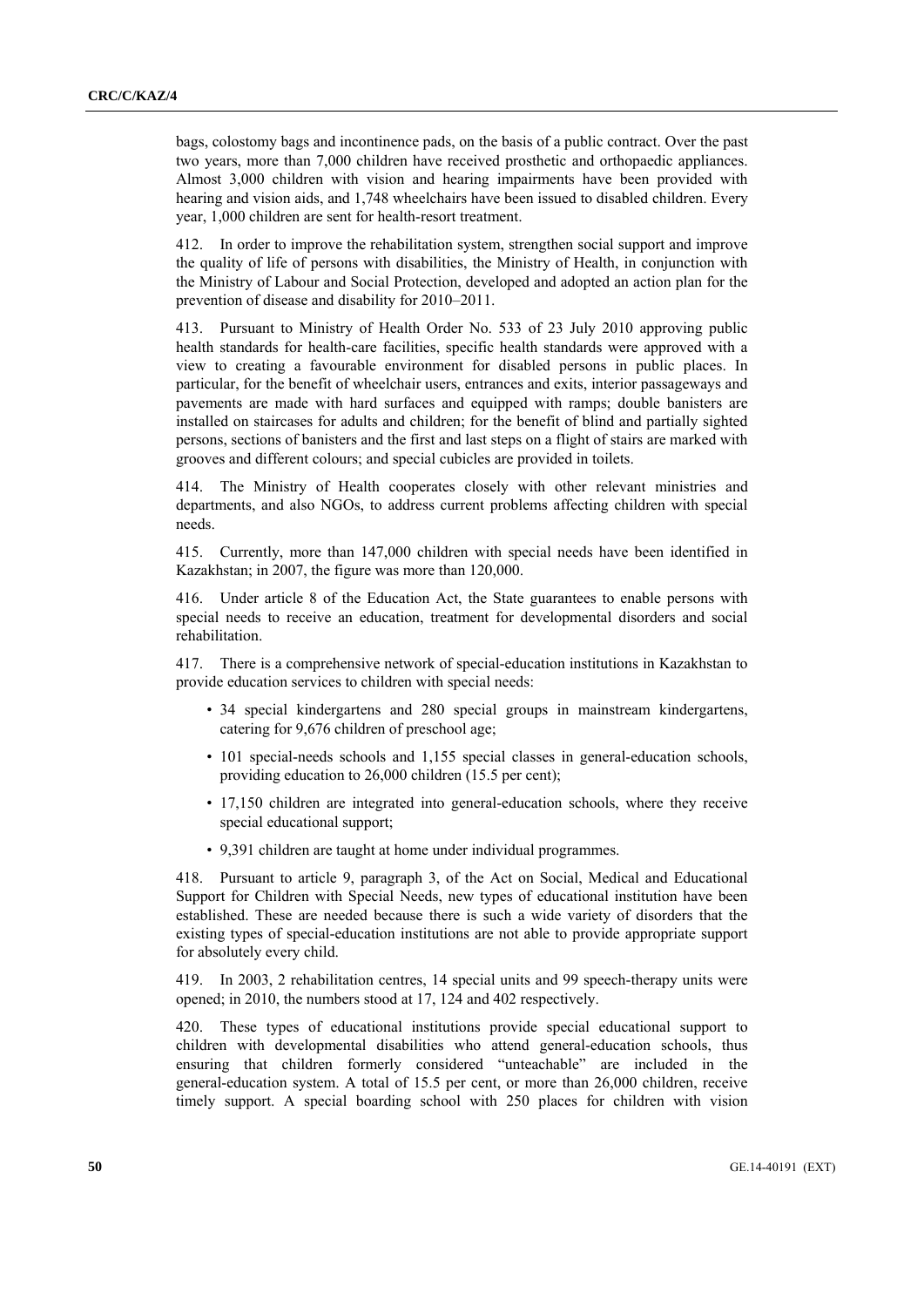impairments has been built in Karagandy using central budget funds. A similar boarding school is being built in Almaty province.

421. Pursuant to article 6, paragraphs 16 and 17, of the Education Act and the Act on Social, Medical and Educational Support for Children with Special Needs, new types of special education institution have been opened: psychological, medical and educational guidance centres (one per 60,000 children), rehabilitation centres (one per province) and psychological and special education centres (one per district).

422. There are currently 57 provincial, city and district psychological, medical and educational guidance centres, one of which is also a national centre.

423. The expansion of the network of psychological, medical and educational guidance centres has led to improved identification of children with developmental disabilities. For example, in 2007 the number of children identified as having developmental disabilities was more than 120,000 (2 per cent of the child population); in 2010 the number had increased to 147,679 (3.4 per cent). A centralized database on children with special needs and the network of special institutions has been set up. This makes it possible to take coordinated measures to expand the network of educational institutions and improve the quality of management of the special education system both nationwide and in individual regions.

424. Of the 147,679 children and adolescents with developmental disabilities, 125,444, or 85.0 per cent, are in education: 2,139 young children (39.1 per cent); 18,911 preschool-age children (61.4 per cent); and 104,494 school-age children, or 93.8 per cent of the total number of school-age children with special needs.

425. The figures broken down by type of disability are as follows:

- Children with a developmental delay 37,937 (27.7 per cent);
- Children with speech deficiencies 31,395 (22.9 per cent), a 1.3 per cent reduction in comparison with 2008;
- Children with learning difficulties 24,213 (17.7 per cent);
- Children with motor deficiencies 19,046 (13.9 per cent);
- Partially sighted children 14,640 (10.7 per cent);
- Hard-of-hearing children 7,482 (5.5 per cent);
- Deaf children  $-1,883$  (1.4 per cent) and blind children  $-314$  (0.2 per cent).

426. In order to make it easier to organize home schooling for children with special needs, including disabled children, the State programme for the development of education 2011–2020 provides for distance learning.

427. To that end, it is anticipated that special equipment will be provided in the period 2011–2013: disabled children's work areas will be equipped with a set of computer hardware and software that takes into account the type of ailment they have and their individual characteristics, capacities and needs, and they will be provided with an Internet connection.

428. For example, in Pavlodar province, all children with special needs are educated at home and are provided with computers, electronic teaching programs and textbooks, and an Internet connection.

429. Special education institutions are successfully introducing computer hardware and up-to-date information technology that facilitate children's social adaptation and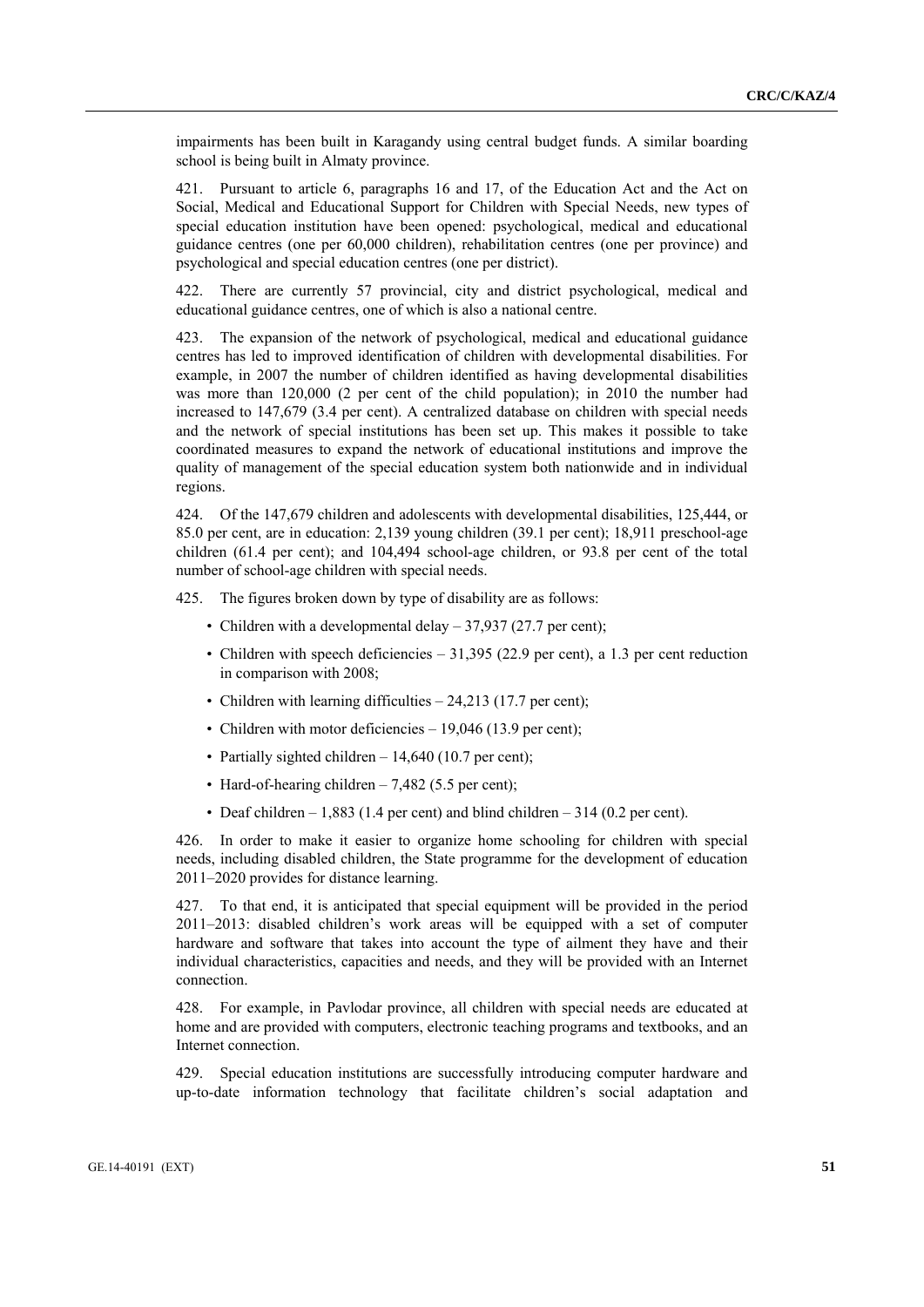rehabilitation, help teachers to upgrade their qualifications and promote the creative development of individual rehabilitation programmes for every child.

430. Pursuant to article 14, paragraph 2, of the Education Act, special education programmes are developed for children with developmental disabilities, taking account of the developmental characteristics and potential of both day and residential pupils and based on recommendations from psychological, medical and educational guidance centres.

431. Special general-education programmes are developed on the basis of general-education curricula and focus on the teaching and development of children with special needs. They take account of the mental and physical characteristics and cognitive capacities of day and residential pupils and are based on recommendations from psychological, medical and educational guidance centres.

432. This differentiated approach to education provides for the use of special curricula and textbooks tailored to the different levels of cognitive development of pupils with special needs.

433. According to an analysis carried out by the National Scientific and Practical Centre for Special Education, 57 per cent of the country's schools have been supplied with special teaching materials; this includes material for pupils in support schools and remedial material for children with vision or hearing impairments or speech deficiencies. Children who have hearing or vision impairments, motor or speech deficiencies or a developmental delay, but who retain their intellectual capacity, use the textbooks and teaching resources of general-education schools; 100 per cent of such schools have been supplied with these materials.

434. A total of 296 original textbooks and teaching materials for children have been published, 39 per cent in the Kazakh language and 61 per cent in Russian:

- 133 titles (44.9 per cent) for children with intellectual disabilities;
- 44 titles (14.7 per cent) for deaf children;
- 16 titles (5.4 per cent) for hard-of-hearing children;
- 58 titles in Braille (19.6 per cent) for blind children;
- 42 large-print titles (14.2 per cent) for partially sighted children;
- 2 titles (0.7 per cent) for children with severe speech deficiencies.

435. Transfers from the central budget funds allocated between 2002 and 2010 enabled special-education institutions to purchase special equipment and assistive devices for teaching: equipment for the hearing-impaired (wired and wireless classrooms and audiometers) and for the vision-impaired (reading machines and computers adapted for vision-impaired users); sensory and soft rooms for relaxation; and medical and speech therapy aids. Between 40 and 60 per cent of institutions are now supplied with such devices.

436. Vocational training is one of the most important tools for the social protection of persons with disabilities. Under the law, the following benefits are available to persons with a category 1 or category 2 disability and disabled children when they enter an educational institution providing technical and vocational, post-secondary and higher education programmes:

- Quotas for admission to educational institutions;
- In competitions to obtain State education grants for free public education, preference is given to persons with a category 1 or category 2 disability, persons who have been disabled since childhood, and children with disabilities in respect of whom a medical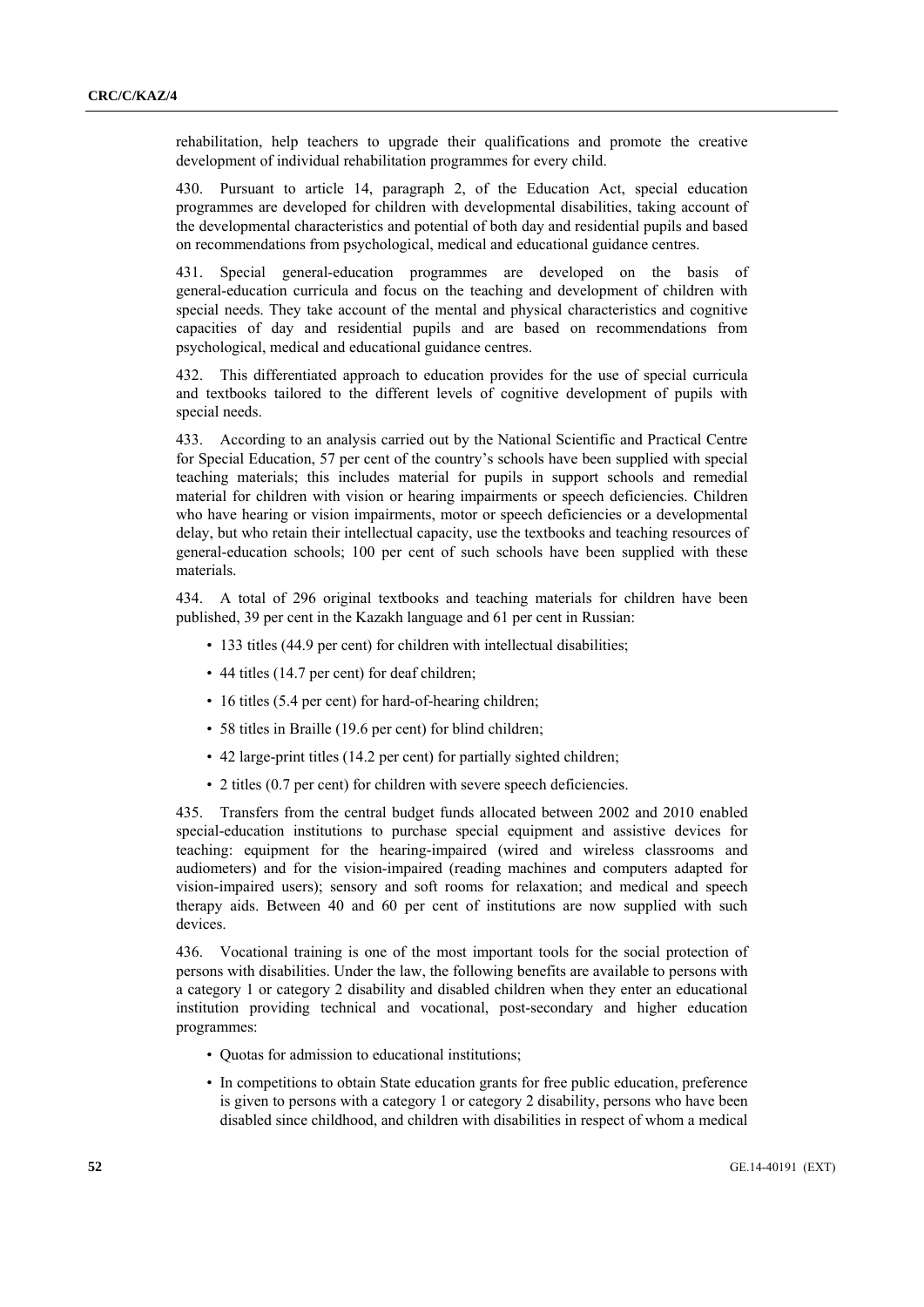assessment panel finds no contraindication to their studying at the institution in question, provided that they are equally well qualified;

- Disabled people in educational institutions providing technical and vocational, post-secondary and higher education programmes who receive State funding or grants are given preference in the awarding of bursaries;
- Kindergartens and other special-education institutions are provided for children whose disabilities prevent them from attending general preschool facilities and educational institutions;
- Where it is not possible for a disabled child to attend a general or special preschool or other educational institution, the child may be educated at home if his or her parents or legal representatives so wish.

437. In accordance with a procedure established by Kazakh law, the State fully or partially covers the maintenance costs of persons with disabilities, including persons disabled since childhood and disabled children, during their education. On 11 December 2008, a presidential decree was adopted on the signing of the Convention on the Rights of Persons with Disabilities and the Optional Protocol thereto.

438. In addition, in order to ensure that disabled persons have equal educational opportunities and equal access to social services and to boost social support in technical and vocational education institutions, the following are provided every year:

- A free medical check-up;
- Free hostel accommodation;
- Financial assistance:
- Exemption from physical education classes and heavy physical labour, depending on disability category and severity;
- Individual lessons;
- Special arrangements for disabled persons when they take examinations to allow for their psychological and physical conditions;
- Regular consultations with psychologists;
- Help for school leavers with finding employment, etc., and establishment of close links with parents.

439. There are 605,200 students attending vocational lycées and colleges, including 1,392 persons with category 1 or 2 disabilities and young people with special needs.

440. Over the past three years, the number of people entering higher education institutions under the quota system has been increasing: in the 2008/09 academic year, the number was 8,194, and in 2010/11, it was 8,577.

441. Professionals who work with disabled persons have an important role to play. Since 1978, training for special needs experts in Kazakhstan has been provided by the teacher-training department of Abaĭ National University for Teacher Training. Training is provided in four areas: speech therapy, education of persons with intellectual disabilities, education of deaf and hearing-impaired persons, and education of blind and vision-impaired persons, in the State language and in Russian.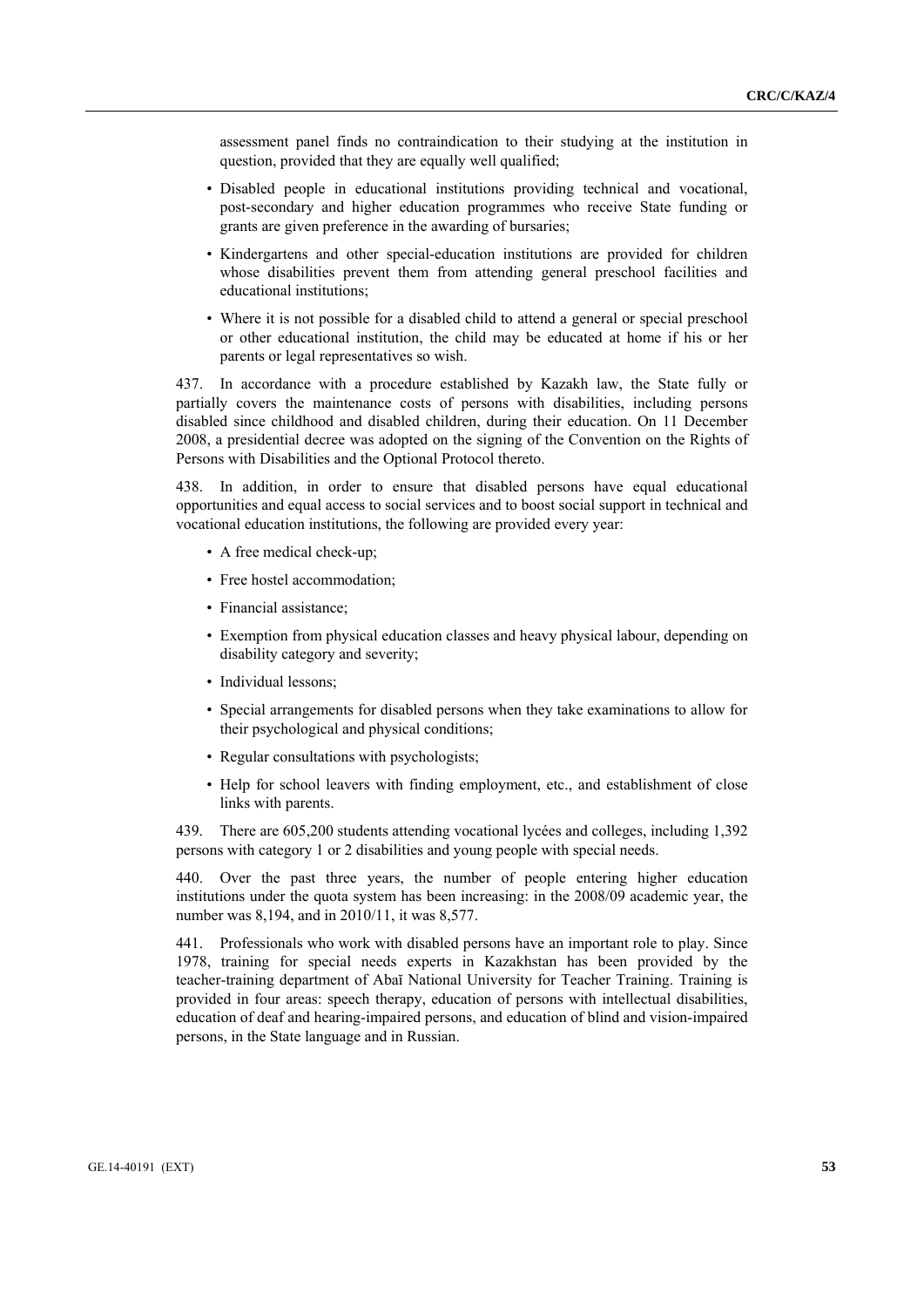442. The Kazakh State Women's University for Teacher Training provides specialist training in the education of persons with intellectual disabilities and in speech therapy.

443. However, disabled people still face problems that they are unable to resolve themselves. For example, urban infrastructure in Kazakhstan is still not adapted to persons with physical disabilities, there are not enough medical facilities, and problems relating to work and employment remain some of the most acute, because employers decline to recruit disabled persons in the belief that they will not be able to carry out the work assigned to them. This type of attitude stems from misgivings and stereotypical ideas whereby greater significance is ascribed to a person's disability than to his or her capabilities. Work has therefore begun, taking account of the experience of developed countries, to investigate the problem with the involvement of disabled people themselves, and a long-term work plan is being developed in order to improve the quality of life of persons with special needs.

444. The implementation of the presidential decree of 11 December 2008 on the signing of the Convention on the Rights of Persons with Disabilities and the Optional Protocol thereto includes consistent efforts to support disabled persons, including children with disabilities, who are particularly in need of State assistance. It is expected that a number of measures will be taken to provide disabled persons, including disabled children, with services relating to employment, health care, education, information and access to cultural, sporting, political and public life, and also to modernize the system of medical and social assessments, improve the system of social protection and rehabilitation for disabled persons and improve the effectiveness of rehabilitation services and special social services.

### **B. Health and health services (art. 24)**

445. In order to improve the quality of and public access to medical care in Kazakhstan, the amount of funding available to the health sector is increasing every year. Funding for health care increased from 1.9 per cent of GDP in 2002 to 2.7 per cent in 2010.

446. As a result of the Government's efforts to improve socioeconomic conditions for the people of Kazakhstan, the main medical and demographic indicators are improving. The birth rate has risen by 25 per cent, the mortality rate has fallen by 11 per cent and the natural population increase has grown by a factor of 1.7. However, there is still a problem with child and maternal mortality in Kazakhstan. The main causes of infant mortality are, first, specific conditions arising in the perinatal period; second, congenital developmental defects; and, third, respiratory illnesses, followed by accidents, injuries and toxicosis.

447. In 2010 a total of 368,957 births were registered, of which 4,205, or 1.1 per cent, were children born to adolescent girls aged 15 to 18.

448. In 2010 the abortion rate was 23.0 per 1,000 women of reproductive age.

449. In 2010, adolescent girls (aged 18 and under) accounted for 3.1 per cent of the total number of abortions; in 2007, the figure was 4.5 per cent of a total of 133,097 abortions.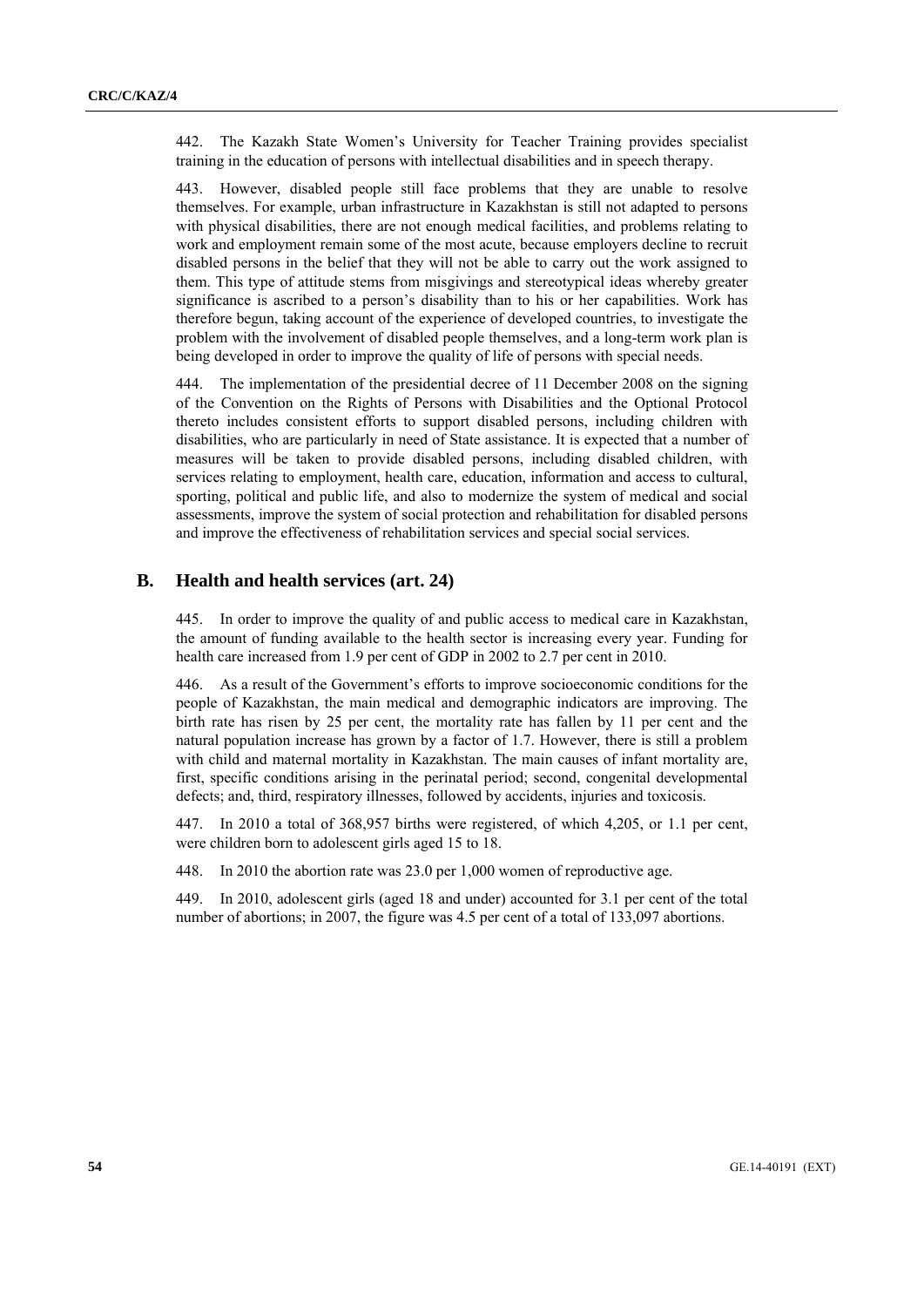#### **Abortions by age group in 2006–2009**

(Total number of abortions and number per 1,000 women aged 15–49)

|                                                | 2007    | 2008    | 2009    | 2010    |
|------------------------------------------------|---------|---------|---------|---------|
| <b>Total number of abortions</b>               | 133 100 | 124 000 | 113 300 | 106 100 |
| Number of vacuum-aspiration abortions          | 22 200  | 16 600  | 14 300  | 12 200  |
| Number of abortions among women aged           |         |         |         |         |
| Under 15                                       | 100     | 100     | 100     | 100     |
| $15 - 18$                                      | 5 9 0 0 | 5 200   | 4 0 0 0 | 3 3 0 0 |
| $19 - 34$                                      | 100 500 | 92 800  | 84 900  | 79 900  |
| 35 and over                                    | 26 600  | 26 000  | 24 400  | 22 900  |
| Number of abortions per 100 births             | 40.8    | 34.2    | 31.3    | 28.7    |
| Number of abortions per 1 000 women aged 15-49 | 30.3    | 28.1    | 25.5    | 23.0    |
| Number per 1 000 women by age group            |         |         |         |         |
| Under 15                                       | 0.0     | 0.0     | 0.0     | 0.0     |
| $15 - 18$                                      | 1.3     | 1.2     | 0.9     | 0.7     |
| $19 - 34$                                      | 22.9    | 21.0    | 19.2    | 17.4    |
| 35 and over                                    | 6.0     | 5.9     | 5.5     | 5.0     |

450. Mother and child health protection was a priority issue during the implementation of the State programme for the reform and development of health care in the Republic of Kazakhstan for 2005–2010.

451. A State programme to reduce maternal and child mortality for 2008–2010, approved by Government Decision No. 1325 of 28 December 2007, was implemented with a view to improving the provision of medical care to women and children.

452. In order to improve the accessibility and quality of highly specialized medical care for women and children, a National Mother and Child Centre with 500 beds and a National Children's Rehabilitation Centre with 300 beds, both of which are up-to-date and meet international standards, have been operating in Astana since 2007. Medical care is also provided to children at the Aksaĭ National Children's Infirmary in Almaty. A total of 5,000 patients receive orthopaedic, urological, nephrological or neurological treatment each year. In addition, children from environmentally disadvantaged regions are monitored and treated, and gradual long-term rehabilitation is provided for children with disabilities.

453. The Paediatric Surgery Centre in Almaty and the National Mother and Child Centre in Astana have departments for the treatment of onco-haematological diseases. The onco-haematological department in Almaty will be expanded to accommodate 80 beds by the end of 2011 with the opening of a bone marrow transplant unit.

454. As part of the development of cardiac surgery for children, it is anticipated that children's cardiac surgery departments will be opened in the aforementioned centres by the end of 2011.

455. As part of the implementation of the aforementioned programme, central budget funding has been provided since 2005 to train Kazakh specialists at leading foreign clinics in the medical specialties that are most in demand, including cardiac surgery, neurosurgery, obstetrics, gynaecology, neurology, paediatrics, neonatology and medical rehabilitation.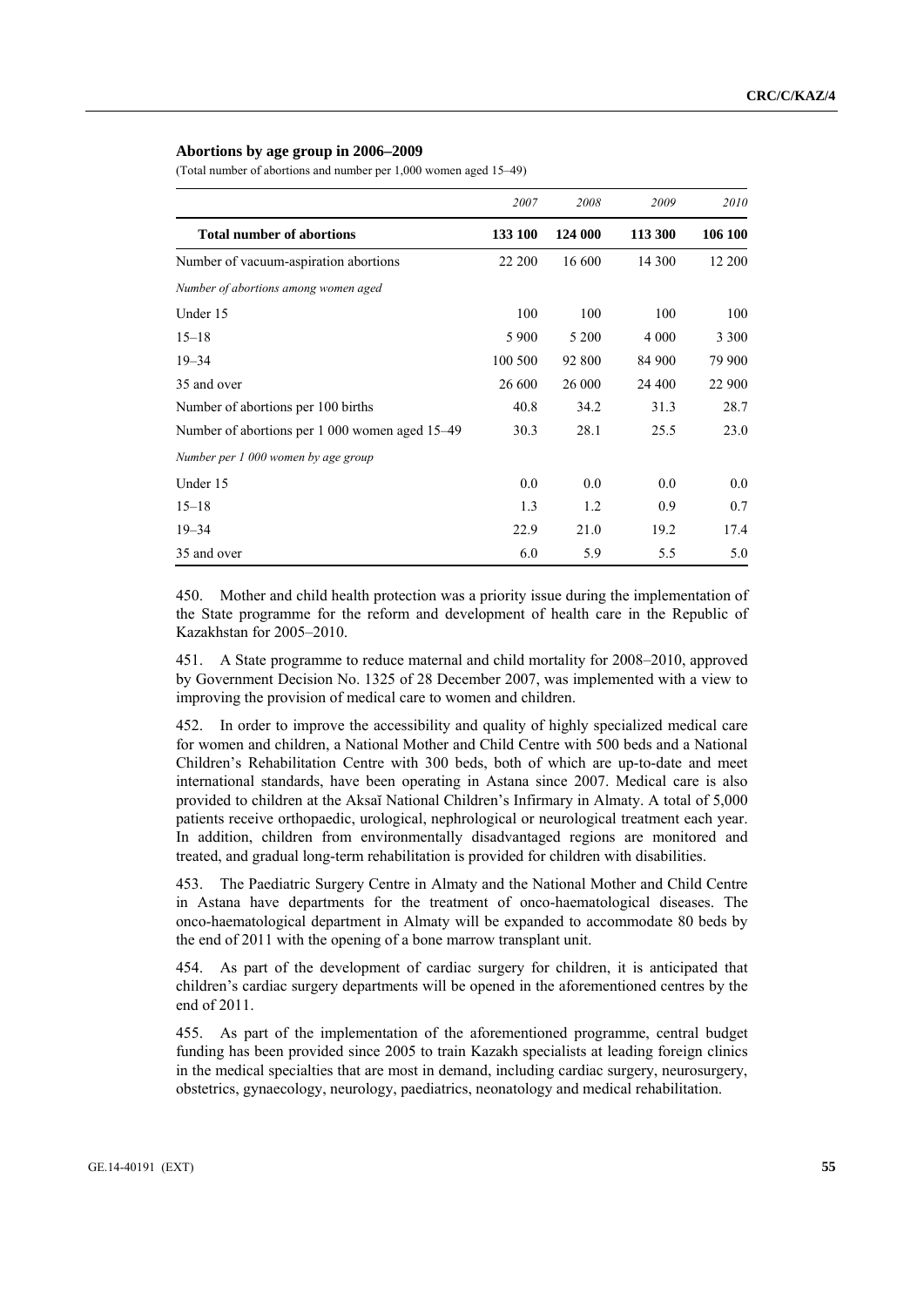456. In order to ensure that medical care is accessible to children and women living in remote rural areas, mobile children's and women's clinics have been functioning successfully in Kazakhstan for a number of years. In addition, 150 telemedicine centres had been established by the end of 2010, with links to leading national clinics.

457. In 2010, a new social project was launched: two special "Densaulyq" diagnostic and treatment trains. Another one will be launched in 2011.

458. The State programme for the reform and development of health care provides for the introduction of 50 mobile medical units; 11 of these are already in operation, providing medical care from physicians, gynaecologists, paediatricians and dentists, and also express laboratory diagnostics and ultrasound scans.

459. The vaccination of children in Kazakhstan is included in the guaranteed package of free medical care; it is paid for from the national budget and is mandatory. Since 2008, the national immunization schedule has included the vaccination of children against haemophilus influenzae type B, and a pilot project to introduce pneumococcal vaccines for children is planned.

460. In conjunction with experts from the World Health Organization (WHO), work has been under way since 2008 on a confidential audit of maternal mortality and perinatal mortality and a study of critical cases. Programmes for safe motherhood, neonatal care, immunization, early child growth and development and prevention of micronutrient disorders are being implemented, and the strategy for Integrated Management of Childhood Illness, including HIV/AIDS, as recommended by WHO, is being introduced.

461. In order to organize and monitor the aforementioned programmes, a National Coordination Centre for Integrated Management of Childhood Illness has been set up at the Paediatric Surgery Centre, regional centres have been established in every provincial centre, and a Centre for Effective Perinatal Technology has been set up at the National Mother and Child Centre.

462. In order to help Kazakhstan to switch to the international definition of the term "live birth" in 2008, assistance was provided in 2006–2007, in conjunction with UNICEF, for a large-scale public information campaign, the training of a group of national trainers, and the improvement of diagnosis and treatment protocols for women and children in accordance with international approaches.

463. Following the switch to the international definition of the term "live birth" in 2008, the maternal mortality rate fell by 27 per cent in 2010 and the infant mortality rate by 20 per cent. The pregnancy rate among adolescents aged 15 to 18 fell to 1.1 per cent (4,205 cases) and the abortion rate fell from 4.5 per cent (more than 133,000 cases) to 3.1 per cent (more than 106,000).

464. The "Salamatty Kazakhstan" State programme for the development of health care 2011–2015 was approved pursuant to Presidential Decree No. 1113 of 29 November 2010. It continues to focus as a priority on the improvement and accessibility of primary health care and health protection for mothers, children and adolescents; under the programme, it is anticipated that, from 2011, institutions will start to offer primary health care from special social workers, which will help improve the quality of medical care for the child population.

465. At an international conference in Almaty on 15 June 2011, Kazakhstan was awarded an international certificate on its achievement of universal salt iodization and elimination of iodine deficiency among the population. By a decision of the coordinating committee of the International Resource Laboratories for Iodine Network and with the support of the Ministry of Health, the iodine laboratory of the Kazakh Academy of Nutrition was selected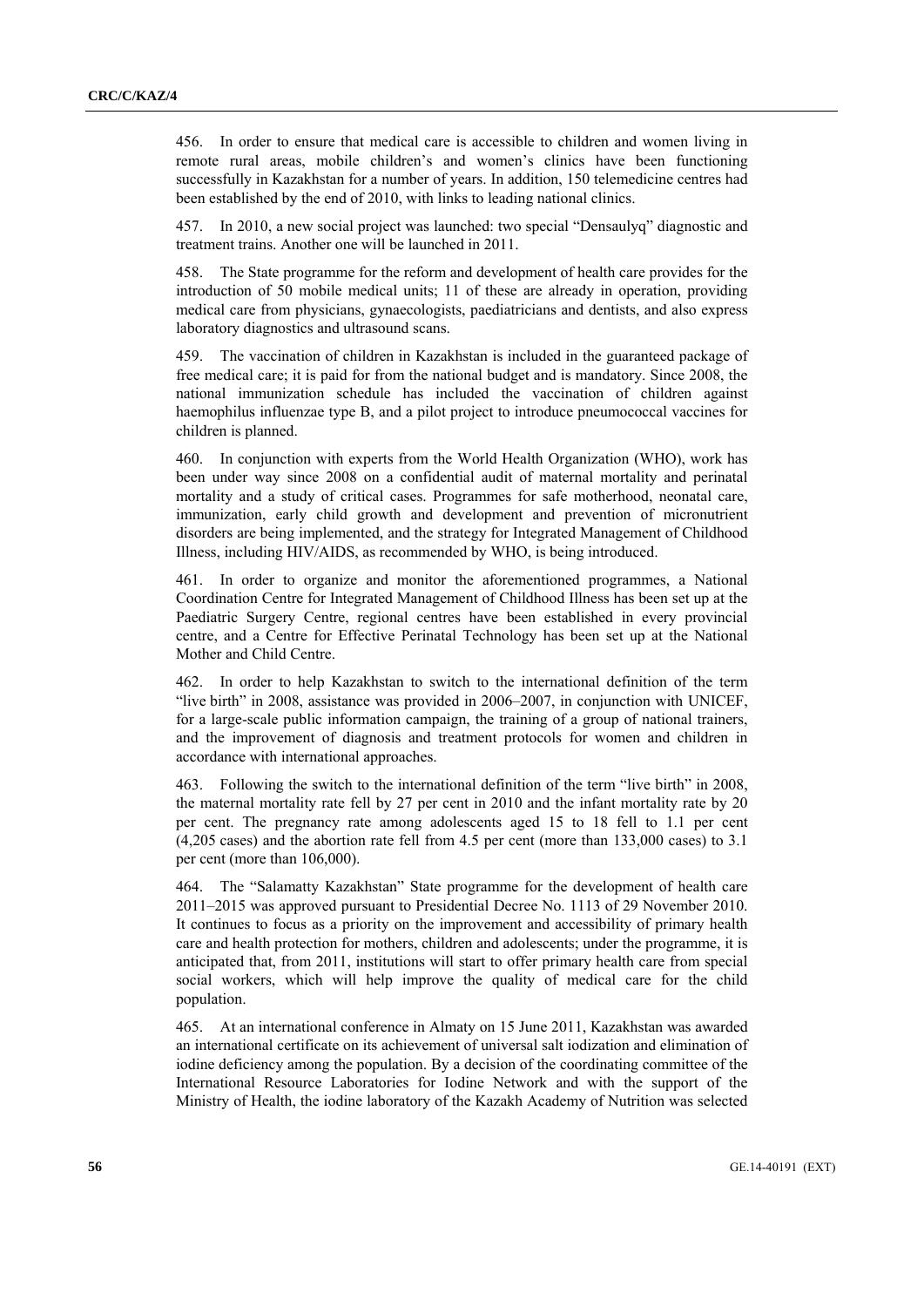as the regional resource laboratory for the Central and Eastern Europe and Commonwealth of Independent States (CIS) region.

466. In order to implement article 160 of the Code on Public Health and the Health-care System, the local bodies of the State Public Health Inspectorate in Pavlodar, North Kazakhstan and South Kazakhstan provinces, in conjunction with UNICEF and the Union of Grain Processors and Bakers of Kazakhstan, organized seminars during the first part of 2011 on compliance with the legal requirements for mandatory flour fortification and the specification of fortifying agents in flour. The steps taken will make it possible to continue measures to fortify wheat flour, which will help reduce the incidence of and prevent iron-deficiency anaemia.

467. The Ministries of Education, Labour and Social Protection, Internal Affairs, Health and Justice have signed a two-year work plan for 2010–2011 with UNICEF on matters of child protection, improvement of the health and development of children and adolescents, improvement of nutrition and prevention of micronutrient deficiencies.

468. The Aksaĭ National Children's Infirmary in Almaty carries out monitoring, treatment and gradual rehabilitation of children from the environmentally disadvantaged Semipalatinsk and Aral regions.

#### **Campaigns for the immunization of children in Kazakhstan**

469. Under the Code on Public Health and the Health-care System, vaccination against infectious diseases is mandatory. The list of infectious diseases for which vaccination is carried out is approved by the Government of Kazakhstan. Vaccination of the child population is included in the guaranteed package of free medical care and is funded through the central budget.

470. As a result of the Government's targeted immunization policy, poliomyelitis has now been eradicated in Kazakhstan, while tetanus, diphtheria and whooping cough affect only a handful of people, and the incidence of hepatitis B and epidemic mumps has fallen. Implementation of the WHO programme for the elimination of measles and rubella is continuing, and efforts are also being made to maintain the country's polio-free status. Since 2008 the national immunization schedule has included the vaccination of children against haemophilus influenzae type B.

471. With a view to reducing early childhood mortality and morbidity, the Ministry of Health plans from the end of 2011 to implement a pilot project in certain regions to vaccinate children against pneumococcal infections. A campaign for the universal vaccination of young children in Kazakhstan against pneumococcal infections is included in the "Salamatty Kazakhstan" State programme for the development of health care 2011–2015.

#### **Access to safe drinking water**

472. In the President's address to the people of Kazakhstan in 2011, one of the priorities set for the improvement of public health was the supply of quality drinking water to the population. Efforts to supply quality drinking water began in 2003 and positive results have been achieved. Access to centralized water supply systems in rural areas has increased to 41 per cent, and in towns to 72 per cent. The number of people using trucked-in water has declined fourfold. However, many villages still need improved water supply systems. On average, the level of access to drinking water should reach 98 per cent throughout the country by 2020, and water quality should meet all established health standards. Access to the centralized water supply should reach 100 per cent in towns by 2020, while in rural areas it should double to 80 per cent.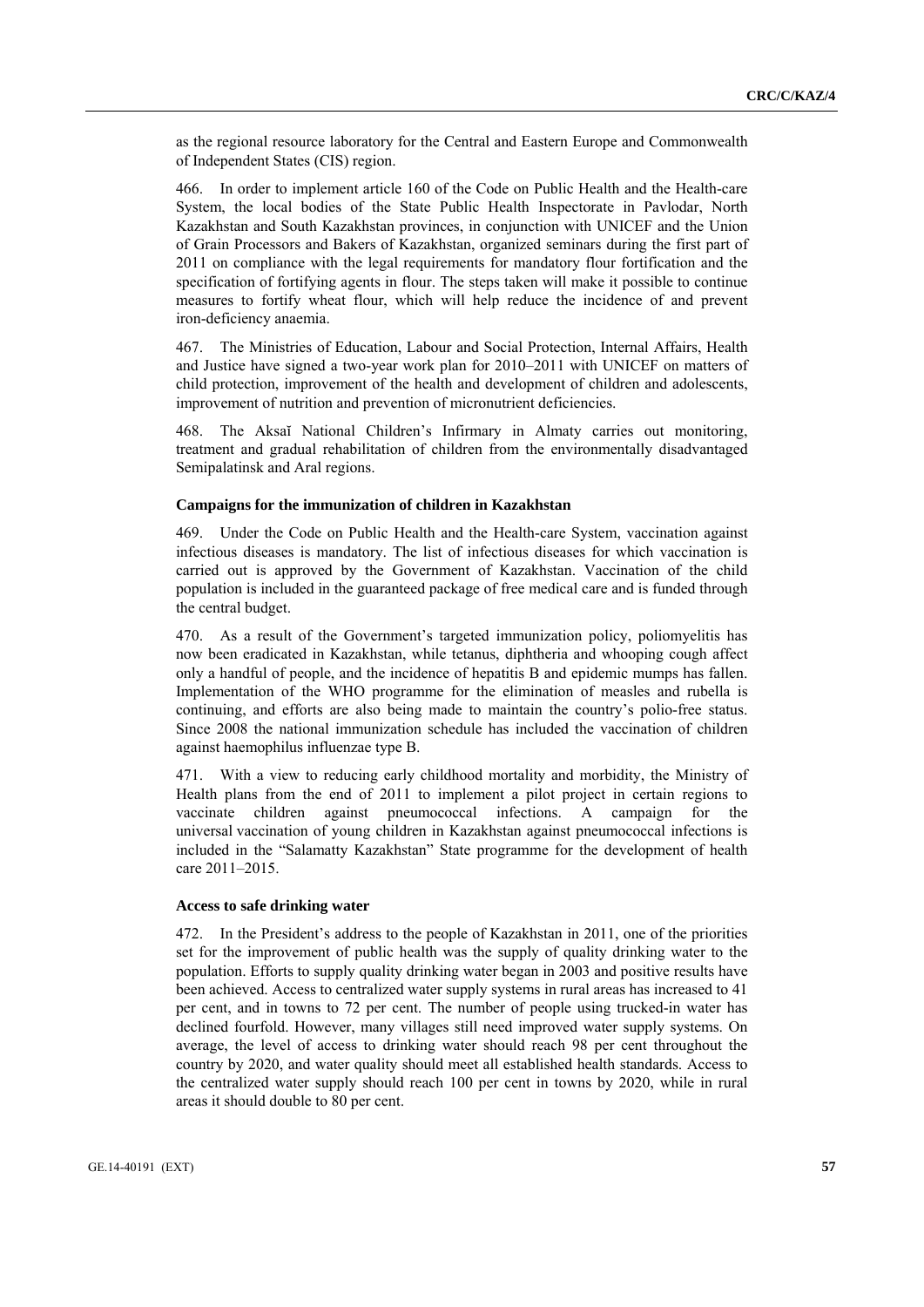473. Under the Code on Public Health and the Health-care System, the public health service carries out monitoring and disease control measures to prevent a worsening of water-use conditions and counter the adverse effects on public health of unsafe drinking water.

474. In 2010, 82 per cent of the country's population had piped drinking water; in 2007, the proportion was 78.4 per cent, in 2008 81.1 per cent, and in 2009 81.2 per cent.

475. The situation with regard to the safety of drinking water from the centralized water supply system is stable. In the first few months of 2010, the rate of non-compliance with chemical standards was 1.7 per cent; for microbiological standards, the figure was 1.4 per cent.

476. Across the country, 2,831 centralized water supply facilities are monitored by the public health service. The number of water mains not meeting public health standards was 133, or 4.9 per cent.

477. Since 2006, the Ministry of Health has been taking steps to modernize the existing laboratories of the public health service and supply them with up-to-date laboratory equipment.

478. At the initiative of the Ministry of Health, issues relating to the provision of piped drinking water have been incorporated into the performance rating of local administrative heads with a view to improving the supply of drinking water to the population.

479. Work to monitor public health and the state of the environment is ongoing.

#### **Semipalatinsk nuclear testing site**

480. The Semipalatinsk nuclear testing site is one of the three largest nuclear testing sites in the world.

481. Pursuant to a Government decision, the territory of the former nuclear testing site was designated reserve land on which economic activity was prohibited. The radiation situation is closely monitored and the land is being turned over to economic use in accordance with established procedure.

482. In order to ensure the social protection of the population in the testing site area, the Act on Social Protection of Persons Affected by Nuclear Tests at the Semipalatinsk Nuclear Testing Site was adopted.

483. A radiation monitoring project supported by the North Atlantic Treaty Organization (NATO) is currently under way, and also a project on sustainable land-use planning supported by the Government of the United Kingdom.

484. In order to address the environmental, economic and social problems in the Semipalatinsk environmental disaster zone, a programme for a comprehensive solution of the problems of the former Semipalatinsk nuclear testing site for 2005–2007 was implemented.

485. The need to address the problems of the Semipalatinsk site is now pressing and is recognized by the international community. The General Assembly of the United Nations, in recognition of the seriousness of the situation, has adopted four resolutions on the provision of assistance to the region.

486. The "Zhasyl Damu" sectoral programme for 2010–2014, approved pursuant to Government Decision No. 924 of 10 September 2010, includes measures for a comprehensive solution of the problems of the former Semipalatinsk nuclear testing site:

• Measures to restrict physical access to the strict-control zone;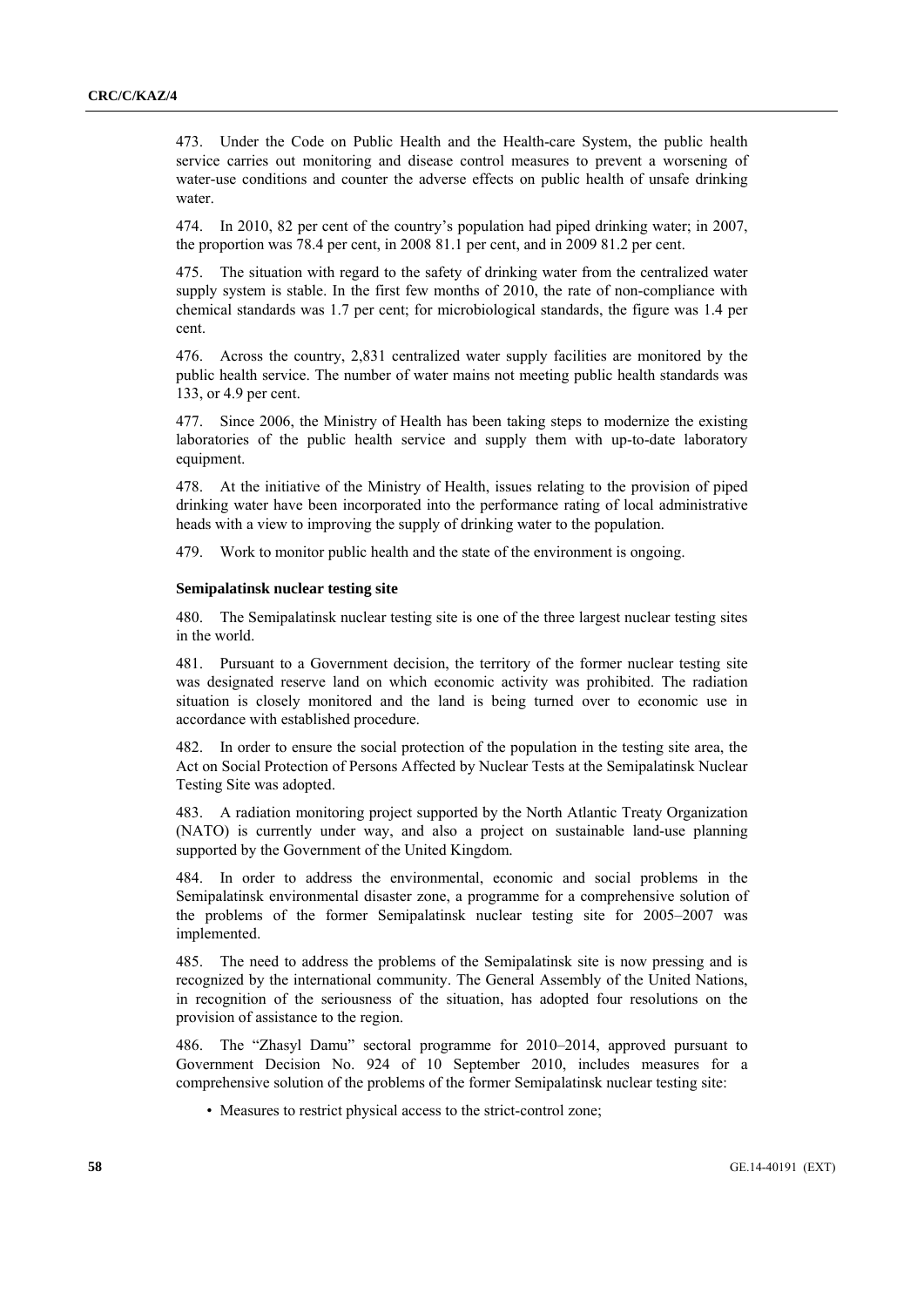- Monitoring of economic activity on the site.
- 487. The following issues will also be considered:
	- Optimization of the State's administration of the former Semipalatinsk nuclear testing site;
	- The status of the facilities on the site;
	- The conduct of comprehensive research on the state of the natural environment throughout the former testing site and preparation of an environmental passport for the site;
	- The lifting of the reserve-land designation of some of the testing site so that it can be used for economic activity in the future;
	- A survey of the site to determine local radioactive contamination and measures for the remediation/clearance of the most hazardous areas and the disposal and storage of nuclear waste;
	- Monitoring with a view to minimizing or preventing future contamination of the Shagan river and potential contamination of the Irtysh river.

#### **Aral Sea**

488. The crisis in the Aral Sea basin is worsening. Without concerted efforts by the countries of the Aral Sea region and the international community, it is impossible to overcome the crisis.

489. Under the loan agreement of 22 October 2001 between the Republic of Kazakhstan and the International Bank for Reconstruction and Development (Syrdarya Control and Northern Aral Sea Phase I Project), which was ratified pursuant to Act No. 307-II of 20 March 2002, the aforementioned Project is being implemented using World Bank loan funds and funds from the country's central budget.

490. In 2009, the first stage of the Syrdarya Control and Northern Aral Sea Phase I Project was completed, and planning for the implementation of the second stage is under way.

491. The aim of the Project is the successful development of the Kazakh section of the Syrdarya river basin in order to ensure the safety and improvement of the environment, more rational use of water resources and the improvement of living conditions for the population.

492. Plans under the Project include the construction of an additional spillway on the Shardara dam with a flow rate of 500 cubic metres per second, the restoration and strengthening of 50 kilometres of existing dykes, the straightening of the river channel in the lower reaches of the Syrdarya basin to accommodate the winter floods, and the construction of a hydroelectric power station at Aklak to regulate the lakes in the delta.

493. In 2007–2009, scientific research was carried out to develop methods of environmental rehabilitation in the Aral Sea region.

494. Analysis of child and adult morbidity in Kyzylorda province over the past 10–15 years, carried out as part of a study, shows that the incidence of a number of diseases exceeds the national average. The incidence of cancer is particularly high in the town of Kyzylorda.

495. For the first time, an electronic database has been developed pertaining to levels of pesticides and heavy metals in the environment and in women's breast milk in the Aral Sea region; it has been updated with new information on the towns of Kazaly and Kyzylorda.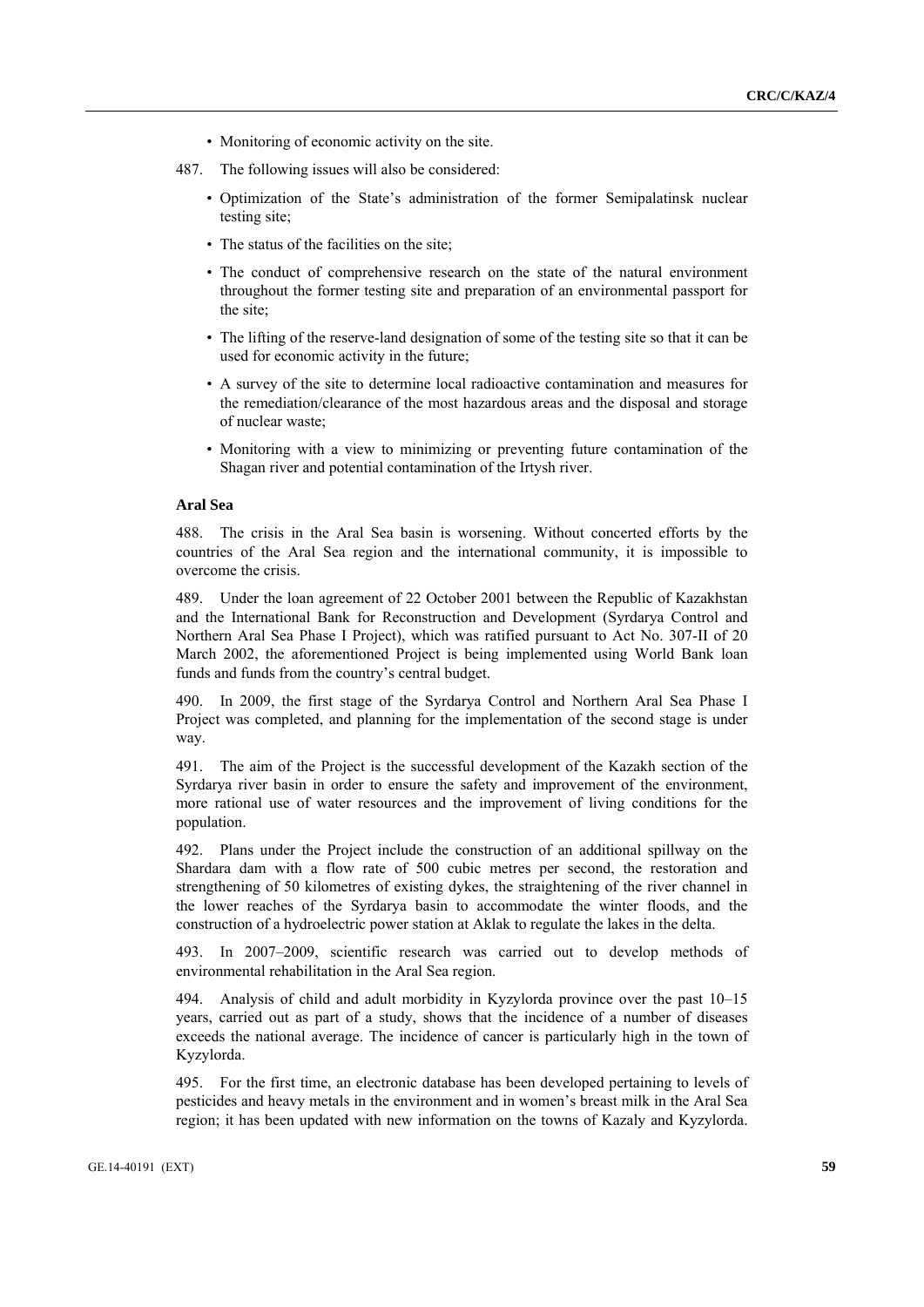Interested institutions and individuals can use this material to make informed decisions or recommendations on the improvement of the environmental situation in the region.

496. Recommendations have been drawn up to reduce the negative impact of environmental factors and increase the body's resistance to them, and also recommendations on the establishment of environmental quality targets in the Aral Sea region.

#### **Adolescent health**

497. In 2008–2010, the "Healthy Lifestyle" programme was implemented in Kazakhstan; under the programme, with the support of relevant ministries and departments and also NGOs and the media, press conferences, competitions, round tables, campaigns and other events were organized with a view to promoting a healthy lifestyle, preventing risk factors and socially significant diseases, providing training on health matters and preventing smoking, alcoholism and drug addiction. Sporting and cultural events, games and competitions were also organized and visual information materials, such as posters, booklets, leaflets, guides for parents, pocket calendars, football shirts, baseball caps and handbags, were distributed. Video and audio recordings on the prevention of socially significant diseases, tuberculosis and smoking were produced. Billboards and light boxes on various aspects of a healthy lifestyle were set up in all regions of the country. National campaigns were organized to mark the International Day of Families and International Children's Day. These campaigns included training seminars for medical workers in educational institutions and voluntary organizations, and also round tables on matters of family planning, reproductive health care and abortion prevention, including visits to villages by doctors.

498. Steps have been taken to prevent alcoholism and smoking.

499. A ban on the sale of tobacco products to persons under 18 has been introduced, and the sale of alcohol to persons under 21 is prohibited (art. 159 of the Code on Public Health and the Health-care System).

500. With a view to preventing road-traffic accidents among children, adolescents and young people, every year a month-long campaign is organized on the theme "The safety of children on the roads depends on all of us". It includes round tables and training seminars for primary school teachers, health scientists and medical workers in educational institutions.

501. There are now 1,349 special medical teams in general-education schools serving more than 16,000 children, and more than 6,000 medical offices (in 82 per cent of general-education schools) and 487 dental offices have opened.

#### **HIV/AIDS**

502. A programme to counter the AIDS epidemic in Kazakhstan for 2006–2010, approved by Government Decision No. 1216 of 15 December 2006, was implemented in order to strengthen measures to control the AIDS epidemic and bring laws and regulations into line with international standards.

503. The programme included campaigns to prevent the spread of HIV/AIDS in Kazakhstan. The epidemiological situation with regard to HIV infection in Kazakhstan has stabilized.

504. The strategy for reducing harm from drug abuse in Kazakhstan is integrated into the Government's prevention policy: the country has 168 help centres, including 24 mobile ones, which provide education, information, advice and a syringe- and needle-exchange service for intravenous drug users.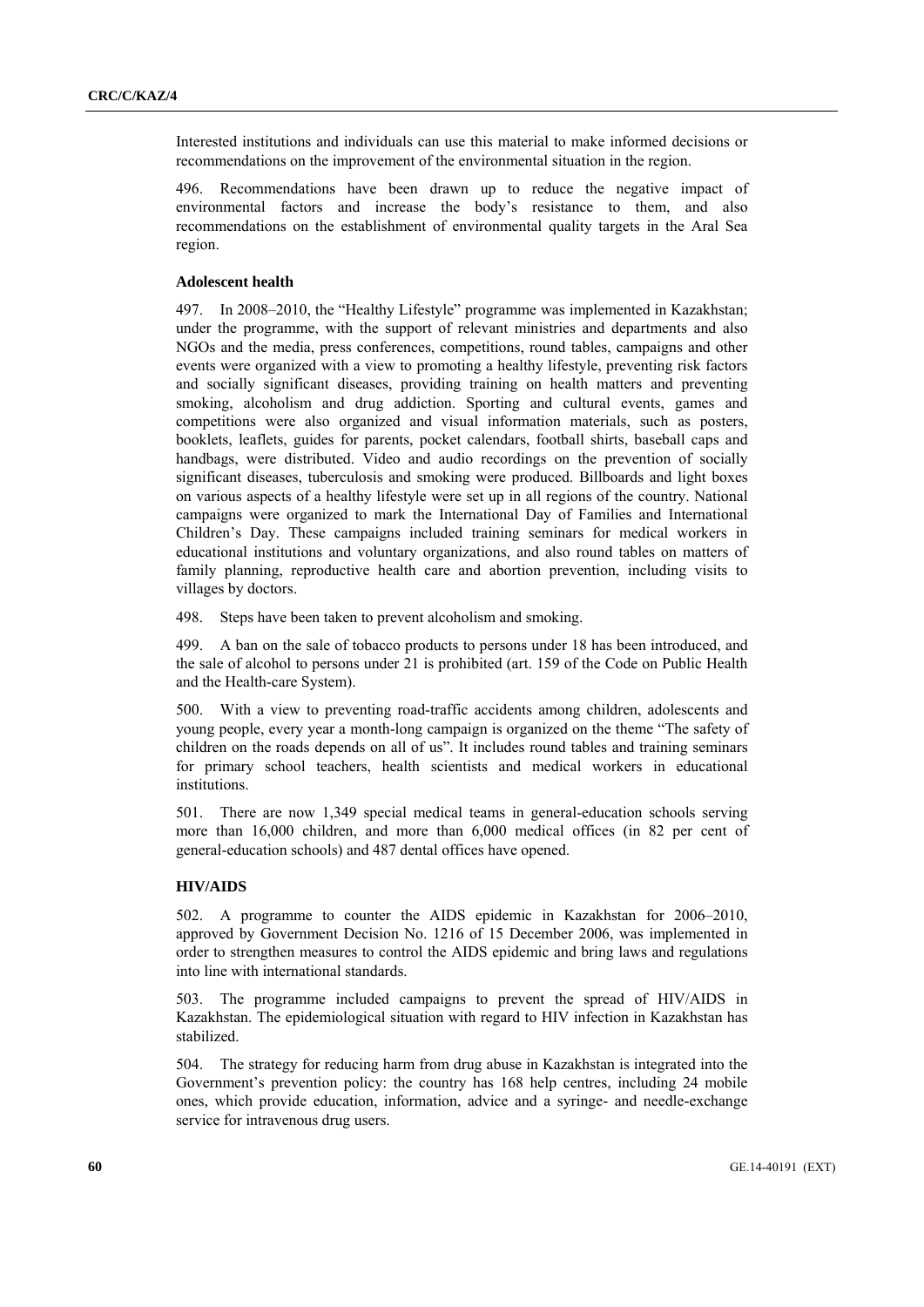505. A network of centres has been set up to provide anonymous voluntary testing for HIV and psychosocial counselling. A sentinel surveillance system has been set up to monitor HIV infection, which will make it possible to determine the prevalence of HIV infection among the various population groups. In 2010, HIV prevention programmes were delivered to 66.5 per cent of intravenous drug users — that is, they received syringes and condoms through the year and they know where to go for HIV testing. In 2009, the figure was 59.9 per cent.

506. A campaign is under way to prevent mother-to-child transmission of HIV; this includes express diagnosis of HIV infection in pregnant women and prophylactic antiviral treatment for HIV-positive pregnant women during pregnancy and childbirth and for newborns.

507. First-aid posts, large in-patient clinics and AIDS centres now keep a minimum supply of antiretroviral drugs. Chemoprophylaxis is provided for secondary opportunistic infections (pneumocystis pneumonia and toxoplasmosis) in HIV-positive adults and children.

508. In 2010, HIV/AIDS prevention campaigns were conducted through cooperation between government institutions and 97 NGOs.

509. Resources from international donors have been mobilized: in 2010, international organizations awarded grants worth 1,064,384,000 tenge. These included the Global Fund to Fight AIDS, Tuberculosis and Malaria, which awarded a grant of 786,729,000 tenge.

510. From 1987 to 2010 inclusive, 15,771 persons, including 349 children, were registered in Kazakhstan as infected with HIV.

511. There are 24 children under 14 who are HIV-positive (1.3 per cent of cases), while those aged 15 to 19 account for 1.6 per cent of cases (2.6 per cent in 2009). Persons aged 15 to 49 account for 96.2 per cent of all registered cases of HIV infection. Older age groups account for an increasing proportion of registered cases.

512. Children infected with HIV during the outbreak of 149 cases in South Kazakhstan province in 2006 are provided with medical counselling by health-care specialists from Kazakhstan and from scientific centres in the Russian Federation, Ukraine, Israel, Cuba and international organizations, including WHO, UNICEF and the United States Centers for Disease Control and Prevention (CDC). The Ministry of Health carries out weekly monitoring of the epidemiological situation with regard to HIV infection in the province and the status of HIV-positive children.

513. A total of 103 children are currently receiving specific antiretroviral treatment, and 3 are receiving treatment for concurrent illnesses. Of the 149 HIV-positive children, 11 have died of concurrent illnesses not linked to HIV infection and 1 has been adopted by citizens of the United States of America.

514. In order to provide ongoing medical observation, treatment and rehabilitation for HIV-positive children, a mother-and-child centre for the prevention and treatment of infectious diseases has opened in Shymkent with 60 inpatient beds, an outpatient diagnostic department and a training centre.

515. The province's medical facilities have been upgraded: a provincial children's hospital, a blood centre, a sterilization unit and a maternity home have been built, and medical facilities have been fully supplied with medicines and expendable medical items.

516. Every year, HIV-positive children and their parents spend a period of rest and psychological rehabilitation at the Alatau Children's Sanatorium in Almaty, the National Mother and Child Centre in Astana or the Ardagerler uĭī centre in Shymkent. One child has received treatment at the Adas clinic in Israel.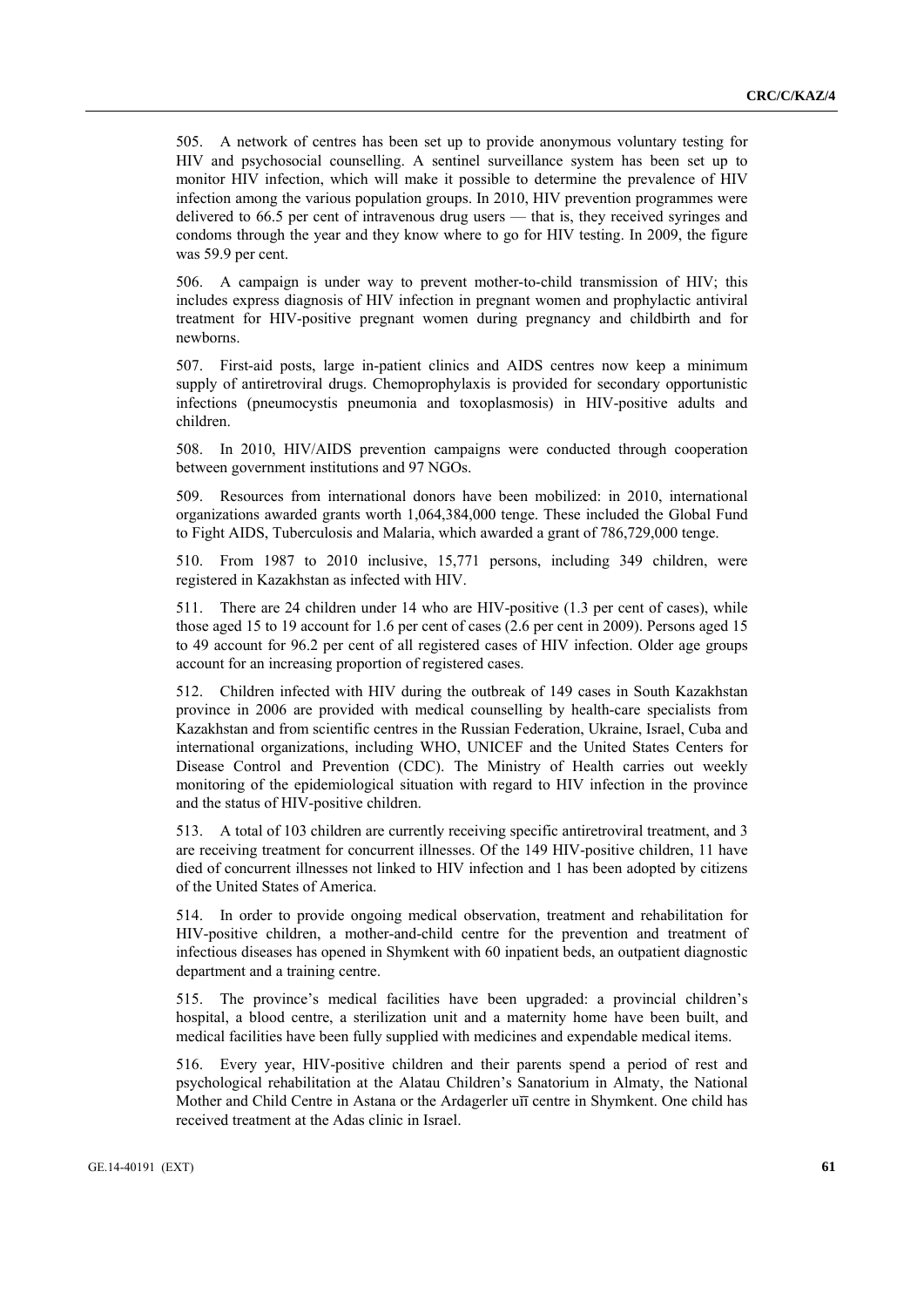517. In conjunction with UNICEF, multidisciplinary teams of medical workers and psychologists from Kazakhstan and other countries, including States of the former Soviet Union, were formed with a view to reducing negative attitudes to HIV-positive children and their families and eliminating social tension. In every population centre where such children were found, the teams gave talks in schools and kindergartens with pupils, parents and teachers and appeared in the media to speak about a tolerant attitude towards the affected children. The Provincial Centre for AIDS Prevention and Control has provided training for mothers on caring for HIV-positive children.

518. The age structure of the HIV-positive population in 2010 is set out below:

- 15–19 years old 32 persons 1.6 per cent (2.6 per cent in 2009);
- 20–29 years old 759 persons 38.2 per cent (40.2 per cent in 2009);
- 30–39 years old 786 persons 39.5 per cent (38.4 per cent in 2009);
- 40–49 years old 297 persons 14.9 per cent (13.9 per cent in 2009);
- 50–59 years old 74 persons 3.7 per cent  $(3.2 \text{ per cent in } 2009)$ ;
- 60 years old  $-16$  persons  $-0.8$  per cent (0.4 per cent).
- 519. A total of 24 children under 14 are HIV-positive (1.3 per cent).

520. The 15–49 age group accounts for 96.2 per cent of all registered cases of HIV infection. Older age groups account for an increasing proportion of registered cases.

521. The distribution of cases by socio-professional status is as follows:

- 67.6 per cent (1,344) are not working (2008 figure: 70.9 per cent; 2009: 70.5 per cent);
- 18.2 per cent (361) are manual workers (2008 figure: 12.6 per cent; 2009: 15.4 per cent);
- 4.1 per cent (82) are white-collar workers (2009 figure: 3 per cent);
- 0.4 per cent (8) are pensioners (2009 figure: 0.3 per cent);
- 5.8 per cent (115) are foreign nationals (2008 figure: 6.9 per cent; 2009: 6.7 per cent);
- 1 per cent (19) are college and higher education students (2009 figure: 1 per cent);
- 0.1 per cent (1) are military personnel;
- 1.6 per cent (32): status unknown.

522. The proportion of working persons among those infected with HIV is gradually increasing.

523. Measures to combat the HIV/AIDS epidemic have encompassed the following 12 areas:

 1. Refinement of legal policy and establishment of an appropriate legal and social environment;

- 2. Implementation of prevention programmes;
- 3. Implementation of a strategy for reducing harm from intravenous drug use;
- 4. Implementation of a strategy for preventing sexual transmission of HIV;

 5. Establishment and maintenance of special facilities for the provision of services;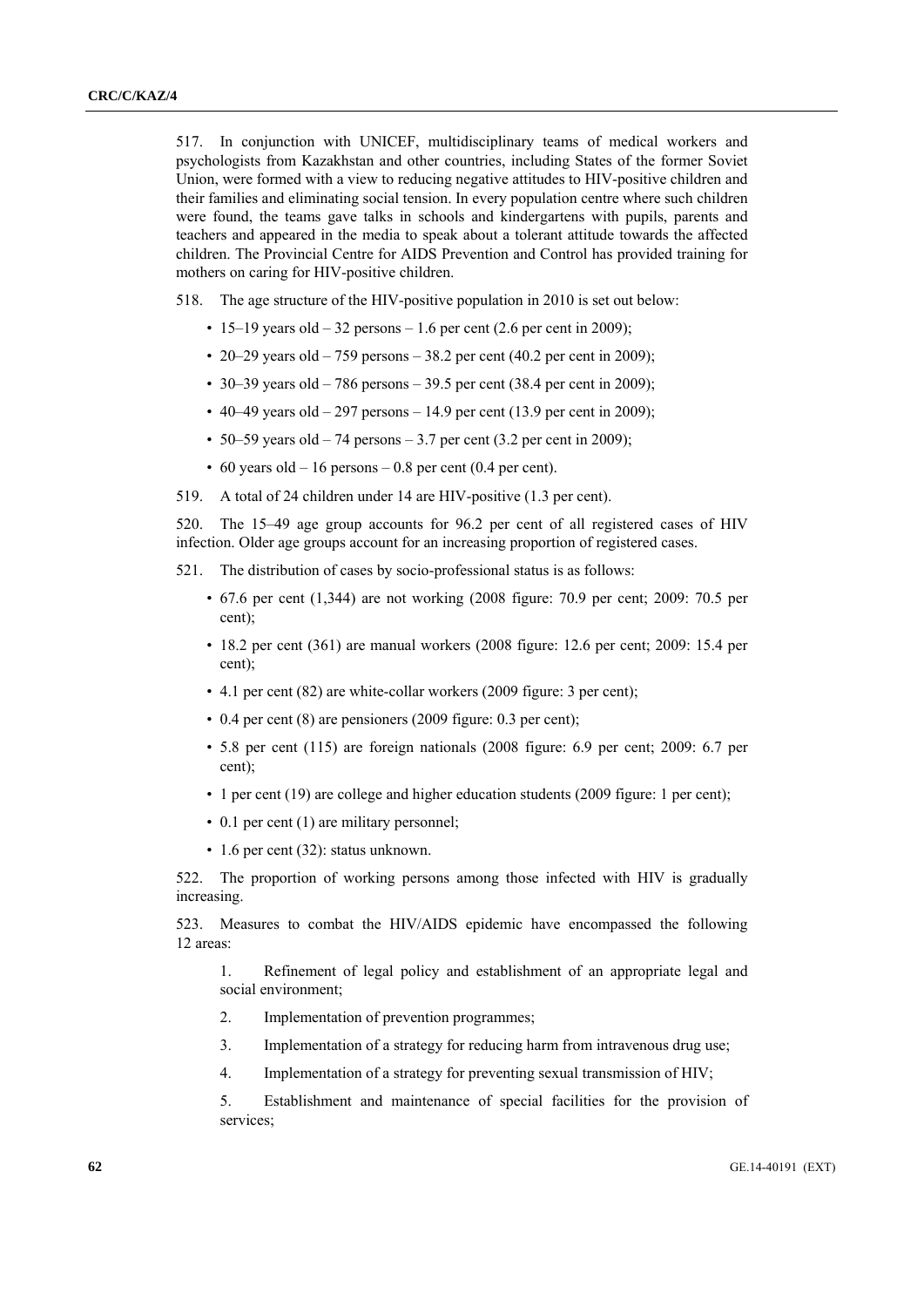- 6. Prevention of mother-to-child transmission of HIV;
- 7. Post-exposure prophylaxis;
- 8. Prevention of secondary illnesses in HIV-positive persons;
- 9. Prevention of HIV transmission through blood transfusions;

 10. Implementation of treatment, care and support programmes in accordance with international standards for antiviral treatment of persons infected with HIV and AIDS patients;

11. Implementation of social projects for HIV-positive persons;

 12. Improvement of epidemiological surveillance and monitoring, assessment, planning and forecasting of response measures.

524. At the initiative of AIDS centres, healthy lifestyle centres and voluntary organizations, various public events have been organized to reach out to young people on the subject of AIDS. These include theatrical performances, drawing and composition competitions, concerts, television game shows, and question and answer sessions. A public awareness programme is being carried out at discotheques.

### **C. Social security and childcare services and facilities (arts. 26 and 18, para. 3)**

525. Kazakhstan attaches particular importance to article 26 and article 27, paragraph 3, of the Convention, and to paragraphs 26–28 and 51–53 of the Committee's recommendations on child and family welfare.

526. The country has established a comprehensive system of support for families with children and mothers with many children.

527. The Act on State Benefits for Families with Children entered into force in 2006 and provides for the payment of:

- A lump-sum State benefit on the birth of a child, irrespective of the family's income;
- A childcare allowance for children under 1 year old, irrespective of the family's income, the amount of which differs depending on the number of children in the family;
- Child benefit for every child under 18 payable to low-income families with a per capita income lower than the cost of the basket of goods.

528. As at 1 January 2011, 329,200 persons received childbirth benefit, an increase of 27.4 per cent in comparison with 2007. The total amount of benefit paid was 15.2 billion tenge, 3.6 times more than in 2007.

529. During the period in question, 130,600 persons received the childcare allowance, a drop of 59.9 per cent compared with the same period in 2007. The total amount of allowance paid was 19.1 billion tenge, an increase of 52.8 per cent compared with 2007.

530. The drop since 2007 in the number of persons receiving the childcare allowance, paid for from the central budget, followed the introduction in 2008 of a social payment for childcare paid to working mothers from the State Social Insurance Fund.

531. Some 745,800 children received the benefit for children under 18 from low-income families, an increase of 5.4 per cent in comparison with 2007; the total amount paid was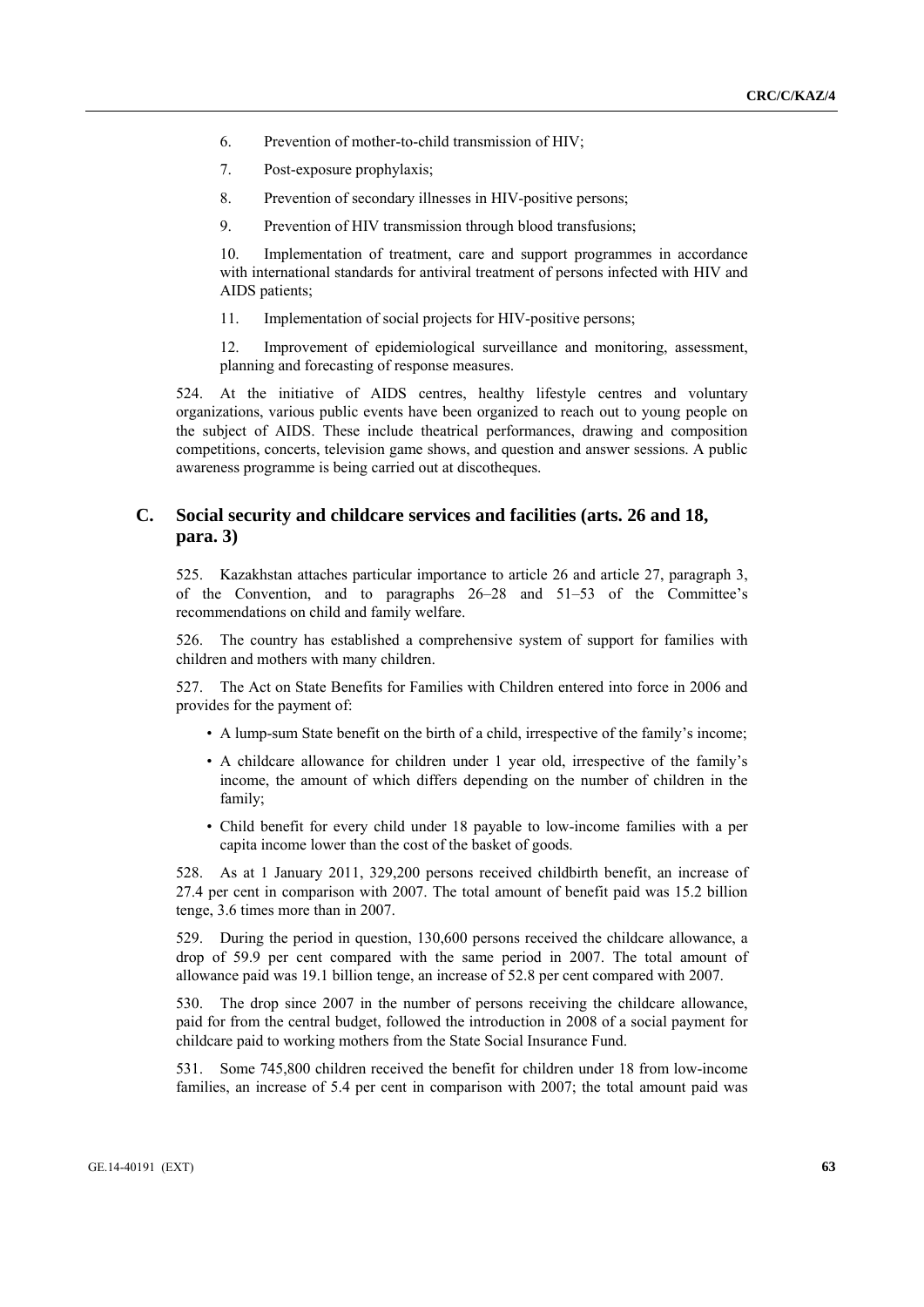9.1 billion tenge. Of the total sum, 74.5 per cent was paid to children living in rural areas, who accounted for 73 per cent of recipients of the benefit.

532. Following the entry into force in 2010 of the Act on Amendments and Additions to Legislation on Social Support for Certain Groups, which was adopted in accordance with the President's address to the people of Kazakhstan of 6 February 2008, social support for families with children was further developed.

533. Furthermore, the amount of benefit paid on the birth of the fourth child and subsequent children has increased more than fourfold since 2007, to 70,650 tenge.

534. The childcare allowance for children under 1 year old has increased on average by a factor of more than 2.4 and stands at:

- 7,772 tenge for the first child;
- 9,185 tenge for the second child;
- 10,598 tenge for the third child;
- 12,011 tenge for the fourth child and subsequent children.

535. A new type of social benefit has been introduced for parents and guardians of children with a disability, equivalent to 100 per cent of the minimum wage of 14,952 tenge.

536. The criteria for awards to mothers with many children have been changed: the Altyn alqa gold pendant is now awarded to mothers of 7 or more children (previously 10 or more) and the Kumīs alqa silver pendant is awarded to mothers of 6 or more children (previously 8 or more). In addition, the special State benefit paid to them has been increased from 3.9 to 6 times the notional monthly unit. Some 194,100 mothers with many children have received State awards totalling 14.8 billion tenge.

537. As a result of the measures taken, the system of State support for children with disabilities has been improved through the payment of benefits to persons directly involved in their upbringing and development; the amount of childbirth benefit now varies depending on how many children the family already has; the significance, status and number of large families has been boosted; and the country's demographic situation has improved.

538. In order to provide further social support to low-income families in addition to child benefit, current legislation provides for targeted social assistance to families whose per capita income is below the poverty line. The amount paid is equivalent to the difference between their per capita income and the poverty line.

### **Targeted State social assistance**

(As at year end)

|                            | Number of recipients |         |         |         |
|----------------------------|----------------------|---------|---------|---------|
|                            | 2007                 | 2008    | 2009    | 2010    |
| <b>Total</b>               | 224 817              | 244 152 | 240 294 | 194 481 |
| Including assistance to:   |                      |         |         |         |
| Children (total)           | 137 563              | 147922  | 145 331 | 118 512 |
| Of whom:                   |                      |         |         |         |
| Children of preschool age  | 59 150               | 65 787  | 67852   | 58 070  |
| Children of school age     | 78 237               | 81956   | 76 906  | 60 371  |
| Disabled children under 16 | 176                  | 179     | 573     | 71      |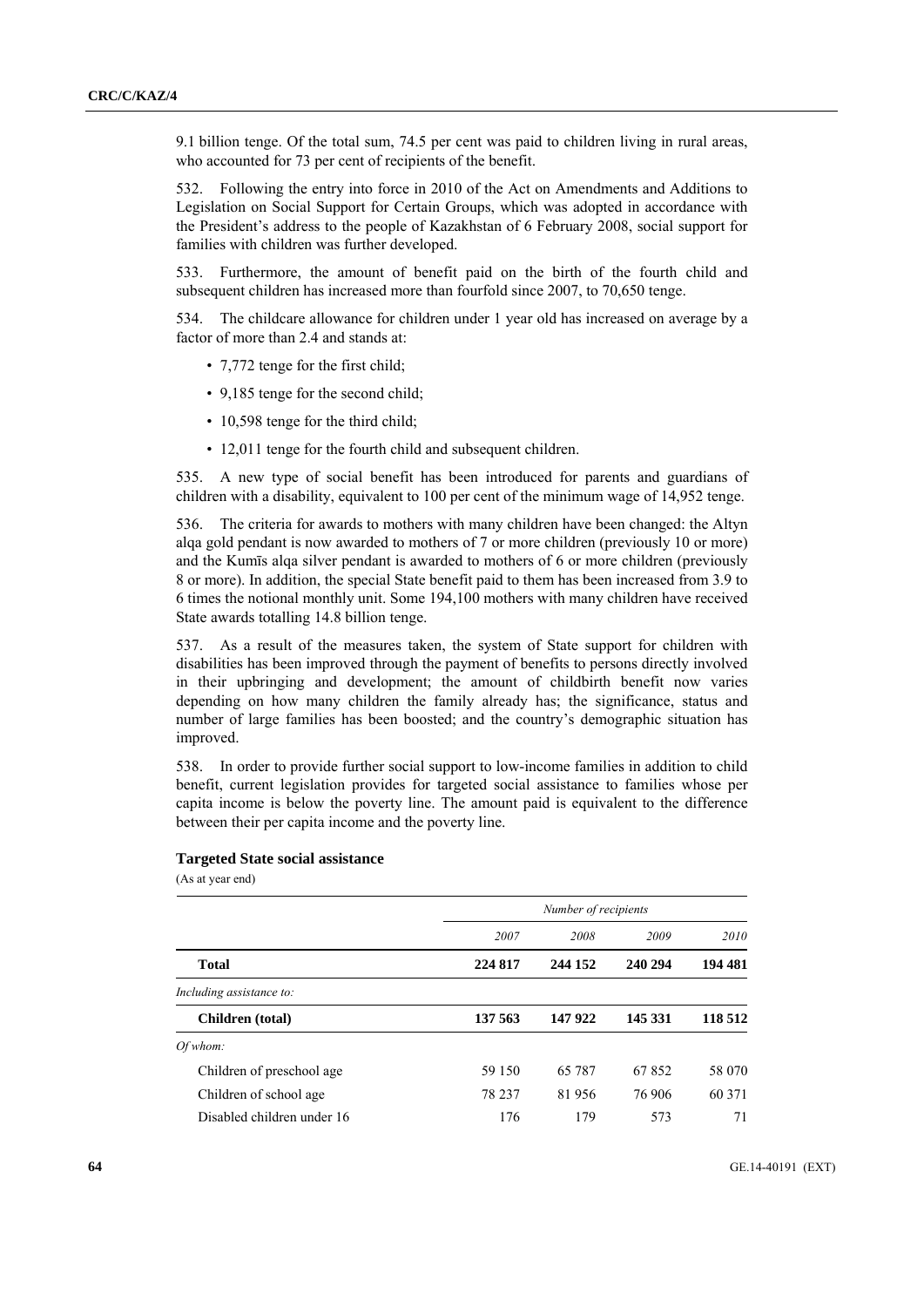|                                                                                   | Number of recipients |          |          |         |
|-----------------------------------------------------------------------------------|----------------------|----------|----------|---------|
|                                                                                   | 2007                 | 2008     | 2009     | 2010    |
| Students, cadets, full-time trainees, including<br>master's and doctoral students | 4 8 4 1              | 6 1 3 1  | 6 3 0 1  | 5 3 5 7 |
| Disabled persons (categories 1, 2 and 3)                                          | 2 1 1 5              | 2462     | 2 0 4 2  | 1 5 5 5 |
| Pensioners                                                                        | 1 0 1 2              | 1 3 3 3  | 1 0 2 8  | 652     |
| Unemployed persons registered with<br>employment agencies                         | 26 3 13              | 22 5 5 0 | 21 5 16  | 17476   |
| Self-employed persons                                                             | 14 823               | 23,480   | 23 672   | 18 017  |
| Employees                                                                         | 7 3 3 6              | 9 2 0 6  | 9575     | 7409    |
| Persons caring for children                                                       | 29 6 54              | 29 091   | 28 9 9 7 | 24 047  |
| Other groups                                                                      | 1 1 6 0              | 1977     | 1832     | 1456    |

### **Targeted social assistance**

|                                                                                   | Total amount (tenge) |               |               |              |  |  |
|-----------------------------------------------------------------------------------|----------------------|---------------|---------------|--------------|--|--|
|                                                                                   | 2007                 | 2008          | 2009          | 2010         |  |  |
| <b>Total</b>                                                                      | 2 519 253 500        | 3 406 422 300 | 3 276 450 800 | 2785459100   |  |  |
| Including assistance to:                                                          |                      |               |               |              |  |  |
| Children (total)                                                                  | 1545580300           | 2 077 074 900 | 1992 335 300  | 1700 578 900 |  |  |
| Of whom:                                                                          |                      |               |               |              |  |  |
| Children of preschool age                                                         | 685 073 900          | 933 113 300   | 928 459 800   | 812 189 800  |  |  |
| Children of school age                                                            | 859 472 900          | 1 142 368 200 | 1 058 938 600 | 887 936 200  |  |  |
| Disabled children under 16                                                        | 1 033 500            | 1 593 400     | 4 9 3 6 9 0 0 | 452 900      |  |  |
| Students, cadets, full-time trainees, including<br>master's and doctoral students | 49 335 500           | 85 996 700    | 85 721 700    | 76 731 000   |  |  |
| Disabled persons (categories 1, 2 and 3)                                          | 13 928 900           | 22 208 300    | 16 783 800    | 12 958 000   |  |  |
| Pensioners                                                                        | 6 577 600            | 11 075 000    | 7883600       | 5 301 600    |  |  |
| Unemployed persons registered with<br>employment agencies                         | 361 670 100          | 406 296 300   | 367 883 700   | 295 695 400  |  |  |
| Self-employed persons                                                             | 121 076 500          | 246 797 900   | 257 001 600   | 220 706 300  |  |  |
| Employees                                                                         | 48 754 200           | 88 705 400    | 95 264 600    | 76 856 500   |  |  |
| Persons caring for children                                                       | 363 219 600          | 445 884 900   | 429 323 900   | 377 858 300  |  |  |
| Other groups                                                                      | 9 1 1 0 7 0 0        | 22 382 800    | 24 252 100    | 18 773 100   |  |  |

539. In 2010, 194,500 individuals with income below the poverty line received targeted social assistance, which represented a 13.5 per cent drop in comparison with 2007.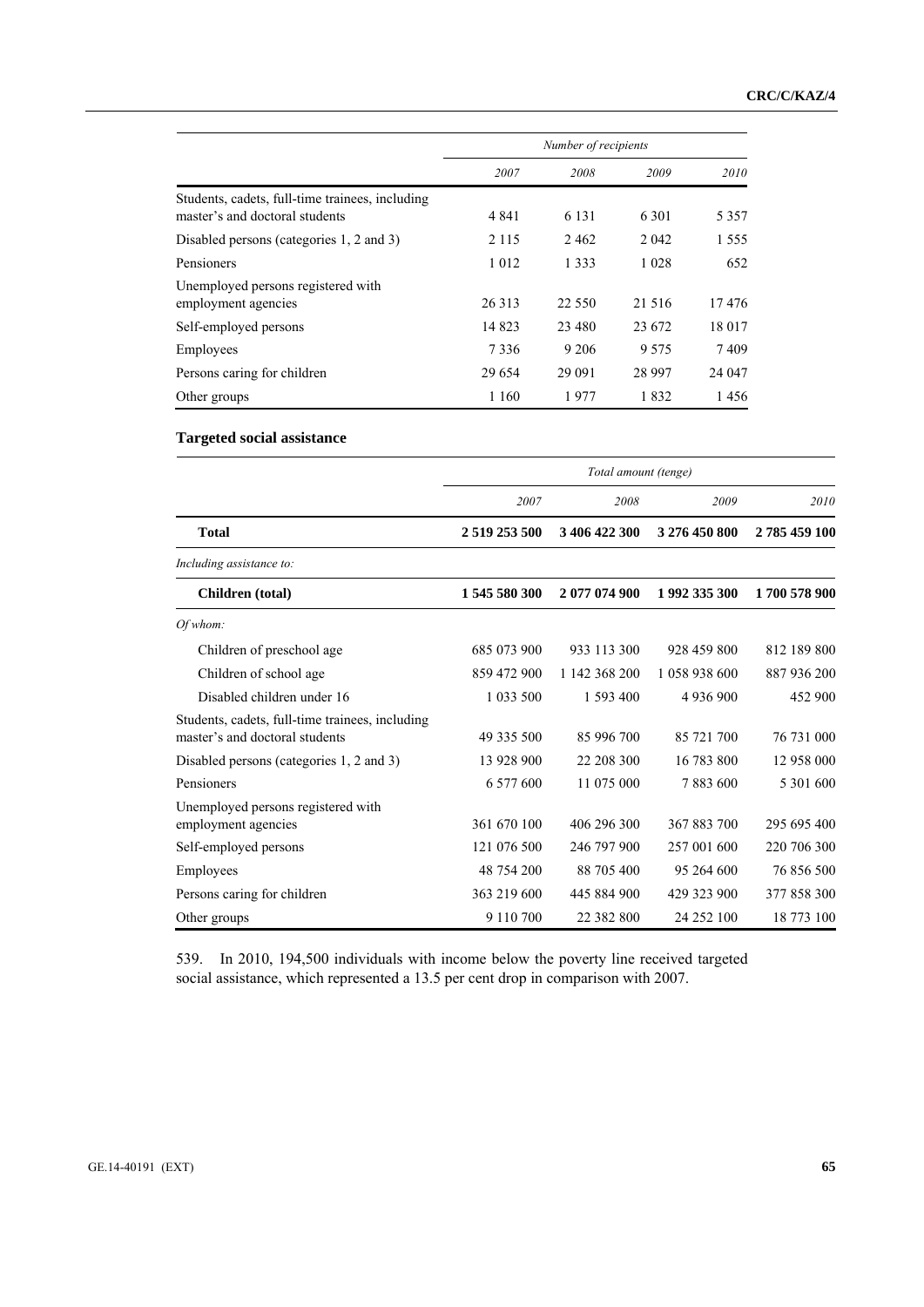## **VIII. Education, leisure and cultural activities (arts. 28, 29 and 31)**

540. Article 30 of the Constitution guarantees free secondary education. This rule is also set out in the Education Act, in line with articles 28 and 29 of the Convention on the Rights of the Child.

541. National budget expenditure on education increases every year.

542. The proportion of the budget spent on education is as follows:

- In 2007 480.7 billion tenge or 3.7 per cent of GDP;
- In  $2008 641.0$  billion tenge or 4.05 per cent of GDP;
- In  $2009 746.5$  billion tenge or 4.4 per cent of GDP;



• In 2010 – 797.0 billion tenge or 4.1 per cent of GDP.

543. The education system in Kazakhstan, which is based on the principle of continuity and consistency of curricula, comprises the following education levels:

1. Preschool education and instruction;

 2. Primary education (the period for completion of the general-education curriculum at the primary level is four years);

 3. Basic secondary education (the period for completion of the general-education curriculum at the basic secondary level is six years);

 4. Secondary education (general secondary education, technical and vocational education) (the period for completion of the general-education curriculum at the general secondary level is two years);

 5. Post-secondary education (the period for completion of post-secondary vocational curricula, apart from medical specialties, by persons with general secondary education is at least two years, and by persons with technical and vocational education, at least one year);

- 6. Higher education;
- 7. Postgraduate education.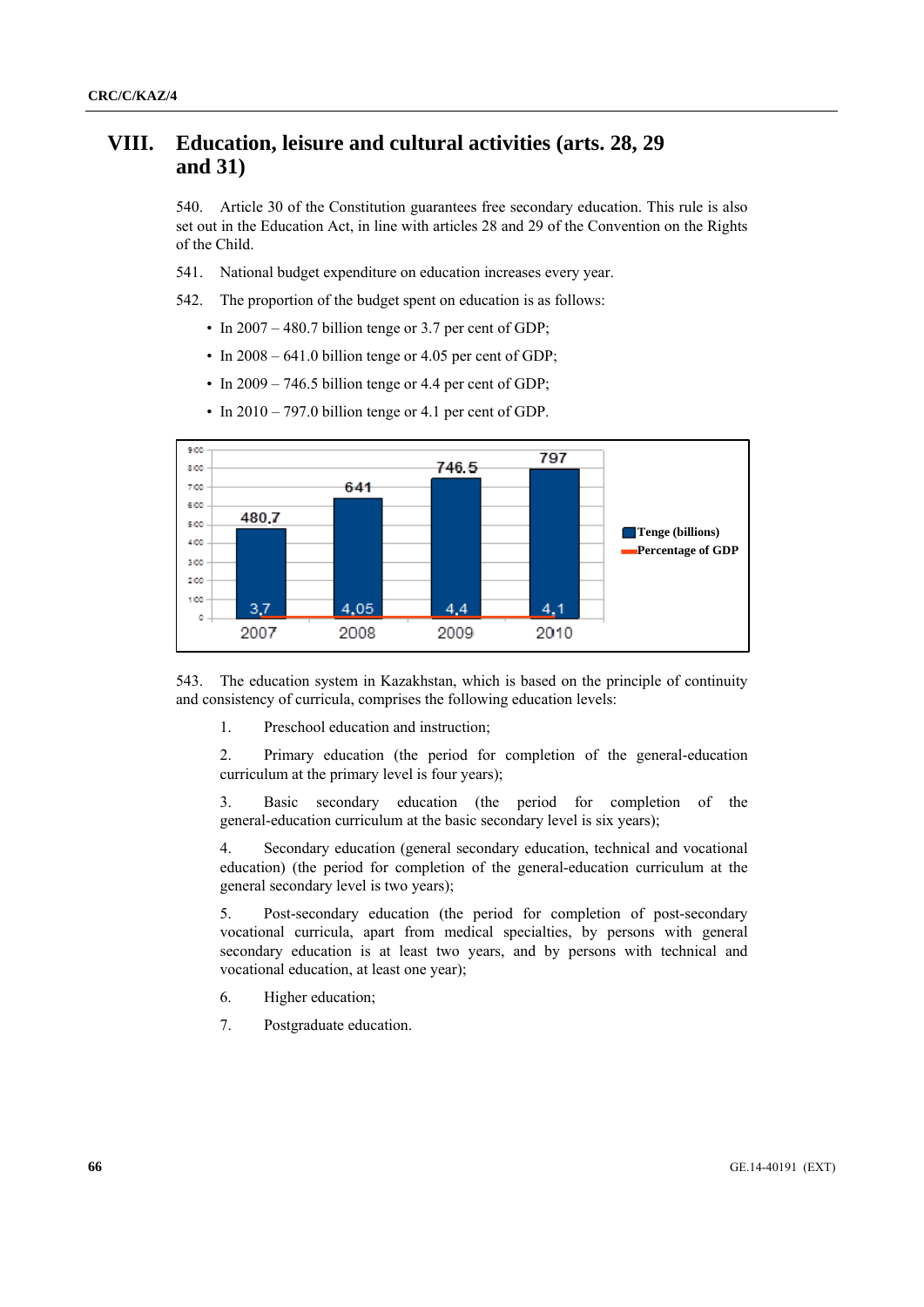

544. In the 2010/11 academic year, according to data from the Ministry of Education and Science, there were:

- 7,516 State general-education day schools;
- 78 evening schools;
- 115 private schools;
- 1,897 schools offering advanced courses in various subjects, including 129 gymnasiums and 66 lycées.
- 545. There are 33 schools in Kazakhstan offering instruction in three languages.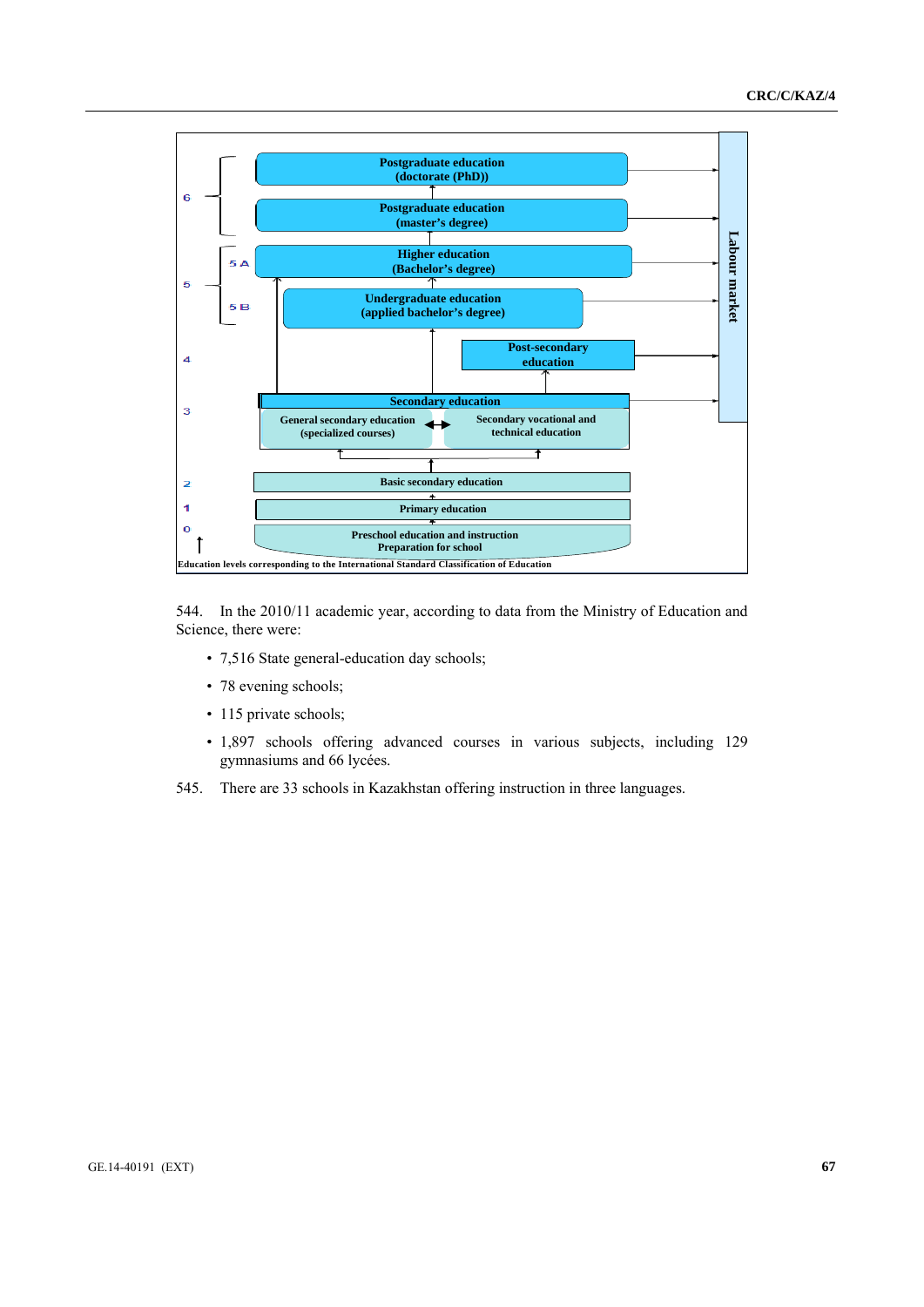## **Number of pupils and teachers in State general-education day schools**

(As at the start of the academic year)

|                                                                              | 2006/07       | 2007/08   | 2008/09   | 2009/10       |
|------------------------------------------------------------------------------|---------------|-----------|-----------|---------------|
| <b>Total number of pupils</b>                                                | 2627400       | 2 561 600 | 2 534 000 | 2 531 000     |
| Of whom:                                                                     |               |           |           |               |
| In primary schools                                                           | 30 500        | 31 000    | 27 700    | 27 200        |
| In basic schools                                                             | 100 200       | 100 000   | 98 200    | 90 200        |
| In secondary schools                                                         | 2 5 2 5 8 0 0 | 2 435 600 | 2 378 700 | 2 3 5 9 4 0 0 |
| In schools for children with developmental<br>disabilities                   | 15 900        | 15 300    | 14 700    | 14 400        |
| In schools for children and adolescents with<br>special educational needs    | 800           | 700       | 700       | 600           |
| In "school-kindergarten" complexes                                           | 22 500        | 23 800    | 21 900    | 21 700        |
| <b>Total number of pupils taking</b><br>advanced courses in various subjects | 327 700       | 308 400   | 329 600   | 330 200       |
| Of whom:                                                                     |               |           |           |               |
| In gymnasiums and gymnasium classes                                          | 131 100       | 124 500   | 152 200   | 150 300       |
| In lycées and lycée classes                                                  | 50 600        | 49 200    | 53 700    | 60 900        |
| <b>Total number of teachers</b>                                              | 279 100       | 276800    | 282 200   | 286700        |

## **Number of pupils in State general-education day schools by groups of grades**

|                                   | 2006/07   | 2007/08   | 2008/09   | 2009/10   |
|-----------------------------------|-----------|-----------|-----------|-----------|
| <b>Total number of pupils</b>     | 2 697 900 | 2 608 700 | 2 544 000 | 2 500 500 |
| Of whom:                          |           |           |           |           |
| In urban areas                    | 1 430 600 | 1 272 400 | 1 236 100 | 1 192 800 |
| In rural areas                    | 1 267 400 | 1 336 300 | 1 307 900 | 1 307 700 |
| Total in grades 1–4               | 934 600   | 948 000   | 943 300   | 944 000   |
| Of whom:                          |           |           |           |           |
| In urban areas                    | 493 000   | 461 800   | 457 100   | 452 000   |
| In rural areas                    | 441 600   | 486 200   | 486 200   | 492 000   |
| Total in grades 5–9               | 1401900   | 1 360 100 | 1 308 800 | 1 235 700 |
| Of whom:                          |           |           |           |           |
| In urban areas                    | 754 100   | 676 900   | 648 600   | 600 300   |
| In rural areas                    | 647 800   | 683 200   | 660 200   | 635 500   |
| Total in grades $10-11(12)$       | 344 600   | 300 600   | 292 000   | 320 900   |
| Of whom:                          |           |           |           |           |
| In urban areas                    | 169 000   | 133 700   | 130 500   | 140 500   |
| In rural areas                    | 176 400   | 166 900   | 161 500   | 180 300   |
| In special-education institutions | 16 700    | 16 000    | 15 400    | 15 000    |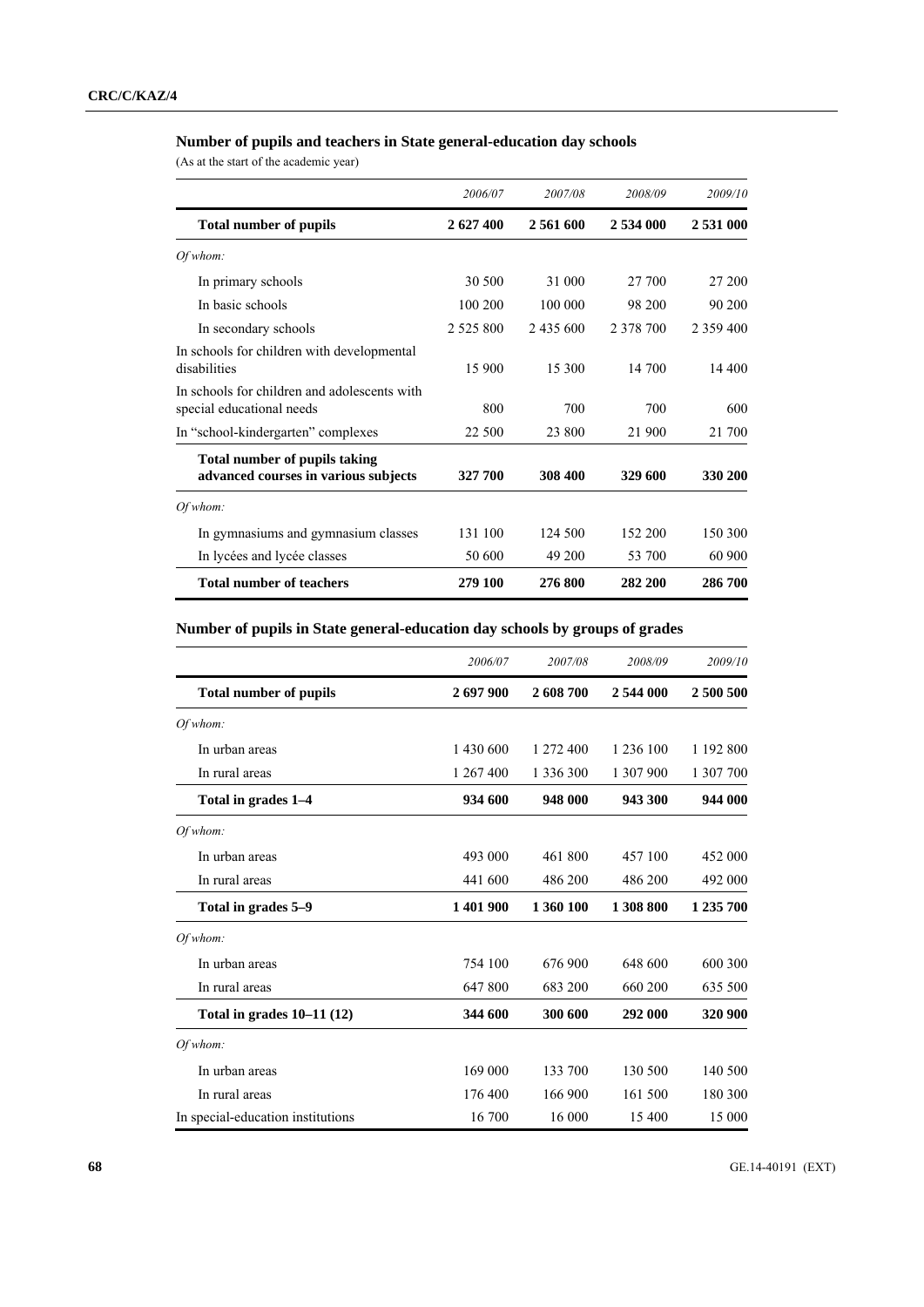#### **Human development index (HDI)**



 **High rankings of Kazakhstan in the Education For All Development Index in 2009–2011** 



546. In order to ensure that children enjoy the right to a quality education, Kazakhstan implemented the State programme for the development of education 2005–2010.

547. The overall cost of the programme was 165,664.9 million tenge.

548. As a result of the implementation of the State programme for the development of education 2005–2010, all levels of the education system had a network of appropriate institutions by 1 July 2010. The structure of the education system has been brought into line with the International Standard Classification of Education. The groundwork is being laid for the introduction of the 12-year education model. Technical and vocational education has been restructured. Three-level training for professionals has been introduced: bachelor's degree, master's degree and doctorate. A classification of specialisms in higher and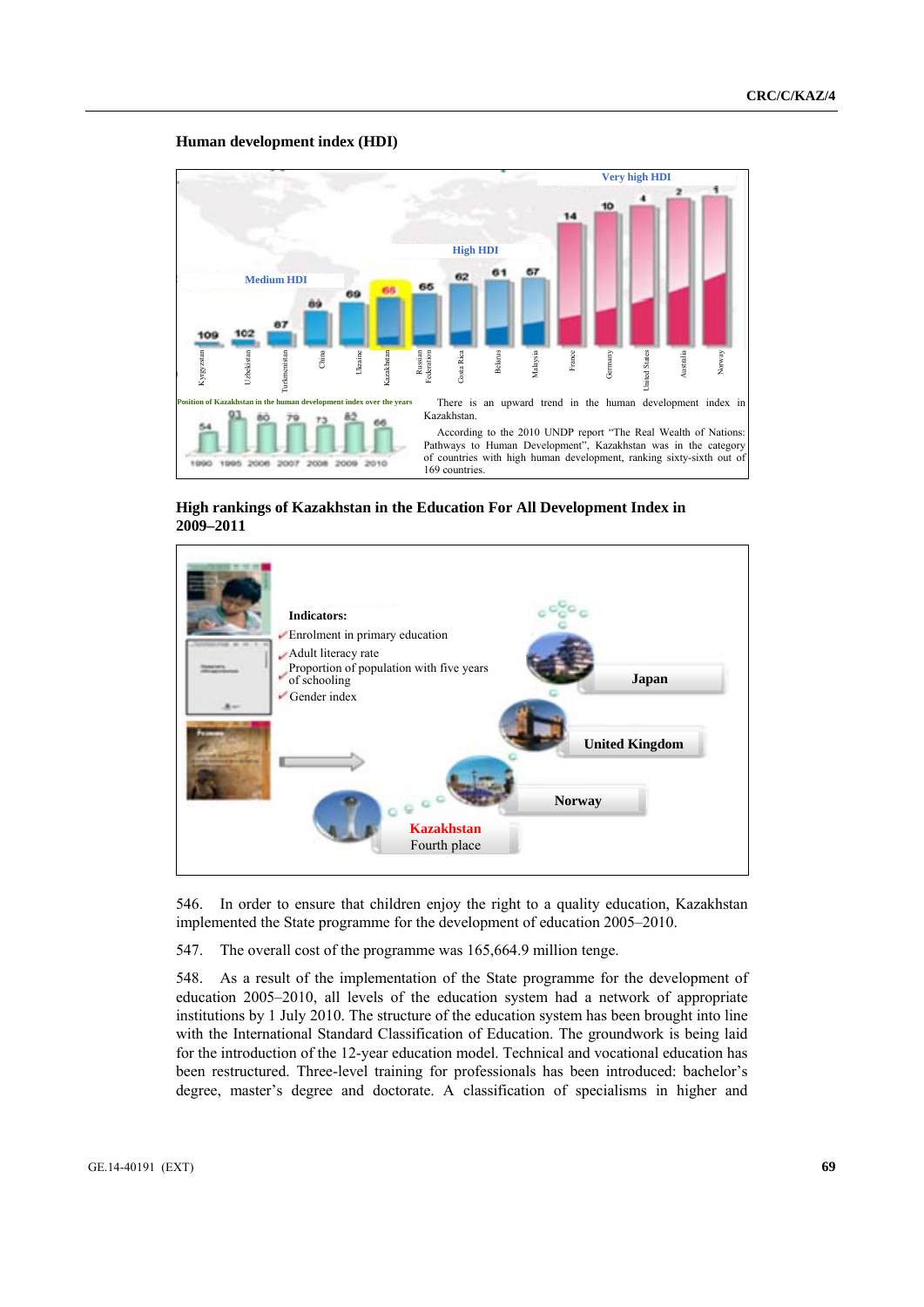postgraduate education in Kazakhstan has been approved, with expanded groups of specialisms.

549. A national system to assess the quality of education has been established; it incorporates elements of independent external evaluation, including licensing, performance appraisal, accreditation, ranking, a single national examination, interim State monitoring and a comprehensive school-leaving examination.

550. Equipment in educational institutions is being upgraded.

551. In 2009 alone, 640 biology laboratories, 536 multimedia language laboratories, 10 physics laboratories and 78 chemistry laboratories were installed in schools, and 721 schools were supplied with additional interactive whiteboards. A total of 3,450 schools now have multimedia language laboratories, an increase of 2,661 since 2005.

552. The quality of education is improving.

553. Inclusive education is being developed.

554. The issues of free hot food and transport for secondary school pupils are being addressed.

555. The number of staff provided with State funding for higher and postgraduate education increased from 25,710 in 2005 to 35,425 in 2010.

556. Work is under way to develop the use of information technology in education. In 2010, there was one computer for every 18 pupils. In 2005, the figure was one computer for every 41 pupils (36 in rural areas).

557. A total of 98 per cent of schools are connected to the Internet (97 per cent in rural areas); in 2005, the figures were 75 per cent and 70 per cent respectively. Some 34 per cent of schools have broadband Internet access.

558. Kazakh school pupils participated in an international comparative study, the Trends in International Mathematics and Science Study (TIMSS) 2007, and took fifth place in mathematics and eleventh place in science among fourth-grade pupils from 36 countries.

559. National higher education institutions have been taking steps to achieve world-class status: Kazakhstan has joined the European Higher Education Area and has signed the Bologna Declaration.

560. The number of students wishing to obtain quality higher education is growing. More than 20,000 Kazakhs are studying abroad. Around 3,000 recipients of the President's international "Bolashak" scholarship are studying in 27 countries around the world.

561. Steps are being taken to make the country's higher education system more attractive to foreigners. More than 10,000 foreign nationals are studying in the country's higher education institutions.

562. Social partnership is developing. In 2010, 32 memorandums and agreements were concluded with large companies, such as the joint-stock companies KazMunaĭGaz, Kazakhstan Temir Zholy, Kazakhtelekom, Kazakhmys, Kazinzhiniring and Kazpochta, and with regional administrations.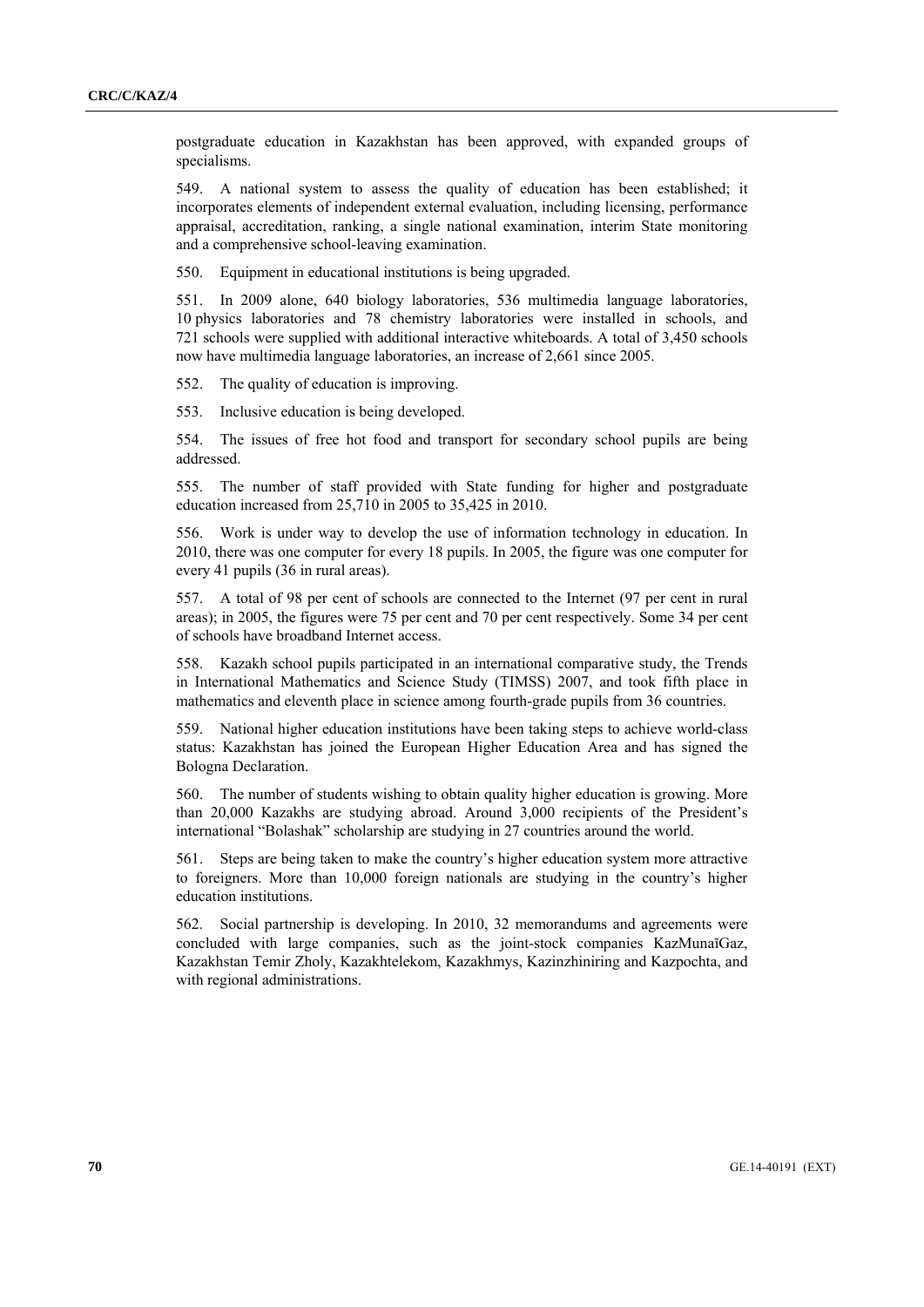

 **Results achieved by Kazakhstan in the international comparative study TIMSS 2007** 

563. The development of the education system in the new circumstances is becoming a decisive factor in the country's socioeconomic growth; hence the adoption of the State programme for the development of education 2011–2020.

564. The amount of funding provided from the central budget for the first phase of the programme (2011–2015) is 461.1 billion tenge.

565. Serious attention is paid in the programme to access to preschool education.

566. The proportion of national budget expenditure allocated to preschool education and instruction in recent years has been about 0.1 per cent of GDP. In countries that are members of the Organisation for Economic Co-operation and Development (OECD), the figure is 1 to 2 per cent of GDP.

567. In order to eliminate the shortage of places in preschools, a special sectoral programme known as the "Balapan" programme has been developed for 2010–2014. A sum of 216,283.5 million tenge is being provided to fund the implementation of the programme in 2010–2014.

568. The purpose of the programme is to meet the population's need for quality preschool education and instruction services.

569. In order to achieve this goal, Kazakhstan plans to create more than 300,000 places in preschools that are to be built using budgetary and extrabudgetary funds, bought back and transferred to community ownership, and in renovated and modernized preschool buildings.

570. As at 1 July 2011, there were 6,960 preschools in Kazakhstan (6,446 in 2010), attended by 481,000 children (446,400 in 2010).

571. As part of the implementation of the "Balapan" programme, the number of preschools in the network has increased by 514 since 2010 (222 kindergartens and 292 mini-centres). The growth of the network has been achieved as follows:

• Construction of 30 kindergartens (6,200 places);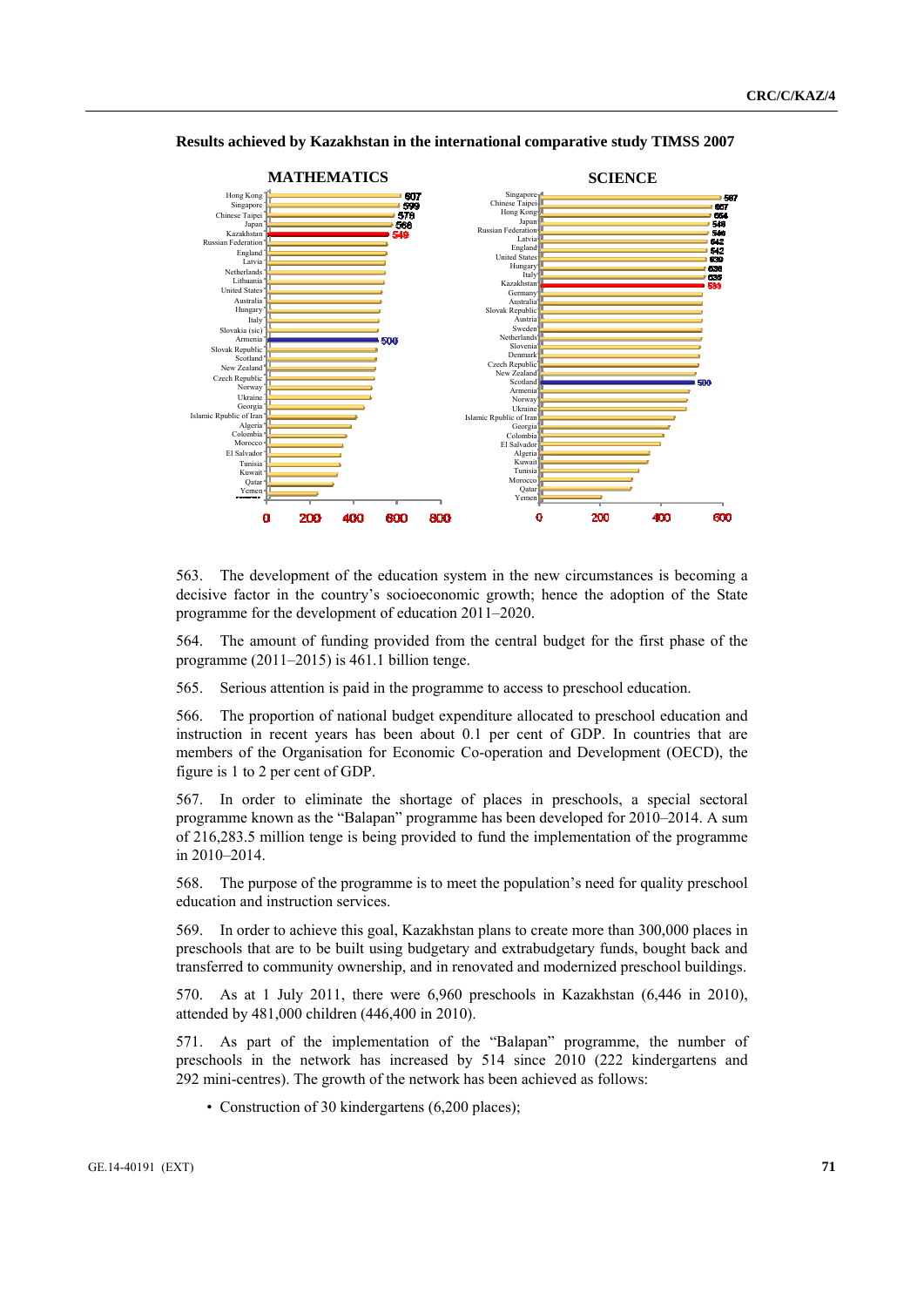- Opening of 292 mini-centres (9,200 places) and 95 private kindergartens (7,500 places);
- Return of 97 previously privatized kindergartens, opening of kindergartens on the ground floors of residential buildings, release of stand-alone buildings in community ownership that are currently rented out, transfer of other buildings and premises suitable for preschools (11,600 places).

572. As a result, 41.6 per cent of the total number of children aged 1 to 6 have the opportunity to receive preschool education in kindergartens. Some 88.9 per cent of all 5- and 6-year-old children attend school preparation.

573. By 2015, 74 per cent of children will be receiving preschool education and instruction, and by 2020 the figure will be 100 per cent.

574. In addition, all children aged 5 and 6 will attend school preparation in educational institutions.

575. With a view to establishing an innovative, multilingual education model, the number of schools providing education in three languages will increase from 33 to 700.

576. By 2015, all pupils in general-education schools will be provided with free textbooks and digital education resources, funded from local budgets.

577. The provision of up-to-date equipment for school gymnasiums will be addressed.

578. The process of providing schools with new physics, chemistry and biology laboratories and language and multimedia laboratories, together with services for their maintenance, will continue; the proportion of the cost covered by local budget funds will increase from 35.6 per cent to 80 per cent.

579. In addition, new schools will be built so that the triple-shift system and the risk of accidents in schools can be eliminated. By 2015, at least 200 schools will be built using central budget funds and the same number using local budget funds.

580. The system of technical and vocational education plays a key role in satisfying the interests of the individual, meeting labour market needs and fulfilling the potential for economic and social development.

581. According to government statistics, there were 786 technical and vocational education institutions as at 1 July 2010, including 306 vocational lycées and 480 colleges. This is an increase of 64 compared with the same period in 2005. Some 22.8 per cent of them are located in rural areas.

582. A total of 32.7 per cent of those leaving general-education schools continue their education in vocational lycées and colleges, 24.8 per cent after the ninth grade and 7.9 per cent after the eleventh grade.

583. There are 609,000 people studying in technical and vocational education institutions, of whom only 36.3 per cent receive government funding.

584. There are 177 specialisms and 416 qualifications for those training as specialists in technical and service occupations.

### **Rest, leisure and cultural activities (art. 31)**

585. In order to implement article 31 of the Convention, Kazakhstan is taking steps to promote the right of the child to rest and to participate fully in cultural and artistic life.

586. In 2008, the Association of Sociologists and Political Scientists conducted a survey of the implementation of children's right to participate in cultural life, as part of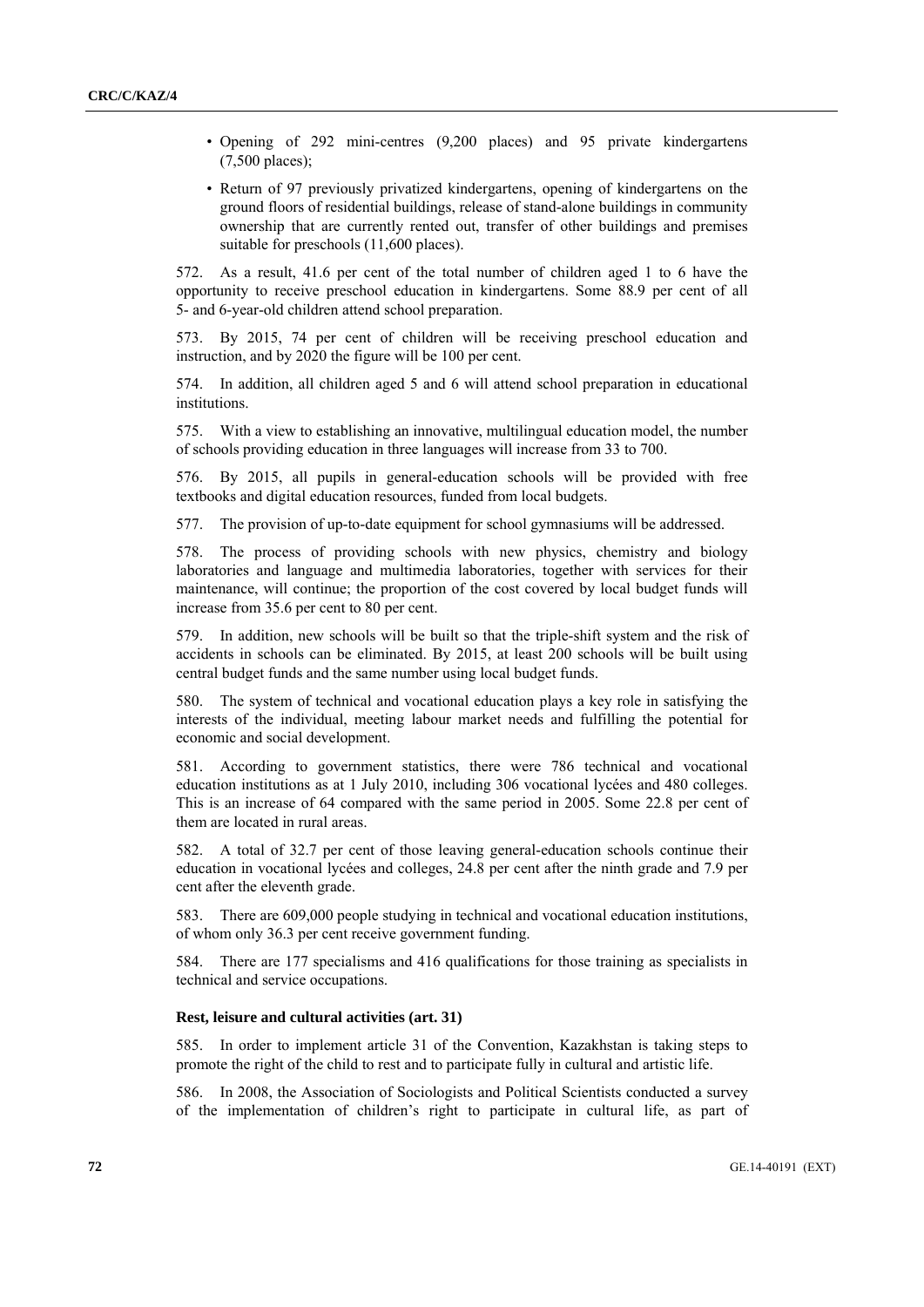government social-sector procurement by the Ministry of Education and Science. The survey was conducted in 63 schools in Kazakhstan, in 18 self-governing cities and provincial and local centres and 14 rural district centres. The study covered 1,511 pupils in junior, middle and senior grades. It revealed that all Kazakh children have access to children's libraries, but not all children, particularly in rural areas, have access to cultural, leisure and entertainment facilities. Some 80.5 per cent of pupils believed that school was the main place where children learned practical skills for participation in cultural life. Most pupils and teachers — between more than half and two thirds — in the schools surveyed noted that those schools offered children opportunities for leisure, rest and play, and also various forms of supplementary education.

587. Steps were taken, based on the results of the survey, to organize children's leisure and implement their right to cultural life.

588. In 2010, there were 23,396 school sports clubs, 425 sports schools for children and young people, 563 clubs for children and adolescents and 330 music and art schools for children and adolescents in Kazakhstan.

589. In 2010, there were 8,791 organizations providing leisure and health-improvement activities for children during the summer holidays: 212 countryside camps, 7 of which operated all year round, 5,900 camps attached to schools, 84 sanatorium-type camps, 1,628 specialist and debating camps, and 967 sports and tented camps.

590. There are 8,751 facilities providing leisure activities for school pupils: 676 backyard clubs, 3,029 special-interest clubs and 5,046 school playgrounds.

591. A total of 1,953,351 schoolchildren, or 83 per cent of all pupils in the first to tenth grades, have access to some form of leisure, health-improving or recreational activity.

592. A total of 886,222 pupils were provided with health-improving recreation, 11 per cent of them in countryside health-improvement facilities.

593. The number of leisure facilities for children is increasing and the network of backyard clubs is expanding: there are now 112 in Karagandy province, 79 in East Kazakhstan province, 60 in Pavlodar province and 46 in Kostanay province.

594. Steps have been taken to expand, renovate and maintain the network of children's health-improvement facilities: a year-round educational and health-improvement centre has opened in Pavlodar province, the camp for orphaned children in Kostanay province has been renovated, and steps are being taken to maintain the network in East Kazakhstan province, which has 26 facilities, North Kazakhstan province, which has 19 facilities, and West Kazakhstan province, which has 13.

595. During the summer holidays, 153 sports camps were in operation in Kazakhstan, providing activities for 3 per cent of the total number of pupils.

# **IX. Special protection measures**

## **A. Refugee children (art. 22)**

596. Article 47 of the Children's Rights Act, entitled "Protection of the rights of refugee and displaced children", provides that:

1. Refugee and displaced children have the right to protection of their interests.

 2. The guardianship and custody authorities at the place where the child is located and local migration services shall cooperate to obtain information about the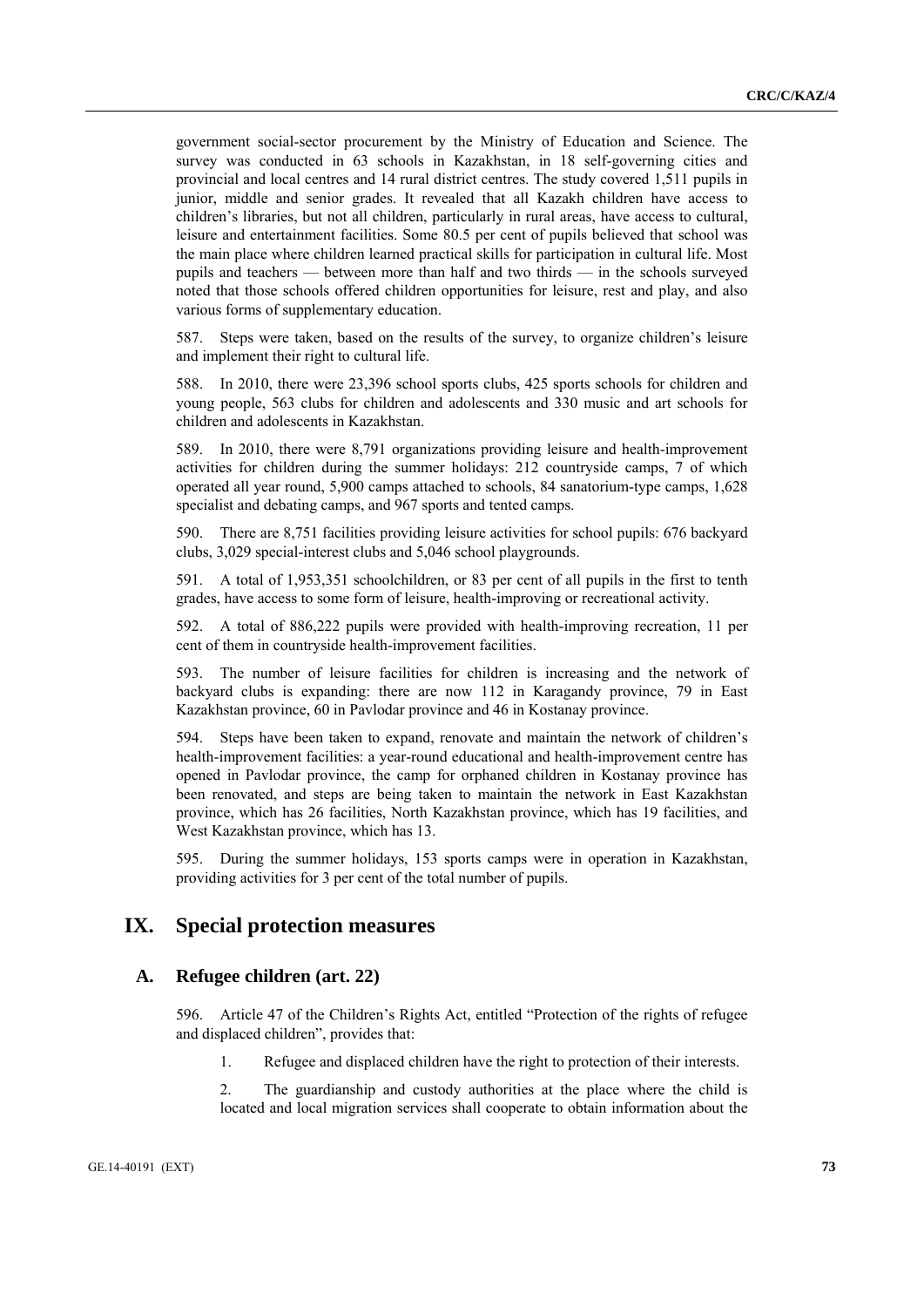existence and place of residence of the child's parents or other legal representatives, and if necessary shall send the child to medical or other institutions whose function is to protect the rights of the child.

597. In 2008, a special report by the Human Rights Commissioner on the observance of the rights of refugees and repatriates in Kazakhstan was published; it was the outcome of work under a joint project of the Office of the Human Rights Commissioner in Kazakhstan and the Kazakhstan office of the United Nations High Commissioner for Refugees (UNHCR).

598. The report analysed the problems faced by refugees and repatriates and summarized the results of the monitoring carried out during the project with regard to the observance of the rights of refugees and repatriates, including children.

599. The Refugee Act, which sets out the legal status of asylum seekers and refugees in Kazakhstan, entered into force on 1 January 2010. Refugees enjoy the protection of the Republic of Kazakhstan. In addition to legal assistance, they receive financial and humanitarian assistance from NGOs and international organizations.

600. Under current domestic law, social services are provided to stateless persons who are permanently resident in Kazakhstan. Stateless persons who are temporarily resident in Kazakhstan, including refugees, are not eligible for government social protection measures.

601. Existing legislation on migration policy requires further improvement. In this connection the President has approved a national migration policy framework for 2007–2015.

602. According to data from the Migration Police Committee of the Ministry of Internal Affairs, there were 226 child refugees living in Almaty and South Kazakhstan provinces and the city of Almaty as at 15 January 2011, 66 of whom were of preschool age and 160 of school age. A total of 106 had come from Afghanistan, 5 from the Islamic Republic of Iran, 1 from Kyrgyzstan, 1 from Pakistan, 2 from China and 11 from Uzbekistan. One hundred of these child refugees were born in Kazakhstan.

603. Under articles 8 and 47 of the Education Act, the State guarantees all citizens of Kazakhstan free general secondary education in accordance with the national mandatory education standards.

604. In accordance with article 2 of the Convention on the Rights of the Child, equal rights for every child are enshrined in Kazakh law; therefore, the children of foreigners and stateless persons who have a residence permit are provided with opportunities for in-depth learning of their native language.

605. Refugees' associations have been established in Almaty, such as the Afghan Cultural Centre, the Association of Afghan Women Refugees, the Afghan School, attended by more than 60 children, and a kindergarten for Afghan children.

606. Kazakhstan participates actively in the work of UNHCR.

607. An agreement on cooperation between the Government of Kazakhstan and UNHCR, signed in Astana on 14 November 2007, entered into force on 7 April 2011.

## **B. The administration of juvenile justice (art. 40)**

608. Investigations of criminal offences committed by or against minors are the subject of particular monitoring. Every month, the status of investigations of crimes in this category is analysed and, on the basis of the analysis, instructions are issued to step up efforts to identify persons, including parents, adult acquaintances and friends, who lure minors into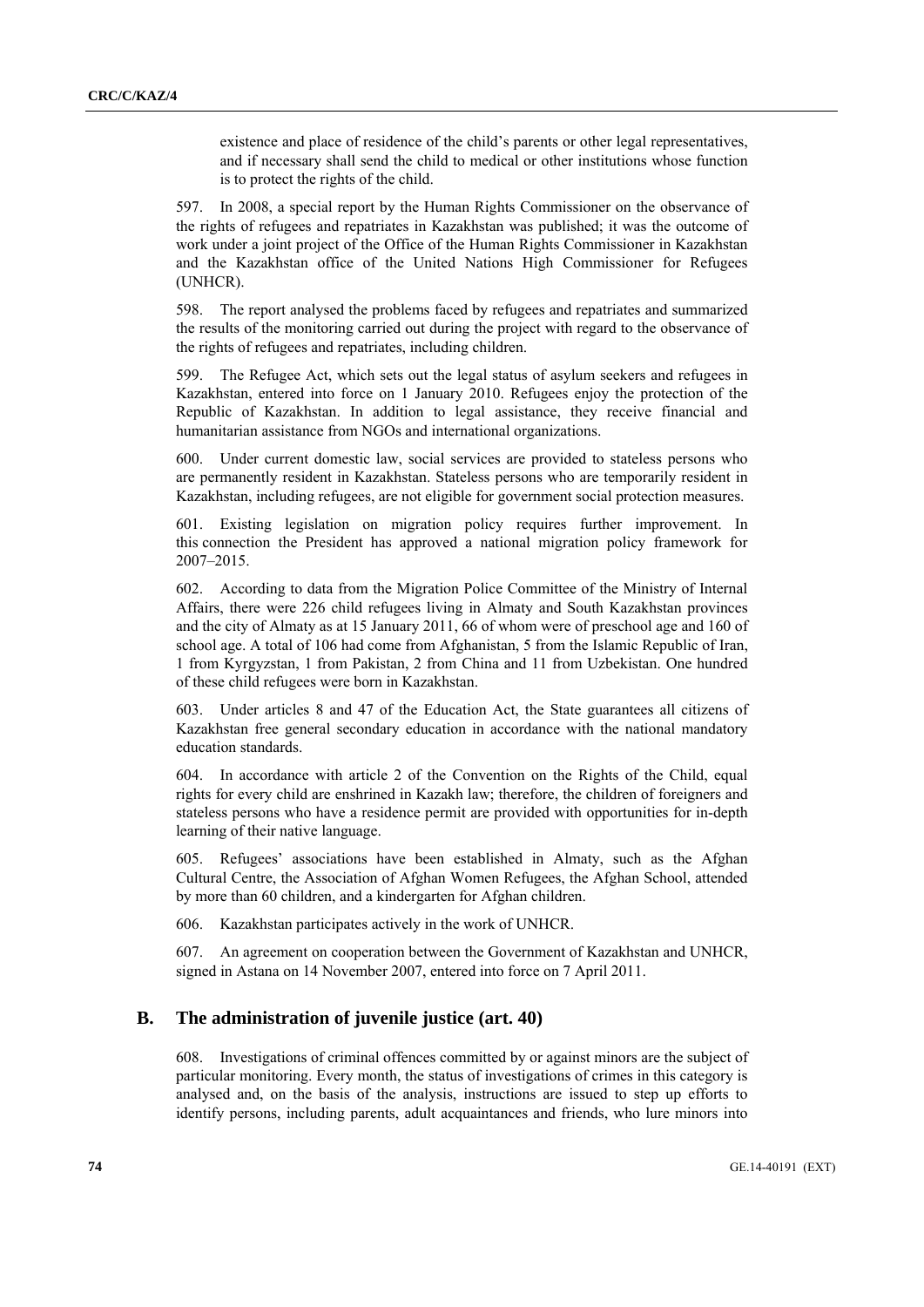criminal activity or the commission of other offences and to take action against them under criminal, civil, family or administrative law.

609. There have also been cases in which the constitutional rights of minors were violated during pretrial investigations. In 2008, there were seven such violations. These included three minors who were acquitted because of departmental failings in the referral to court of criminal proceedings relating to particularly serious offences: in Aktobe province, a minor named Ten was acquitted because of insufficient evidence of his guilt on a murder charge; in Akmola province, Rudobaba was acquitted of an offence under article 145, paragraph 2, of the Criminal Code; and in North Kazakhstan province, Baimanov was acquitted of an offence under article 177, paragraph 1, of the Criminal Code. Three individuals were the subject of unwarranted criminal proceedings: in North Kazakhstan province, A. A. Kolbasov, under article 103, paragraph 3, of the Criminal Code, and A. Y. Kovalenko, under article 257, paragraph 2 (a); and in Aktobe province, B. T. Khaliullin, under article 96, paragraph 2. One minor was unlawfully detained: A. R. Kamenskikh, suspected of causing grievous bodily harm, in North Kazakhstan province.

## **Juvenile justice**

610. On 19 August 2008, a policy framework for the development of a juvenile justice system during the period 2009–2011 was approved pursuant to a presidential decree, and on 18 November 2008, an action plan to implement the policy framework was approved pursuant to a Government decision.

611. The main objective of the policy framework is the gradual introduction and development in Kazakhstan of elements of a juvenile justice system that will result in more effective and higher-quality administration of justice in respect of minors at all stages of the process. The policy framework proposes the establishment of specialized units to work with minors in the Ministries of Justice, Internal Affairs and Education and Science, in the courts and procurators' offices, and at the bar.

612. A juvenile police force has been operating since 1 April 2008 within the internal affairs agencies of Bostandyk district in the city of Almaty and Almaty district in the city of Astana. Since June 2011, work has been under way to establish juvenile police units throughout the country.

613. There are specialized juvenile law offices in Astana, Almaty, Kokshetau, Pavlodar and Yekibastuz, staffed by lawyers and social workers who have passed a special competition. There are juvenile courts in Almaty and Astana.

614. Under the action plan for the implementation of the policy framework, the post of chief juvenile justice expert in the Directorate of the Committee on the Penal Correction System and 15 posts of special inspector for juvenile justice in the penal correction departments of the provinces and the city of Astana were created in 2009.

615. Pursuant to Government Decision No. 494 of 31 May 2010, 591 additional staff were recruited to probation offices in 2010. This number included 241 additional juvenile justice experts recruited to district and city probation offices.

616. The main objective of juvenile justice is to prevent juvenile delinquency and child neglect and homelessness, and to reduce the number of cases in which criminal penalties are imposed on minors.

617. Under the policy framework on juvenile justice, the units responsible for organizing the work of neighbourhood police officers for juvenile affairs in the system of internal affairs agencies have become juvenile justice units (Ministry of Internal Affairs Order No. 281 of 10 June 2011 on organizational and staffing matters). There is also now a possibility of exemption from criminal liability for juveniles in the event of reconciliation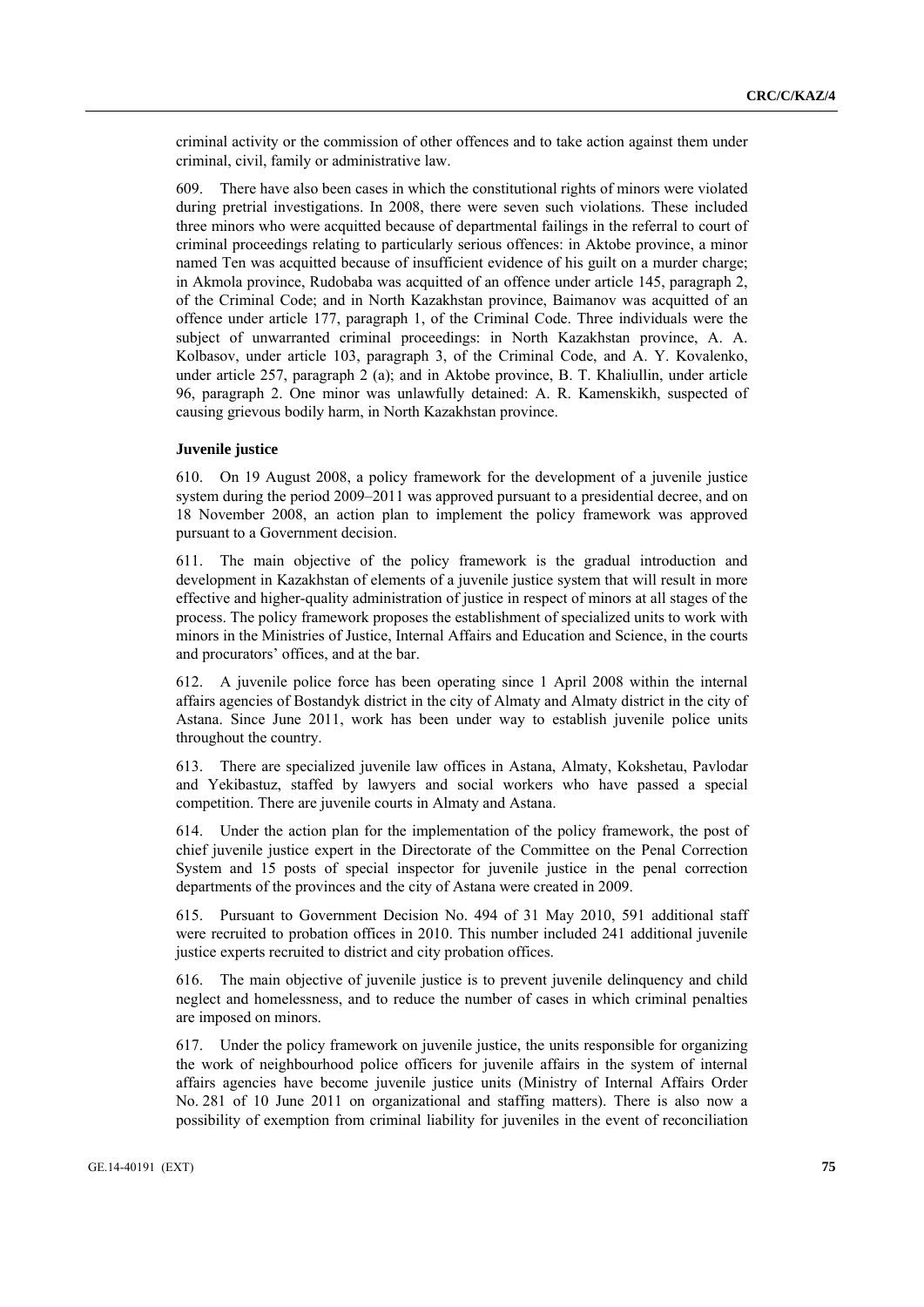of the parties (art. 67 of the Criminal Code, "Exemption from criminal liability following reconciliation with the victim").

618. Mediation procedures have been enshrined in the law: the Mediation Act and the Act on Amendments and Additions to Legislation on Mediation, both dated 28 January 2011, set out the basis for the use of mediation procedures in disputes arising from civil, labour, family and other legal relations, with account taken of the particular characteristics of cases affecting the family and children.

619. The juvenile courts are continuing to operate successfully; they are courts with comprehensive jurisdiction, which hear not only criminal cases involving offences committed by juveniles and direct violations of the rights of juveniles, but also, *inter alia*, civil cases concerning a child's place of residence, the withdrawal, restriction or restoration of parental rights, and the adoption of children; disputes regarding guardianship, custody and fostering of children; and cases concerning administrative offences (infringements of the rights of minors, such as the non-fulfilment by parents or persons acting *in loco parentis* of their responsibilities regarding the upbringing of a child or the involvement of a minor in the commission of an administrative offence).

620. The number of cases heard by the juvenile courts has doubled over the past two years. Most juveniles who have committed a criminal offence receive suspended sentences. This year, only 11 per cent of juveniles received custodial sentences; in Astana, the figure was 8 per cent.

621. Analysis of investigative practice shows that alternatives to pretrial detention are increasingly being used in respect of juveniles.

| No. | Reporting<br>period | Imposition of travel restraints<br>and pledge of good conduct | Recognizance | Release of juvenile<br>under a supervision order | Bail     | House<br>arrest | Pretrial<br>detention |
|-----|---------------------|---------------------------------------------------------------|--------------|--------------------------------------------------|----------|-----------------|-----------------------|
|     | 2007                | 74                                                            | 4            | 31                                               |          |                 | 600                   |
| 2   | 2008                | 96                                                            |              | 10                                               |          |                 | 571                   |
|     | 2009                | 2979                                                          | 59           | 704                                              | $\theta$ |                 | 534                   |
| 4   | 2010                | 2481                                                          | 56           | 635                                              | $\theta$ |                 | 293                   |

622. There were 600 cases of pretrial detention in 2007 and 293 in 2010 — a drop of 45.1 per cent.

623. Cooperation with the NGO sector is developing. The Chance Centre for Social and Legal Support has been operating in Astana since 2010 with the support of the local administration and UNICEF and is implementing a project to offer effective community-based alternatives to the placement of children in closed State institutions or pretrial detention and the imposition on them of custodial sentences.

624. As a result of the measures outlined above, the number of custodial sentences imposed on juveniles has fallen (in approximately 60 per cent of cases a suspended sentence or re-education measure is imposed), the number of instances of reconciliation has doubled, and over the past four years the number of children serving sentences in correctional colonies or held in pretrial detention has halved.

625. With a view to training juvenile justice experts, the Supreme Court, in conjunction with the Institute of Justice of the Academy of Public Administration attached to the Office of the President, has developed a special programme and thematic plan for the training of judges who specialize in hearing cases involving juveniles.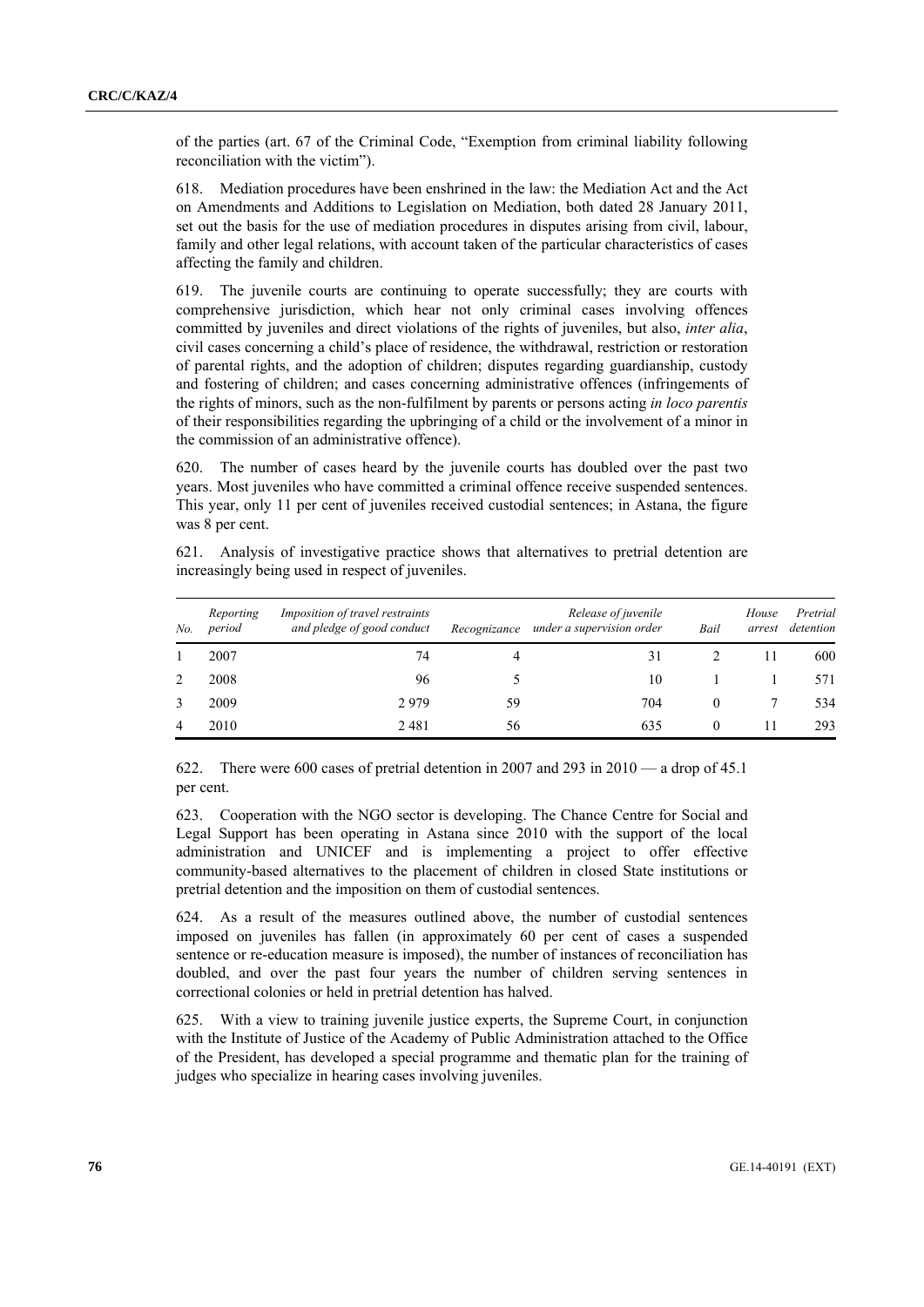## **Children deprived of their liberty, including any form of detention, imprisonment or placement in custodial settings (art. 37 (b) and (d))**

626. On 26 June 2008, Kazakhstan ratified the Optional Protocol to the Convention against Torture and Other Cruel, Inhuman or Degrading Treatment or Punishment, signed in New York on 24 September 2007, and undertook to develop an independent national preventive mechanism.

627. Since the Optional Protocol was ratified, the establishment of a national preventive mechanism, a model of such a mechanism and the legislative framework for it have been discussed many times at conferences, round tables, working meetings and seminars.

628. In establishing a national preventive mechanism, it is vital to ensure that it has a mandate adequate for the performance of its functions.

629. All closed institutions, including those for children, are visited under the national preventive mechanism. A total of 244 institutions have been designated for possible inspection under the mechanism.

630. In the penal correction system of the Ministry of Internal Affairs, there are now four young offenders' institutions and one segregated area for girls in institution LA-155/4 of the penal correction department in the city of Almaty and Almaty province. Over the past three years, the number of convicted persons held in these institutions has been falling. The planned capacity of young offenders' institutions was 1,300 places; in fact, there were 449 juvenile inmates in such institutions in 2008, 427 in 2009, and 243 in 2010, three of whom were female.

631. In this context, a decision was taken to use the equipment and teaching resources from four young offenders' institutions to establish a single institution in Almaty, where conditions of detention will be closer to international standards, with a limit of 350 places in premises with an area of 1,223 m2.

632. Holding convicted juveniles in Almaty, which is the centre of the country's cultural life and has a mild climate, will make the process of re-education more effective. This initiative was supported by the Procurator-General's Office.

633. The convicted juveniles from the young offenders' institutions in Aktobe and Ust-Kamenogorsk have now been relocated to Almaty.

634. Pursuant to an order of the Ministry of Justice, the young offenders' institutions in Aktobe and Ust-Kamenogorsk have been converted into open prisons for adult inmates with a record of good behaviour. This has alleviated the problem of overcrowding in the rest of the country's open prisons.

635. It is anticipated that the relocation of inmates from the young offenders' institution in Petropavlovskoye will be completed by the end of June 2011.

636. In 2010, 170 convicted juveniles were conditionally released before the end of their sentence; in 2009, the figure was 157.

637. As at 1 January 2011, 707 juveniles convicted but not in detention were registered with the probation offices of the penal correction system. The figure for 2010 was 1,286.

638. Pursuant to Ministry of Justice Order No. 305 of 21 October 2004, instructions for the organization of re-education work with convicts in correctional institutions of the Ministry of Justice were approved with a view to improving the effectiveness of re-education and assisting the administrations of institutions. Boards of trustees have been established, and also parents' committees made up of convicts' parents and other close relatives.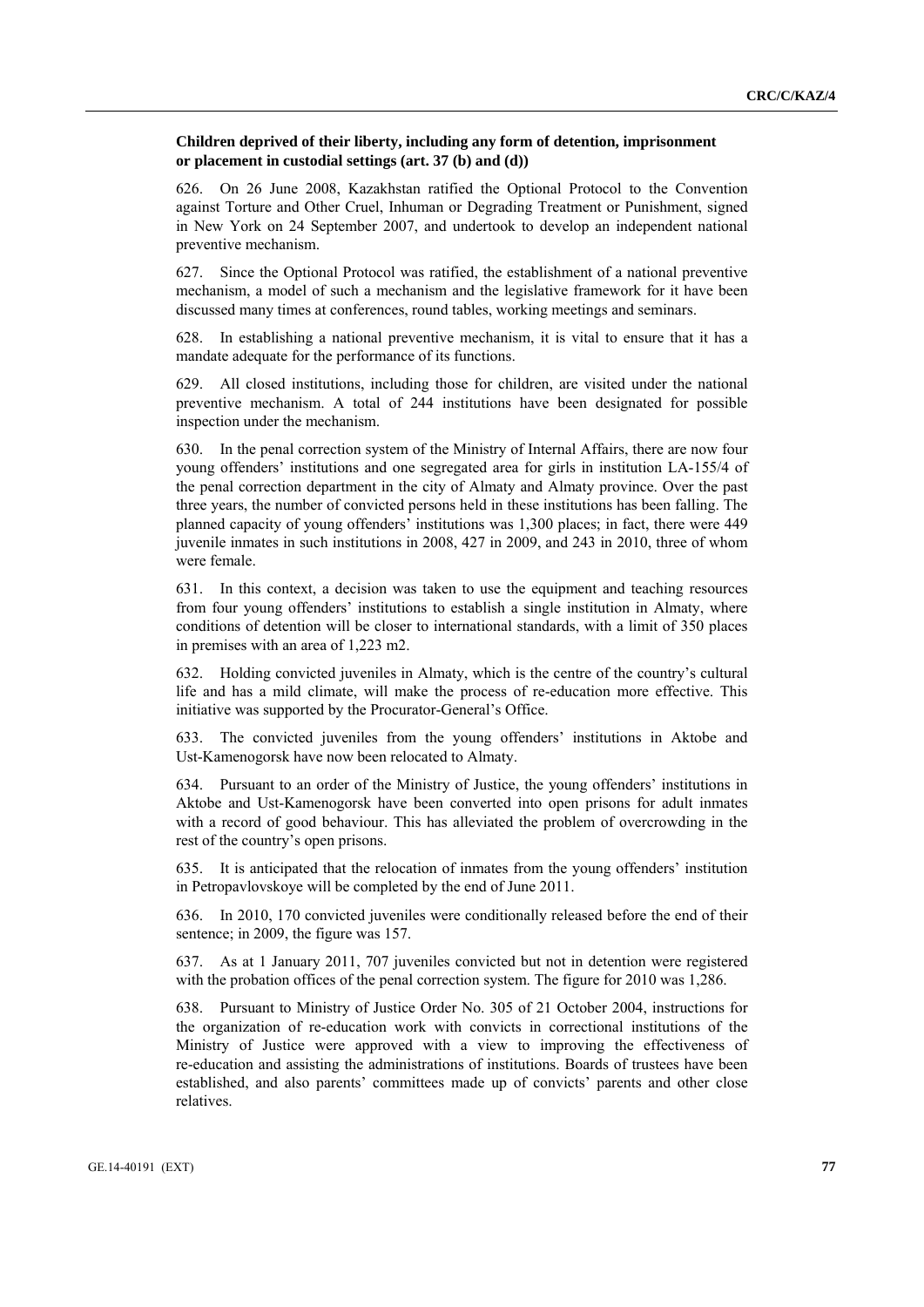639. Public oversight commissions are responsible for public monitoring of the observance of the rights of inmates in all young offenders' institutions.

640. The inmates of young offenders' institutions are provided with education with a view to full personal development, broadening of their horizons and enhancement of their intellectual capabilities. There are now five general-education schools operating within young offenders' institutions, attended by inmates who have not received secondary education; part of the teaching is in the State language. In addition to the teaching in the general-education schools, extracurricular club activities are offered. In these clubs, inmates learn drawing technique, applied art and computer literacy.

641. There are five libraries in young offenders' institutions, where inmates have access to fiction, legal literature, newspapers and magazines. Inmates also have the right to take out subscriptions to periodicals at their own expense. In 2010, the library holdings in young offenders' institutions amounted to 43,212 books.

#### **Children in street situations**

642. Under the Act on the Prevention of Juvenile Delinquency, Child Neglect and Homelessness, a whole range of steps are being taken in different areas to prevent child neglect and homelessness and juvenile delinquency.

643. Since 2007, the Interdepartmental Commission for Minors and their Rights has been operating under the Government of Kazakhstan. At its meetings, the Commission has discussed more than 30 issues, including 10 relating to the prevention of child neglect and homelessness. Similar commissions, bringing together representatives of relevant government bodies, operate in all regions of the country.

644. With a view to increasing legal literacy and reducing adolescent neglect and homelessness, the Ministries of Education and Science, Internal Affairs, Health and Justice developed an interdepartmental plan in 2010 to prevent juvenile delinquency and child neglect and homelessness.

645. Regular spot checks and campaigns, such as "Children and night work", "Adolescent", "Street", "Concern" and "The road to school", are carried out in conjunction with government bodies, NGOs and the public, in order to identify neglected and homeless children.

646. In 2010, the Ministry of Internal Affairs conducted the campaigns "Children are our future", from 15 April to 15 May, and "The police and school", from 13 September to 6 October. During these campaigns, more than 10,000 lectures and talks, 500 seminars, more than 1,000 round tables and 300 briefings were held on the prevention of alcohol abuse, alcoholism, drug addiction and smoking among minors. Around 2,000 surveys were conducted among school pupils and teachers to determine the effectiveness of the work of school police inspectors. More than 1,000 sporting events and more than 800 cultural and recreational events were organized.

647. One of the most effective means of early prevention of juvenile delinquency is to provide free leisure activities for adolescents and to involve them in sessions at sports clubs.

648. In that connection, all the departmental gymnasiums of the Ministry of Internal Affairs offer sessions free of charge to minors from troubled families. These sessions are attended by around 10,000 minors.

649. An integrated database providing a single register of disadvantaged minors has been created. The database contains information on children who are absent from school without valid reason, those in special education institutions, those who are victims of cruelty and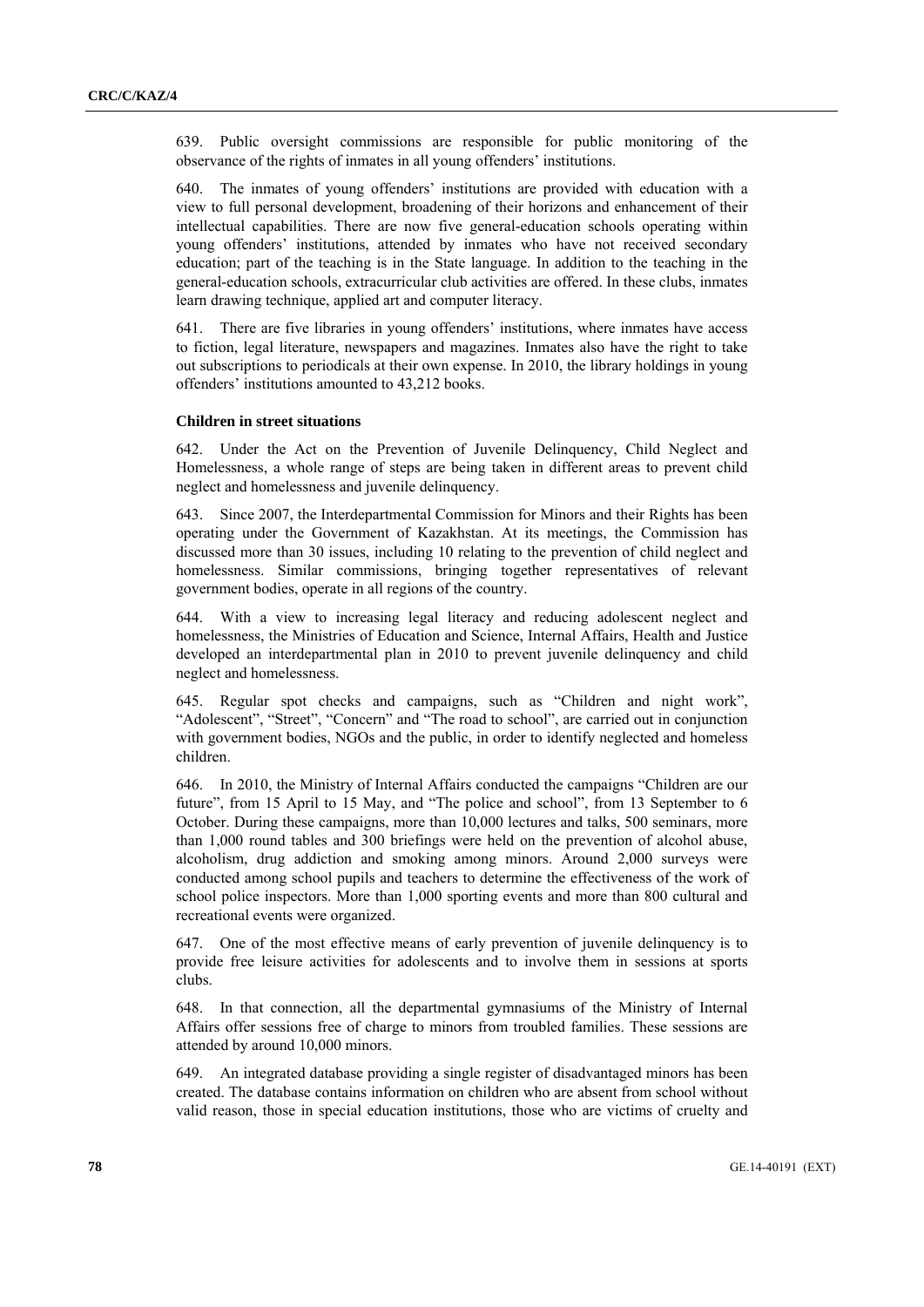violence, those who are from troubled families or are neglected or homeless, and those sent to rehabilitation centres for minors.

650. In Kyzylorda province, there is a rehabilitation centre for disadvantaged children.

651. The town of Saran has a centre for problem families, a family support centre, three children's homes and an adolescents' club.

652. In 2010, 374,655 socially vulnerable children received assistance to the value of around 1.7 billion tenge under the campaigns entitled "The road to school" and "Concern". In 2009, around 439,000 children received assistance to the value of 1.6 billion tenge.

653. In addition, socially vulnerable school pupils receive assistance from a general education fund. The total amount of contributions to general education funds was 5.5 billion tenge or 1.7 per cent of total expenditure on school maintenance. In 2009, the figure was 4.6 billion tenge, or 1.6 per cent.

654. In order to organize work with troubled families and neglected children effectively, 3,139 social care teachers and more than 7,000 psychologists have been recruited to schools. In addition, 1,500 police inspectors work in schools.

655. Surveys are carried out in conjunction with NGOs, such as the Sandzh Research Centre and the Centre for the Social Adaptation of Children, with a view to the early detection of family problems, and recommendations are drawn up in that area.

656. The following guides have been published: "Family problems: causes and prevention" and "The organization of family counselling in schools".

657. Under the memorandum of cooperation between the Human Rights Commissioner of Kazakhstan and the UNICEF office in Kazakhstan for the period July to November 2011, rapid assessments of the situation of the most vulnerable children and children from high-risk groups living in urban areas of Kazakhstan are expected to be carried out; these will cover aspects of the sexual exploitation of and domestic trafficking in children, and neglect and violence.

658. It is anticipated that NGOs will be involved in studying the situation of street children.

## **C. Economic exploitation, including child labour (art. 32)**

659. Legislation on the protection of children from labour exploitation is being refined. For example, the Act on Amendments and Additions to Legislation on the Protection of Children's Rights includes the concept of "economic exploitation of the child" and enshrines the child's right to protection from economic exploitation.

660. The provisions of ILO Convention No. 182 concerning the Prohibition and Immediate Action for the Elimination of the Worst Forms of Child Labour (Geneva, 17 June 1999) and ILO Convention No. 138 concerning Minimum Age for Admission to Employment (Geneva, 26 June 1973) have been incorporated in Act No. 9 of 19 December 2007 on Amendments and Additions to Legislation on Labour and Social Security.

661. For example, article 30 of the Act states: "Employment contracts may be concluded with citizens who have reached the age of 16. With the written consent of a parent, guardian or adoptive parent, an employment contract may be concluded: (1) with citizens who have reached the age of 15, provided they have received basic and general secondary education in an institution of secondary education; (2) with students who have reached the age of 14, provided the work is performed in their free time outside school, is not harmful to their health and does not disrupt their education; (3) with persons under the age of 14 to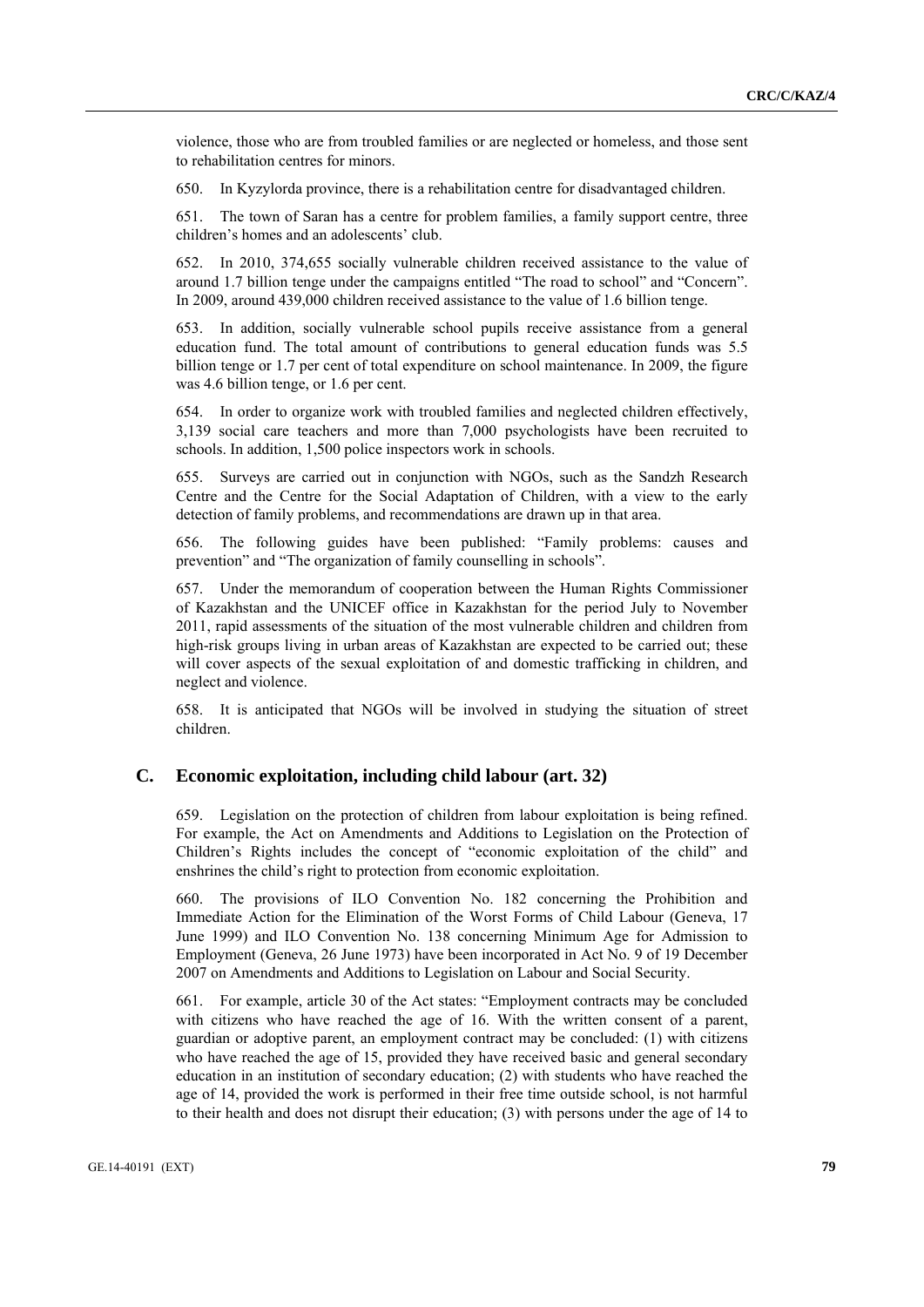work in cinematography organizations, theatres, theatrical and concert organizations or circuses by participating in the creation or performance of works, without compromising their health or moral development, subject to the conditions set out in paragraph 2.2 of this article. An employment contract with a minor must be signed by a parent, guardian or adoptive parent as well as by the minor."

662. Article 16 of the Children's Rights Act states that children over 14 have the right, with their parents' permission, to take part in socially useful work in their free time outside school that does not harm their physical, moral or mental state, provided their health and stage of development so permit. Paragraph 4 of the article prohibits the recruitment of children for heavy physical labour in harmful or hazardous working conditions or their involvement in such labour. Their working must not disrupt their education.

663. Pursuant to Order No. 185-ȯ of the Ministry of Labour and Social Protection of 31 July 2007, a list was approved of workplaces and occupations involving heavy physical labour and harmful (extremely harmful) or hazardous (extremely hazardous) working conditions in which the employment of persons under 18 is prohibited.

664. With a view to informing the public about the exploitation of child labour, a 12-day national information campaign against the exploitation of child labour is conducted every year. During the campaign, spot checks are carried out throughout the country to identify cases of exploitation of child labour, talks are held with children to explain the characteristics of child labour, booklets and guides relating to the exploitation of child labour are distributed, and press conferences, round tables, seminars, competitions and concerts are held. Every year, more than 4,000 events are organized during the campaign, reaching more than 300,000 adults and children.

665. In 2007, a survey was conducted in conjunction with the Association of White-Collar Women Employees and a guide entitled "The worst forms of child labour in Kazakhstan: an assessment of the situation and measures taken" was produced.

666. A joint workplan to eliminate the worst forms of child labour and implement ILO Convention No. 182 for 2009–2011 has been under implementation since 2009.

667. In 2009, 900 children were found to be working in cotton and tobacco fields in Almaty and South Kazakhstan provinces; in 2010, 532 cases of child labour were identified.

668. In 2010, State labour inspectors carried out more than 18,000 inspections to ensure that employers were complying with national labour law. During every inspection, the State labour inspectors must check for the unlawful use of child labour.

669. Following the inspections, administrative measures were taken against officials who had allowed the use of child labour.

#### **Drug abuse (art. 33)**

670. A programme to combat drug abuse and the drug trade in Kazakhstan for 2009–2011 was approved.

671. The "Youth against Drugs" campaign is ongoing in Kazakhstan. In June 2010, public events were held in all the large towns and regions of the country to mark the International Day against Drug Abuse and Illicit Trafficking and aimed at raising public awareness of the problem of drug abuse and strengthening social attitudes against drug use.

672. The Committee to Combat the Drug Trade in the Ministry of Internal Affairs, in conjunction with the Astana city administration and the capital's internal affairs department, conducted a large-scale campaign entitled "Freedom. Happiness. Life". The campaign was publicized in the media.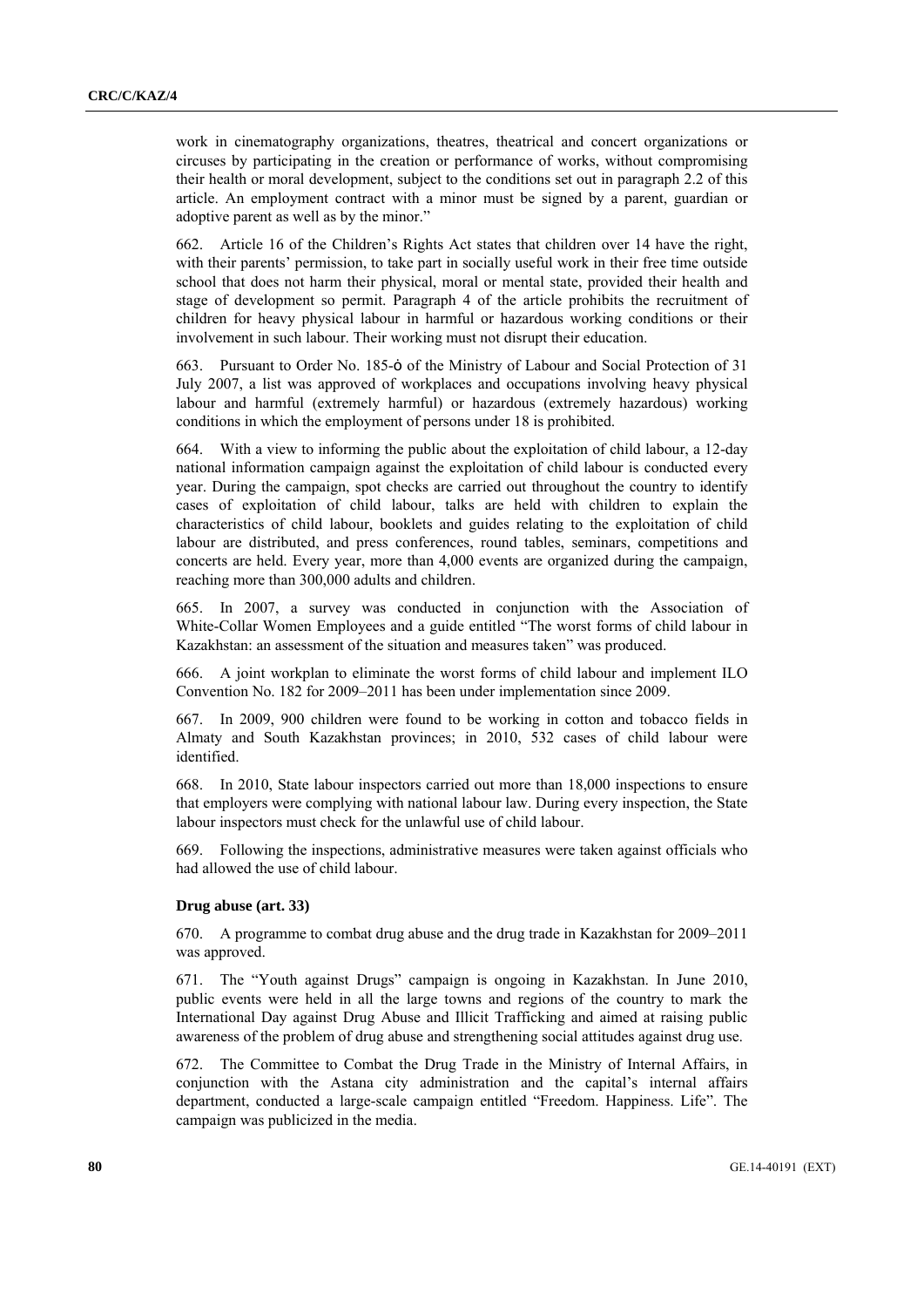673. A sum of 2,176,000 tenge was allocated for the above campaigns under the programme to combat drug abuse and the drug trade for 2009–2011.

674. Processions, bicycle rides, concerts, competitions, quizzes, sports contests and round tables were organized in all regions of the country.

675. The National Scientific and Practical Centre for Medical and Social Problems of Drug Abuse, a State-owned public enterprise under the Ministry of Health, in conjunction with the Ministry of Education and Science, has continued its work on the introduction of a diagnostic computer program for psychological testing of the risk of dependence on psychoactive substances.

676. In 2010, the computer program was approved and introduced in 161 secondary schools in Pavlodar, Astana and Almaty.

677. Three-day training seminars for psychologists and social care teachers were held in the above cities on means of early detection in children and adolescents of the risk of developing a dependence on psychoactive substances. A total of 161 specialists received training: 61 in Astana, 75 in Almaty and 25 in Pavlodar.

678. A sum of 6.0 million tenge was allocated to the Ministry of Health for the implementation of the above campaign under the programme to combat drug abuse and the drug trade for 2009–2011.

679. A system has been developed to monitor how effectively the computer program for determining psychological resilience is used in educational institutions, and a preliminary assessment has been conducted in schools in Karagandy, Pavlodar and Taraz. Following the monitoring, conclusions have been drawn about the effectiveness and safety of the program.

680. Surveys have also been carried out among various population groups in a number of regions.

681. In 2010, a survey was conducted in Akmola province. The results revealed the main reasons why young people start using drugs: 44.4 per cent cited peer pressure and 13.8 per cent lack of employment. Some 19.2 per cent of respondents said that they had witnessed drug use. A total of 79.9 per cent had never encountered drug dealers. Some 61.9 per cent of respondents had obtained information about drugs from the media, 17.4 per cent from specialist literature, 12.3 per cent from friends and 7.0 per cent from their parents.

682. According to a survey carried out in North Kazakhstan province, the most common reasons for drug abuse among young people were the influence of other people or peer pressure (24 per cent), lack of employment (leisure) (16.4 per cent), the lure of the "forbidden fruit" (9.9 per cent) and ignorance of all the consequences of drug abuse (8.6 per cent).

683. In 2010, more than 128 lectures and 1,500 talks on the prevention of alcoholism and smoking were organized in conjunction with healthy lifestyle centres and were attended by more than 96,000 pupils.

684. Higher education institutions have organized 189 round tables, 206 training seminars and 152 campaigns and have produced 210 brochures and 22 videos on the harm caused by and consequences of drug abuse. Drug prevention units have been set up in 5,020 schools around the country.

685. "Thinking together" advice points are provided for parents, with the involvement of medical experts on drug abuse, inspectors from the internal affairs agencies, psychologists and social care teachers.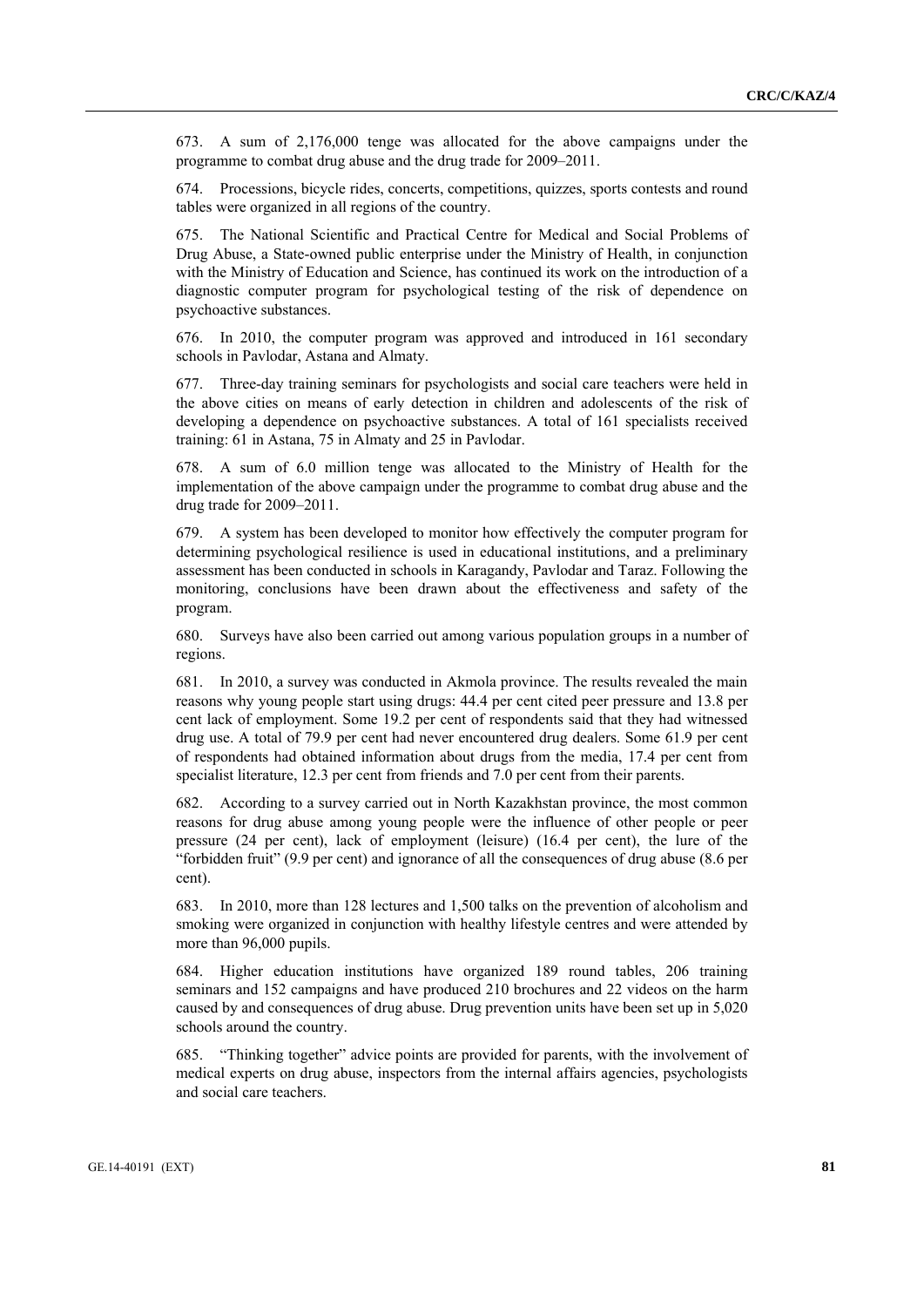686. Educational institutions have permanent thematic stands and book displays in their libraries, and anti-drugs information sheets promoting healthy lifestyles are produced.

687. Educational institutions have established mobile teams to campaign against drugs, and the heads of institutions have given particular teachers responsibility for implementing the programme. Courses are held every year for teachers.

688. For example, in 2010, four advanced training courses on prevention of HIV, drug addiction and crime were held, two of which focused on work to prevent HIV, solvent abuse, drug addiction, alcoholism and smoking by developing pupils' life skills. The courses were attended by more than 120 people.

689. In order to assist teachers in general-education schools, the National Institute of Advanced Training, with the support of the National Medical and Educational Association and the United Nations Educational, Scientific and Cultural Organization (UNESCO), has developed a handbook for parents on the prevention of HIV, drug addiction, solvent abuse, alcoholism and smoking.

## **Children belonging to a minority (art. 30)**

690. The State assists the country's minorities and ethnic groups, and pursues a policy of preserving and reviving their cultures and ethnic identities.

691. All ethnic groups have extremely high civil and social status. Their members do not act as representatives of the ethnic minorities to which they belong, but are seen rather as citizens of the united people of Kazakhstan possessing the full range of rights. The interests of ethnic groups are protected through the guaranteed representation of the Assembly in Parliament: the nine members of the Majilis elected by the Assembly represent its interests, and thus all the interests of every ethnic group in the country.

692. In the field of information, the country has more than 35 ethnic newspapers and magazines. Newspapers and magazines are published in 11 languages, and there are radio broadcasts in 8 languages and television broadcasts in 7. In 2010, 76,995,600 tenge was allocated to support ethnic media outlets, including the newspapers *Ukrainski novini*, *Deutsche Allgemeine Zeitung*, *Kore il'bo*, *Uĭgur avazi*, *Vatan*, *Aq bars* and *Akhyska*.

693. The 50 theatres in Kazakhstan include 9 mixed theatres, 15 Russian theatres and 1 Korean, 1 German, 1 Uzbek and 1 Uighur theatre.

694. Under the State programme for the development and use of languages for 2011–2020, approved pursuant to Presidential Decree No. 110 of 29 June 2011, an effective system of State support for the languages of the ethnic groups living in Kazakhstan has been established.

695. The country's educational institutions are implementing a fundamental provision: the right of ethnic groups to study in their native language.

696. Of the country's 7,516 general-education schools, 1,524 use Russian as the language of instruction, 58 use Uzbek, 14 Uighur and 2 Tajik, while 2,097 schools are mixed.

697. Of the 2,261 preschools, 272 use Russian as the language of instruction and 3 use other languages; there are 808 educational facilities for children that use two languages of instruction; and there are 190 Sunday schools run by ethnocultural associations, where members of 30 ethnic groups study their native languages.

698. Pupils leaving general-education schools where the language of instruction is Uzbek, Uighur or Tajik may, if they wish, sit the single national examination in the State language or Russian. Depending on their results in the examination, school leavers have the right to enrol in post-secondary and higher education institutions.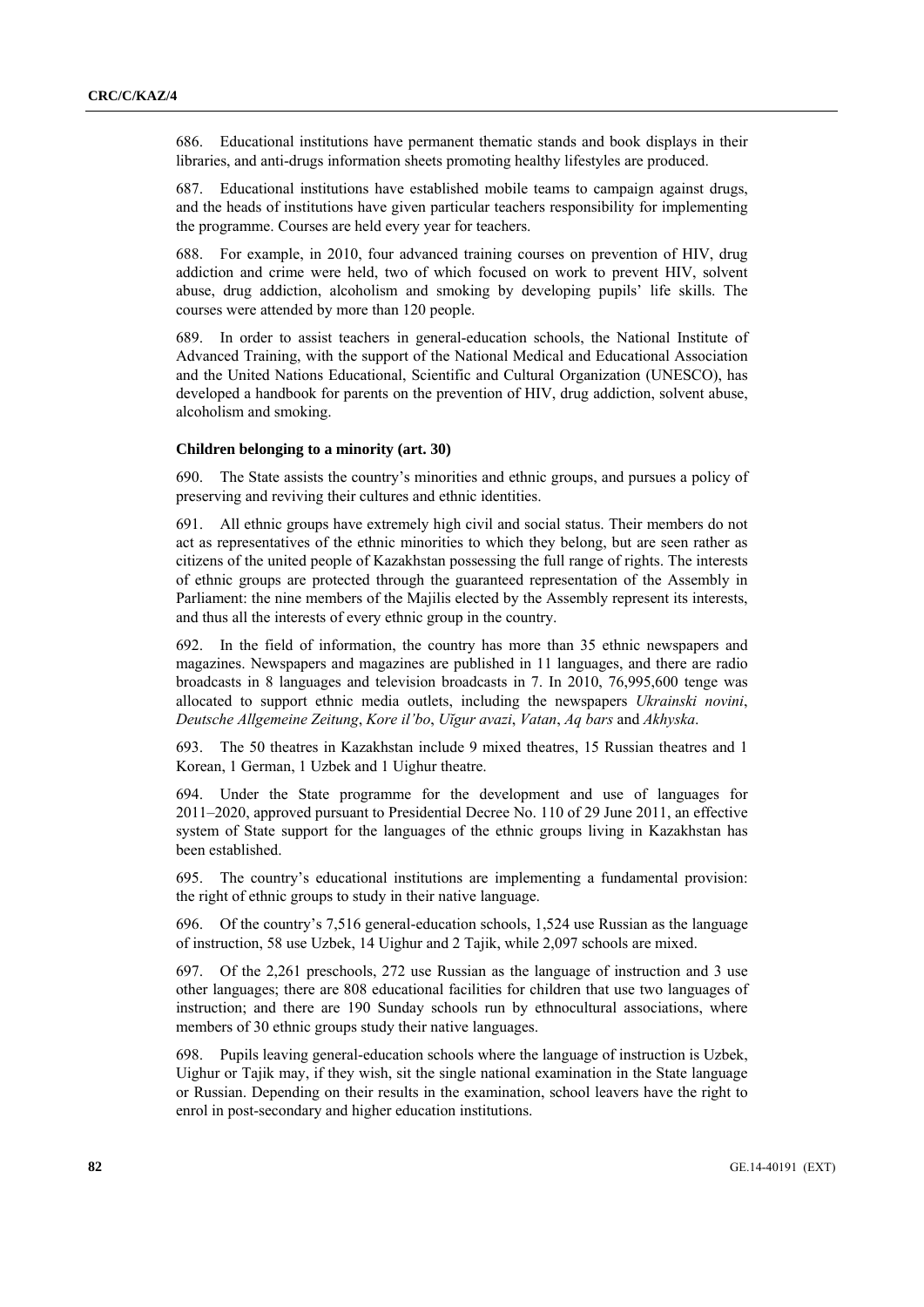## **Information on the implementation of the Optional Protocol to the Convention on the Rights of the Child on the involvement of children in armed conflict (New York, 6 September 2000)**

699. The Optional Protocol to the Convention on the Rights of the Child on the involvement of children in armed conflict, which Kazakhstan has ratified, prohibits the direct participation in hostilities and the conscription into the armed forces of persons who have not attained the age of 18 years. The provisions of the Optional Protocol have been incorporated in article 41 of the Children's Rights Act, which prohibits the recruitment of children for participation in hostilities or armed conflict and the creation of children's military units, and in article 23 of the Military Obligations and Military Service Act, which provides for the conscription for a term of military service of citizens aged between 18 and 27 years.

700. The current state of relations between the State and religions in Kazakhstan shows that the country has established the legal, ideological and social conditions necessary for the peaceful coexistence of representatives of different religions and ethnic groups.

701. Kazakhstan is an active member of the international movement for peace and security and is opposed to all terrorist acts that endanger the life, health or peace of mind of civilians. In April 2010, legislation was adopted to strengthen guarantees of the protection of the civilian population and the responsibilities of law enforcement officials for counter-terrorism operations.

702. Act No. 31 of 18 February 2005, the Anti-Extremism Act, establishes administrative and criminal penalties for the recruitment of children for participation in armed conflict.

703. A legal information campaign is under way in Kazakhstan with a view to prevention and the protection of children from participation in hostilities and armed conflict.

704. Coordination councils for the prevention of religious extremism among young people are in operation in all the country's provinces. Councils of veterans and Afghan soldiers, and also NGOs, are engaged in the military-patriotic education of young people. "Ulan", a military-sports game, takes place in Kazakhstan; its principal aim is children's patriotic education and physical development.

705. All educational institutions offer general legal education sessions and organize events, campaigns, lessons and round tables to explain the principles and provisions of the Optional Protocol. For example, round tables on armed conflict in peacetime and on international terrorism and children were held in Astana in 2010. Every year, activities, school assemblies and lessons, such as "The events in Beslan", "What is terrorism?" and "War does not have a child's face" are organized to commemorate the events in Beslan.

706. The provisions of the Optional Protocol are studied in school under the subject of basic health and safety.

707. Military boarding schools and academies have developed action plans for the study of the Optional Protocol.

708. In the 2010/11 academic year, there were four provincial cadet boarding schools in Kazakhstan offering in-depth pre-conscription training, attended by more than 980 pupils, and 22 cadet classes in general-education schools attended by 500 pupils. These institutions are in Akmola, East Kazakhstan, Zhambyl, Pavlodar and Karagandy provinces and in the city of Astana.

709. In order to encourage pupils in basic schools to choose a career in the armed forces at an early age, three national military boarding schools have opened, attended by 1,350 pupils.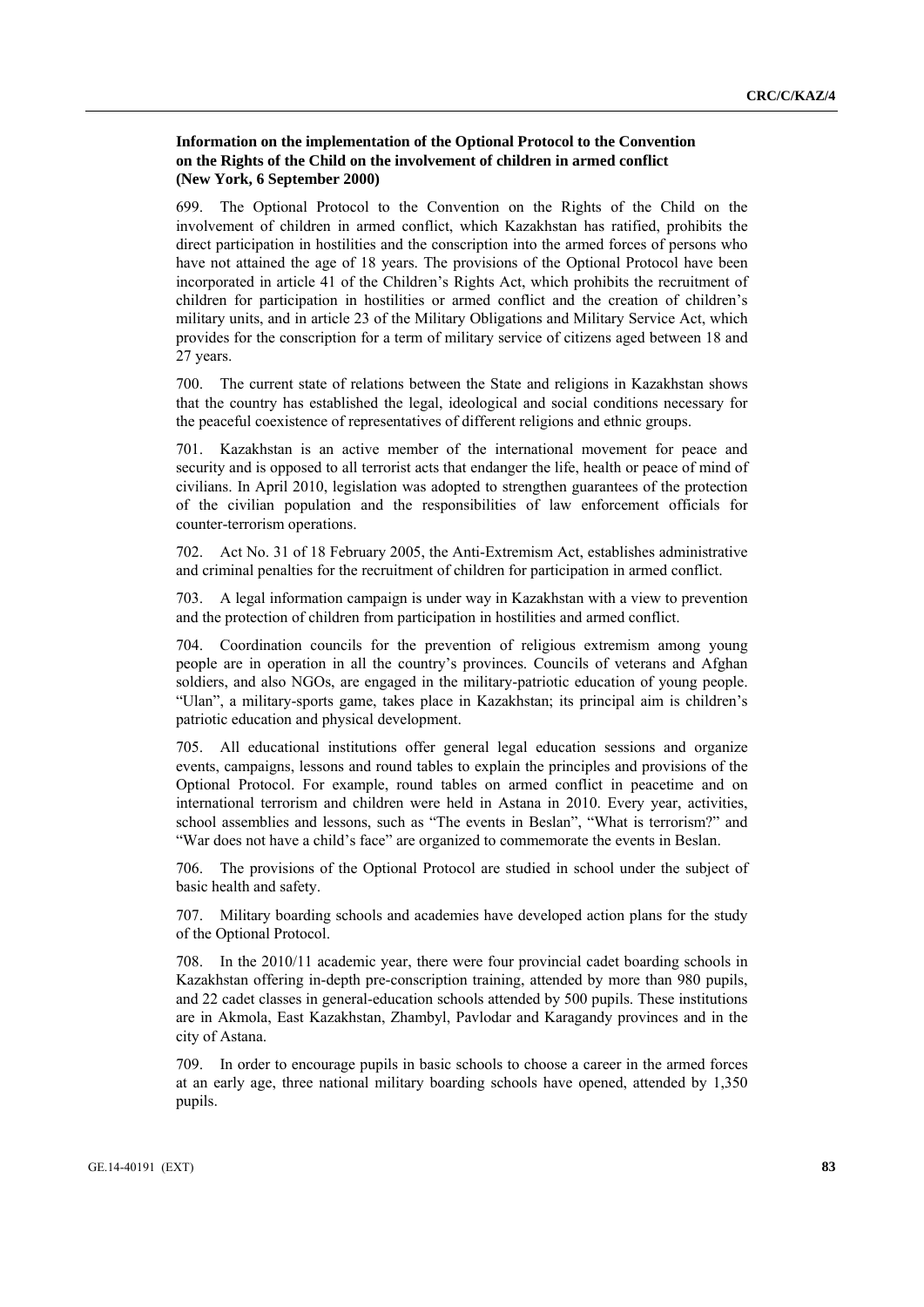710. The main purpose of military schools is to teach the State language and foreign languages and to provide young people with intensive physical training. Education in military schools lasts for two years: the tenth and eleventh grades.

711. In 2010, a survey was conducted to determine children's level of knowledge about their rights and the fundamental international instruments, such as the Convention on the Rights of the Child. A total of 193,025 children from around the country were surveyed. The survey included a number of questions about the participation of children in armed conflict.

712. The results of the survey showed that in 5 of 16 provinces in Kazakhstan, children were well informed about their rights and were aware of the main provisions of the Optional Protocol on the involvement of children in armed conflict. In the remaining regions, the level of awareness ranged between 52 per cent and 70 per cent. Almost 100 per cent of pupils surveyed in Akmola and East Kazakhstan provinces, 77.7 per cent in Zhambyl province, 76.5 per cent in Kyzylorda province and 75 per cent in Mangistau province were aware that persons who had not attained the age of 18 could not take a direct part in hostilities and could not be conscripted into the armed forces. In all provinces, children said that they had not taken part in armed conflict, had not witnessed or been victims of armed conflict and hoped that they never would be.

## **Optional Protocol to the Convention on the Rights of the Child on the sale of children, child prostitution and child pornography**

713. Kazakhstan, having ratified the Convention on the Rights of the Child, ILO Convention No. 182 concerning the Prohibition and Immediate Action for the Elimination of the Worst Forms of Child Labour (Geneva, 17 June 1999) and the Optional Protocol to the Convention on the Rights of the Child on the sale of children, child prostitution and child pornography, done at New York on 6 September 2000, has demonstrated its commitment to the comprehensive protection of children.

714. In January 2006, Kazakhstan prepared and submitted to the Committee on the Rights of the Child its initial report on the implementation of the Optional Protocol on the sale of children, child prostitution and child pornography.

715. In 2010, Kazakhstan ratified the Convention on Protection of Children and Cooperation in respect of Intercountry Adoption, which makes it possible to monitor what becomes of children in other States.

716. Efforts are under way to address the issue of accession to the Convention on the Civil Aspects of International Child Abduction, the purpose of which is to protect children internationally from wrongful removal or retention and establish procedures to ensure their prompt return to the State of their habitual residence.

717. The President of Kazakhstan has now signed the Act on Amendments and Additions to Legislation on the Protection of Children's Rights. The Act not only introduces the concept of "economic exploitation of the child" but also enshrines the child's right to protection from economic exploitation. "Exploitation of the child" means the worst forms of child labour, including the sale of children and prostitution.

718. Criminal penalties for sexual offences against minors have been made significantly tougher: new provisions have been added to articles 120, 121, 122 and 124 of the Criminal Code concerning sexual acts committed by persons with child-rearing or educational responsibilities (parents, guardians and teachers).

719. Article 120 of the Criminal Code provides for imprisonment for up to 20 years for sexual violence against minors.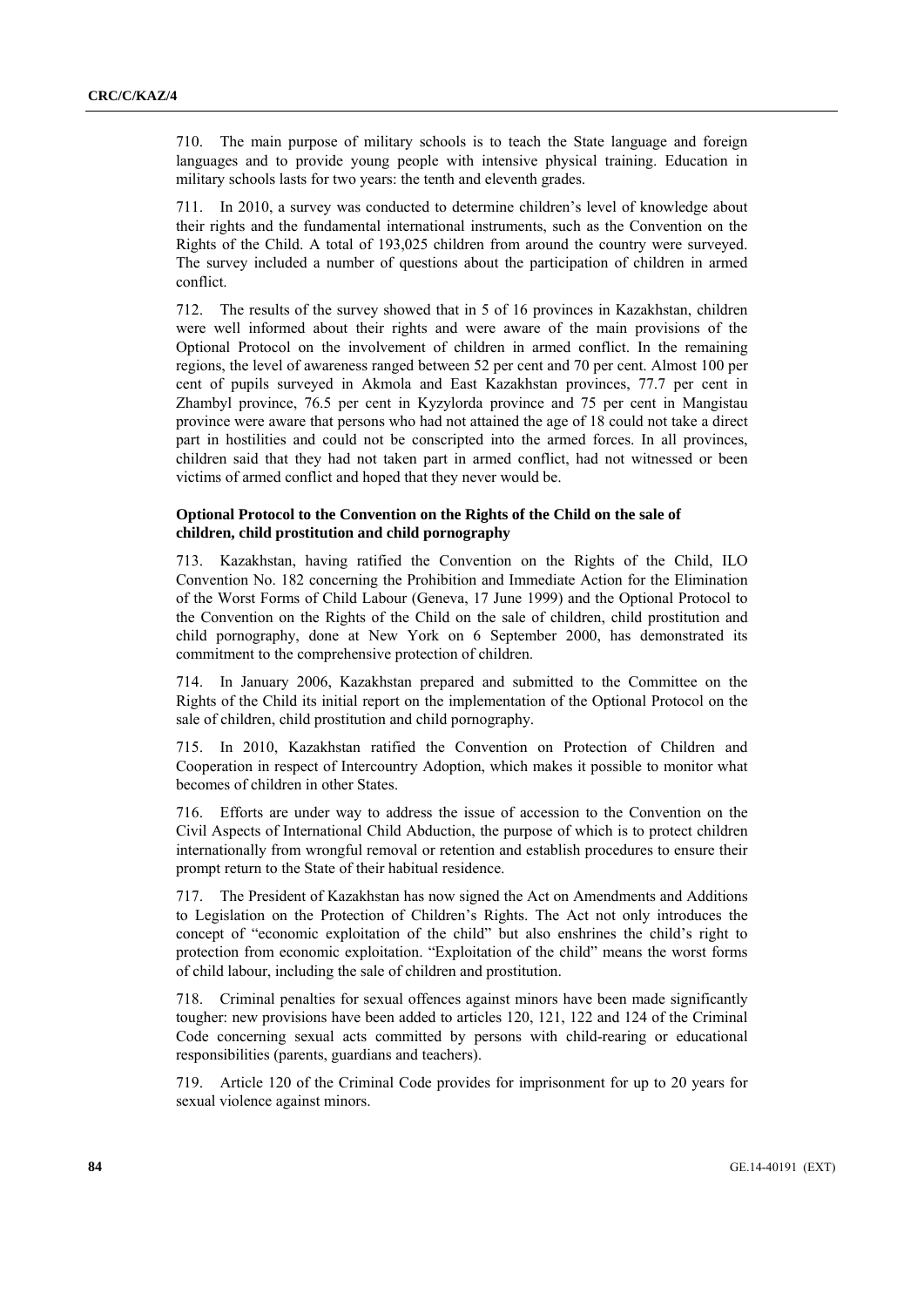720. The penalty for those with child-rearing or educational responsibilities is more severe. After they have served their prison sentence, they are prohibited from working with children for 10 to 20 years.

721. The law criminalizes the production and circulation of materials or objects with pornographic depictions of minors and also the recruitment of minors to participate in pornographic performances (art. 273-1, "Production and circulation of materials or objects with pornographic depictions of minors or their recruitment to participate in pornographic performances").

722. The law establishes administrative and criminal penalties for the dissemination in Kazakhstan of media items containing information and material aimed at promoting a culture of cruelty, violence and pornography.

723. On 3 June 2011, a court in Astana issued a decision in case No. 2-1078/11 on halting the dissemination in Kazakhstan of foreign media and Internet resources promoting child pornography.

724. In order to protect children from sexual harassment, the law imposes additional restrictions on persons convicted of such offences. They may apply for parole only after they have served at least three quarters of their sentence. In order to prevent exploitation and protect children who work, the law prohibits the sale to minors of periodicals that publish material of an erotic nature.

725. In this connection, a provision has been added to article 14 of the Media Act prohibiting the sale to minors of periodicals that publish material of an erotic nature.

726. The Ministry of Internal Affairs monitors the implementation of national law regarding the protection of children who are victims of and/or witnesses to crimes, including domestic violence, sexual and economic exploitation, abduction and trafficking.

727. The Government of Kazakhstan has adopted an action plan to combat trafficking in persons for 2009–2011.

- 728. The following cases have been brought in relation to offences in these categories:
	- In 2007:
		- 16 cases under article 128 of the Criminal Code (trafficking in persons);
		- Five cases under article 133 of the Criminal Code (trafficking in minors) two from the internal affairs department of West Kazakhstan province and one each from the internal affairs departments of Atyrau, North Kazakhstan and South Kazakhstan provinces;
		- Four cases under article 125, paragraph 3 (b), of the Criminal Code (abduction for the purpose of exploitation);
		- Two cases under article 126, paragraph 3 (b), of the Criminal Code (unlawful deprivation of liberty for the purpose of exploitation);
		- Seven cases under article 270 of the Criminal Code (recruitment for prostitution).
- 729. In 2007, 17 individuals were sentenced to various terms of imprisonment.

730. For example, on 6 October 2007 a case was discovered in Shymkent in South Kazakhstan province in which a female minor had been sold by Ms. U. M. Angarbekova to a brothel run by Ms. S. S. Aitbaeva.

731. In this case, Ms. Angarbekova was sentenced by the courts to seven years' imprisonment and Ms. Aitbaeva to six years' imprisonment.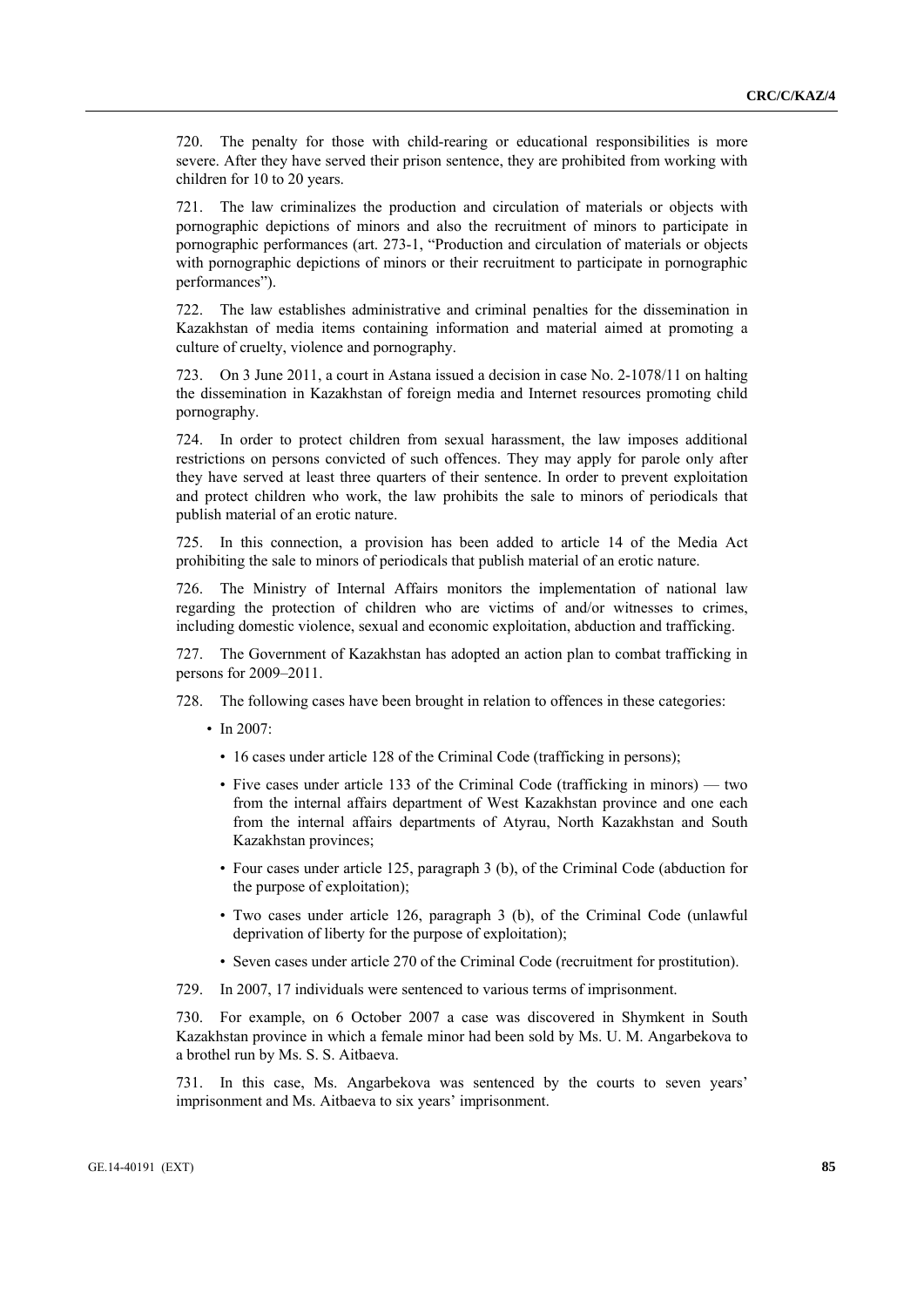- In 2008 there were:
	- 15 cases under article 128 of the Criminal Code (trafficking in persons);
	- Five cases under article 133 of the Criminal Code (trafficking in minors) two from the internal affairs department of Akmola province and one each from the internal affairs departments of West Kazakhstan, Mangistau and North Kazakhstan provinces;
	- Four cases under article 125, paragraph 3 (b), of the Criminal Code (abduction for the purpose of exploitation);
	- Eight cases under article 126, paragraph 3 (b), of the Criminal Code (unlawful deprivation of liberty for the purpose of exploitation);
	- 11 cases under article 270 of the Criminal Code (recruitment for prostitution).
- 732. In 2008, 24 individuals were sentenced to various terms of imprisonment.

733. In Akmola province in January 2008, Mr. S. K. Pagikyan, intentionally, by means of deception and for his own unlawful financial gain, in conspiracy with Mr. I. A. Ilyin took Ms. T. D. Bulyshkina, born in 1992, to Astana and sold her to Mr. A. B. Amrin, who forced her into prostitution.

734. Continuing their crimes, Mr. Pagikyan and Mr. Ilyin, together with Mr. Z. M. Falman, by means of deception recruited a female minor for sexual exploitation. They were sentenced by the Shortandy district court in East Kazakhstan province to 10 years' imprisonment for the two episodes.

- In 2009 there were:
	- 20 cases under article 128 of the Criminal Code (trafficking in persons);
	- 16 cases under article 133 of the Criminal Code (trafficking in minors) 7 from the internal affairs department of West Kazakhstan province, 3 from the internal affairs department of Akmola province, 2 each from the internal affairs departments of North Kazakhstan and South Kazakhstan provinces and 1 each from the internal affairs departments of Atyrau and East Kazakhstan provinces;
	- Seven cases under article 125, paragraph 3 (b), of the Criminal Code (abduction for the purpose of exploitation);
	- Three cases under article 126, paragraph 3 (b), of the Criminal Code (unlawful deprivation of liberty for the purpose of exploitation);
	- Seven cases under article 270 of the Criminal Code (recruitment for prostitution).

735. In 2009, 24 individuals were sentenced to various terms of imprisonment.

736. On 8 January 2009, the senior physician at the Atyrau province maternity home, Mr. Z. Z. Kushaliev, born in 1956, was caught in the act of selling a newborn child, born in 2008, to Ms. S. K. Kuanova, born in 1982, for US\$ 4,000.

737. Criminal proceedings were instituted in this case on 8 January 2009 under article 133, paragraph 2 (h), of the Criminal Code. In June 2009, Mr. Kushaliev was sentenced to seven years' imprisonment.

- In 2010 there were:
	- 22 cases under article 128 of the Criminal Code (trafficking in persons);
	- 17 cases under article 133 of the Criminal Code (trafficking in minors);
	- 127 cases under article 125 of the Criminal Code (abduction);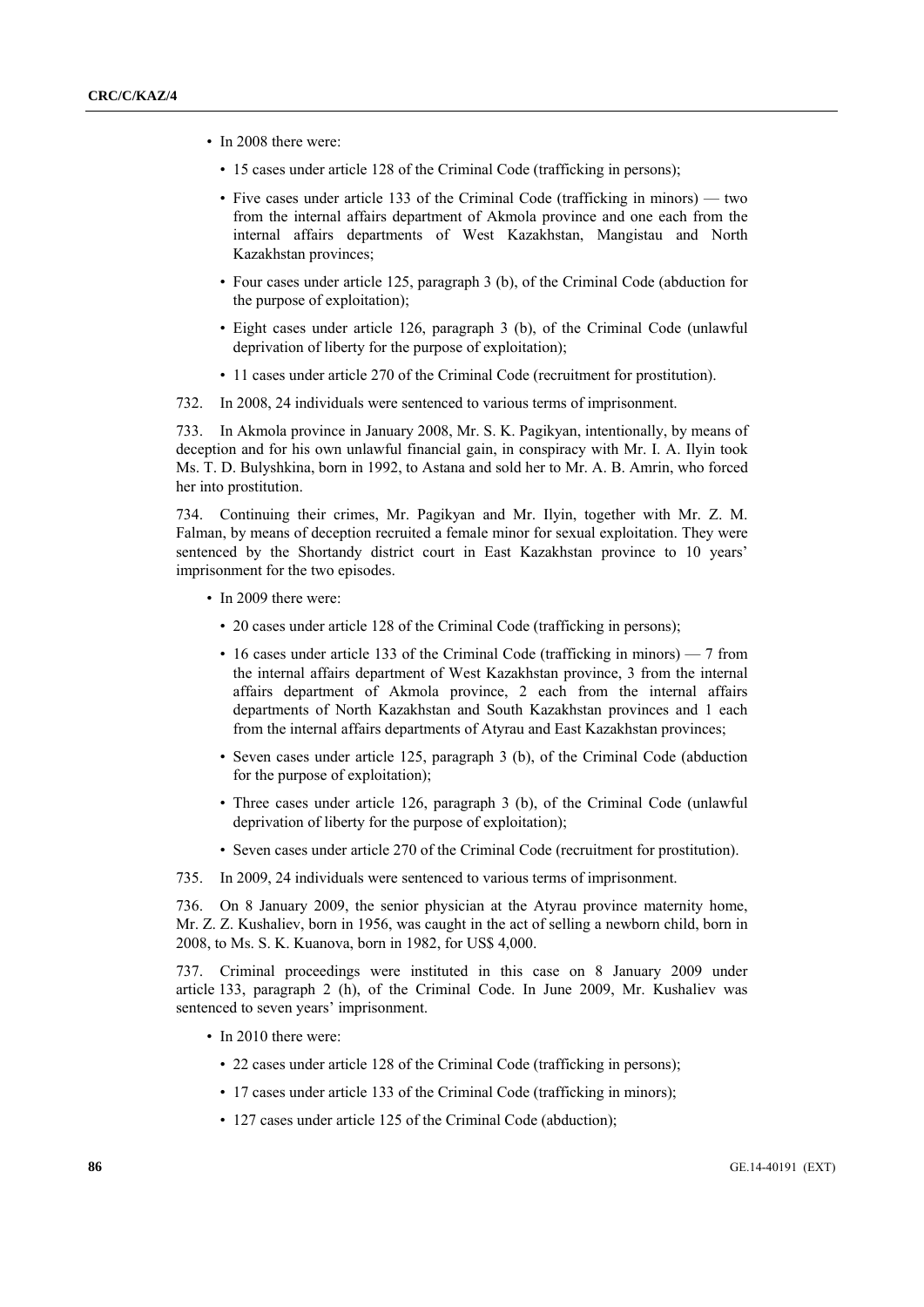- 137 cases under article 126 of the Criminal Code (unlawful deprivation of liberty);
- Seven cases under article 270 of the Criminal Code (recruitment for prostitution);
- 191 cases under article 271 of the Criminal Code (establishment or maintenance of a brothel, and procuring).
- A total of 193 individuals were sentenced by the courts to deprivation of liberty:
	- Five under article 128 of the Criminal Code (trafficking in persons);
	- Five under article 133 of the Criminal Code (trafficking in minors);
	- 32 under article 125 of the Criminal Code (abduction);
	- 16 under article 126 of the Criminal Code (unlawful deprivation of liberty);
	- 135 under article 271 of the Criminal Code (establishment or maintenance of a brothel, and procuring).

738. In 2010, there were two cases resulting in guilty verdicts under article 133 (trafficking in persons), in which six individuals were convicted.

739. Over the past four years, the number of crimes committed against minors has fallen by 5–7 per cent, from 6,274 to 5,945. A similar trend was seen in 2011. Over the first seven months of 2011, 4,388 crimes were committed against minors, of which 140 involved rape, 74 sexual acts of a violent nature, and 70 intercourse or other sexual acts with a person under the age of 16.

740. Under the framework legal policy in Kazakhstan, legislative measures are being taken to protect children more effectively from the negative impact of their social environment, and priorities in law enforcement practice are shifting from punitive measures to prevention and protection by minimizing the imposition on juveniles of punishment and preventive measures that involve separation from society.

741. With a view to protecting minors from criminal violations of their rights, a range of measures are being implemented, in conjunction with civil society institutions and other relevant government bodies, to prevent, detect and investigate such crimes.

742. For example, a major national campaign, "Don't become a victim of human trafficking!", which included the use of campaign trains, was organized in March 2009 in conjunction with the Association of Crisis Centres of Kazakhstan and the Embassy of the United States of America in Kazakhstan as part of the special preventive operation "STOP Trafficking".

743. Following the information campaign, a scientific and practical conference entitled "Combating trafficking in persons: exchange of experience, development of strategic approaches and strengthening of cooperation" took place with the participation of the United States Embassy in Kazakhstan, the UNICEF office in Kazakhstan, the OSCE centre in Kazakhstan, and government bodies and NGOs involved in protecting the rights and freedoms of victims of human trafficking.

744. In September 2009, the Ministries of Internal Affairs, Justice, and Education and Science, as well as the United States Embassy in Kazakhstan and an NGO, the Feminist League, organized a theatrical performance entitled "Night Stars", based on true stories of victims of human trafficking, as a preventive measure aimed at school pupils and students from the city of Astana and Akmola province.

745. At the same time, information booklets and CDs were distributed as part of the "Say no to slavery" campaign.